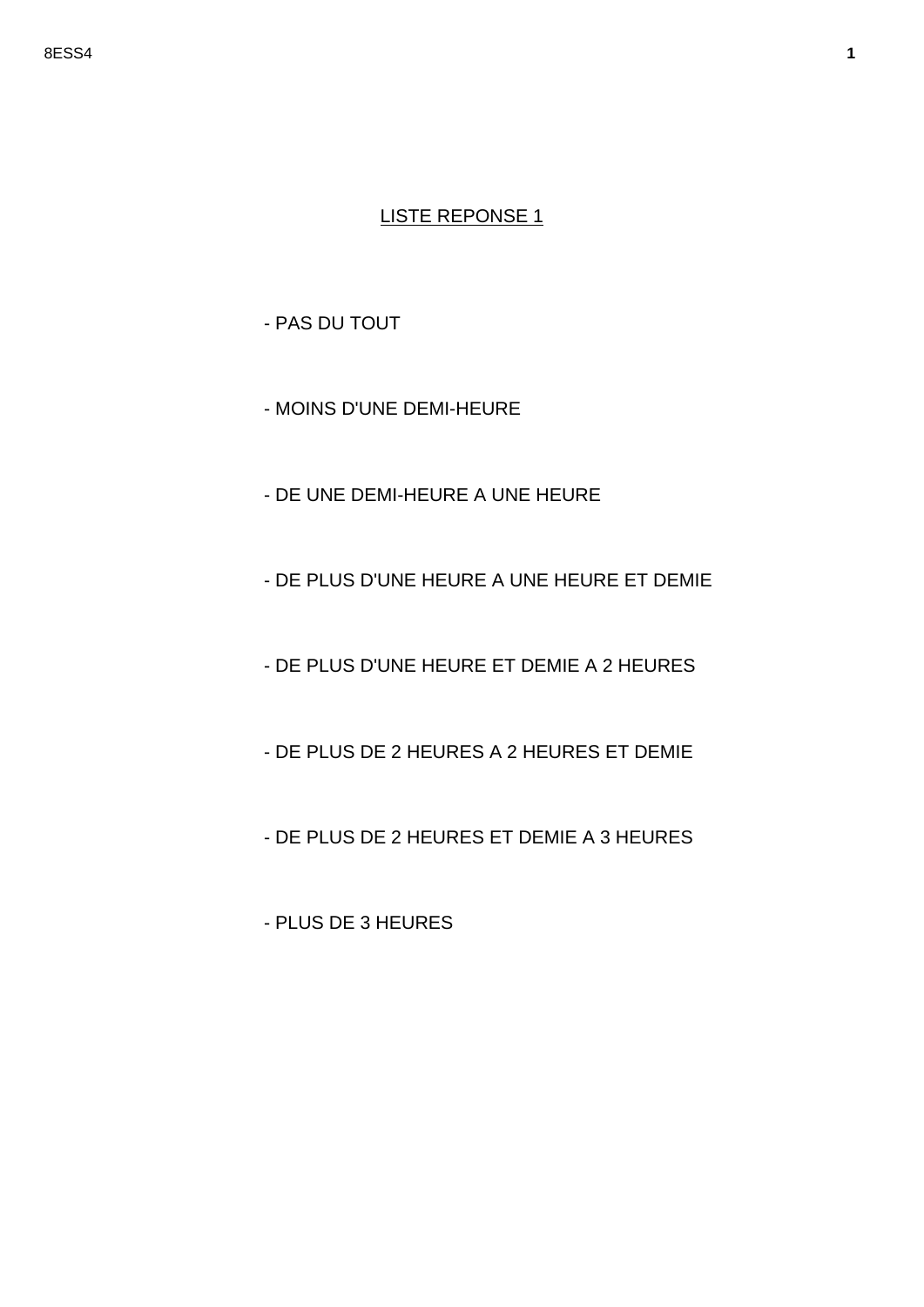- PAS D'ACCES A LA MAISON OU AU TRAVAIL

- NE L'UTILISE JAMAIS
- MOINS D'UNE FOIS PAR MOIS
- UNE FOIS PAR MOIS
- PLUSIEURS FOIS PAR MOIS
- UNE FOIS PAR SEMAINE
- PLUSIEURS FOIS PAR SEMAINE
- TOUS LES JOURS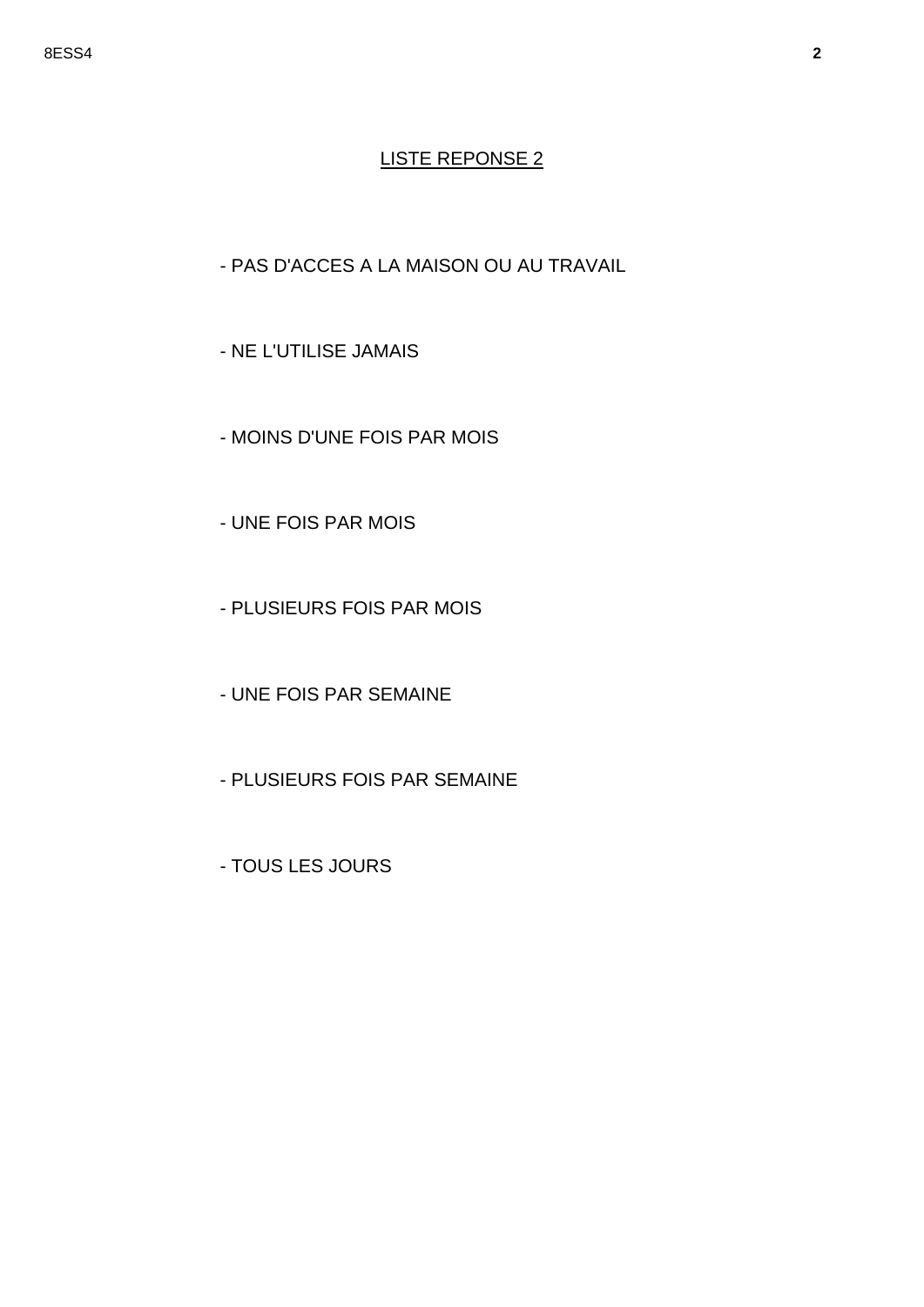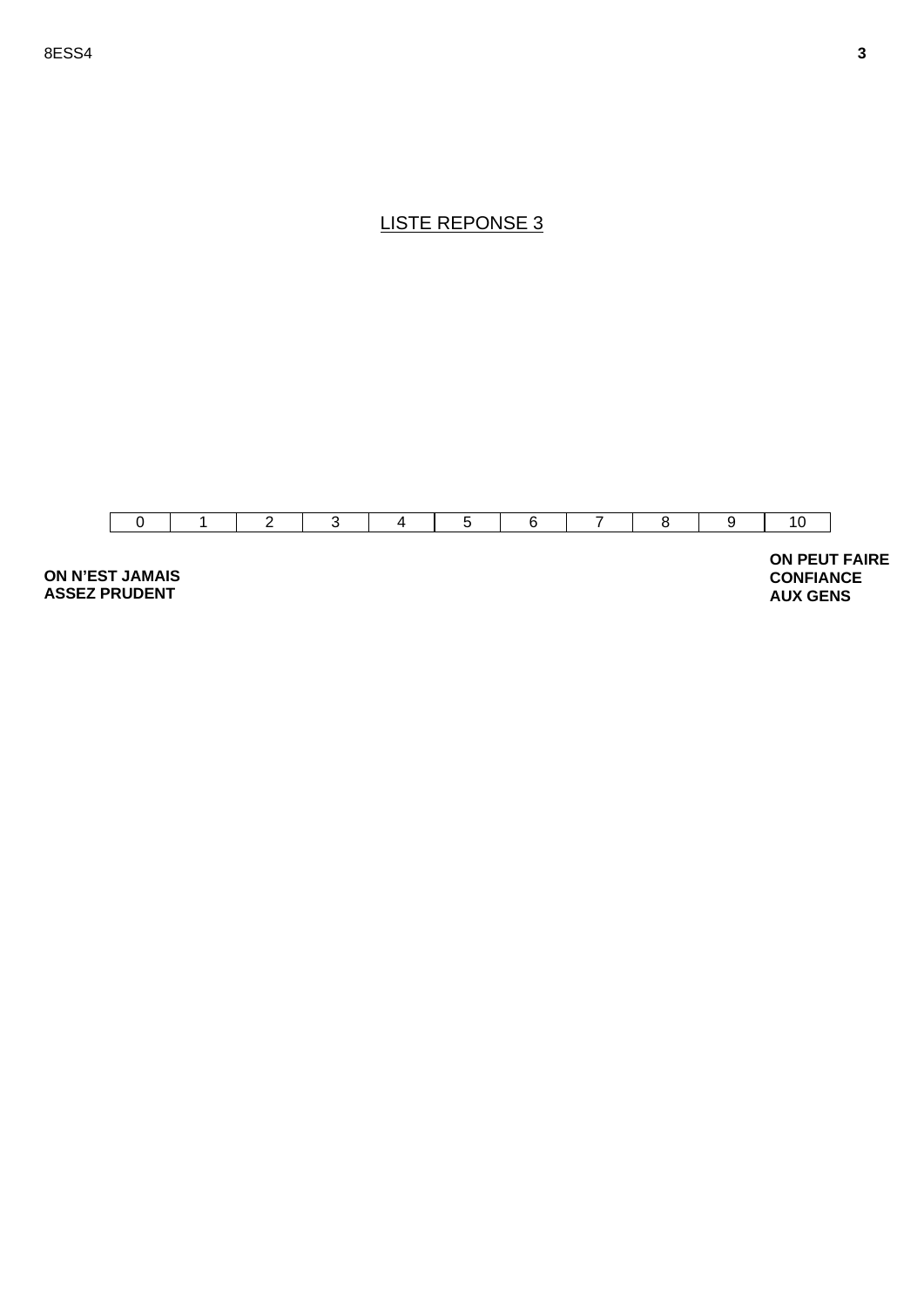

**LA PLUPART DES GENS CHERCHENT A PROFITER DE MOI** 

 **LA PLUPART DES GENS FONT LEUR POSSIBLE POUR SE CONDUIRE CORRECTEMENT**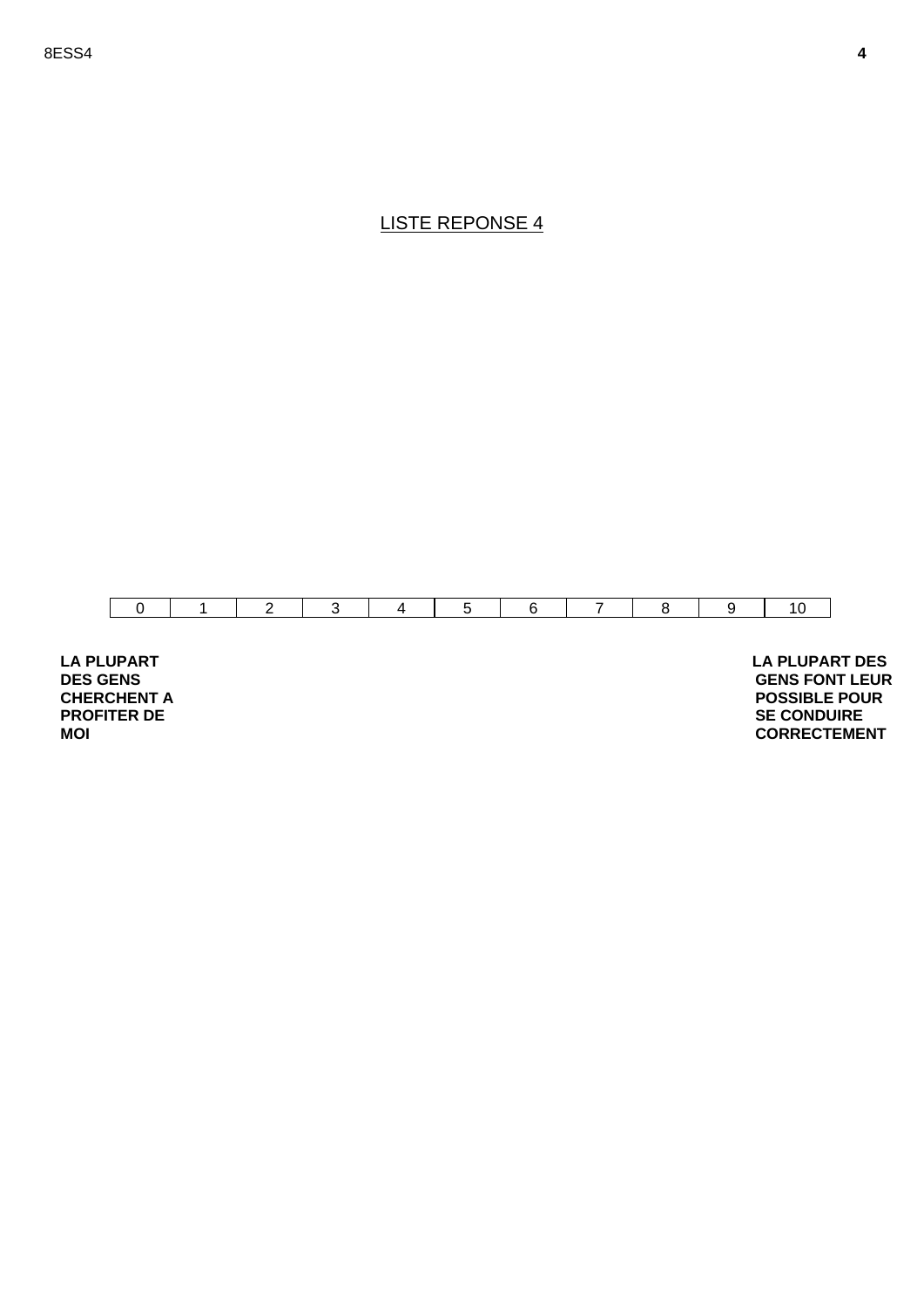

**LES GENS SE PREOCCUPENT SURTOUT D'EUX- MEMES** 

 **LES GENS ESSAIENT DE RENDRE SERVICE**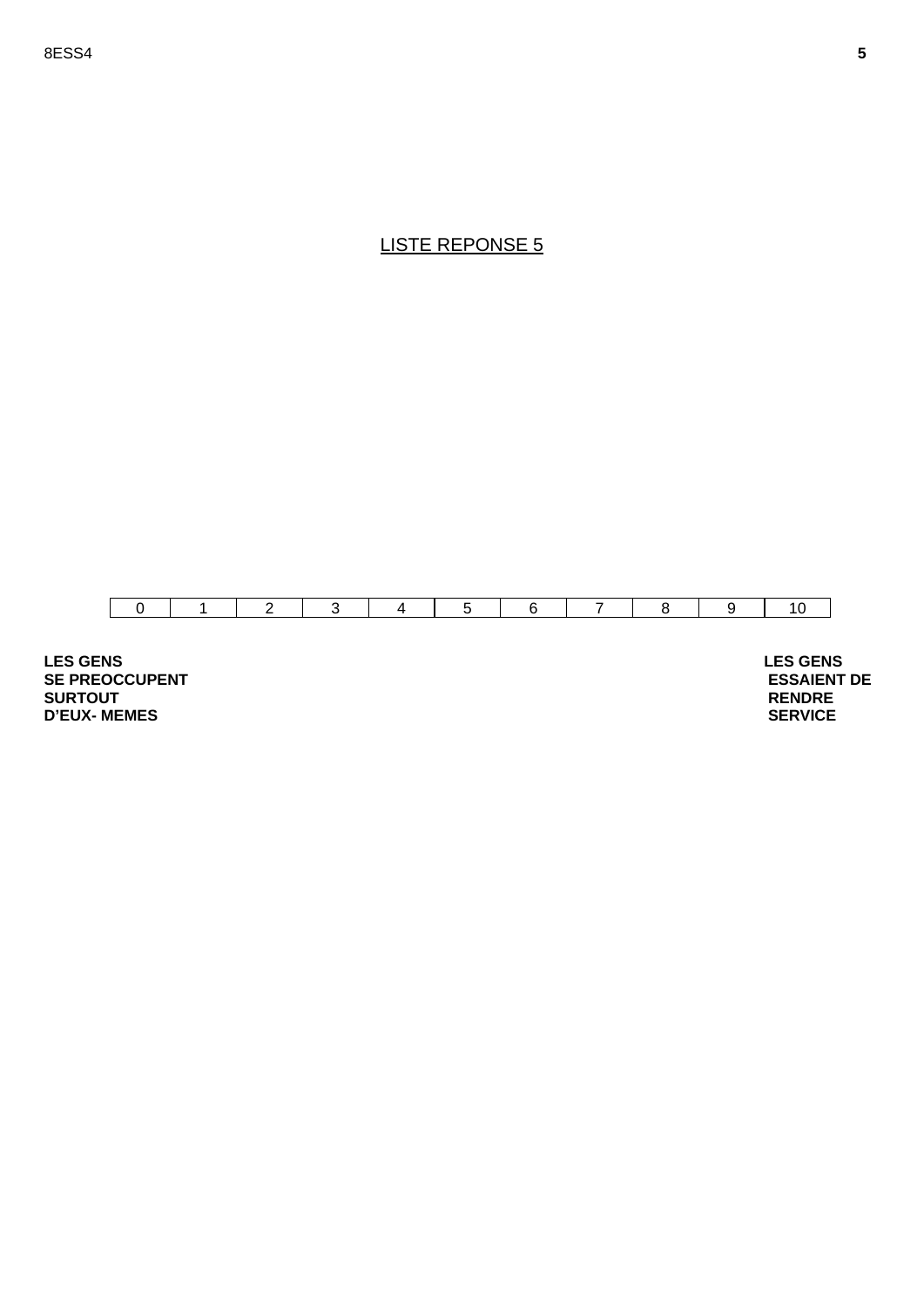- JAMAIS

- RAREMENT

- DE TEMPS EN TEMPS

- SOUVENT

- TRES SOUVENT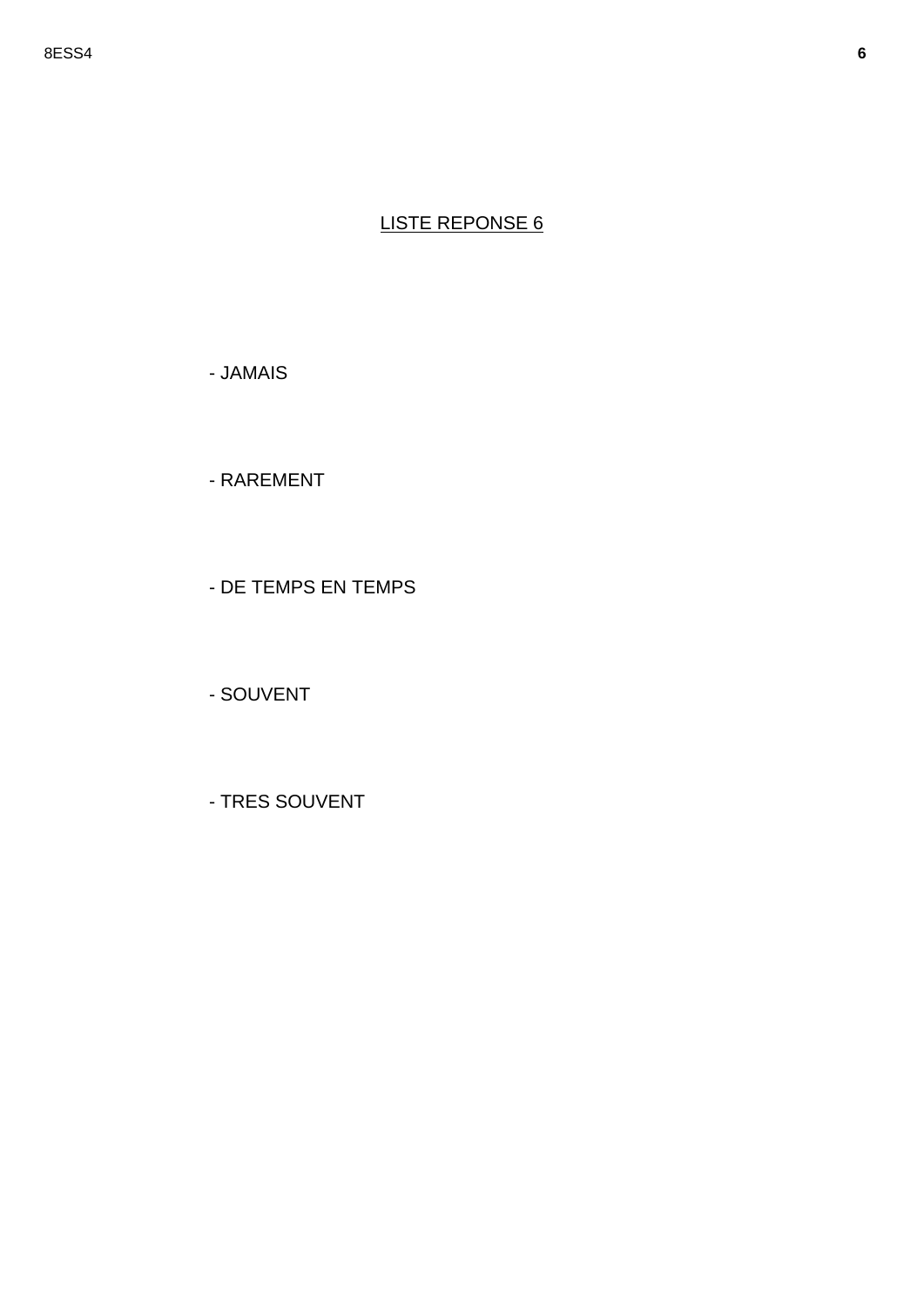- TRES DIFFICILE

- DIFFICILE

- NI DIFFICILE, NI FACILE

- FACILE

- TRES FACILE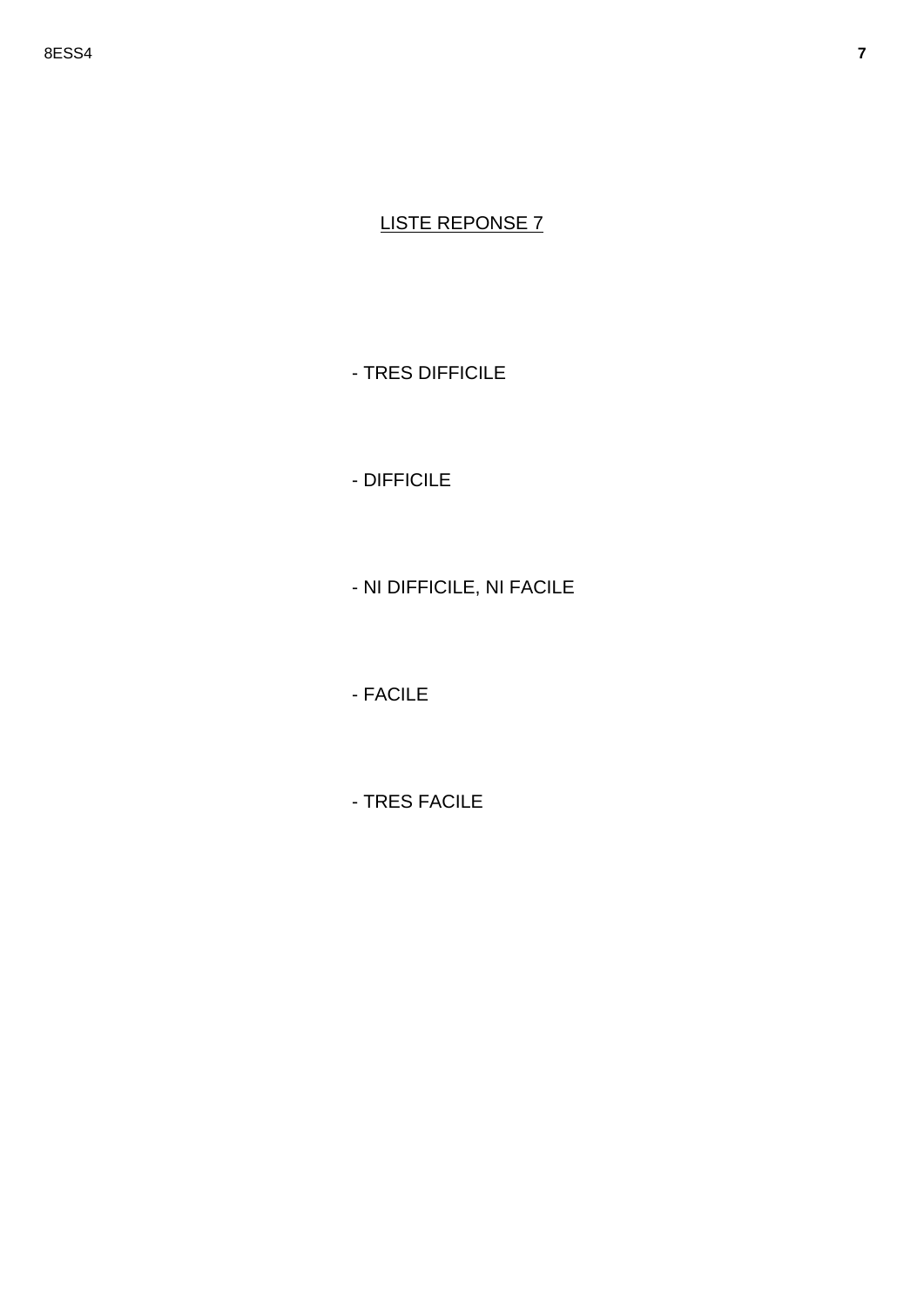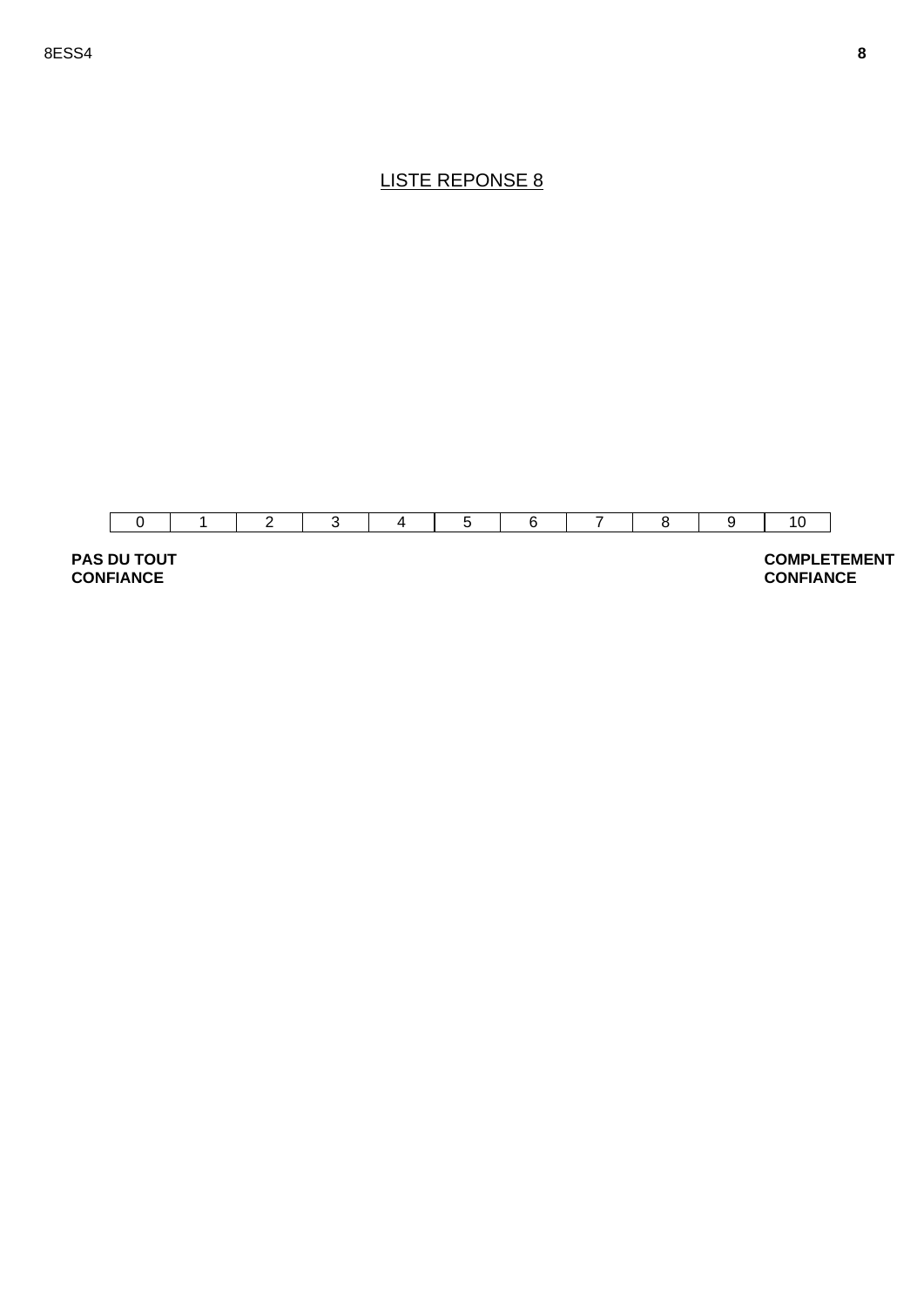### LISTE REPONSE 8a1

- OUI
- NON
- N'ETAIT PAS MAJEUR OU N'AVAIT PAS LA NATIONALITE FRANÇAISE AU MOMENT DE L'ELECTION
- NON INSCRIT SUR LES LISTES ELECTORALES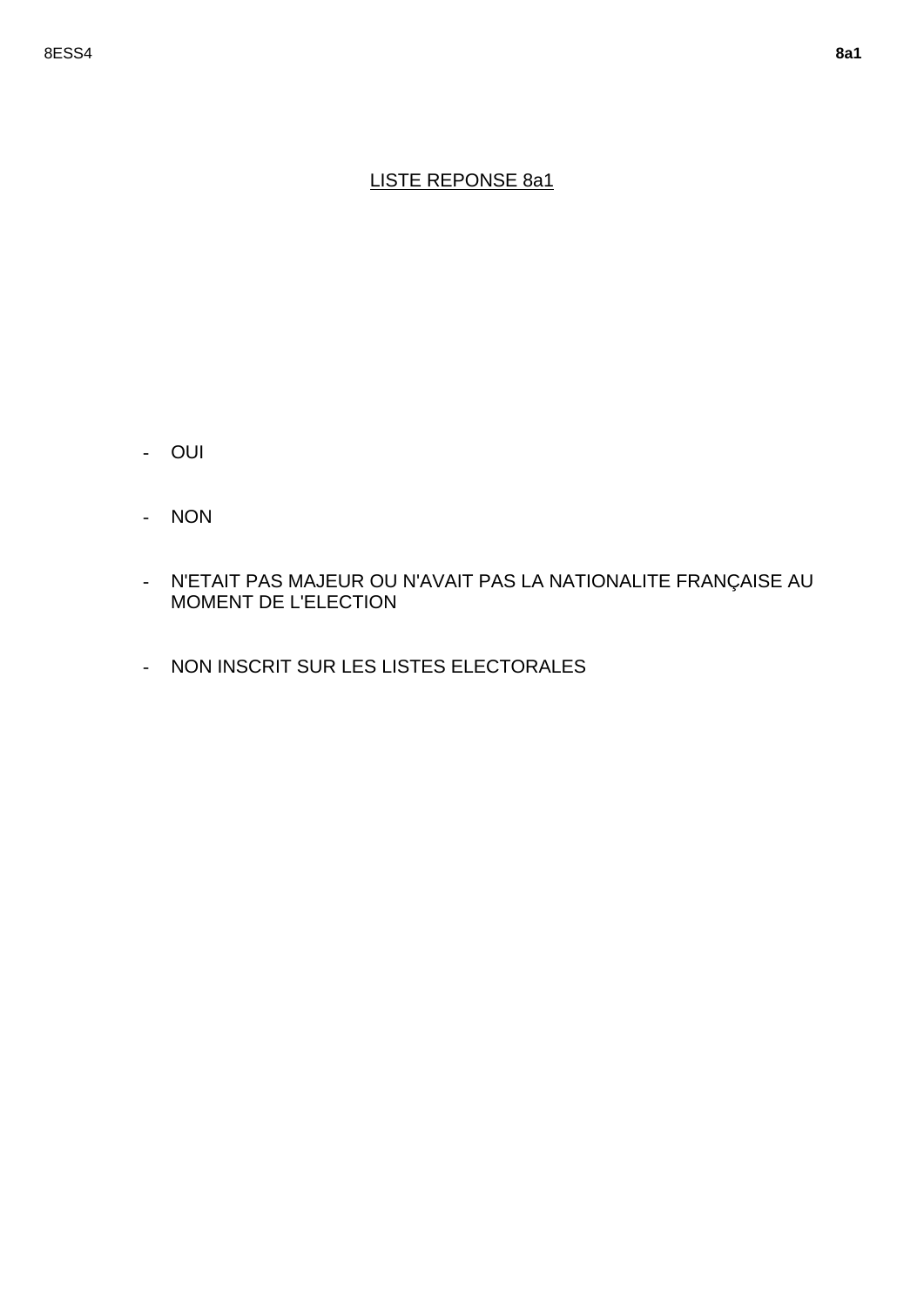- **A** BAYROU
- **B**  BESANCENOT
- **C**  BOVE
- **D** BUFFET
- **E** LAGUILLER
- **F**  LE PEN
- **G** NIHOUS
- **H**  ROYAL
- **I** SARKOZY
- **J** SCHIVARDI
- **K** DE VILLIERS
- **L** VOYNET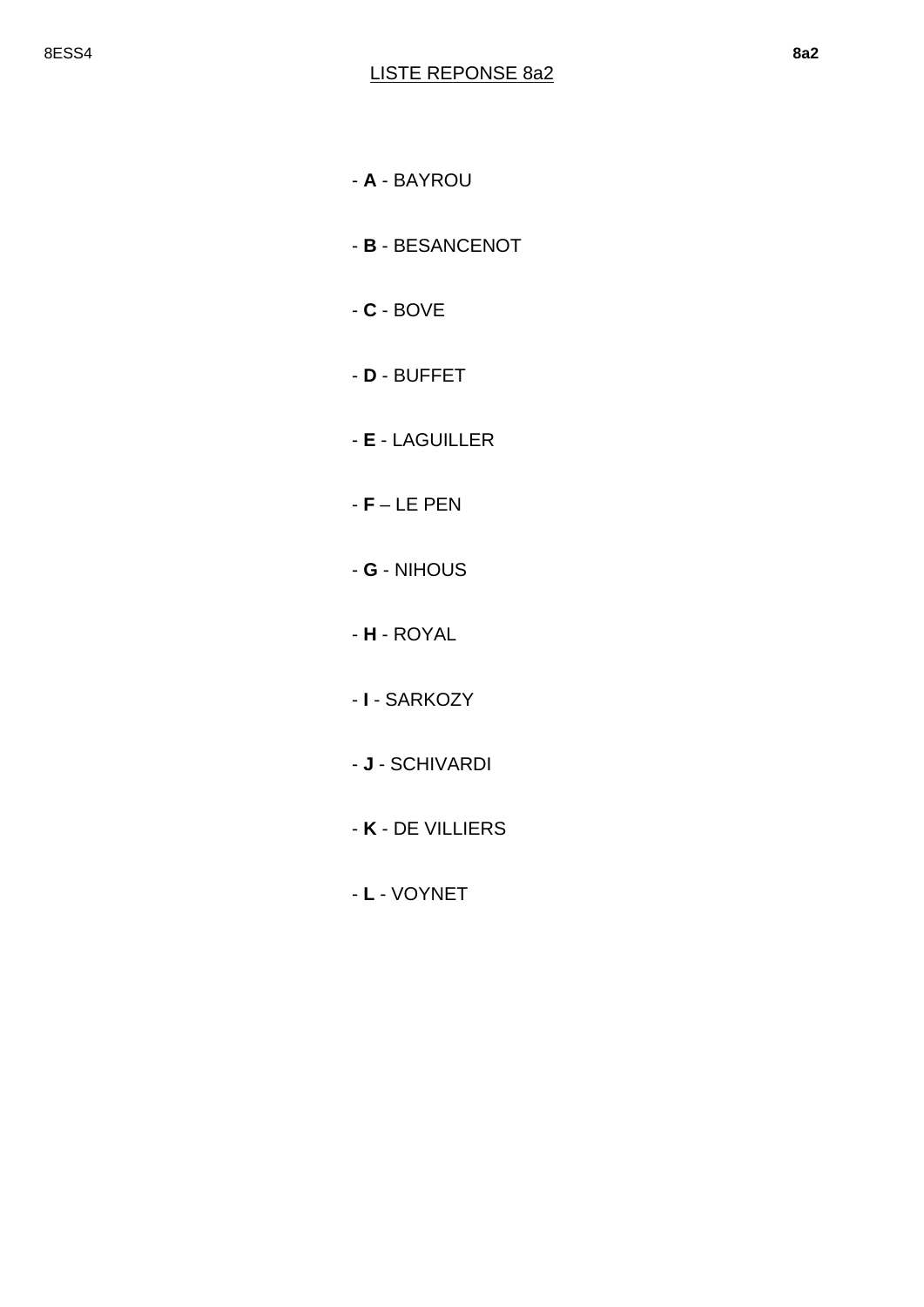### LISTE REPONSE 8b1

- OUI
- NON
- N'ETAIT PAS MAJEUR OU N'AVAIT PAS LA NATIONALITE FRANÇAISE AU MOMENT DE L'ELECTION
- NON INSCRIT SUR LES LISTES ELECTORALES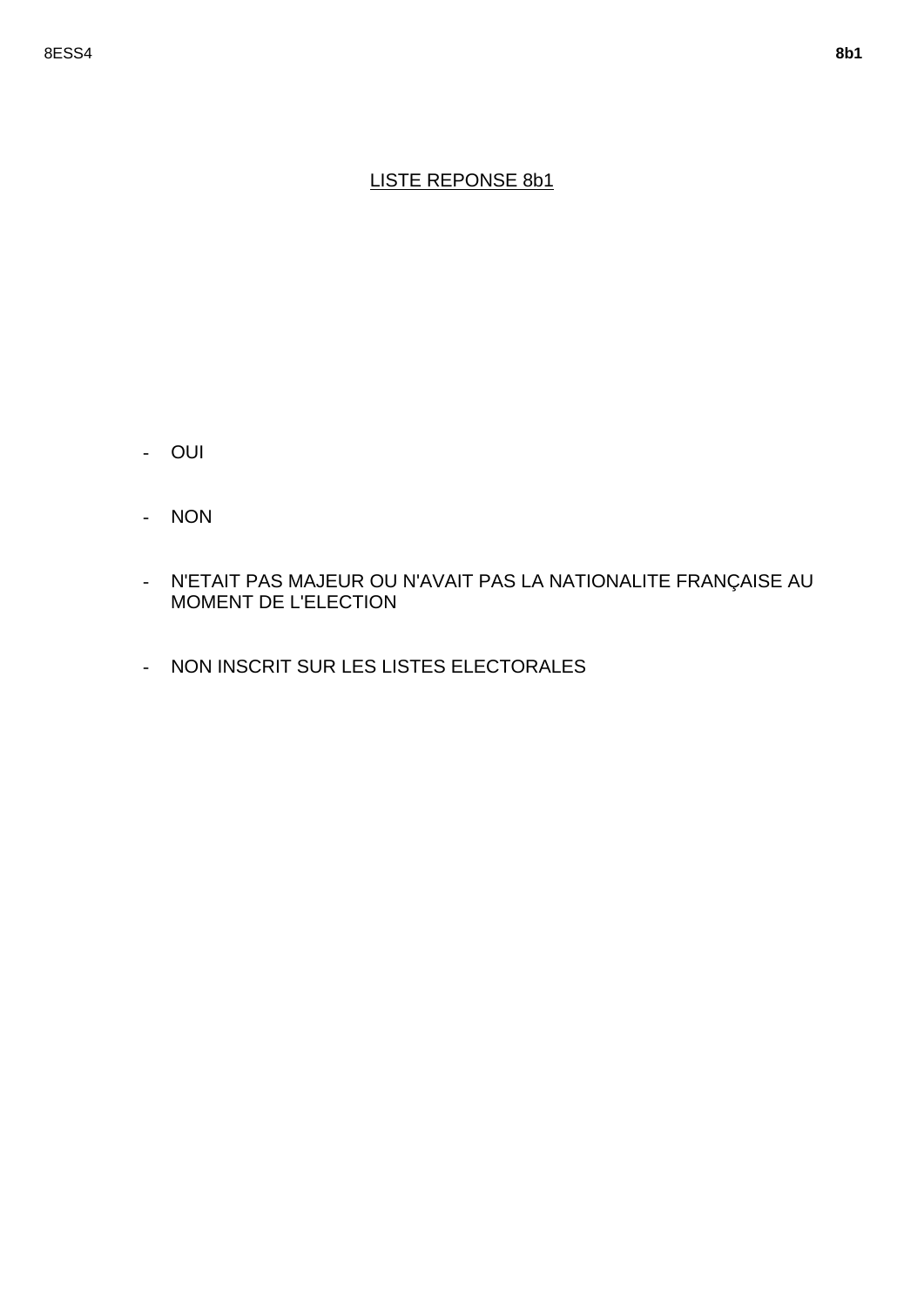### LISTE REPONSE 8b2

- **A** CPNT (Chasse, Pêche, Nature et Traditions)
- **B** FN (Front National)
- **C** LCR (Ligue Communiste Révolutionnaire)
- **D** LO (Lutte ouvrière)
- **E** MPF (Mouvement pour la France)
- **F** Nouveau Centre
- **G** PC (Parti communiste)
- **H** PS (Parti Socialiste)
- **I** PRG (Parti radical de gauche)
- **J** UDF-MoDem (Mouvement Démocrate)
- **K** UMP (Union pour la Majorité Présidentielle)
- **L** Les Verts
- **M** Autres mouvements écologistes
- **N** Divers gauche
- **O** Divers droite

Autre (précisez)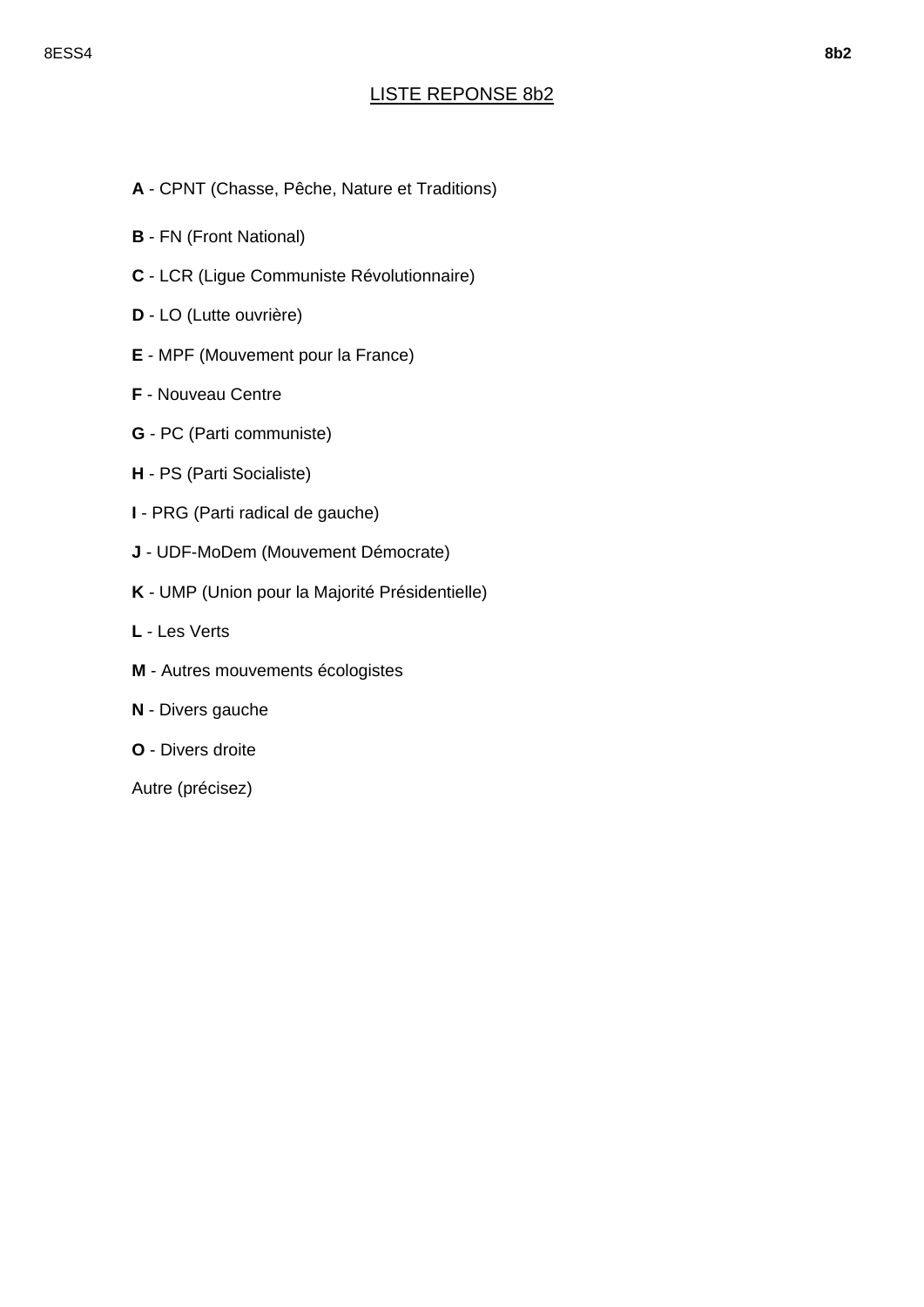#### 8ESS4 **8c**

#### LISTE REPONSE 8c

- **A** CPNT (Chasse, Pêche, Nature et Traditions)
- **B** FN (Front National)
- **C** LCR (Ligue Communiste Révolutionnaire)
- **D** LO (Lutte ouvrière)
- **E** MRC (Mouvement Républicain et Citoyen)
- **F** MPF (Mouvement pour la France)
- **G** Nouveau Centre
- **H** PC (Parti communiste)
- **I**  PRG (Parti Radical de Gauche)
- **J** PS (Parti Socialiste)
- **K** UMP (Union pour la Majorité Présidentielle)
- **L** UDF-MoDem (Mouvement Démocrate)
- **M** Les Verts
- **N** Autres mouvements écologistes

Autre (PRECISEZ)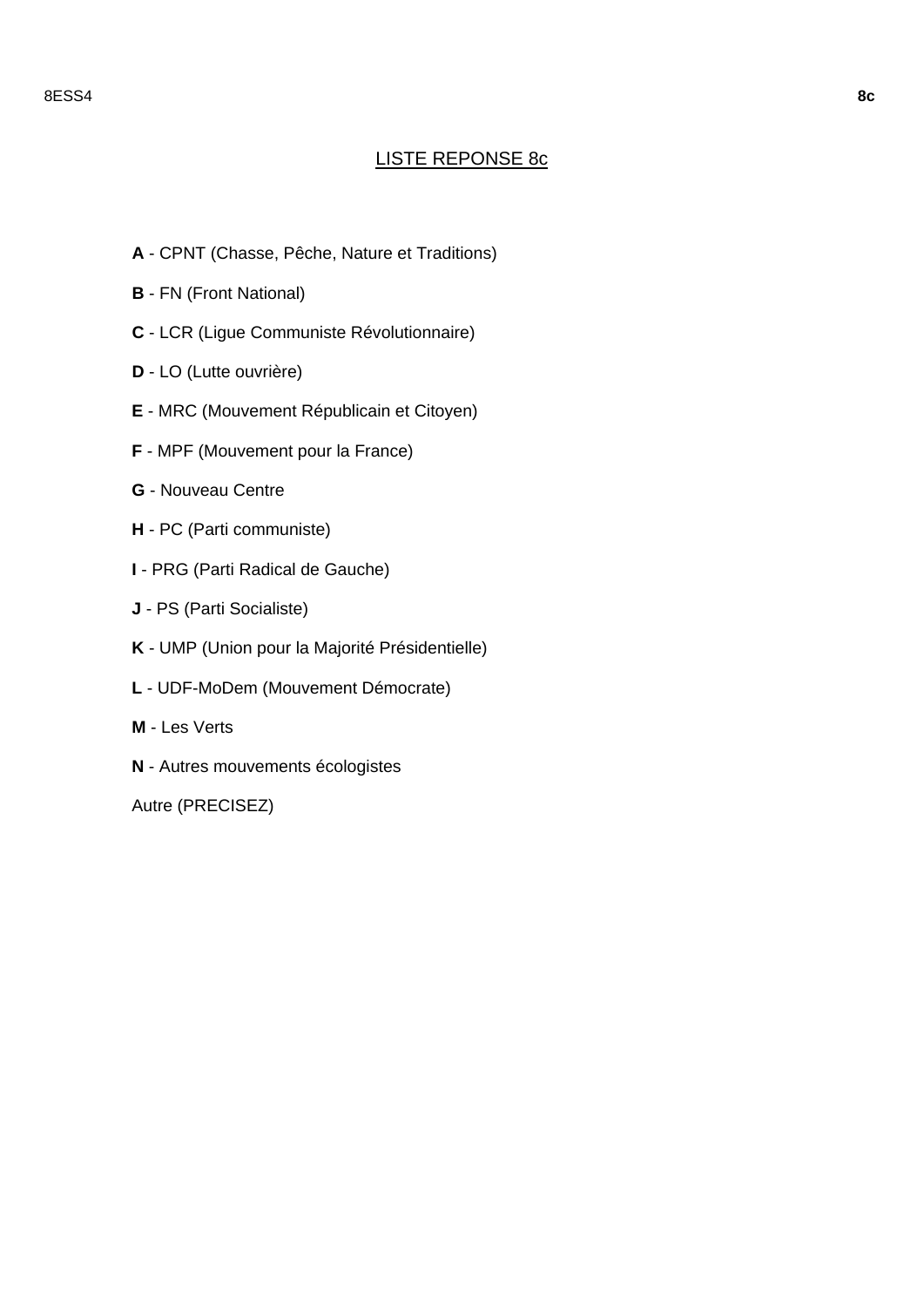#### **GAUCHE**

**DROITE**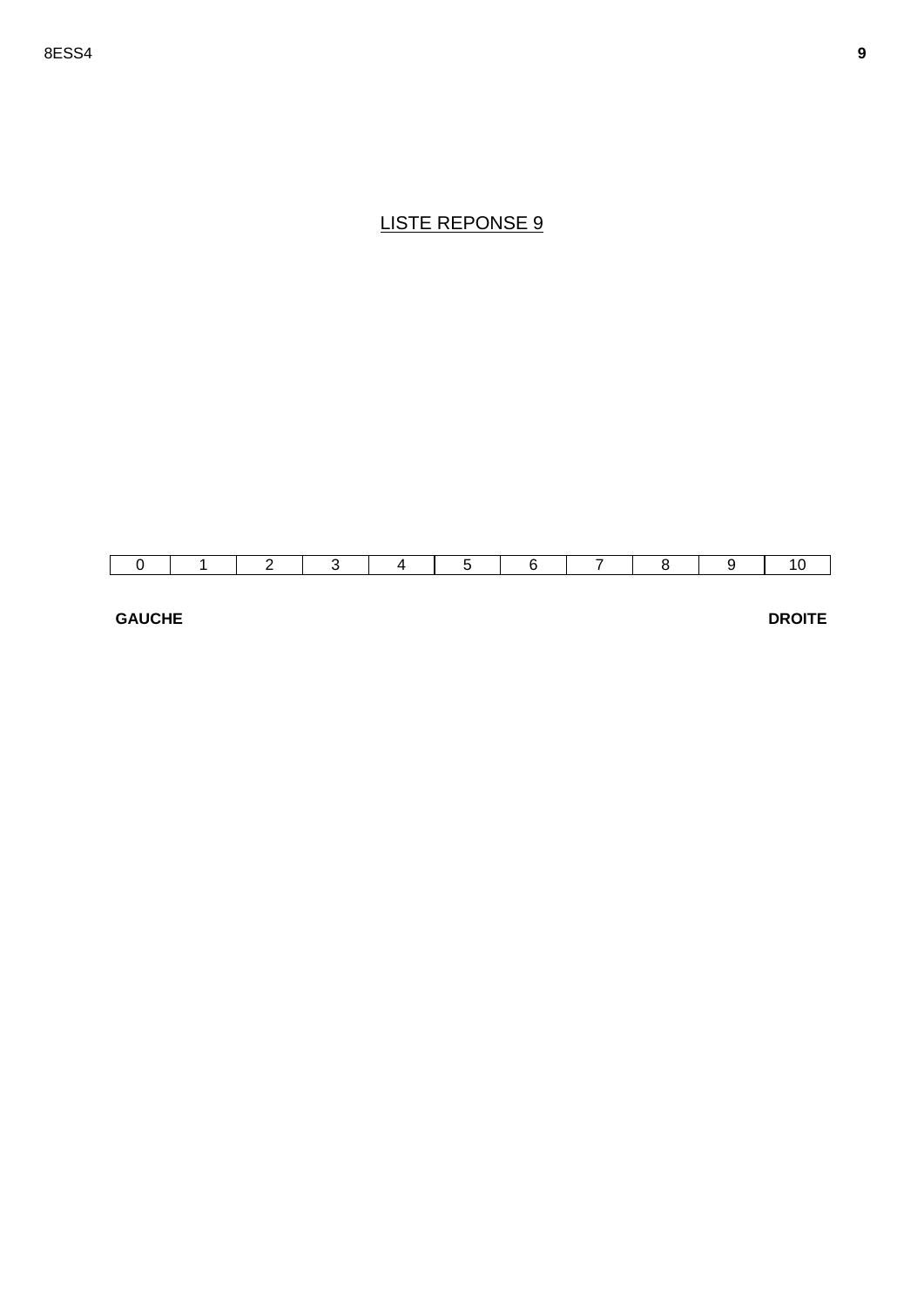

**PAS DU TOUT SATISFAIT** 

 **TOUT A FAIT SATISFAIT**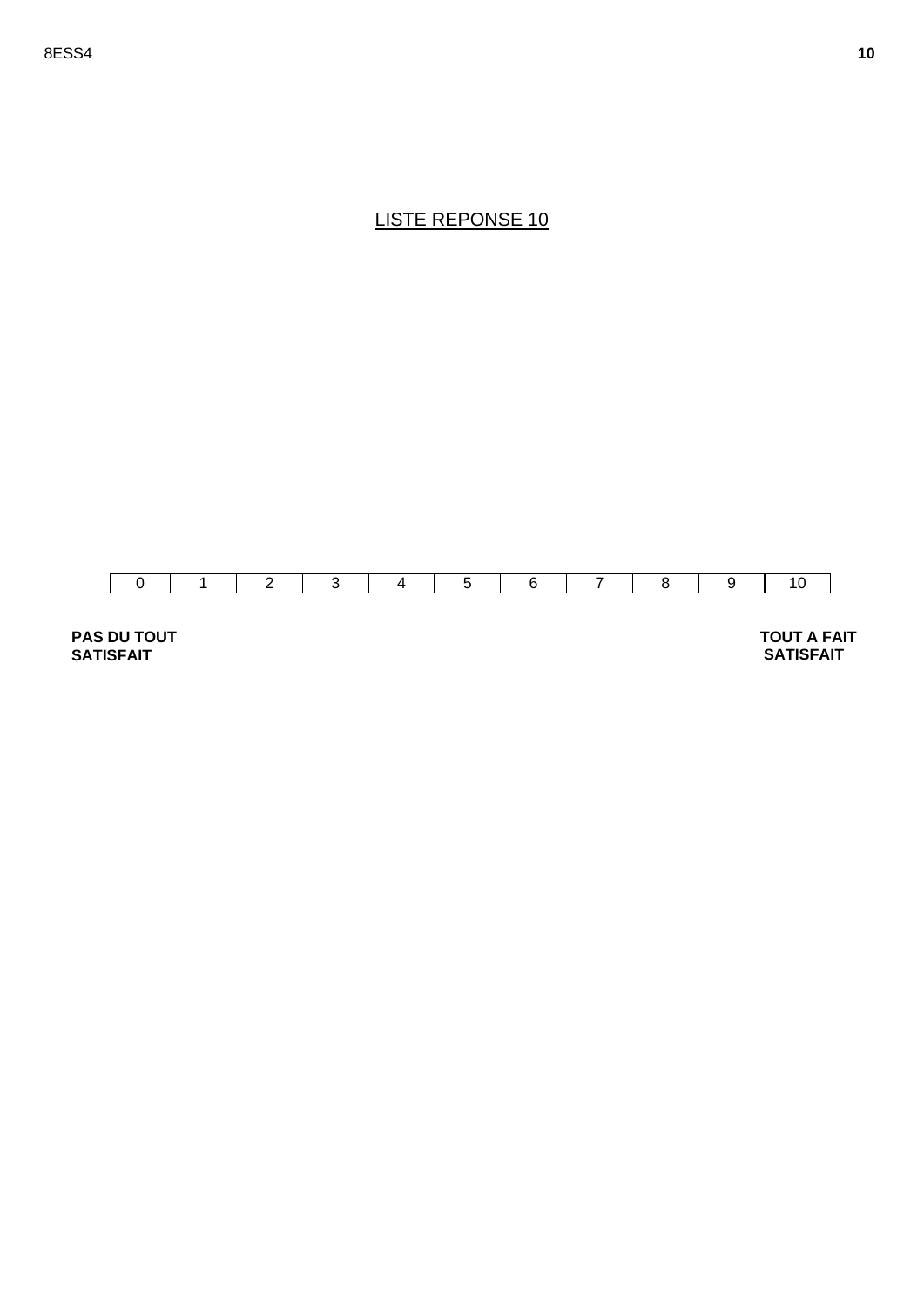

#### **TRES MAUVAIS**

**TRES BON**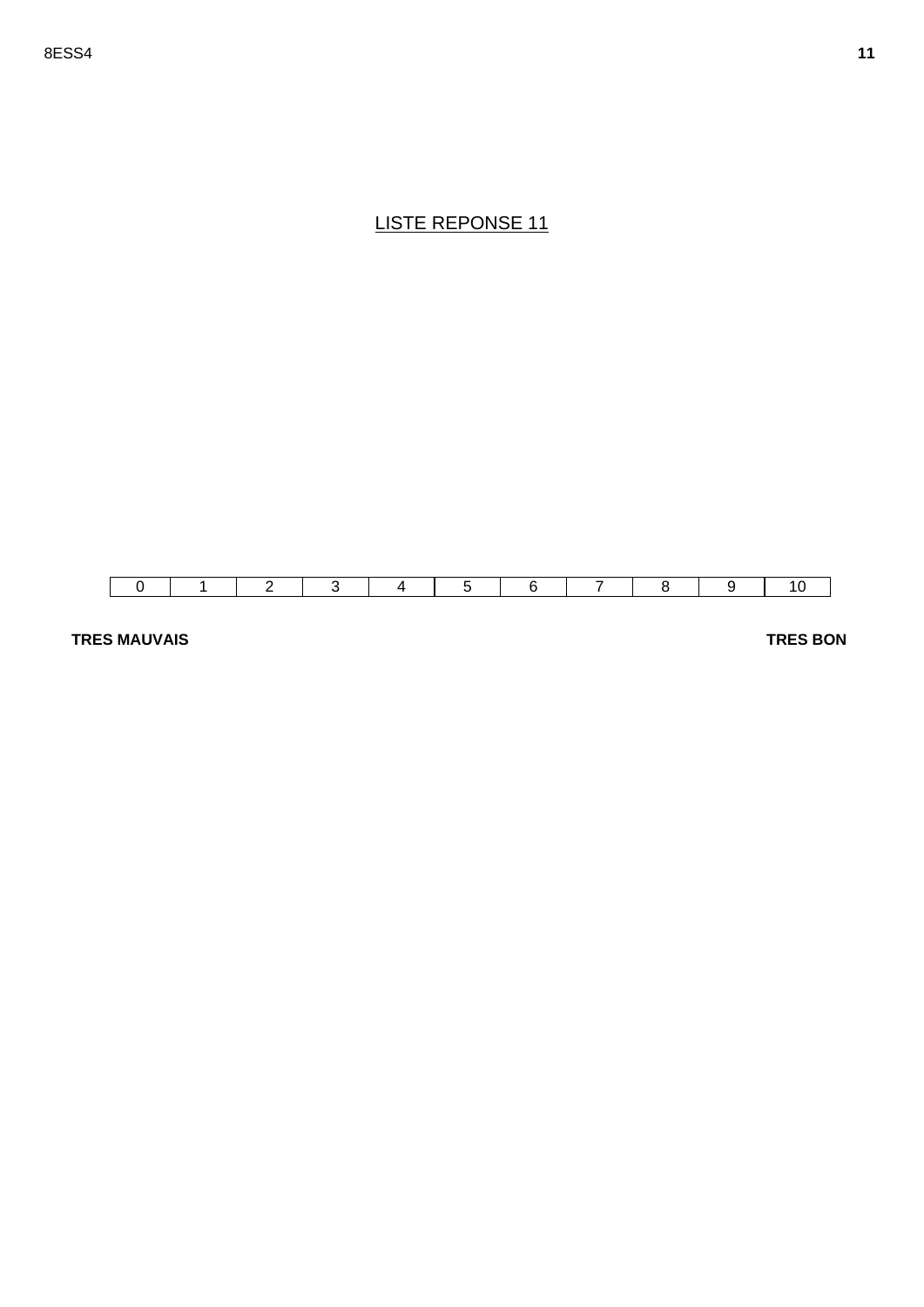- TOUT A FAIT D'ACCORD

- PLUTOT D'ACCORD

- NI D'ACCORD, NI PAS D'ACCORD

- PLUTOT PAS D'ACCORD

- PAS DU TOUT D'ACCORD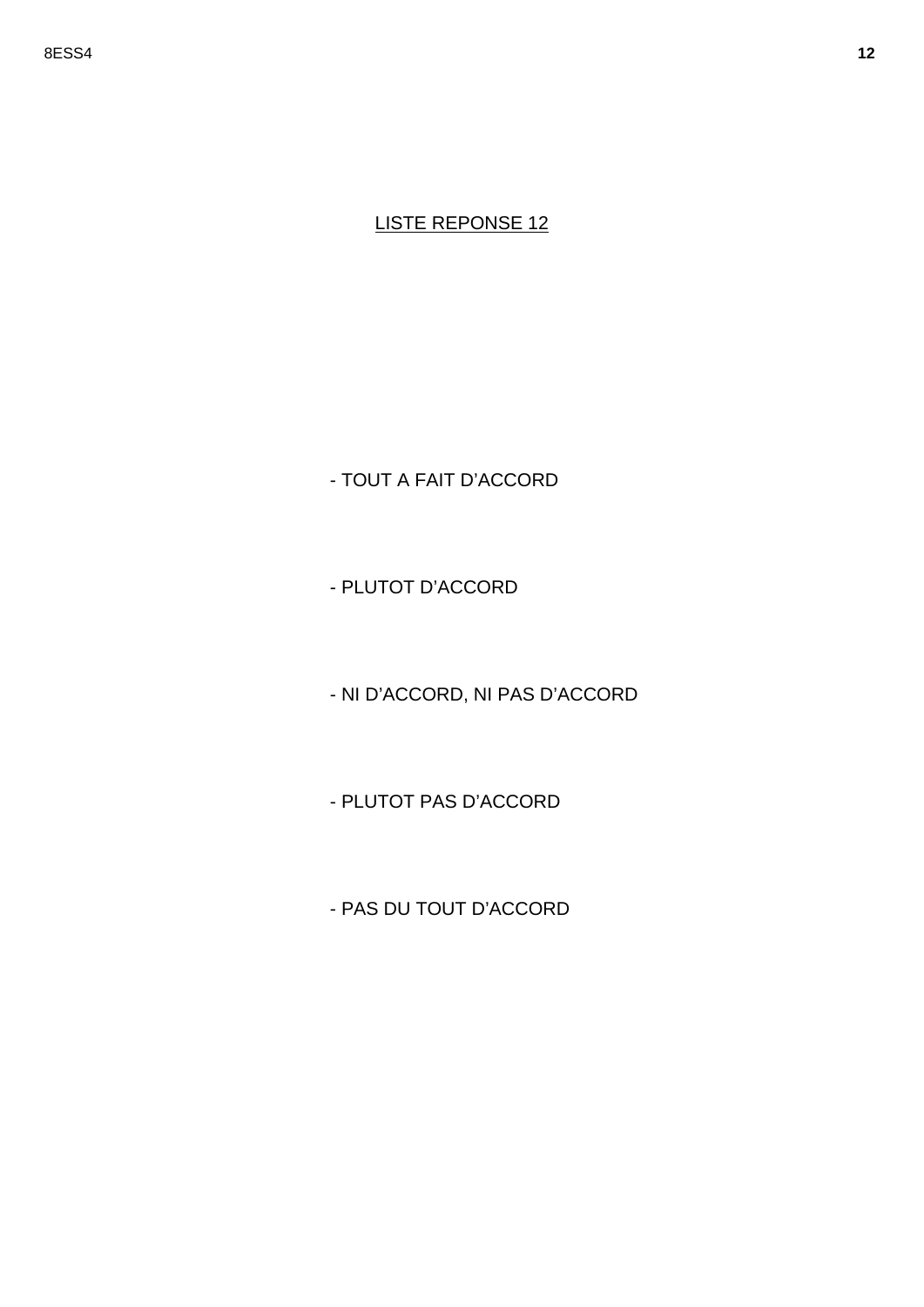

**L'UNIFICATION A DEJA ETE POUSSEE TROP LOIN** 

 **L'UNIFICATION DEVRAIT ETRE RENFORCEE**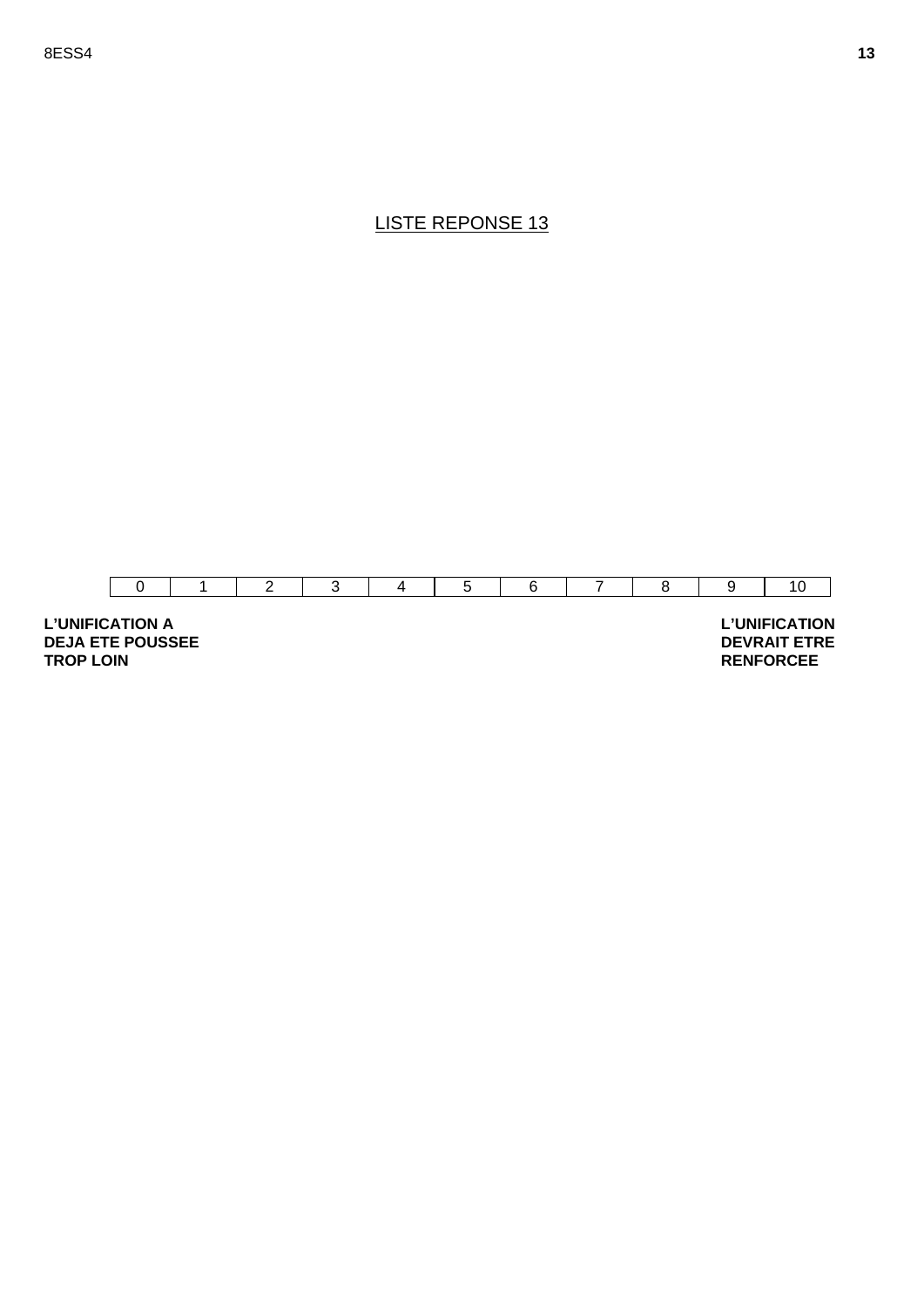- UN GRAND NOMBRE

- UN CERTAIN NOMBRE

- QUELQUES-UNS

- AUCUN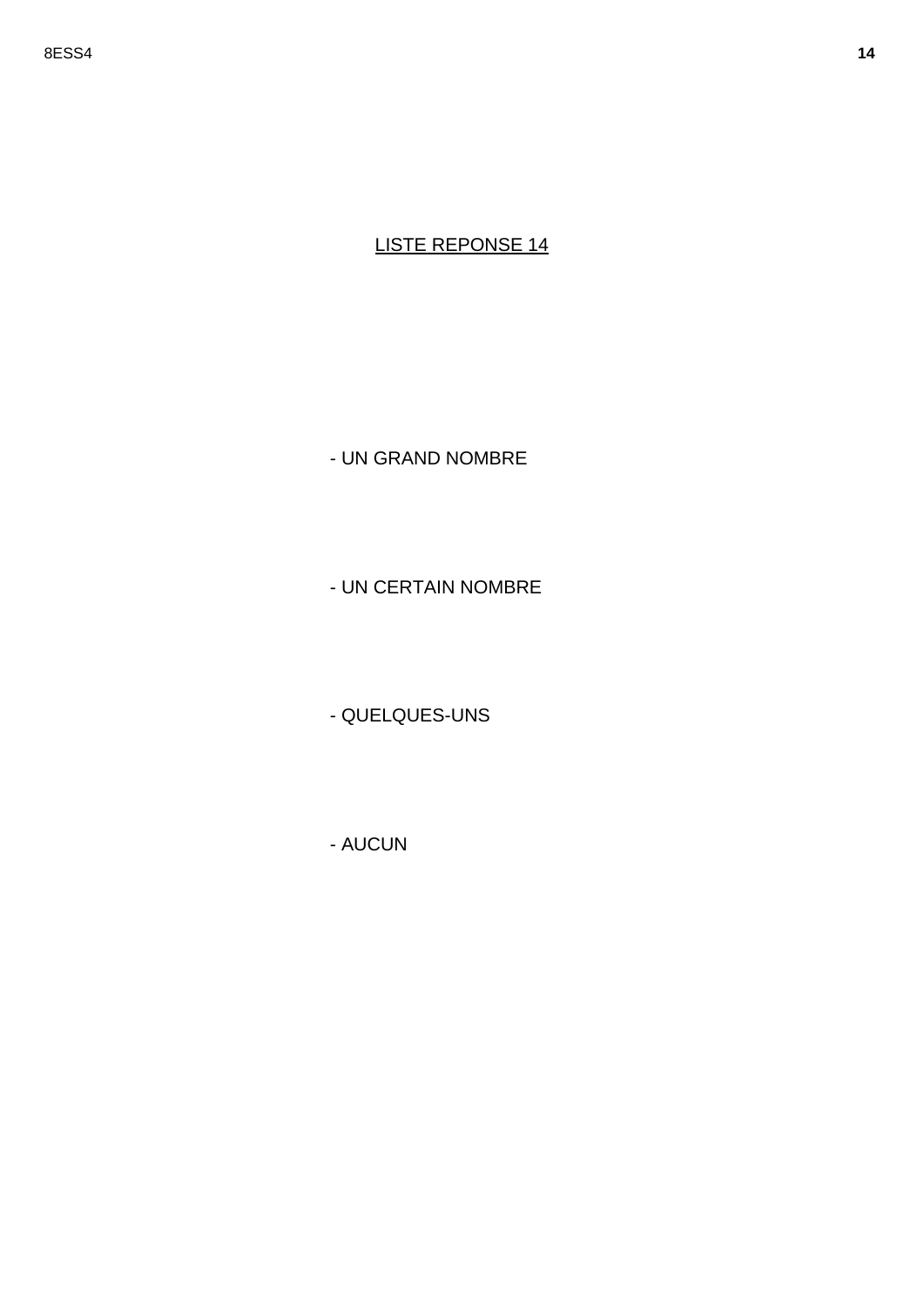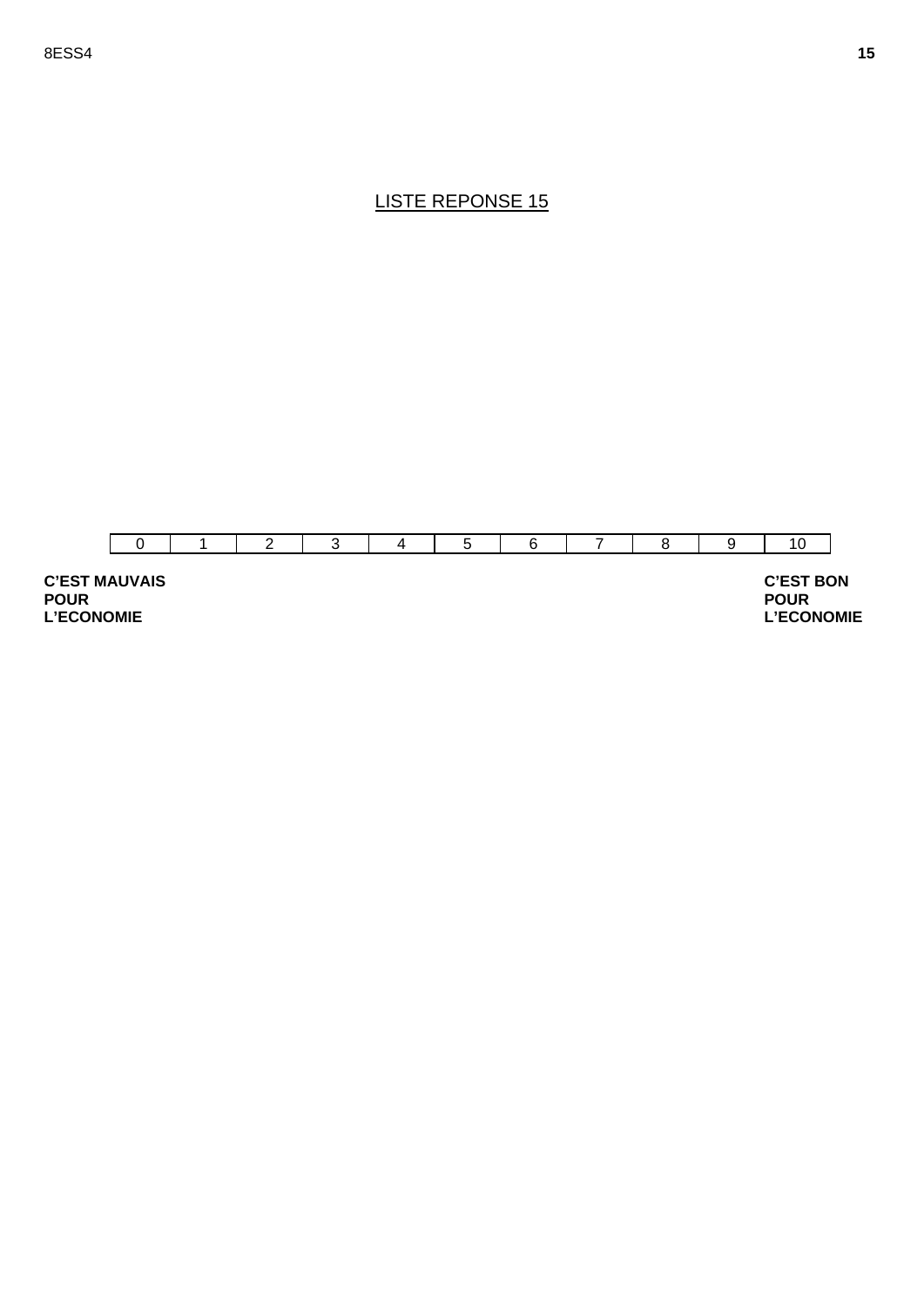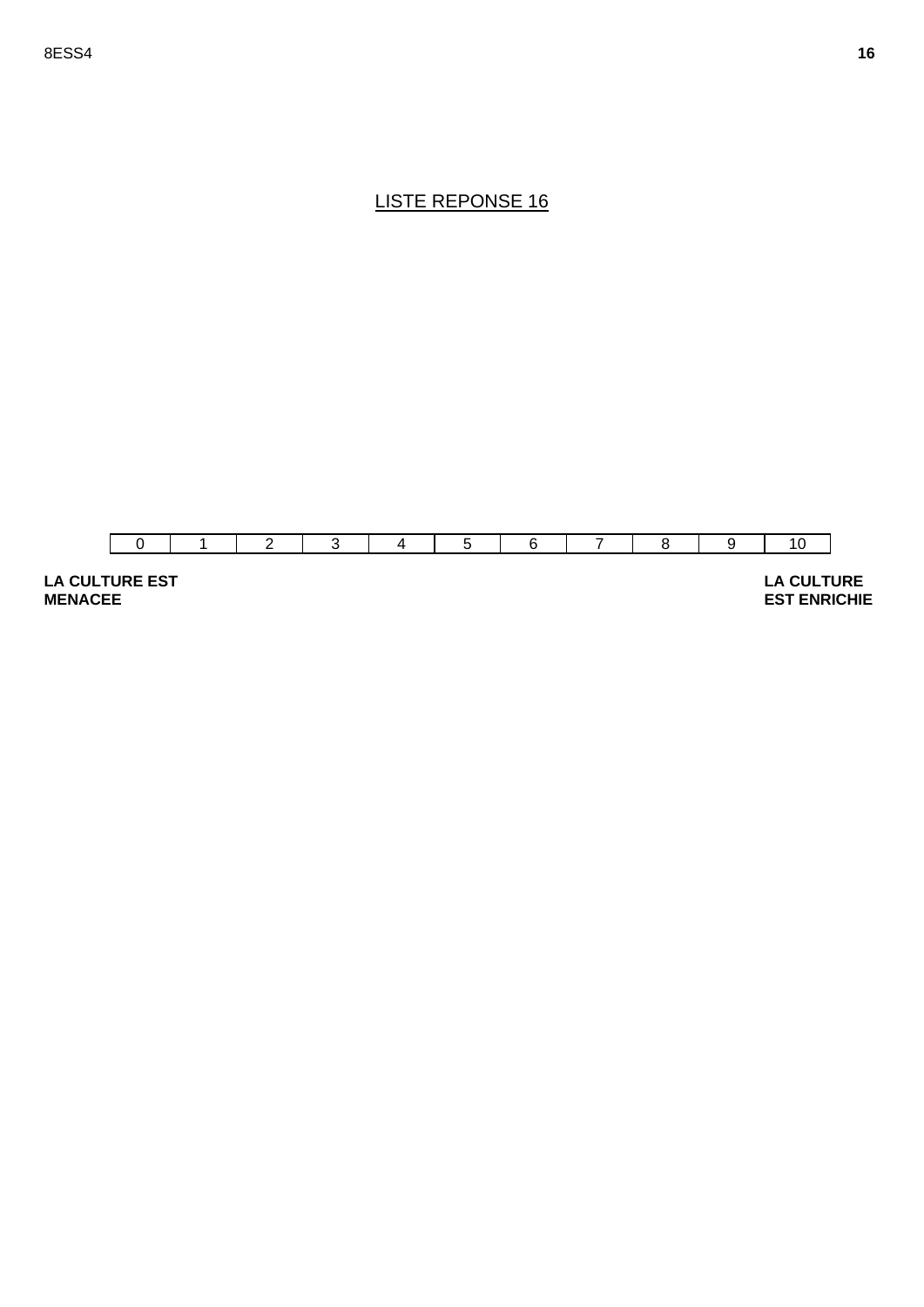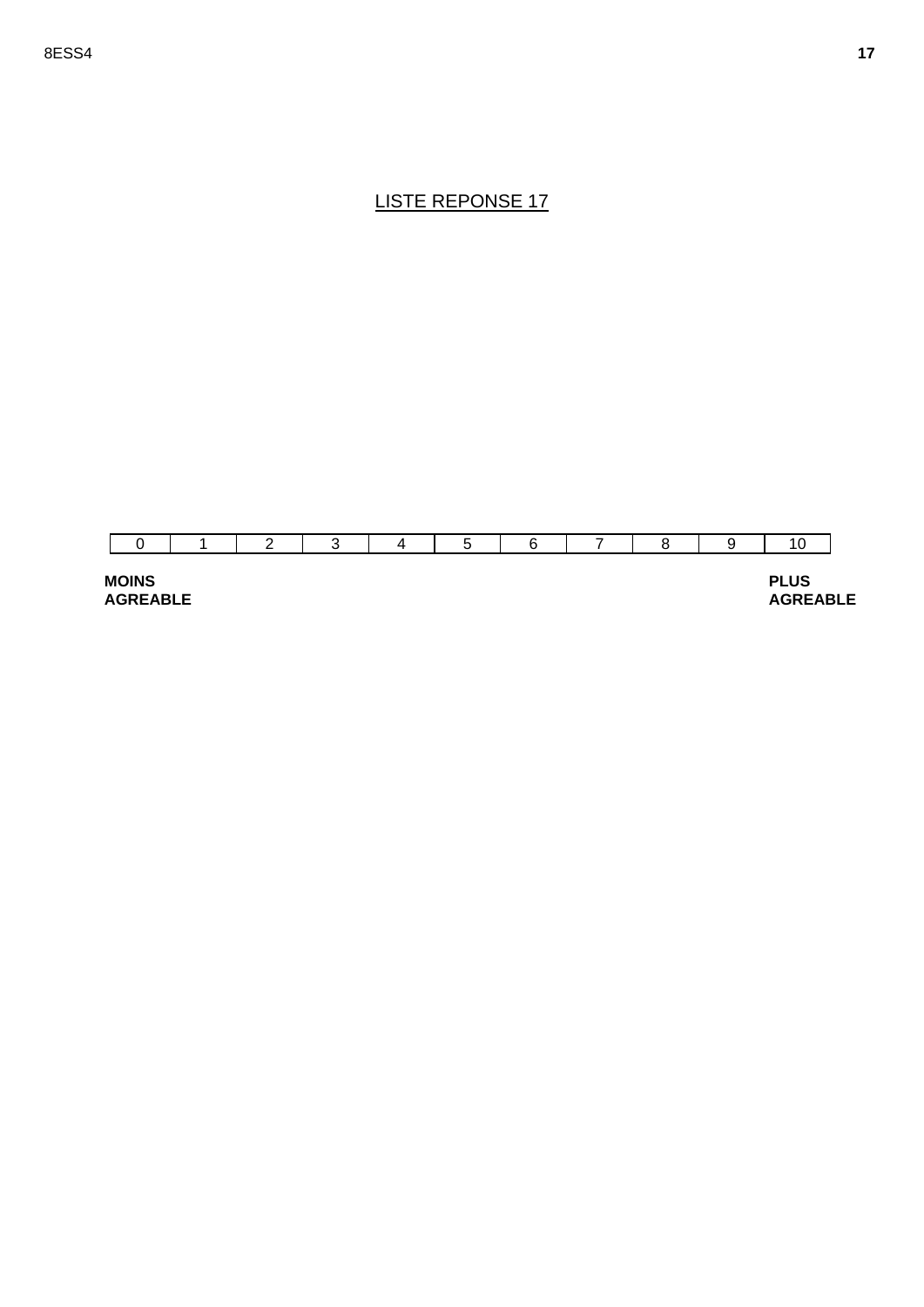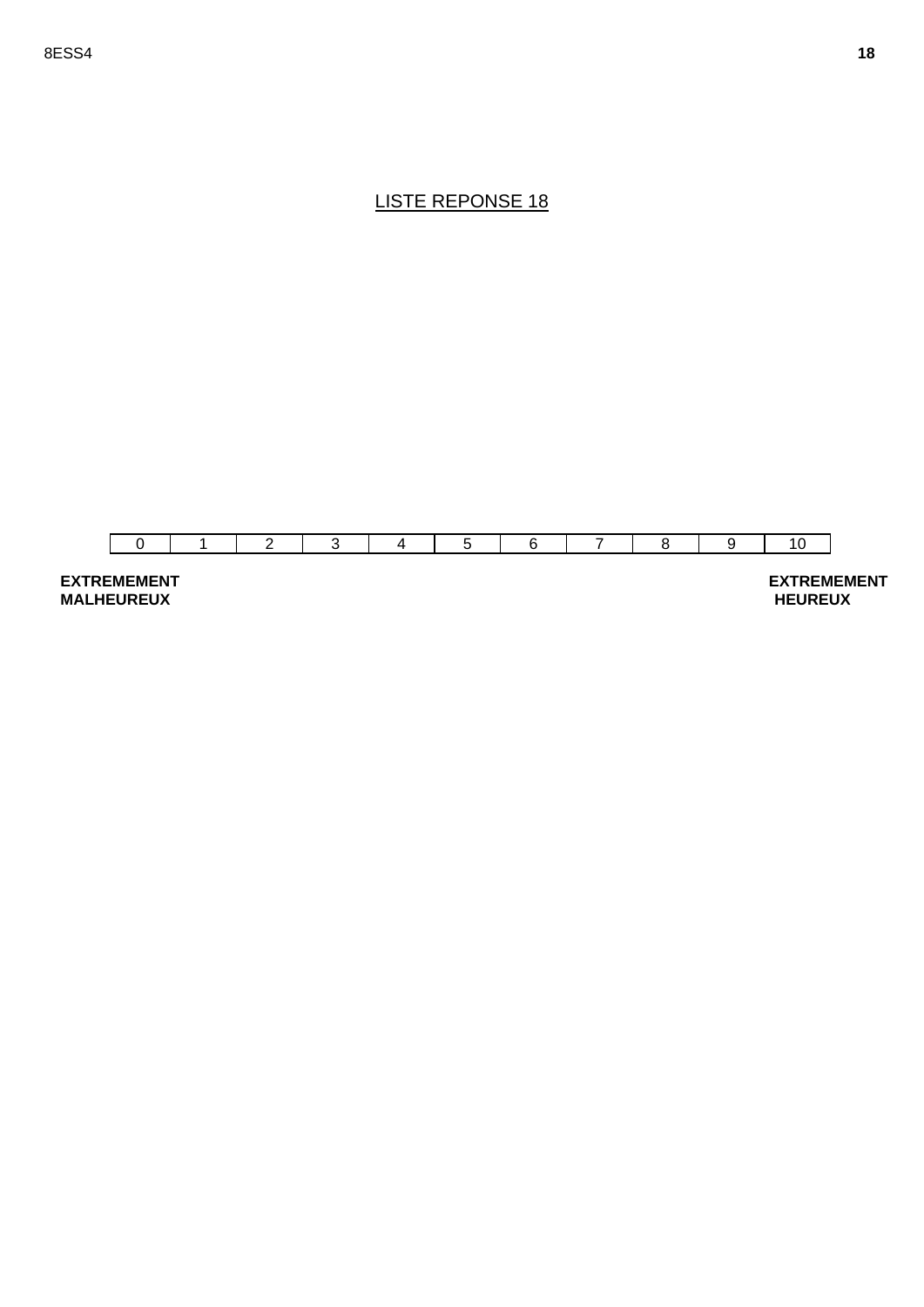- JAMAIS

- MOINS D'UNE FOIS PAR MOIS

- UNE FOIS PAR MOIS

- PLUSIEURS FOIS PAR MOIS

- UNE FOIS PAR SEMAINE

- PLUSIEURS FOIS PAR SEMAINE

- TOUS LES JOURS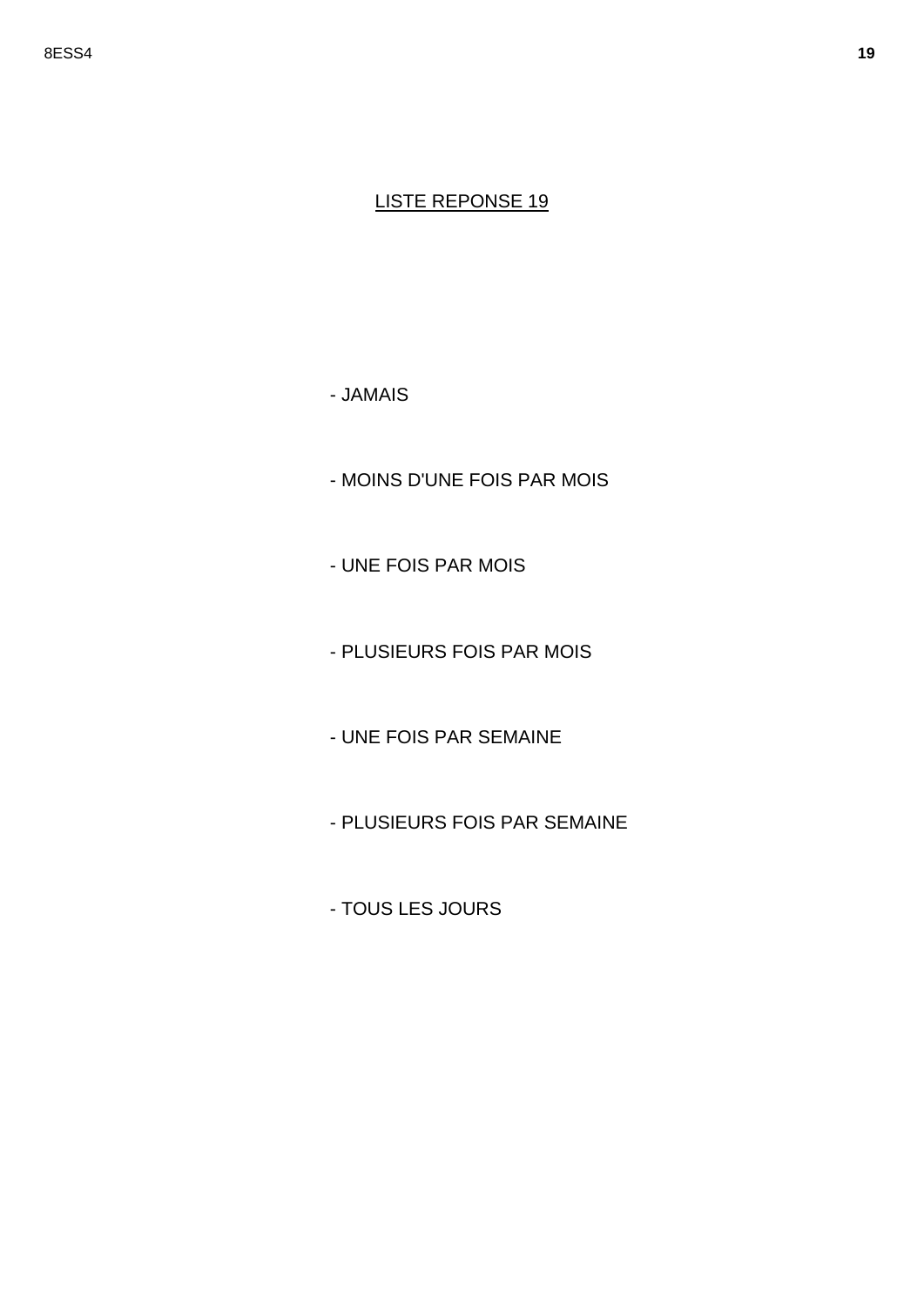#### - BEAUCOUP PLUS REDUITE QUE LA PLUPART D'ENTRE ELLES

- PLUS REDUITE

- A PEU PRES LA MEME

- PLUS IMPORTANTE

- BEAUCOUP PLUS IMPORTANTE QUE LA PLUPART D'ENTRE ELLES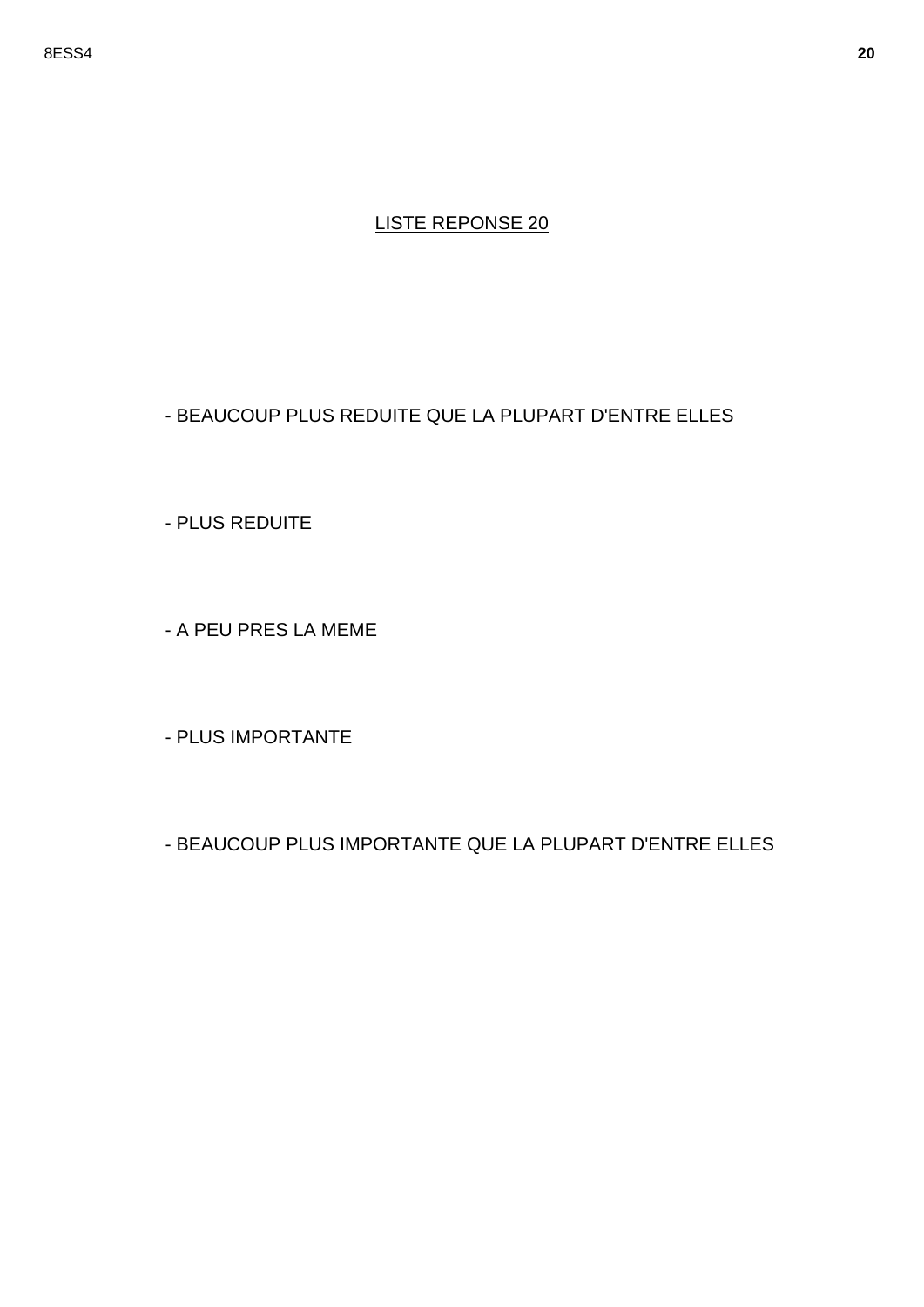- TOUT LE TEMPS OU PRESQUE

- DE TEMPS EN TEMPS

- RAREMENT

- JAMAIS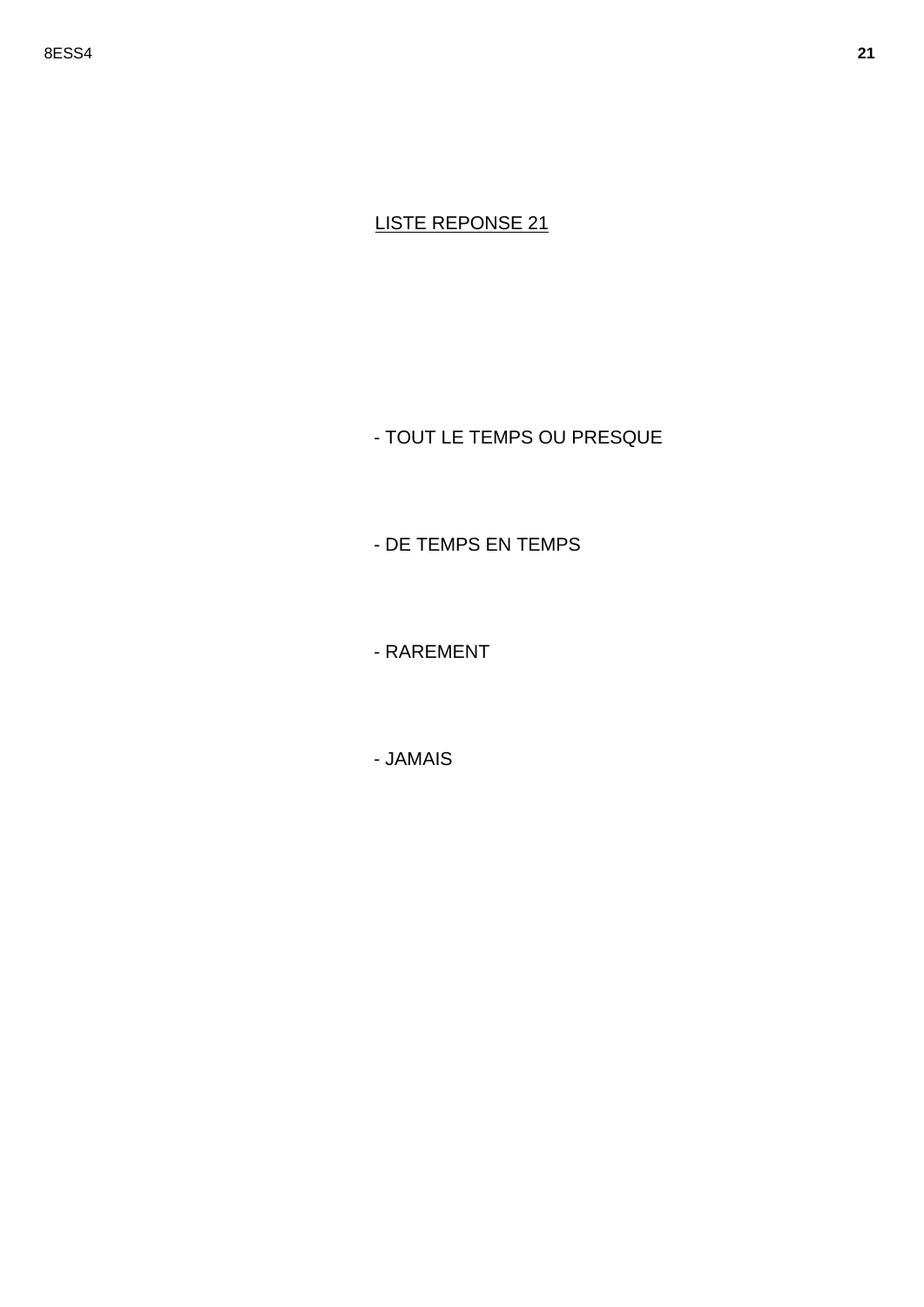### LISTE REPONSE 21B

- DES CONSEQUENCES IMPORTANTES SUR VOTRE QUALITE DE VIE
- DES CONSEQUENCES LIMITEES
- PAS VRAIMENT DE CONSEQUENCES SUR VOTRE QUALITE DE VIE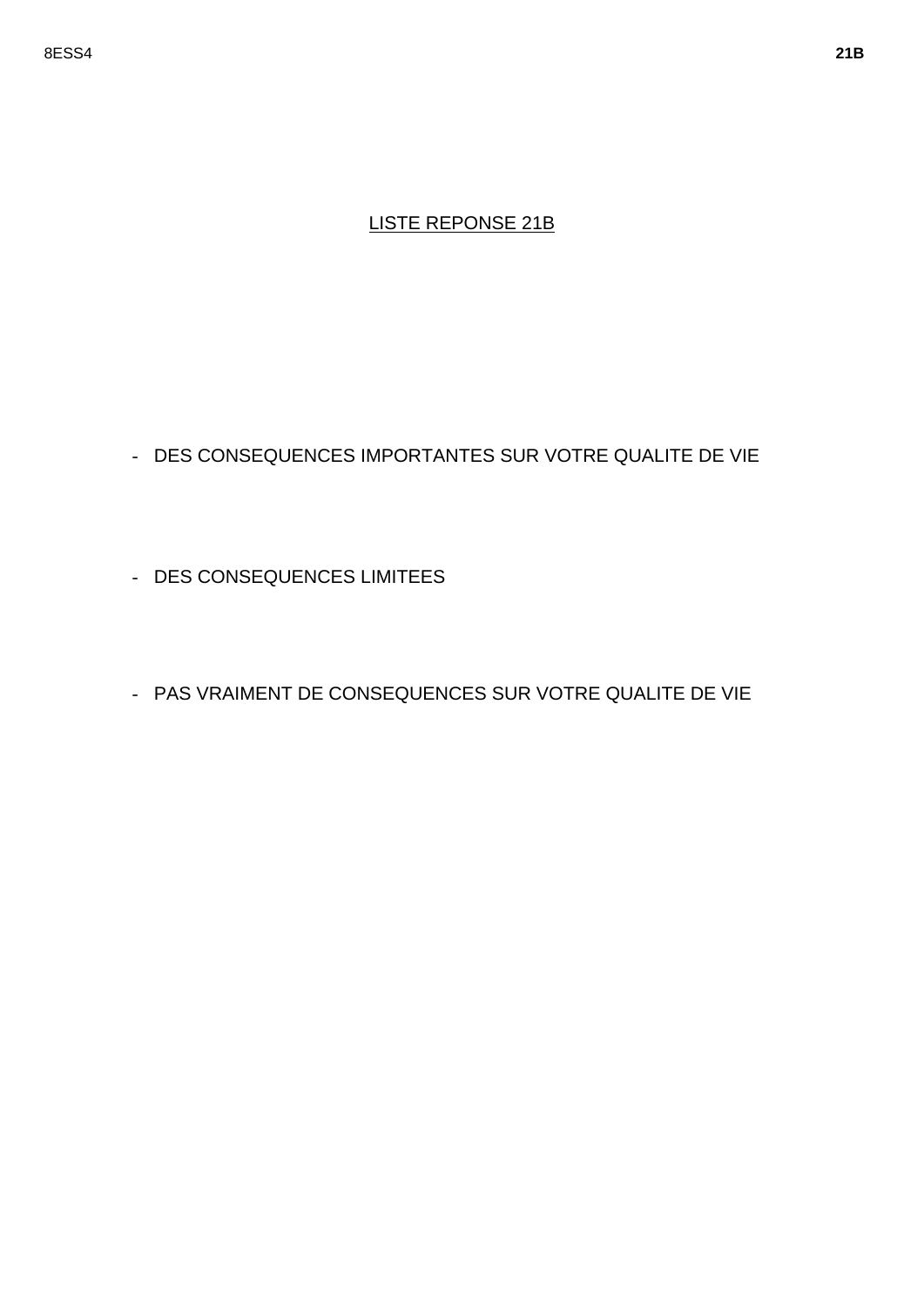# **LISTE REPONSE 21C**

- TOUT LE TEMPS OU PRESQUE

- DE TEMPS EN TEMPS

- RAREMENT

- JAMAIS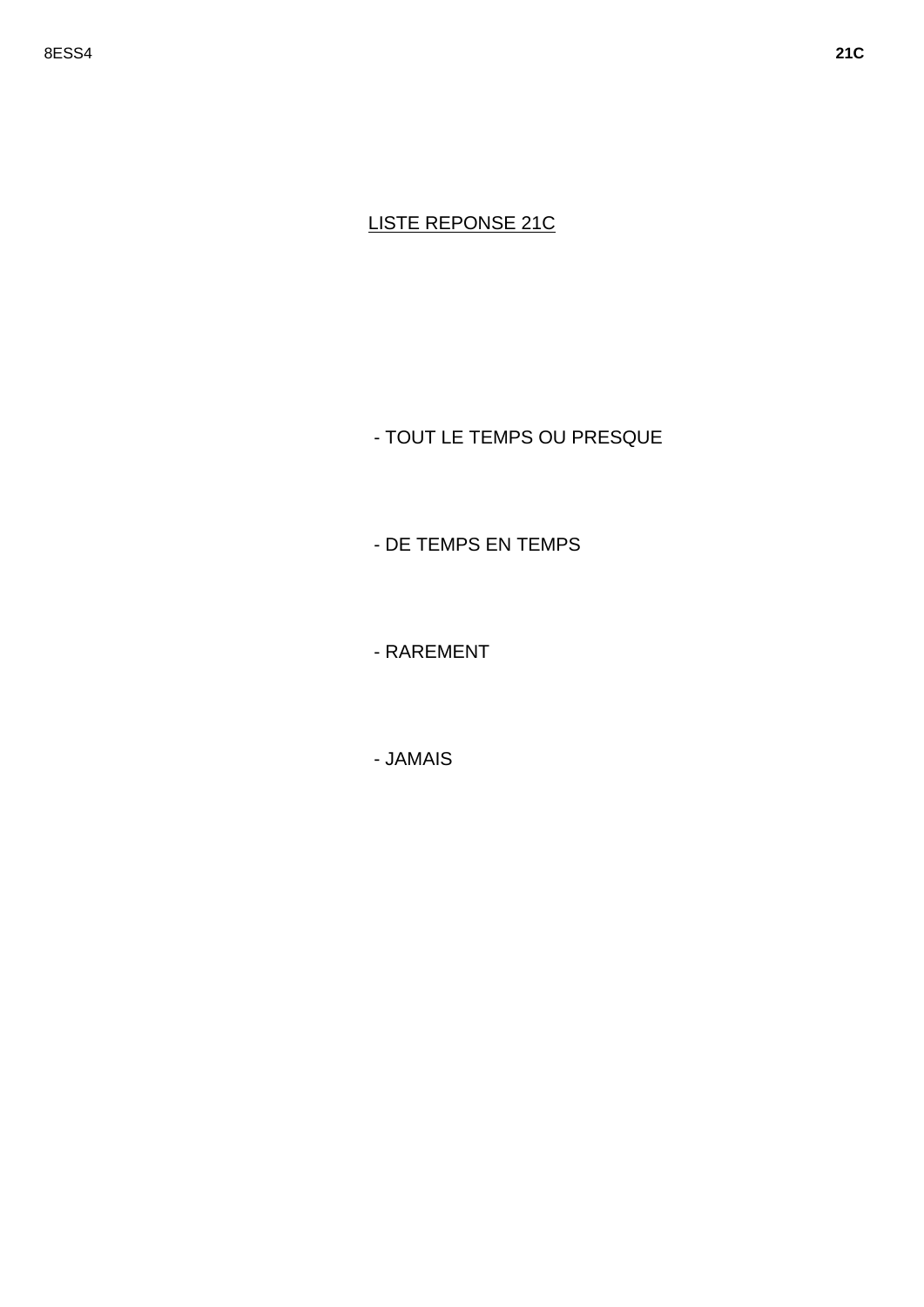### LISTE REPONSE 21D

- DES CONSEQUENCES IMPORTANTES SUR VOTRE QUALITE DE VIE

- DES CONSEQUENCES LIMITEES

- PAS VRAIMENT DE CONSEQUENCES SUR VOTRE QUALITE DE VIE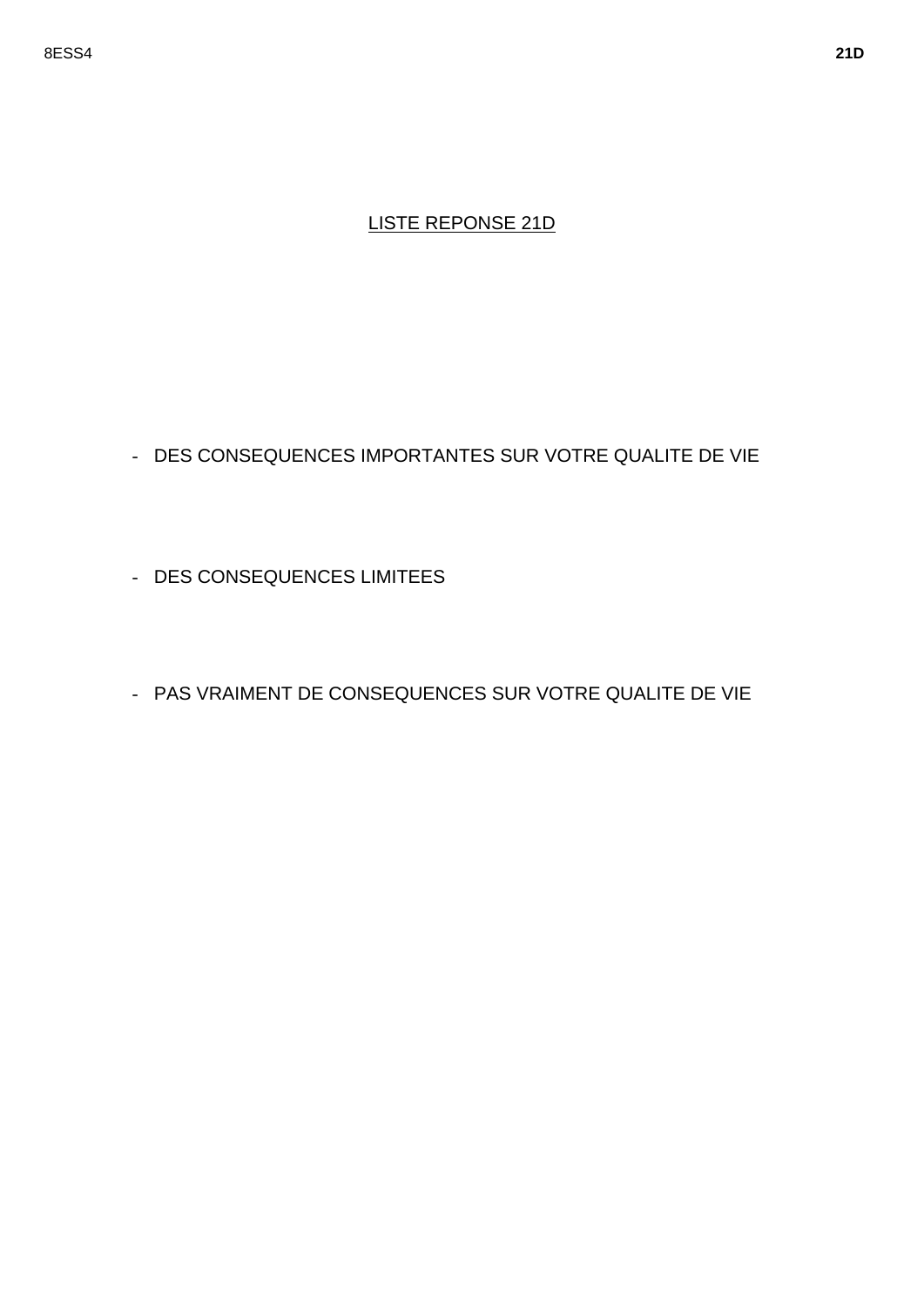- TOUT A FAIT D'ACCORD

- PLUTOT D'ACCORD

- NI D'ACCORD, NI PAS D'ACCORD

- PLUTOT PAS D'ACCORD

- PAS DU TOUT D'ACCORD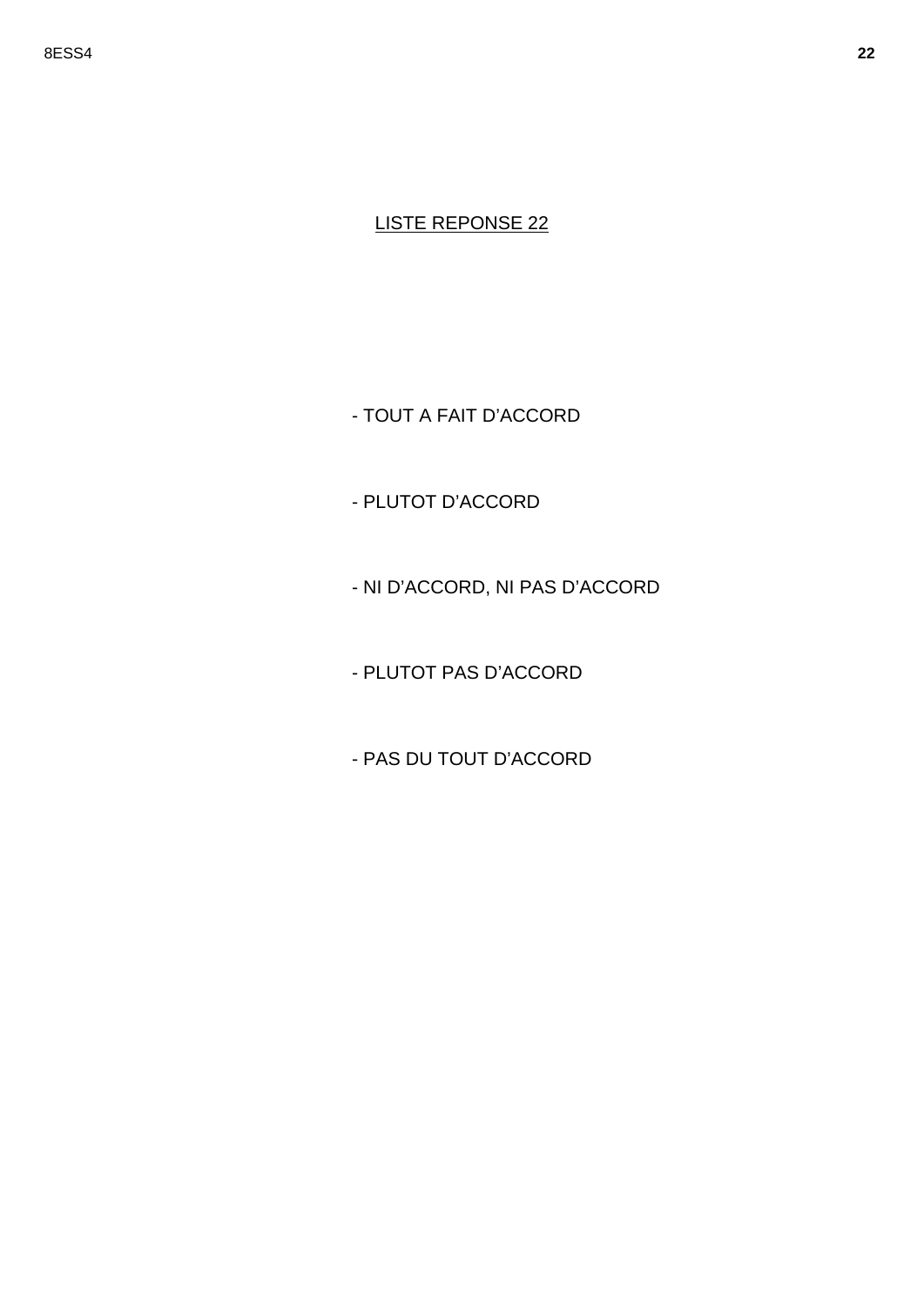#### LISTE REPONSE 22b

- CATHOLIQUE (ROMAIN)

- PROTESTANTE

- ORTHODOXE (EGLISE RUSSE, GRECQUE)

- AUTRE RELIGION CHRETIENNE

- JUIVE

- MUSULMANE

- RELIGIONS ASIATIQUES

- AUTRE RELIGION NON CHRETIENNE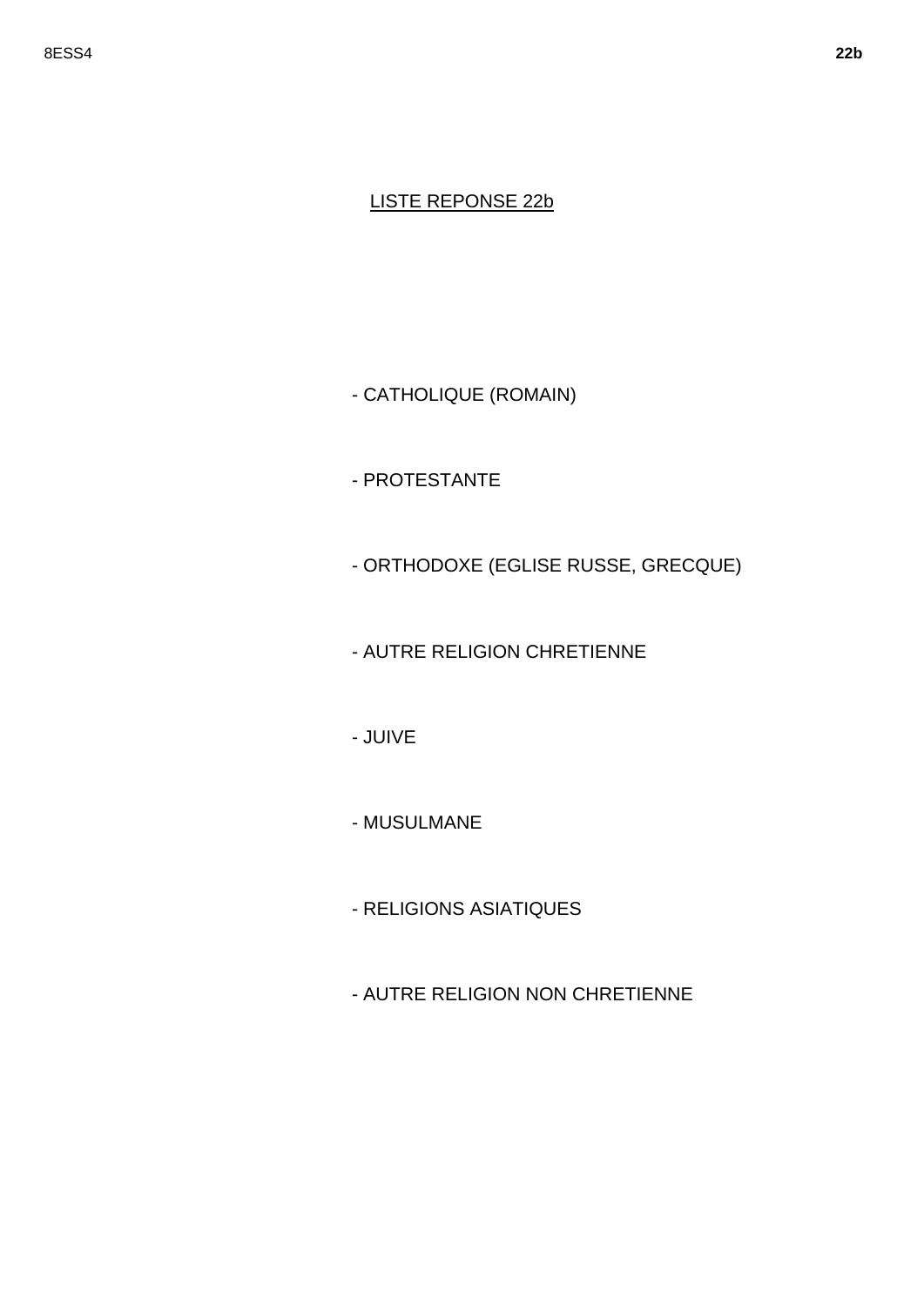

**PAS DU TOUT RELIGIEUX** 

 **TRES RELIGIEUX**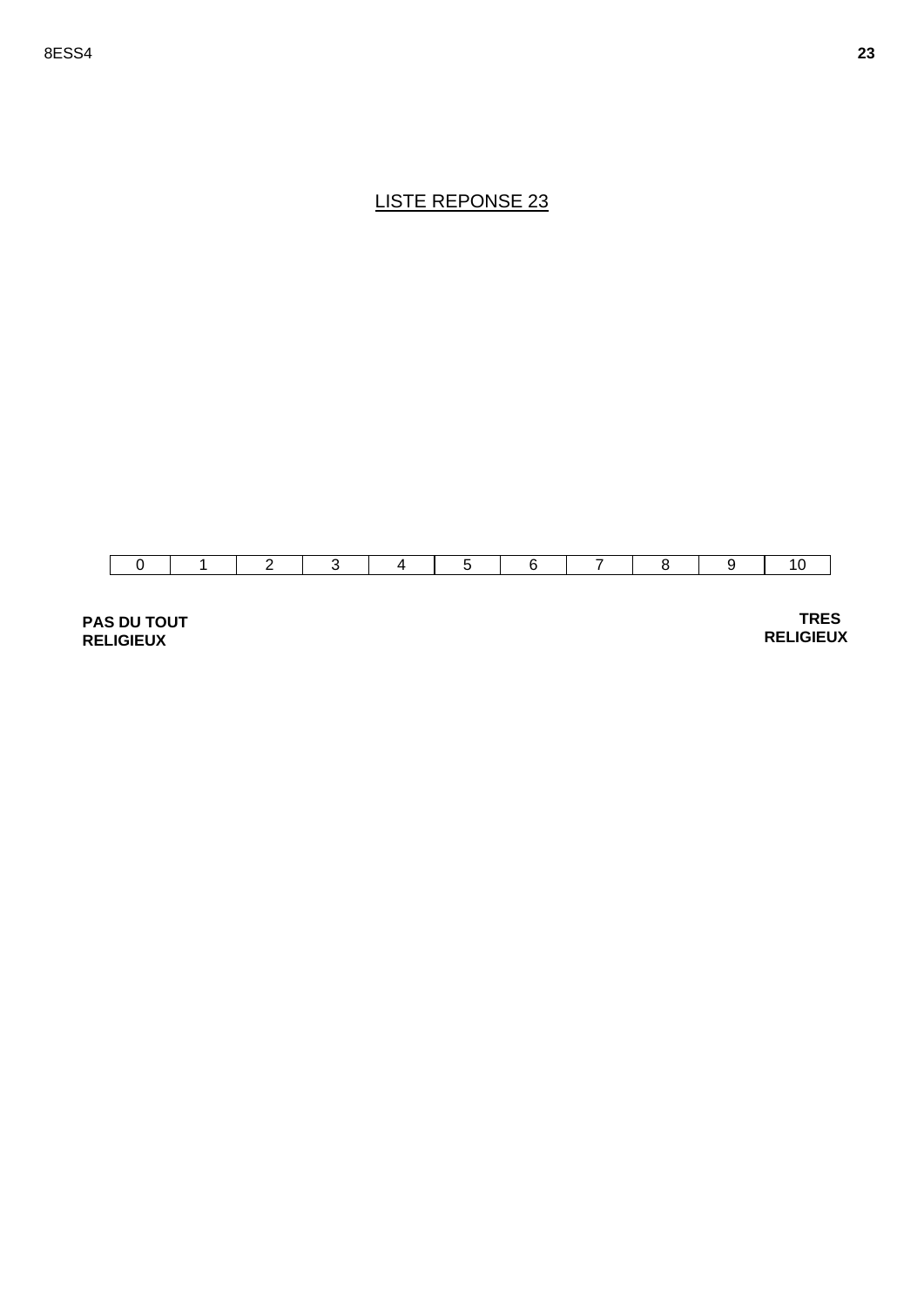- CHAQUE JOUR

- PLUSIEURS FOIS PAR SEMAINE
- UNE FOIS PAR SEMAINE
- AU MOINS UNE FOIS PAR MOIS
- SEULEMENT A L'OCCASION DES FETES RELIGIEUSES
- MOINS SOUVENT
- JAMAIS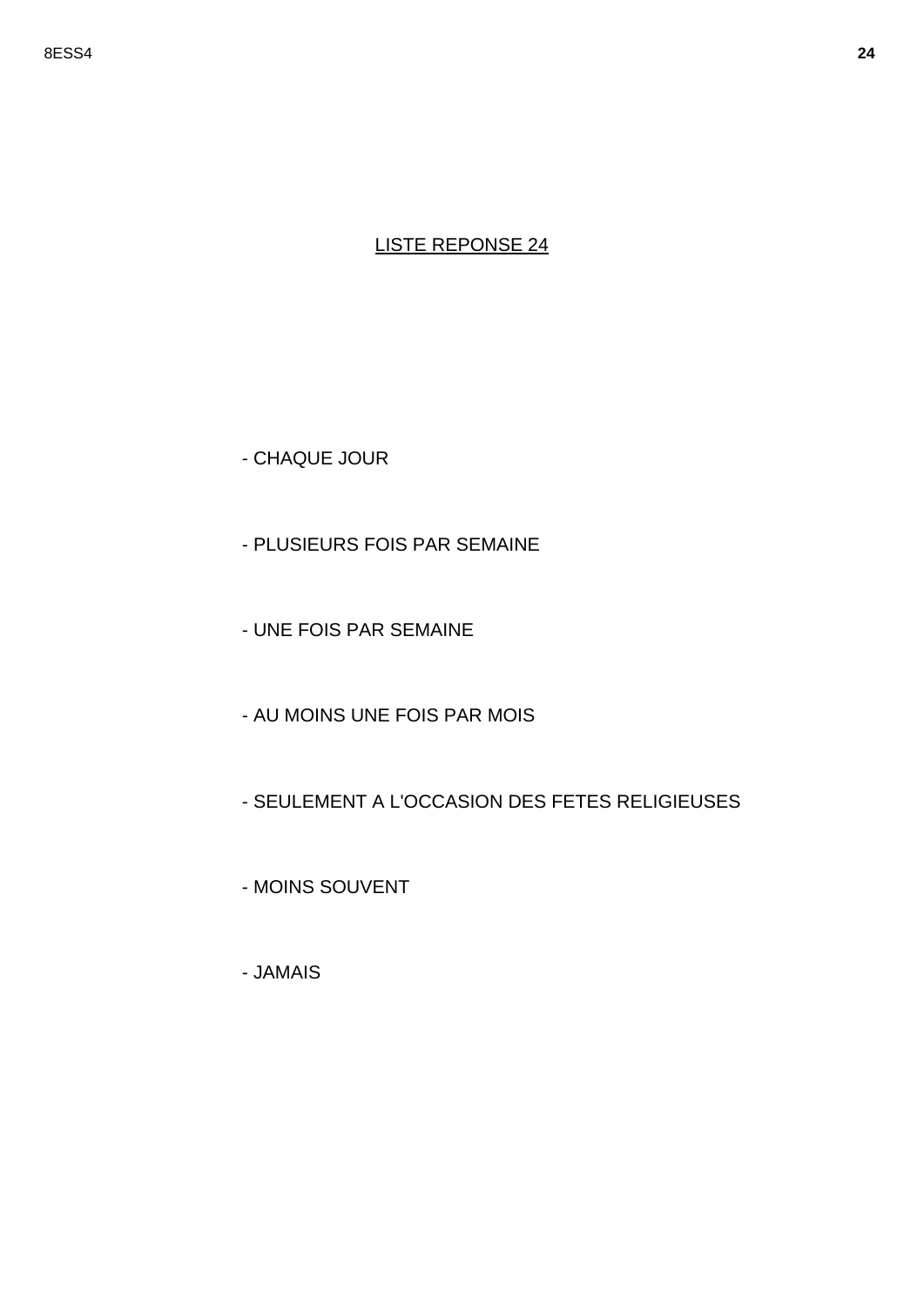- MOINS D'UN AN

- ENTRE 1 ET 5 ANS

- ENTRE 6 ET 10 ANS

- ENTRE 11 ET 20 ANS

- IL Y A PLUS DE 20 ANS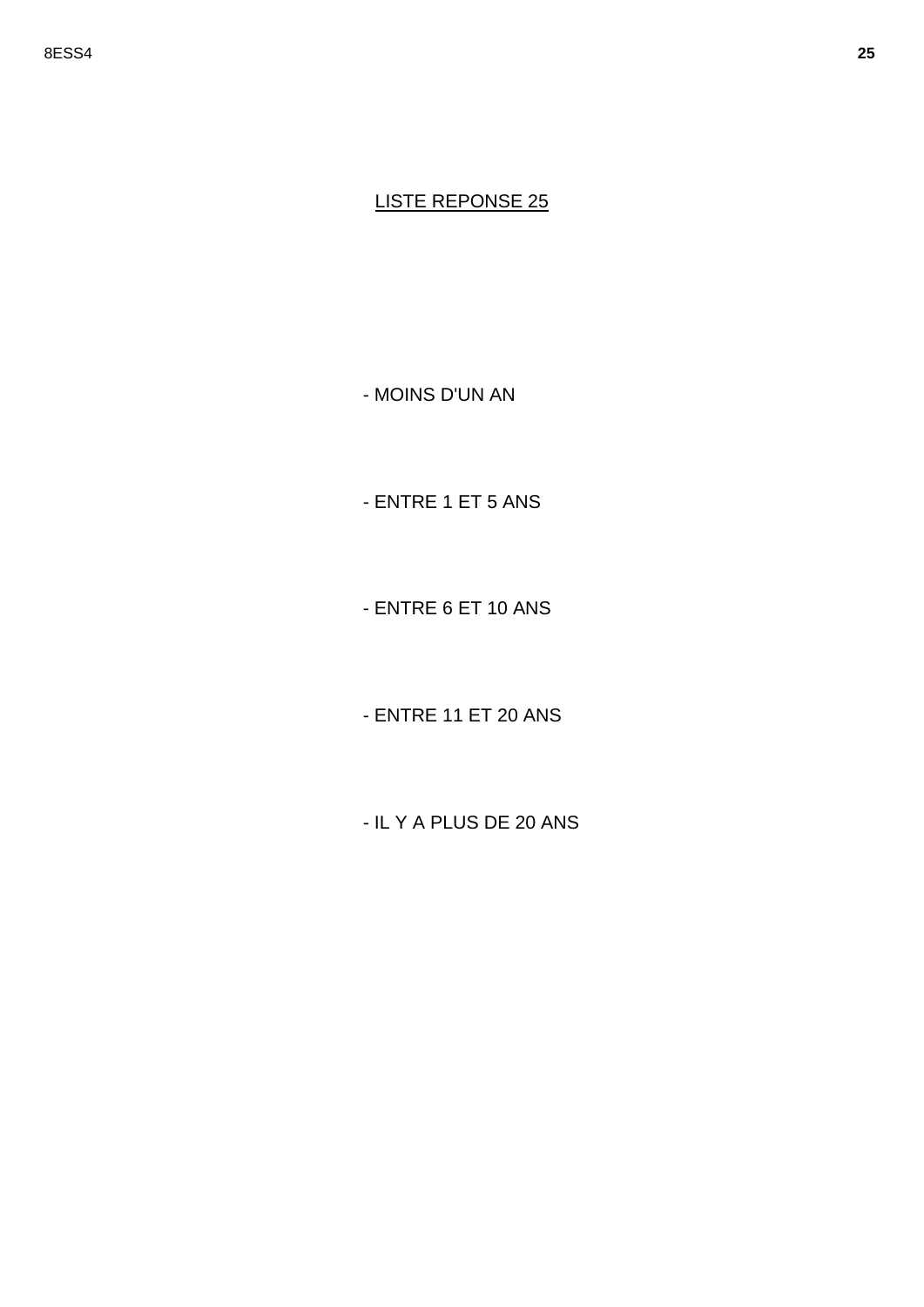- TOUT A FAIT D'ACCORD

- PLUTOT D'ACCORD

- NI D'ACCORD, NI PAS D'ACCORD

- PLUTOT PAS D'ACCORD

- PAS DU TOUT D'ACCORD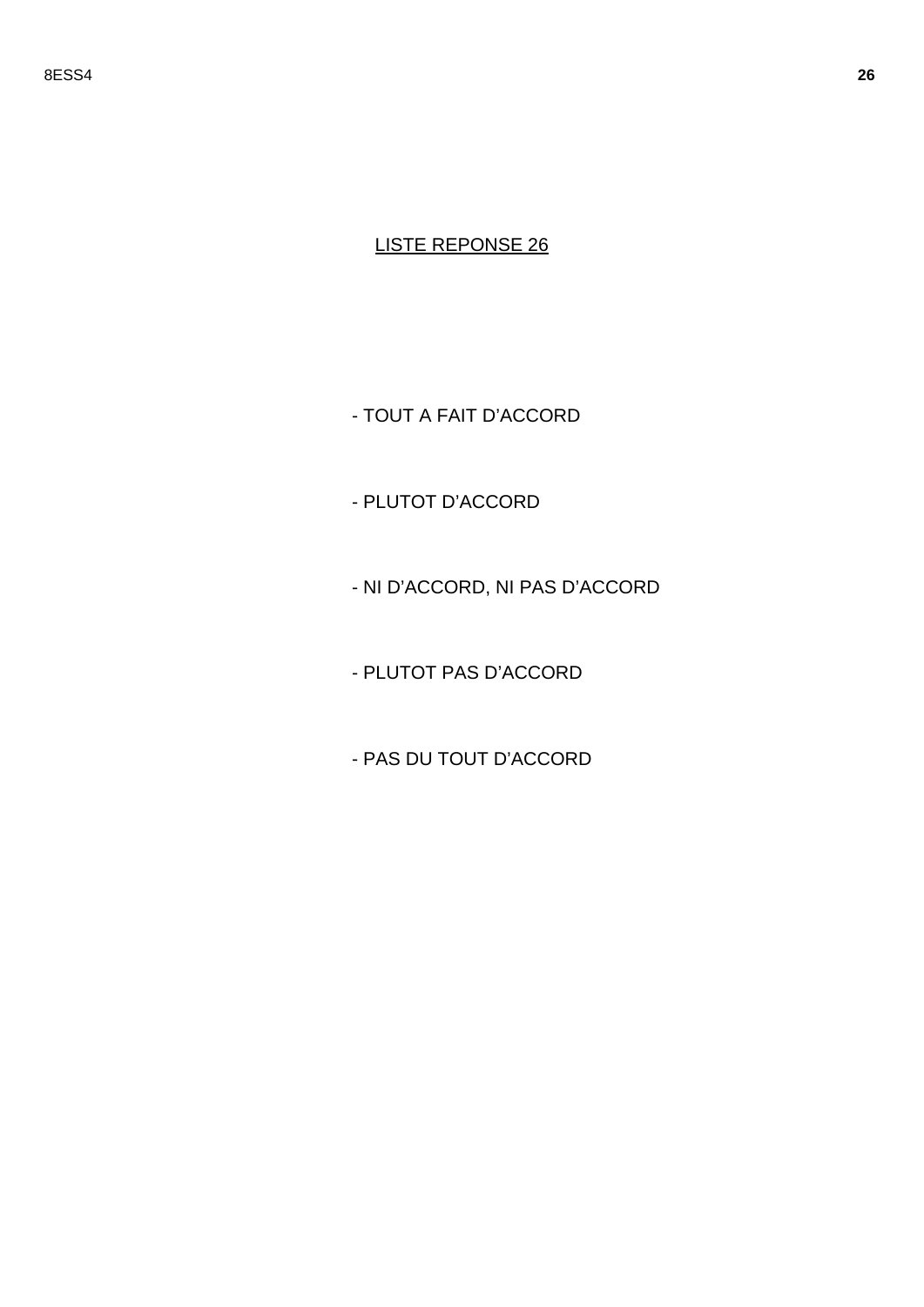0-4 % 5-9 % 10-14 % 15-19 % 20-24 % 25-29 % 30-34 % 35-39 % 40-44 % 45-49 % 50 OU PLUS %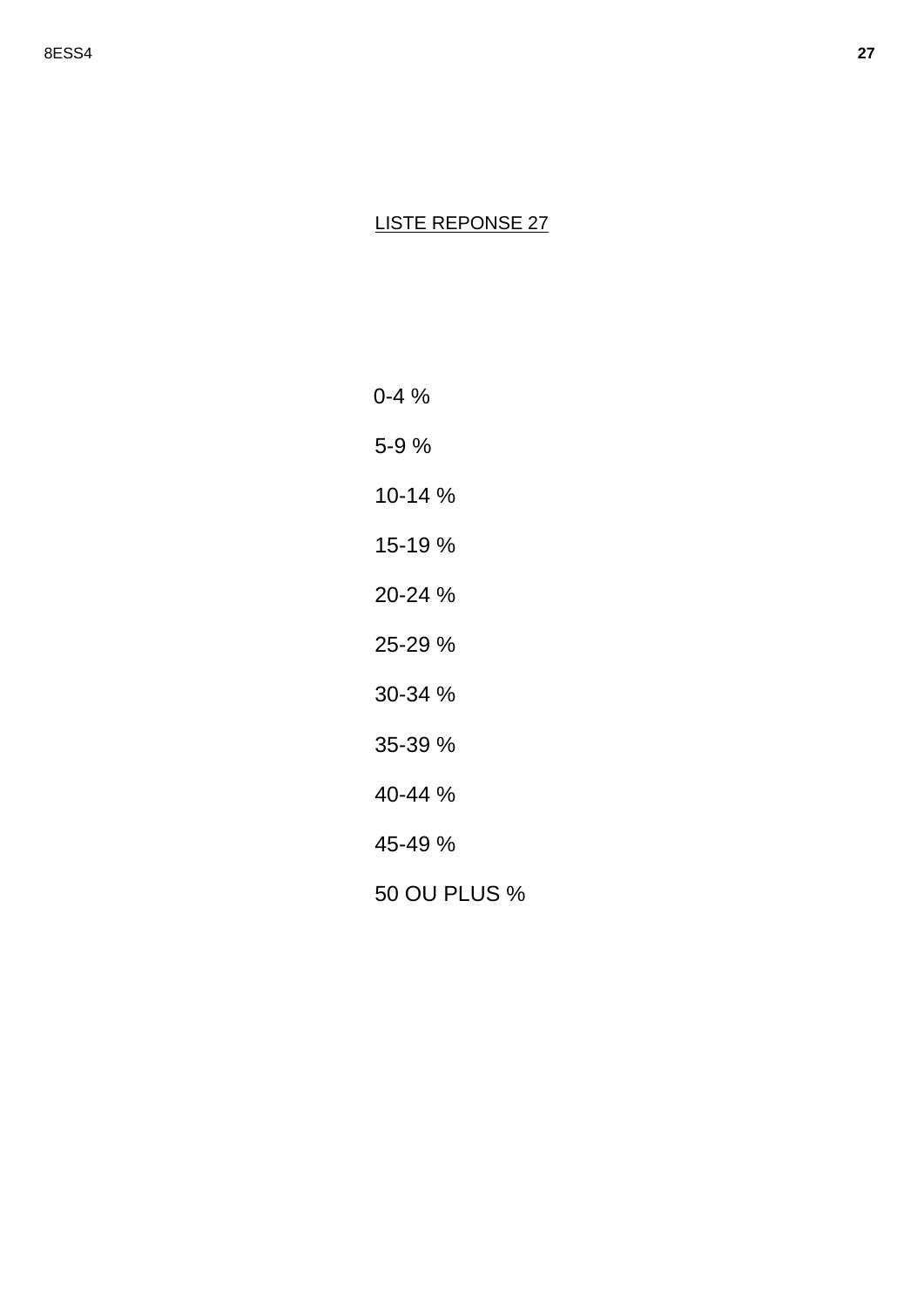

**EXTREMEMENT MAUVAIS(E)**

**EXTREMEMENT BON(NE)**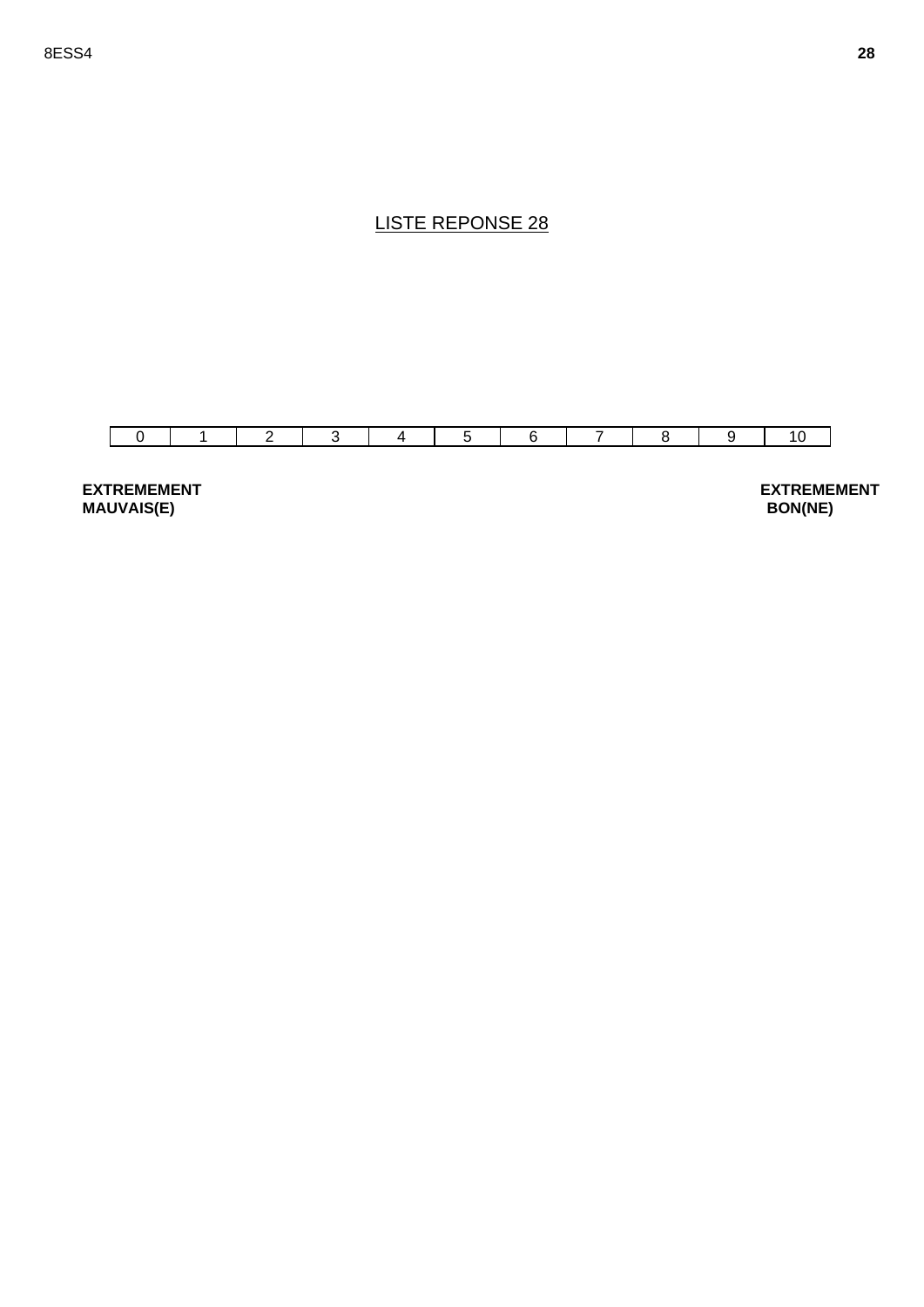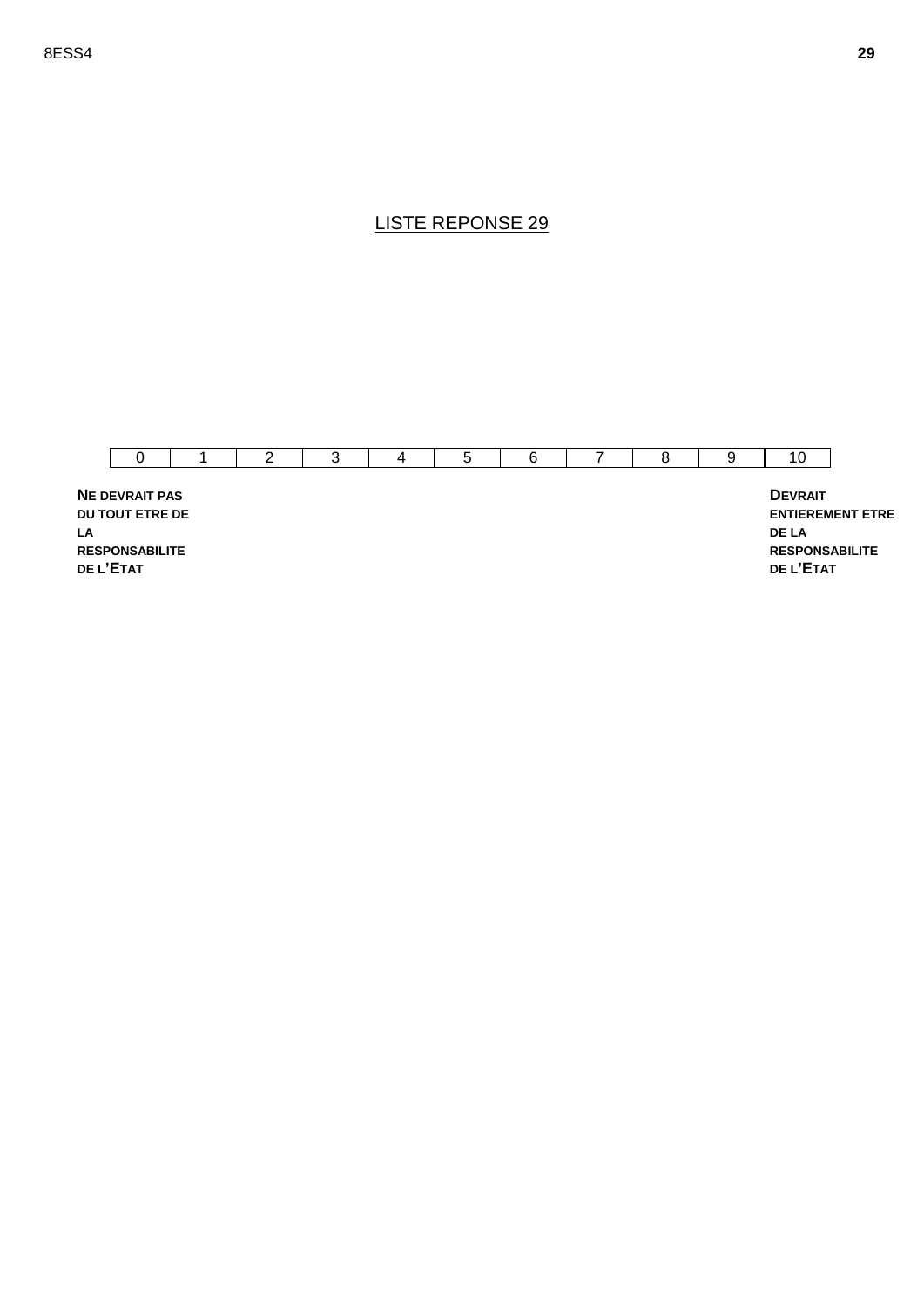- TOUT A FAIT D'ACCORD

- PLUTOT D'ACCORD

- NI D'ACCORD, NI PAS D'ACCORD

- PLUTOT PAS D'ACCORD

- PAS DU TOUT D'ACCORD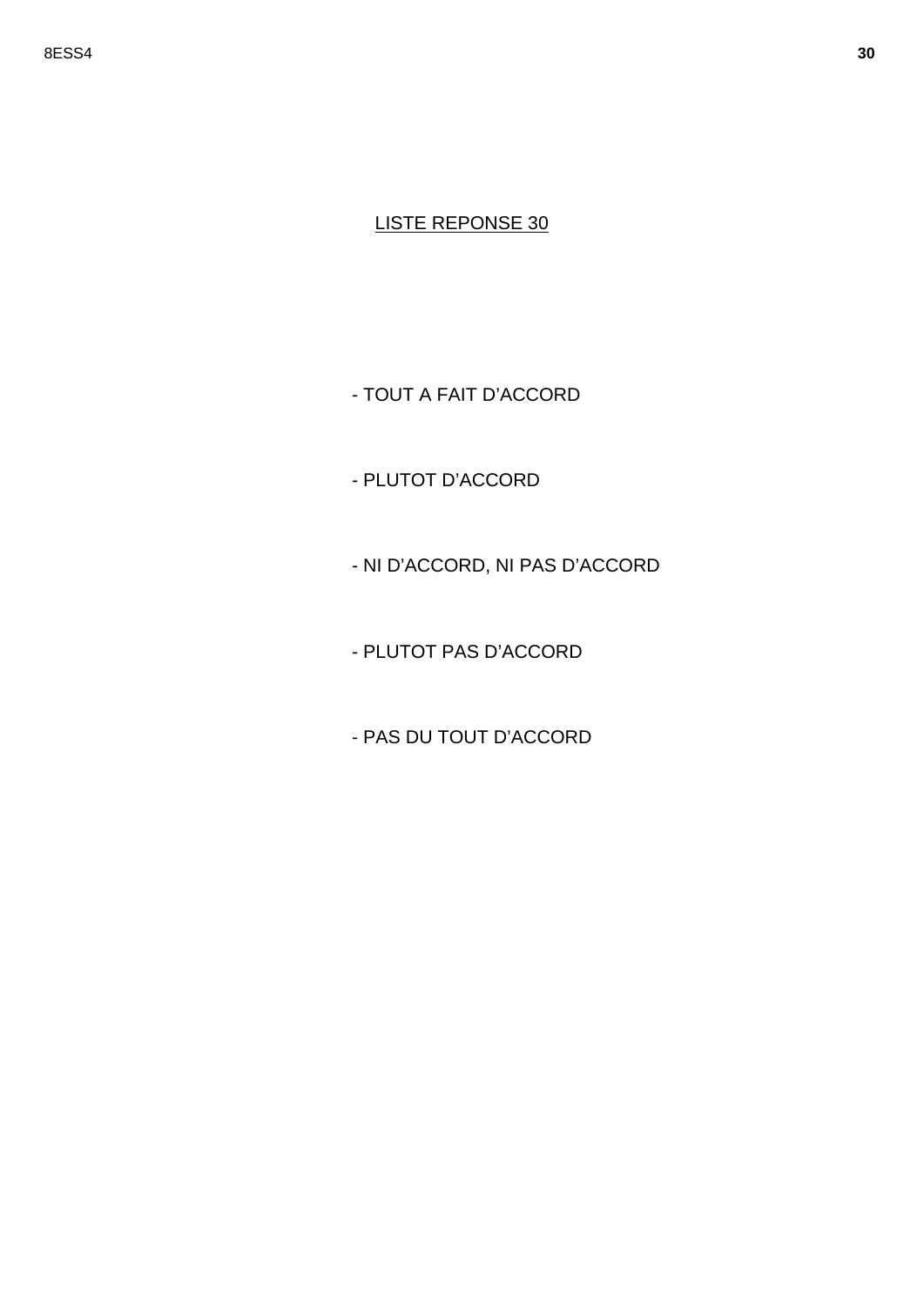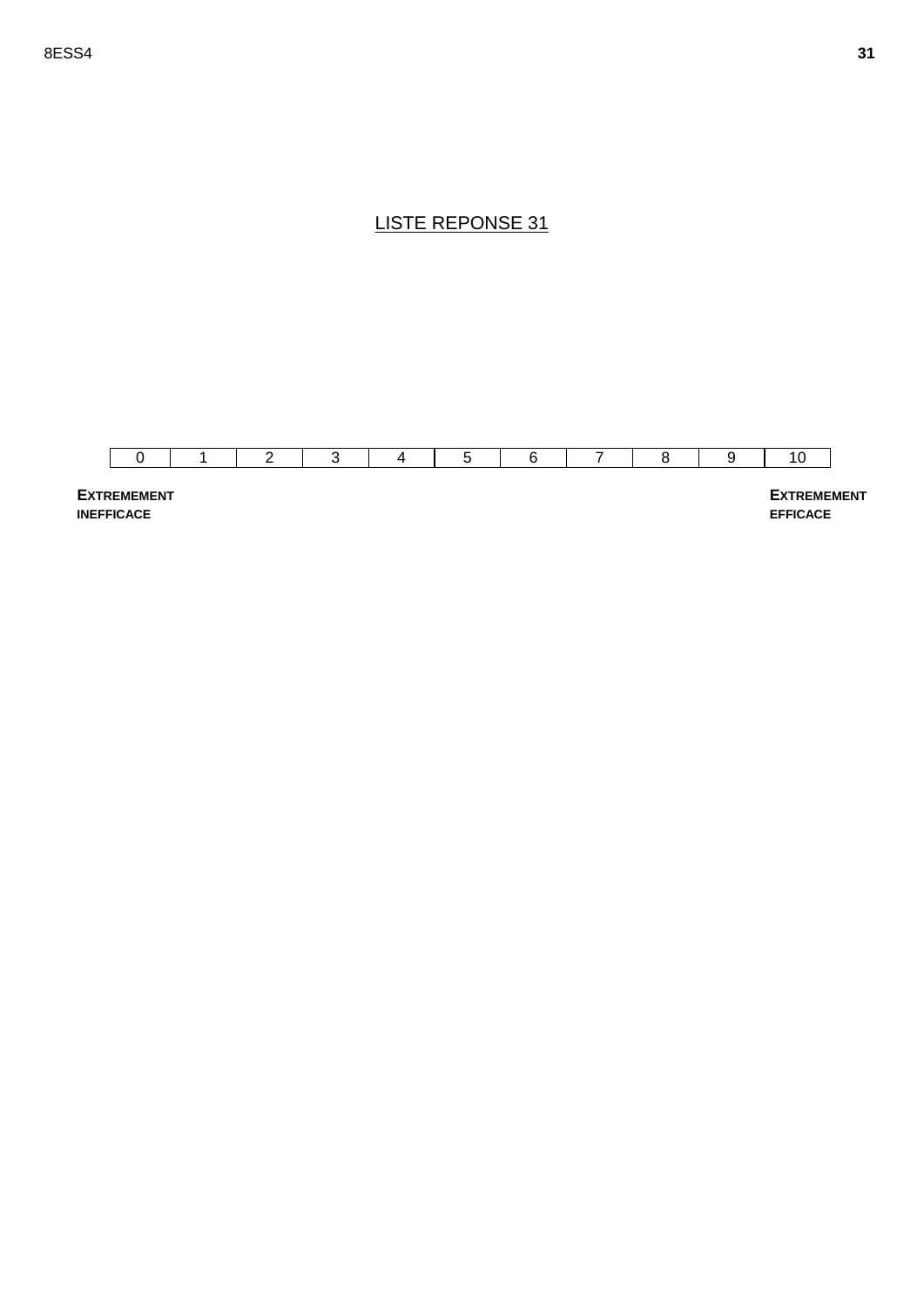

**REÇOIVENT UN TRAITEMENT DE FAVEUR**

 **TOUT LE MONDE EST TRAITE DE LA MEME MANIERE**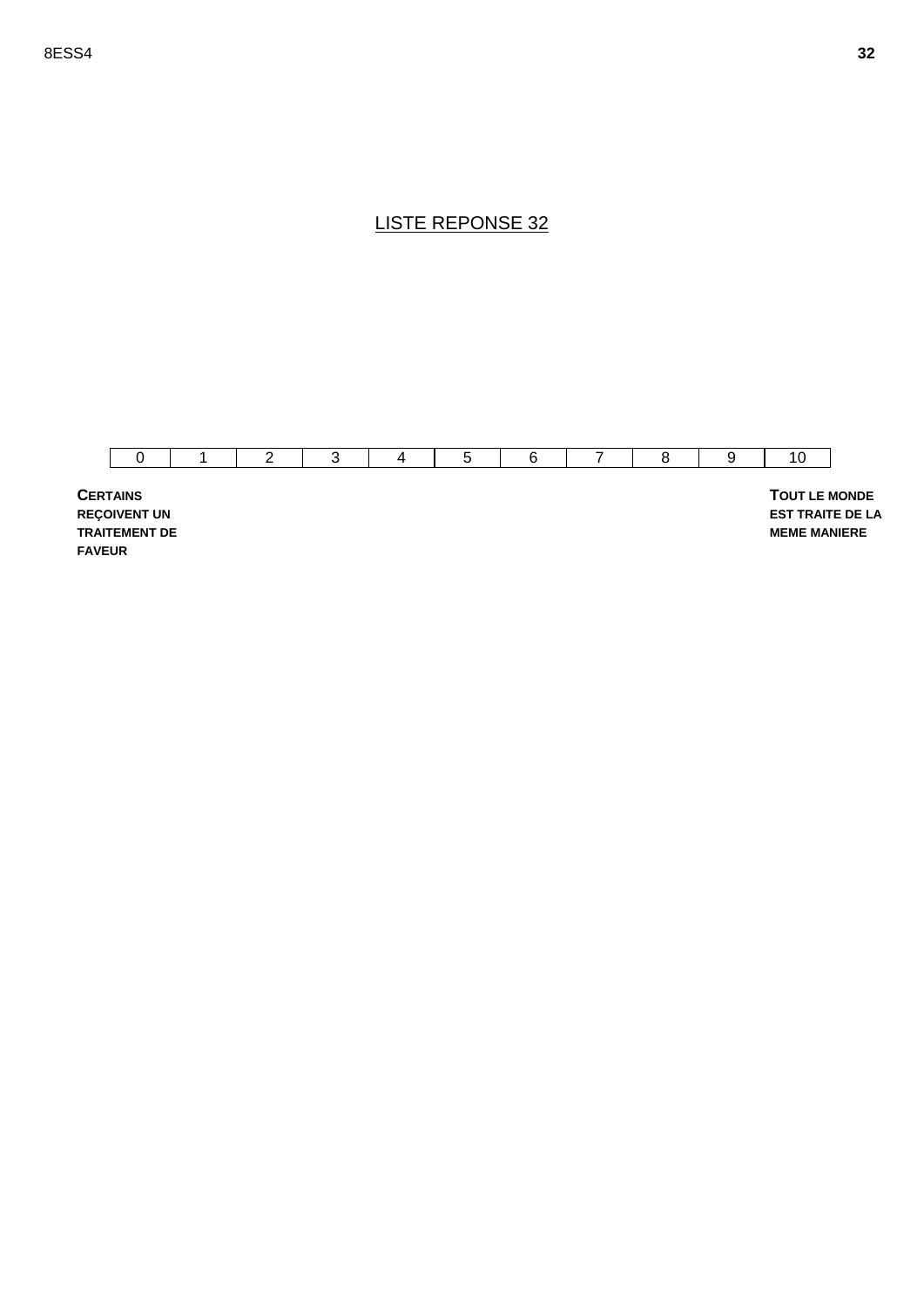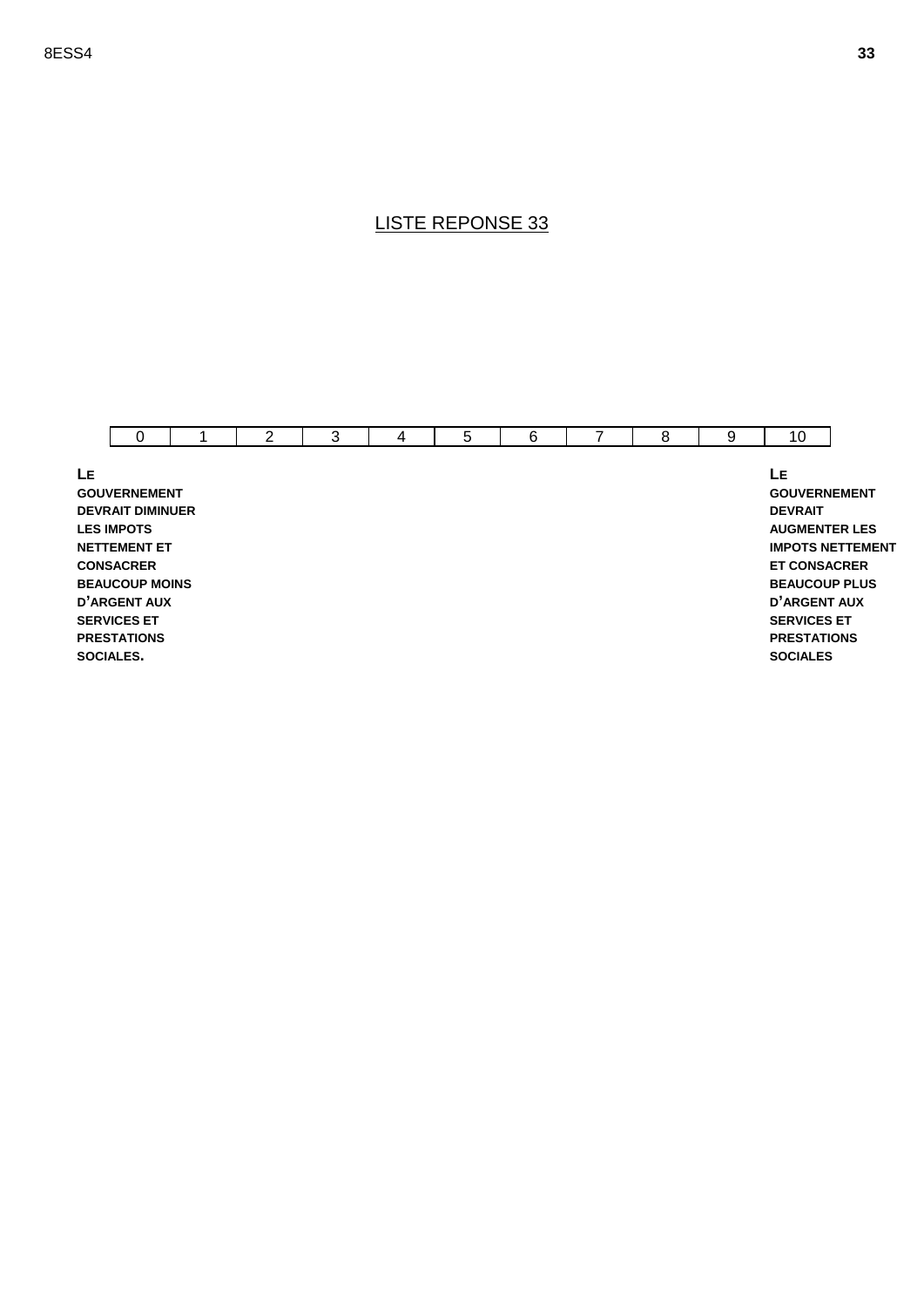**- ELLES DEVRAIENT TOUTES LES DEUX PAYER LA MEME PROPORTION DE LEURS REVENUS** DE SORTE QUE LA PERSONNE QUI GAGNE DEUX FOIS PLUS PAYE LE DOUBLE D'IMPOTS.

**- LA PERSONNE QUI GAGNE DEUX FOIS PLUS DEVRAIT PAYER UNE PROPORTION PLUS GRANDE DE SES REVENUS EN IMPOTS**, DE SORTE QU'ELLE PAYE PLUS DU DOUBLE DE L'AUTRE.

**- ELLES DEVRAIENT TOUTES LES DEUX PAYER EXACTEMENT LE MEME MONTANT D'IMPOTS** QUELS QUE SOIENT LEURS REVENUS.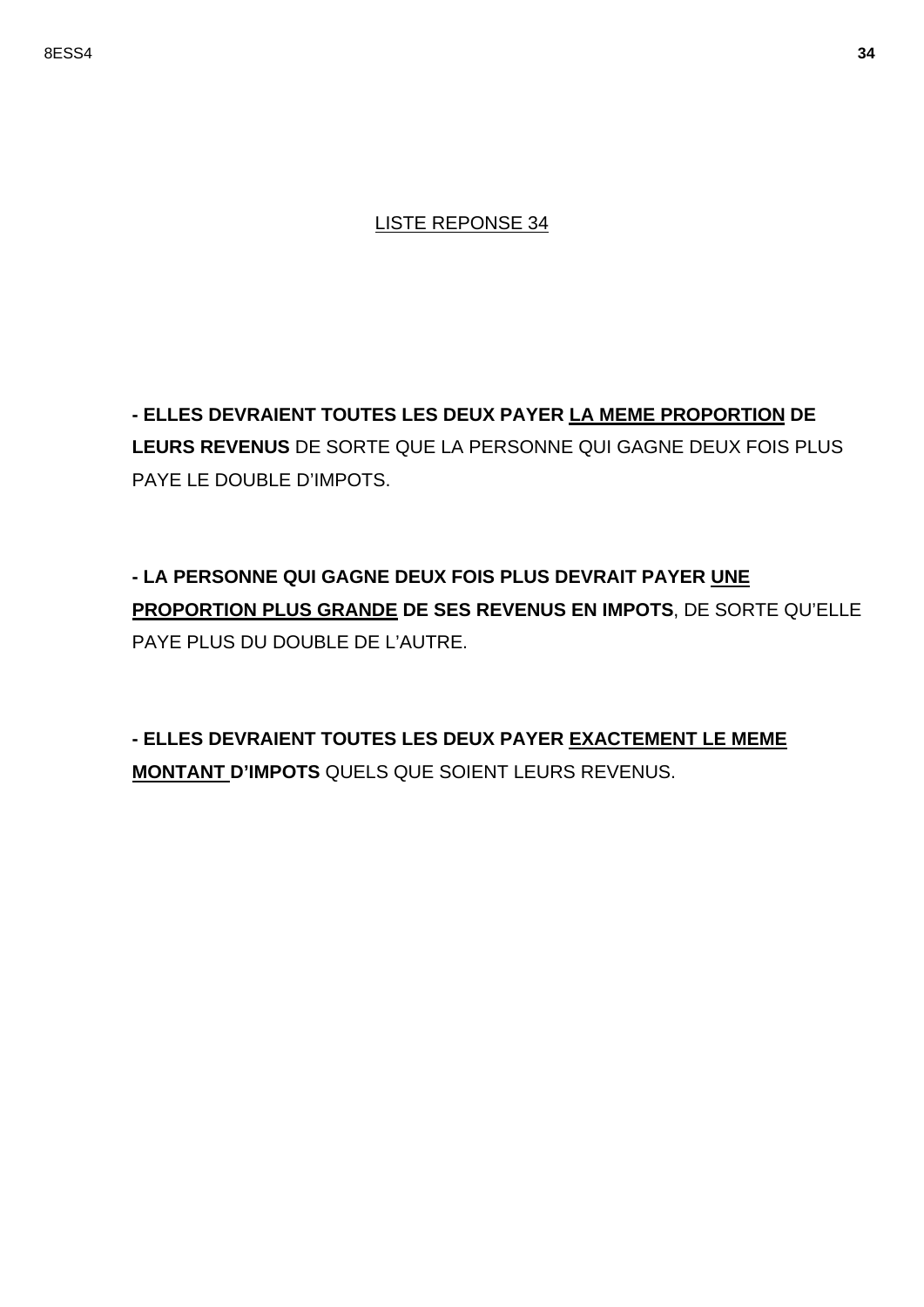- LES PERSONNES QUI GAGNENT PLUS DEVRAIENT TOUCHER UNE PENSION DE RETRAITE PLUS IMPORTANTE QUE CELLES QUI GAGNENT MOINS

- LA PENSION DE RETRAITE DEVRAIT ETRE LA MEME INDEPENDAMMENT DE CE QU'ELLES GAGNENT

**-** LES PERSONNES QUI GAGNENT MOINS DEVRAIENT TOUCHER UNE PENSION DE RETRAITE PLUS IMPORTANTE QUE CELLES QUI GAGNENT PLUS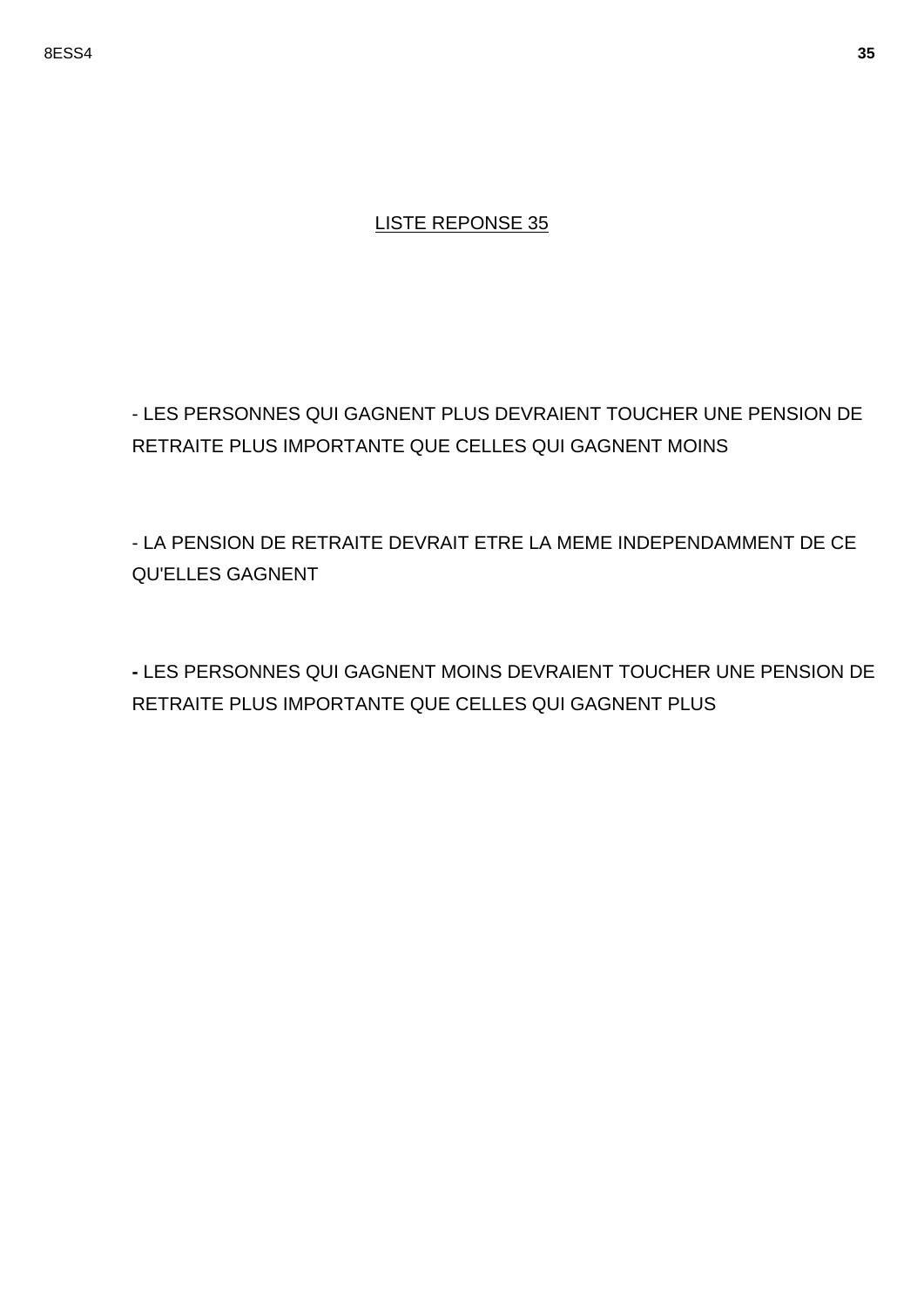- LES PERSONNES QUI GAGNENT PLUS ET QUI SONT TEMPORAIREMENT AU CHOMAGE DEVRAIENT TOUCHER UNE ALLOCATION CHOMAGE PLUS IMPORTANTE

- LES ALLOCATIONS DE CHOMAGE DEVRAIENT ETRE LES MEMES INDEPENDAMMENT DU REVENU

- LES PERSONNES QUI GAGNENT MOINS ET QUI SONT TEMPORAIREMENT AU CHOMAGE DEVRAIENT TOUCHER UNE ALLOCATION CHOMAGE PLUS IMPORTANTE.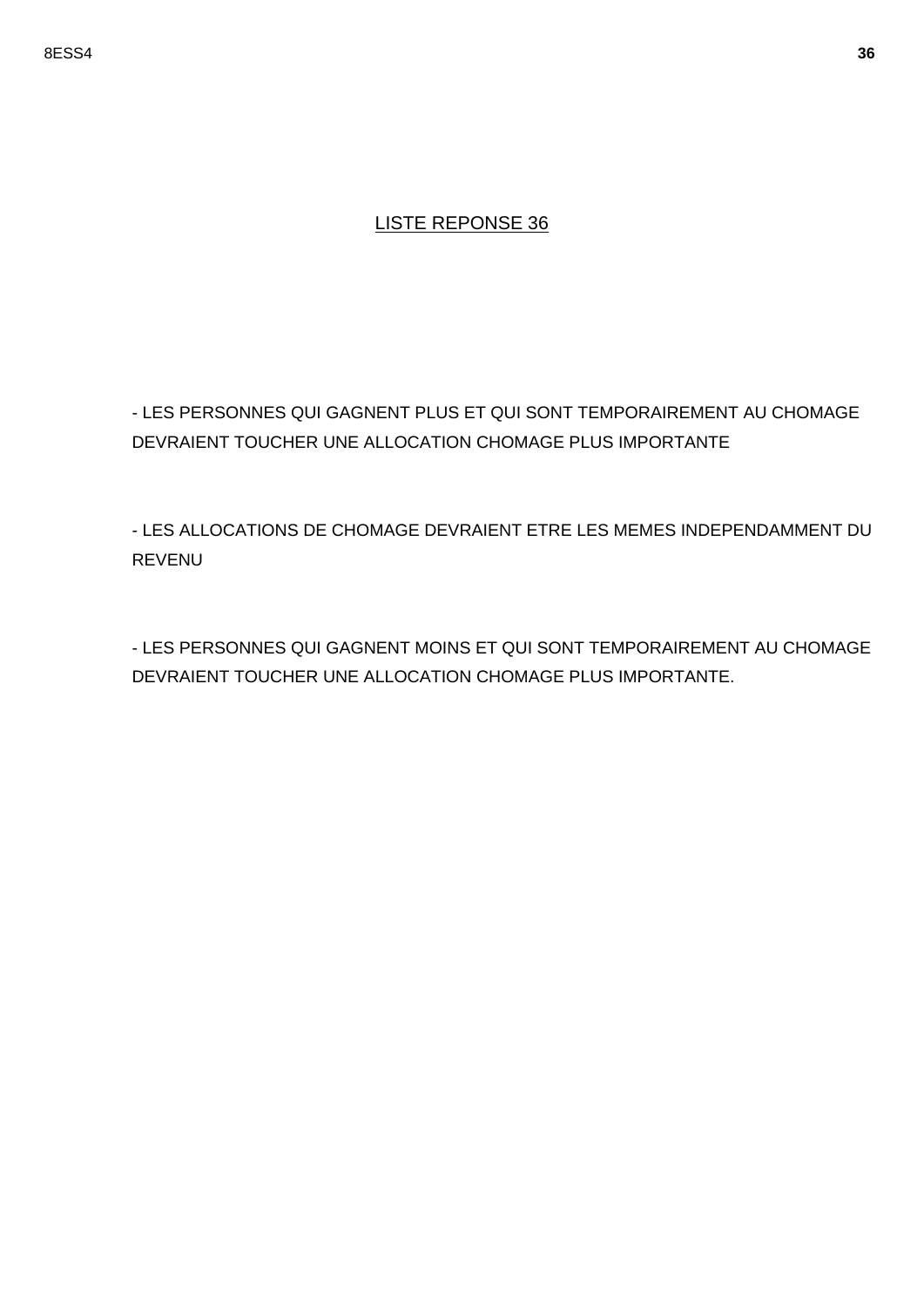- DES LEUR ARRIVEE

- APRES AVOIR VECU UN AN EN FRANCE, QU'ILS AIENT TRAVAILLE OU **NON** 

- SEULEMENT APRES AVOIR TRAVAILLE ET PAYE DES IMPOTS PENDANT AU MOINS UN AN

- UNE FOIS QU'ILS AURONT OBTENU LA NATIONALITE FRANÇAISE

- ILS NE DEVRAIENT JAMAIS OBTENIR LES MEMES DROITS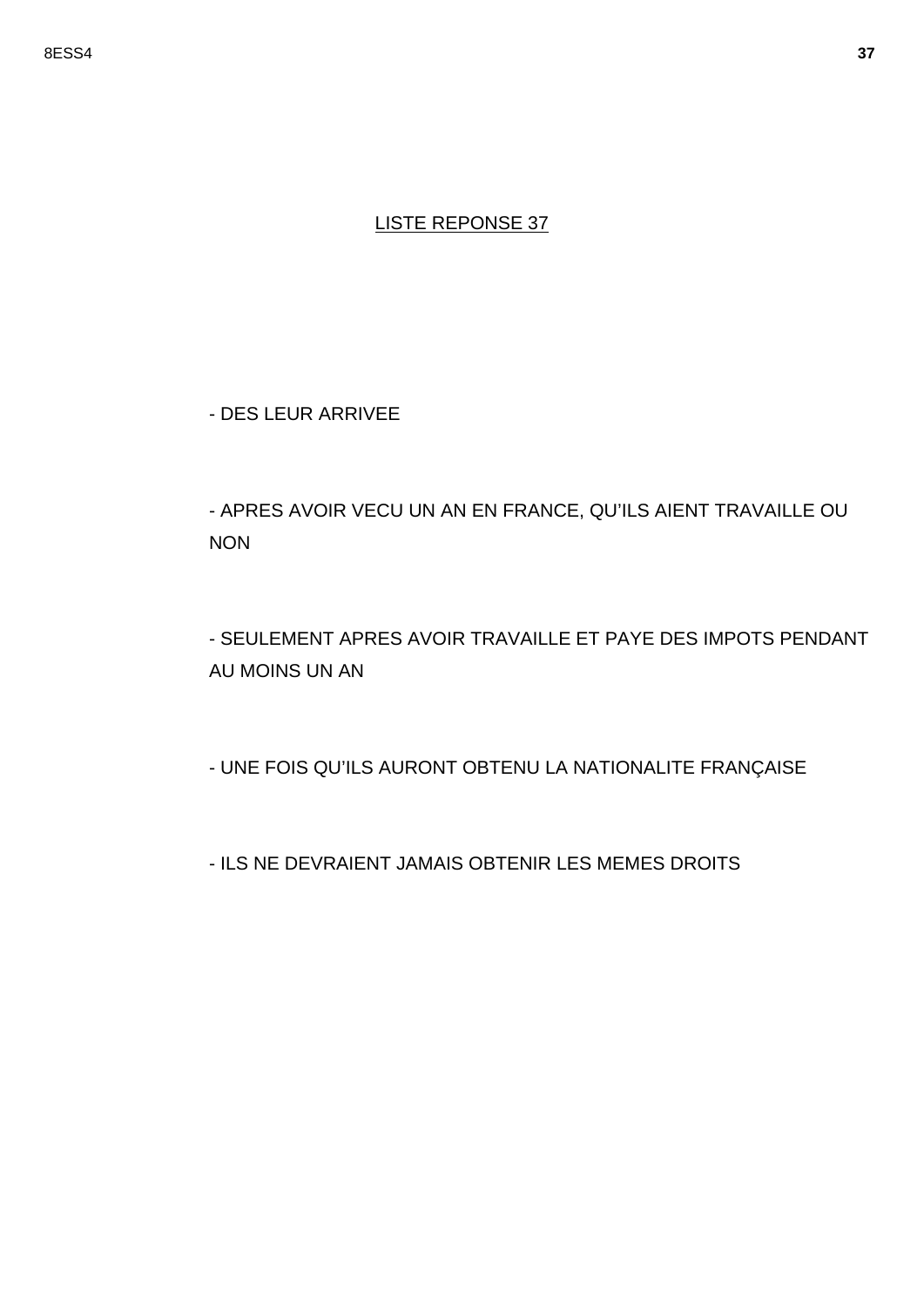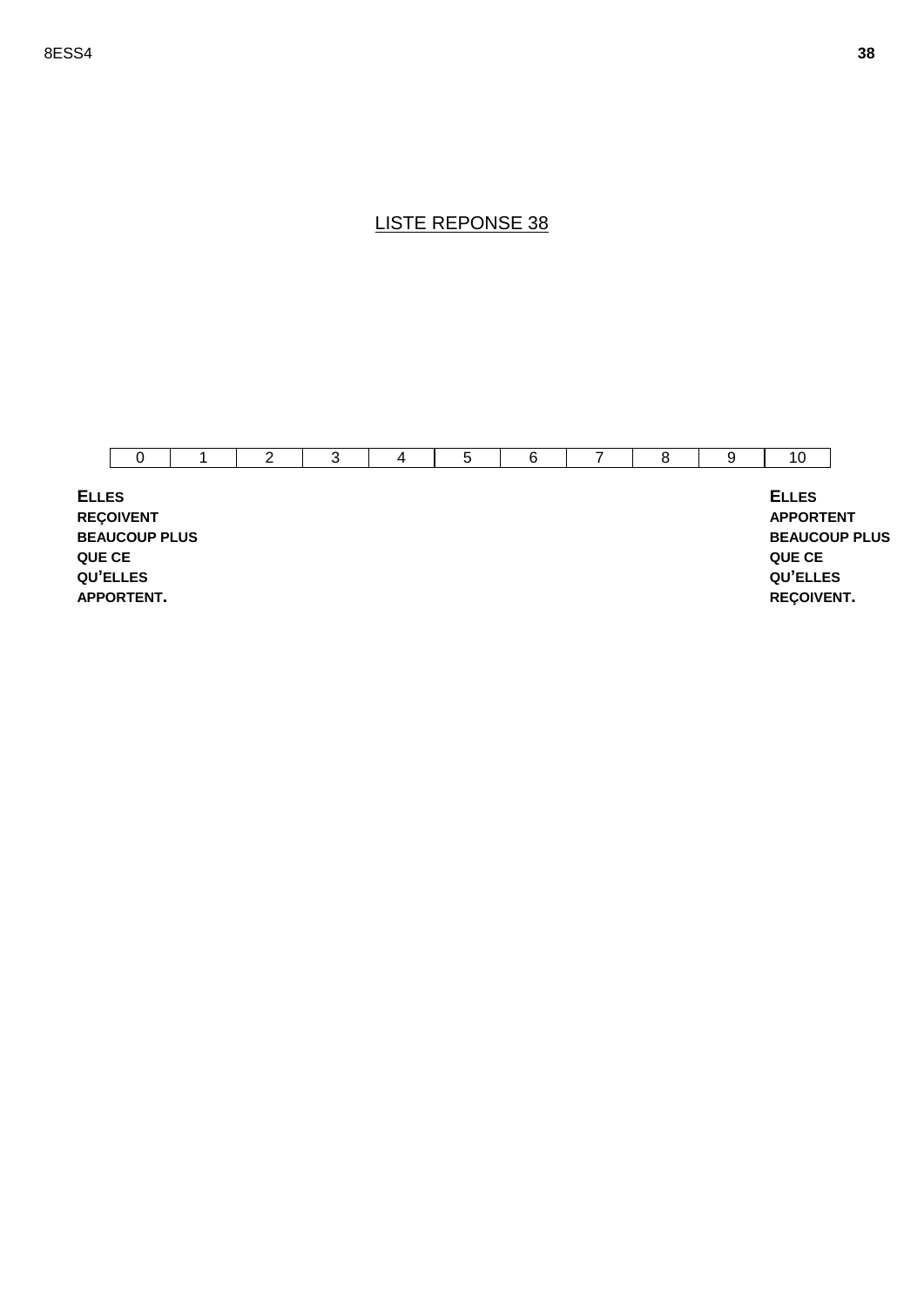- TOUT A FAIT D'ACCORD

- PLUTOT D'ACCORD

- NI D'ACCORD, NI PAS D'ACCORD

- PLUTOT PAS D'ACCORD

- PAS DU TOUT D'ACCORD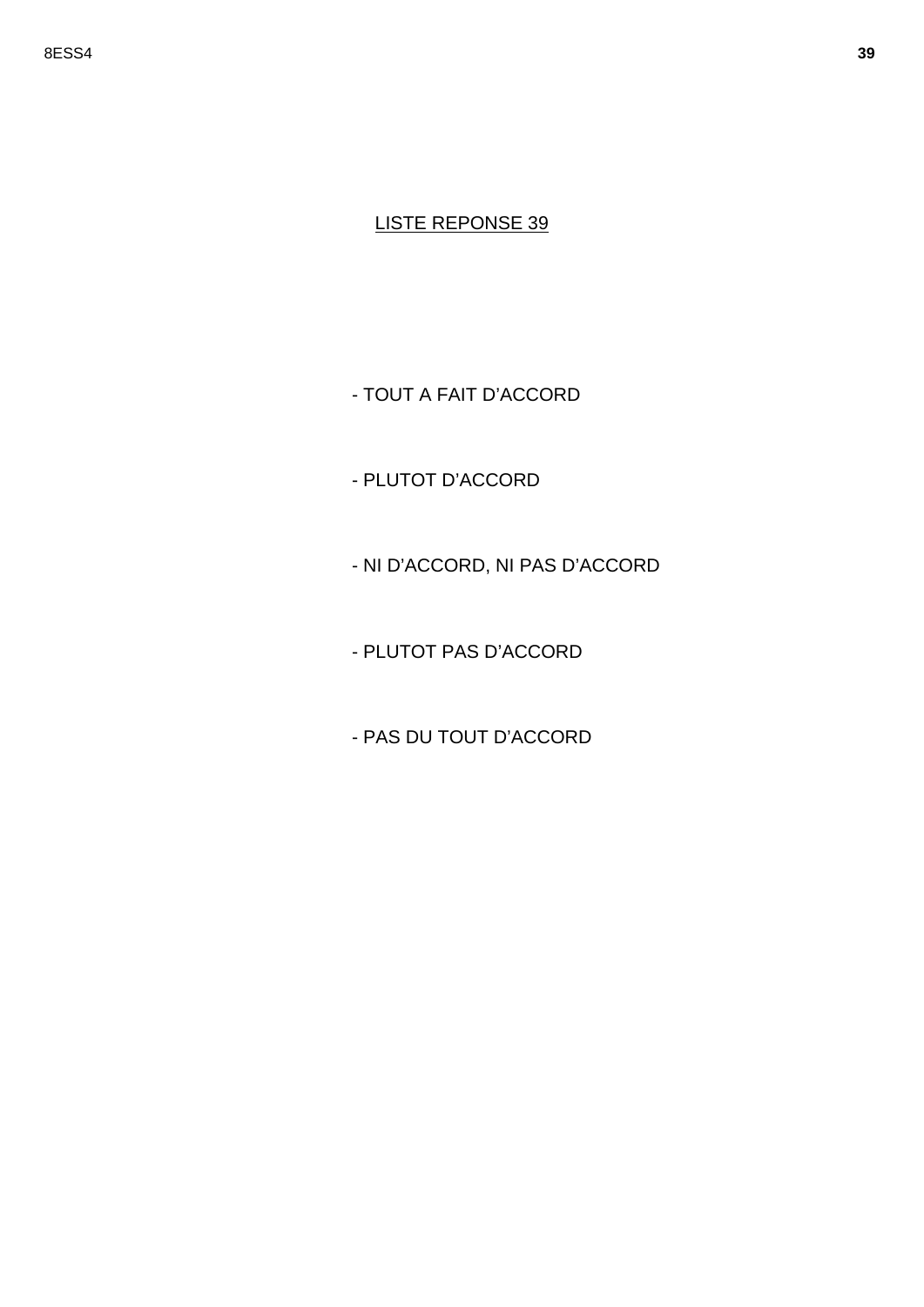#### **DANS 10 ANS :**

- LA FRANCE N'AURA PLUS LES MOYENS DE MAINTENIR LE NIVEAU ACTUEL DU SYSTEME PUBLIC DE SANTE.

- LA FRANCE AURA LES MOYENS DE MAINTENIR LE NIVEAU ACTUEL DU SYSTEME PUBLIC DE SANTE MAIS PAS DE L'AMELIORER.

- LA FRANCE AURA LES MOYENS D'AMELIORER LE NIVEAU ACTUEL DU SYSTEME PUBLIC DE SANTE.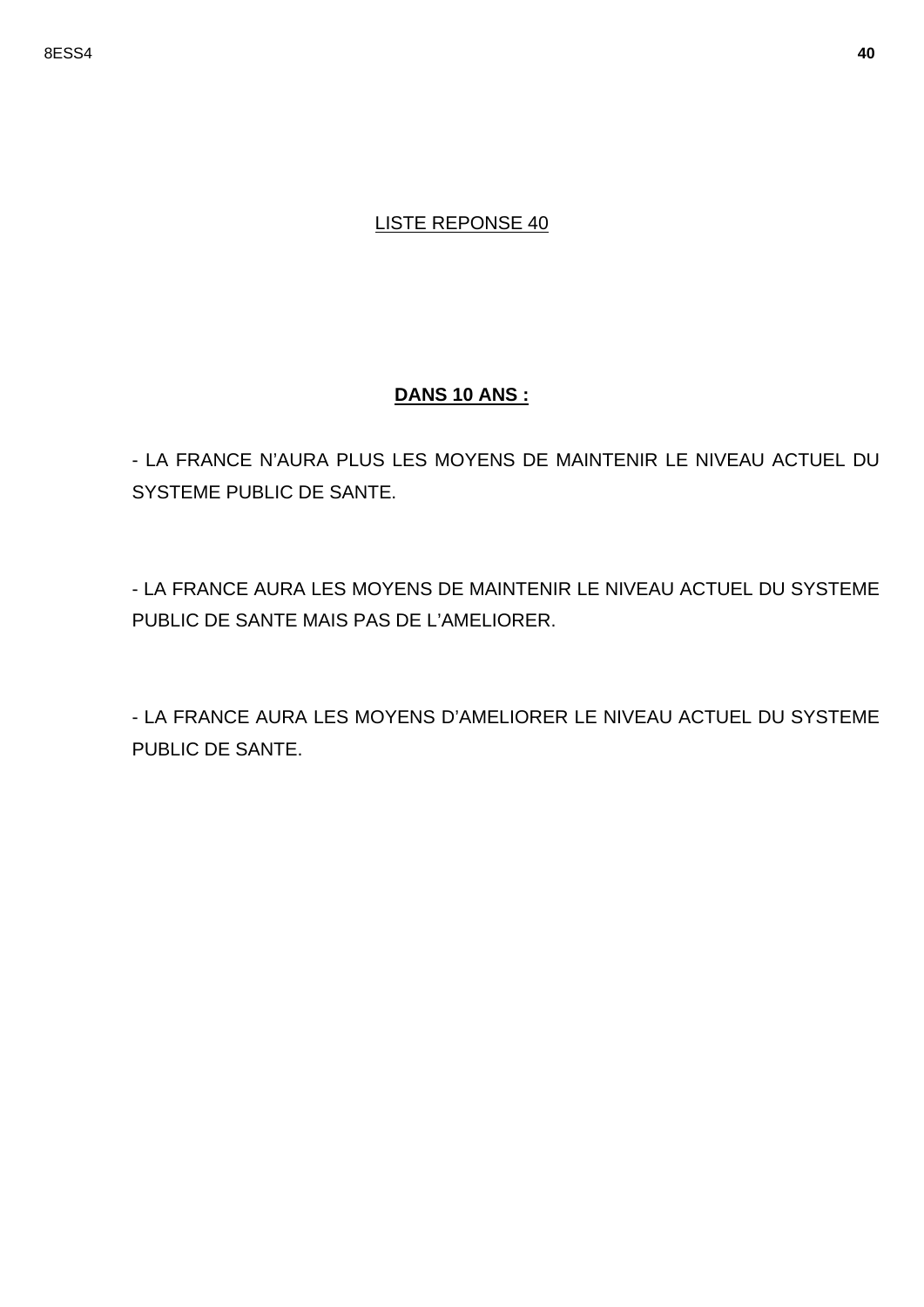# **DANS 10 ANS :**

- LA FRANCE N'AURA PLUS LES MOYENS DE MAINTENIR LE NIVEAU ACTUEL DES **RETRAITES.** 

- LA FRANCE AURA LES MOYENS DE MAINTENIR LE NIVEAU ACTUEL DES RETRAITES MAIS PAS DE L'AMELIORER.

- LA FRANCE AURA LES MOYENS D'AMELIORER LE NIVEAU ACTUEL DES RETRAITES.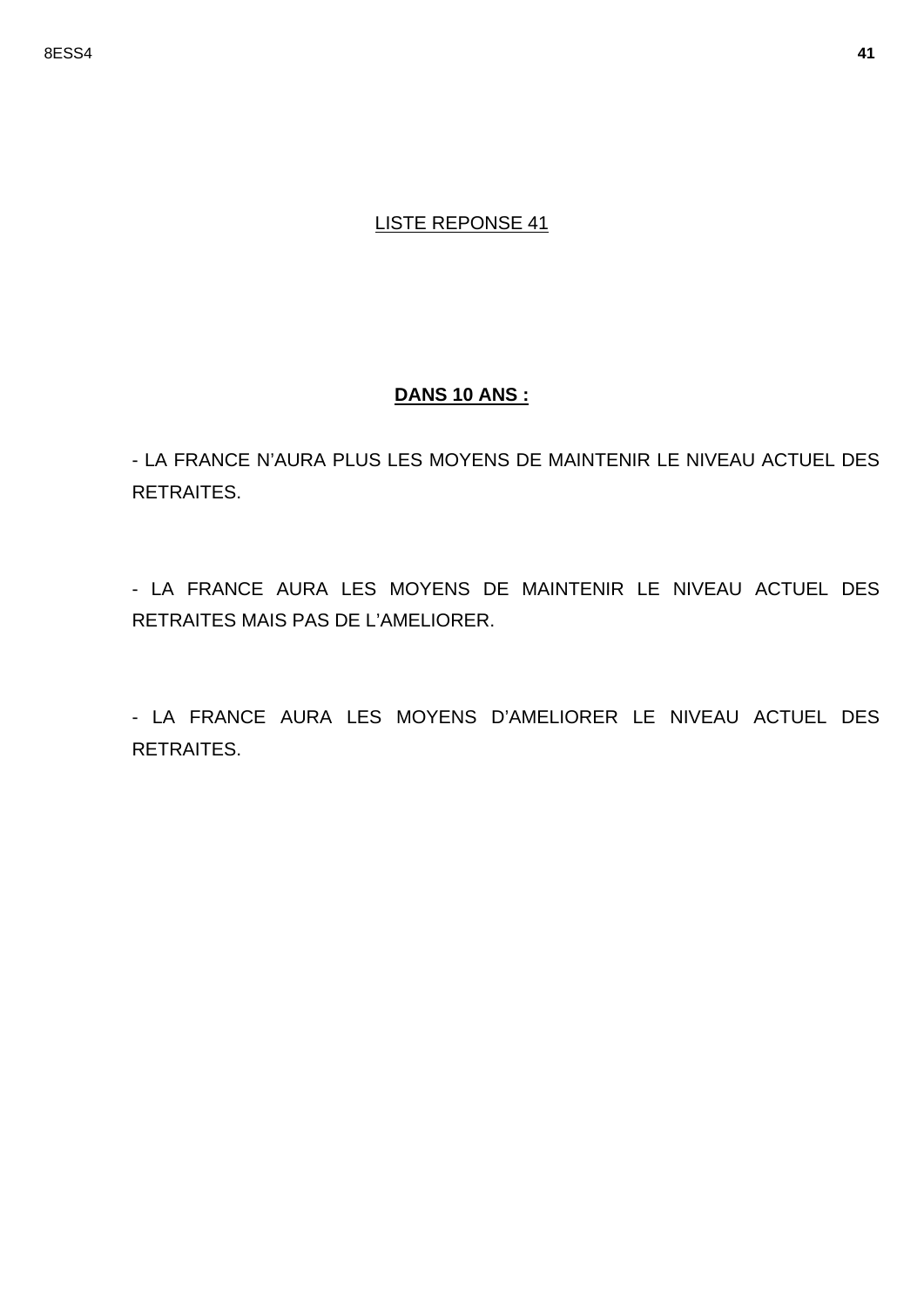- PAS PROBABLE DU TOUT.

- PEU PROBABLE

- PLUTOT PROBABLE

- TRES PROBABLE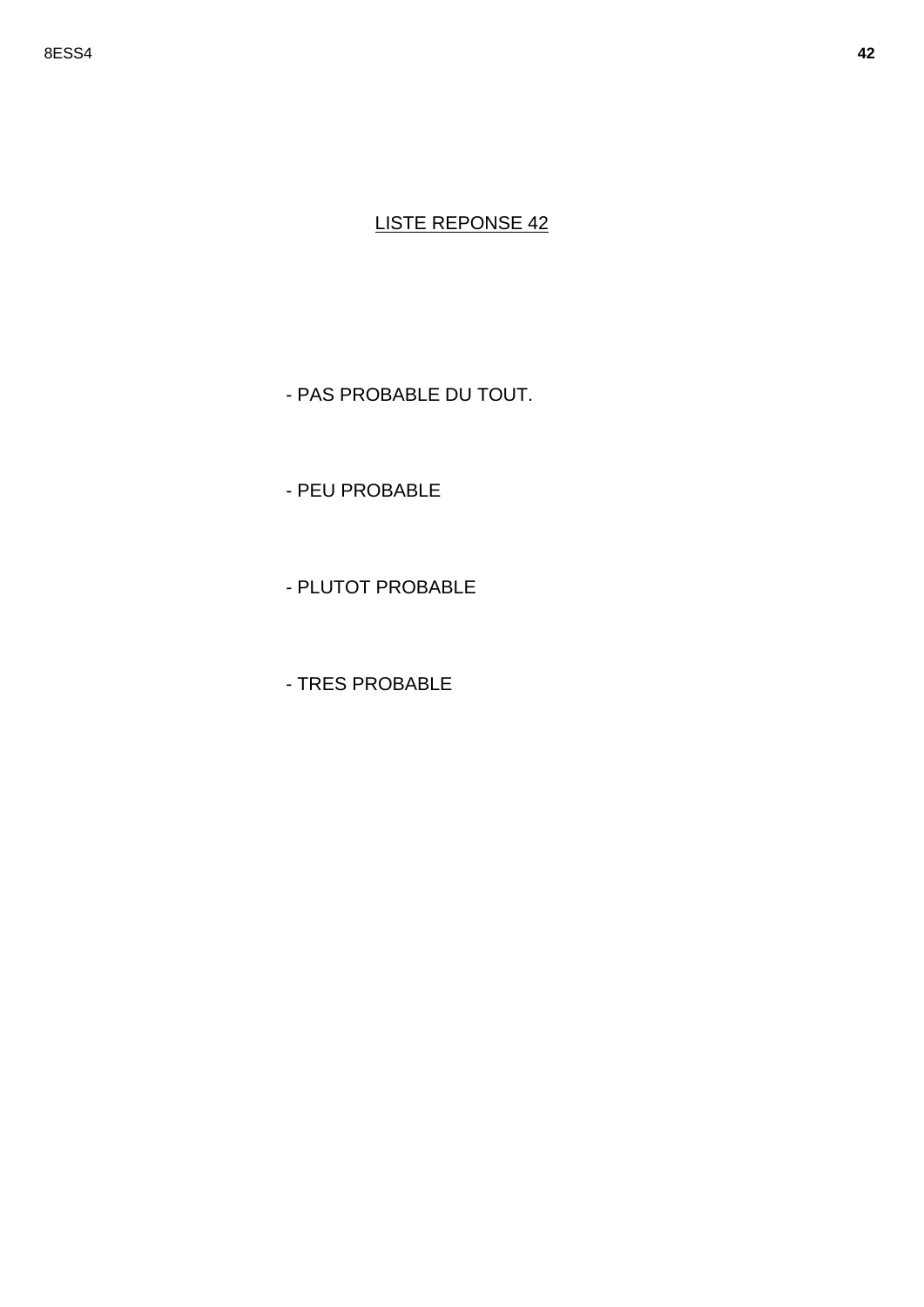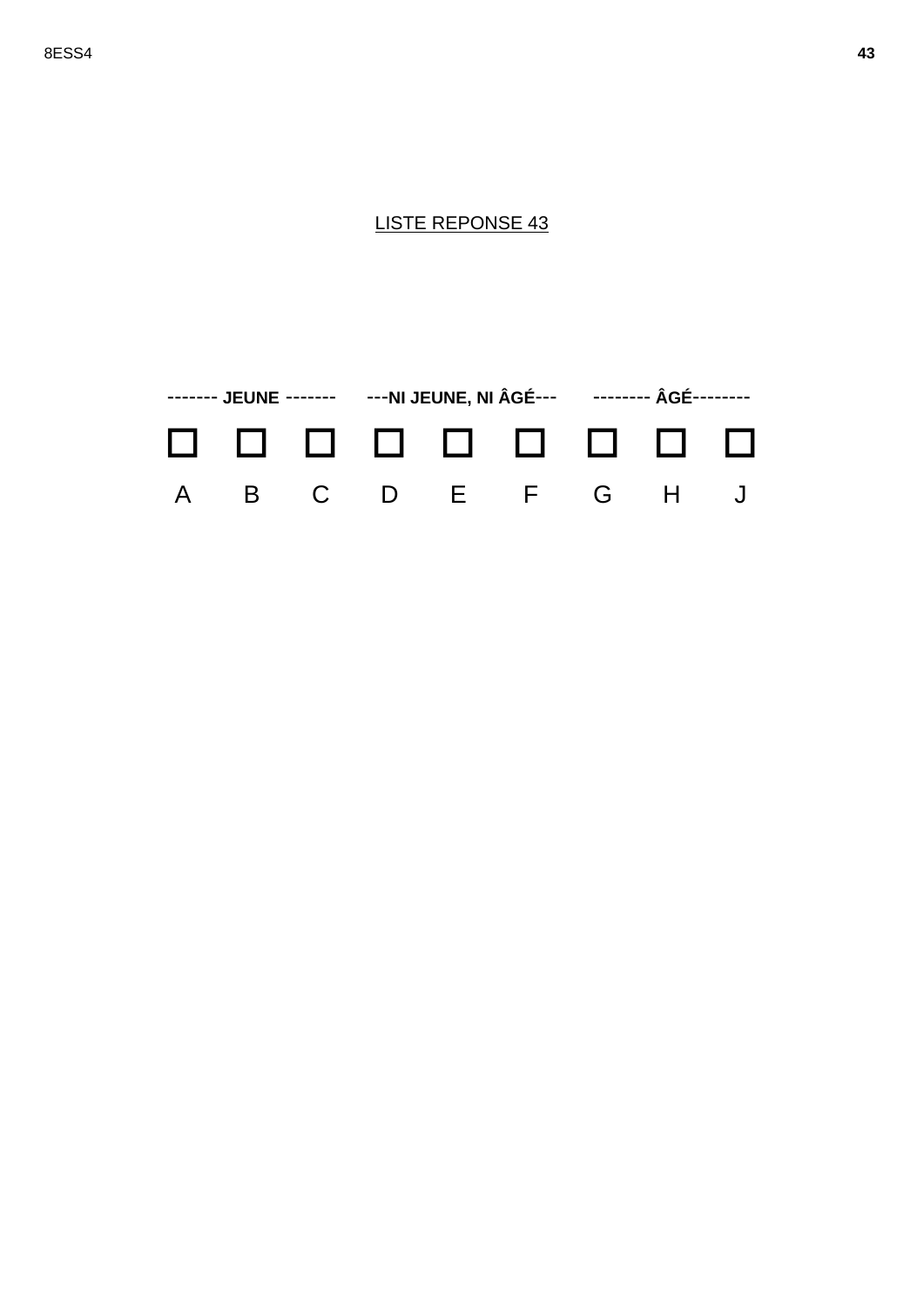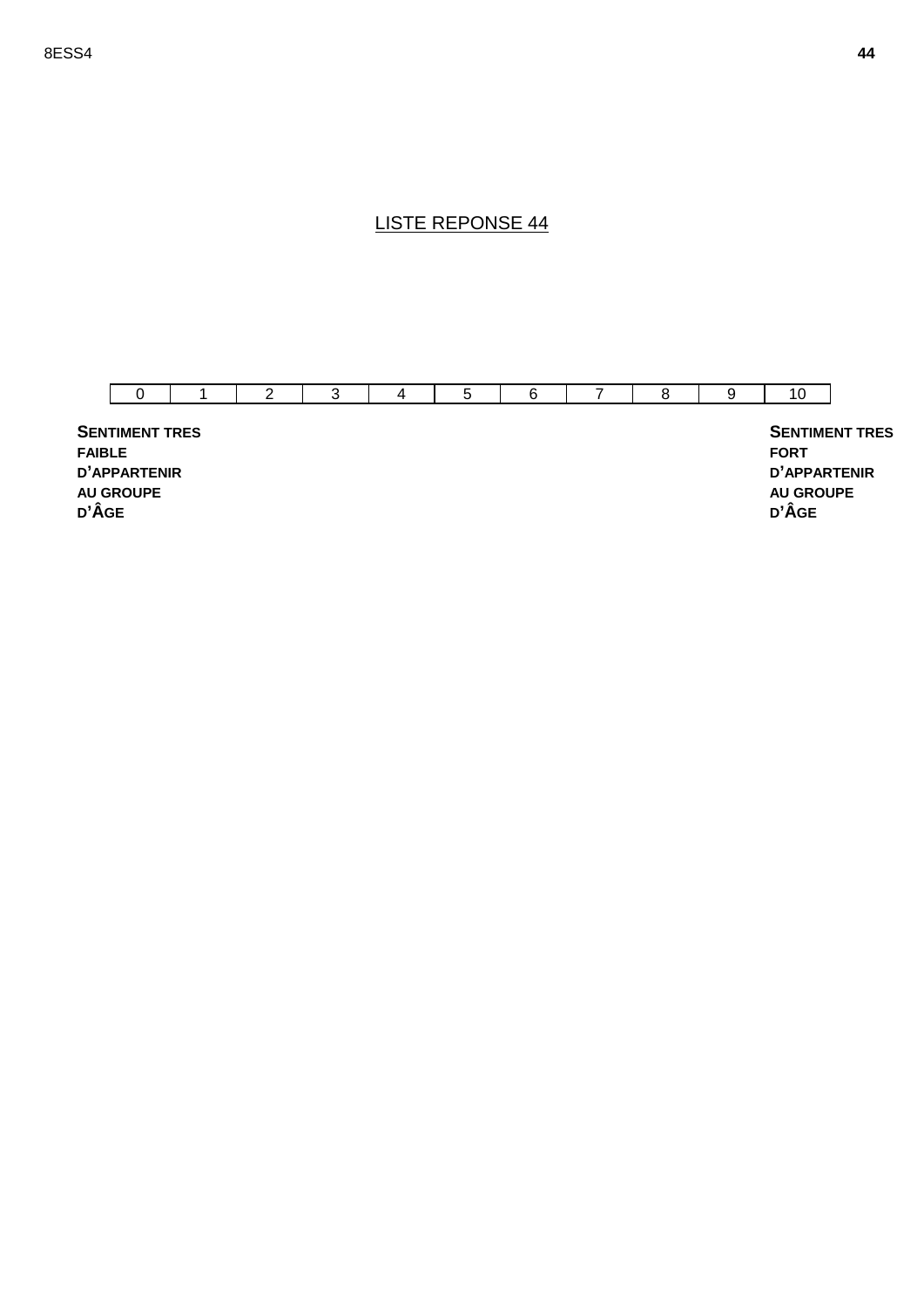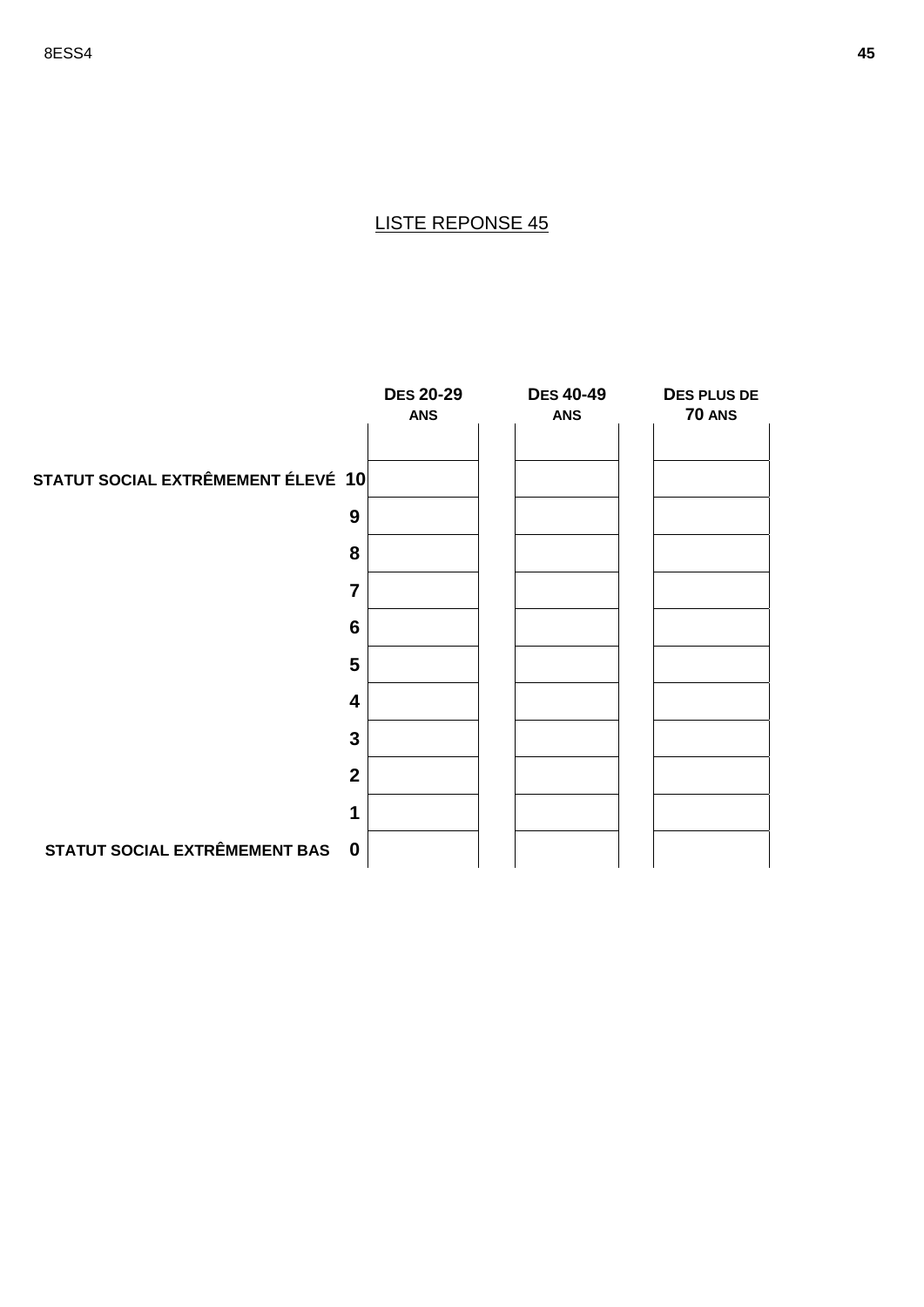

**PAS PREOCCUPE DU TOUT**

 **EXTREMEMENT PREOCCUPE**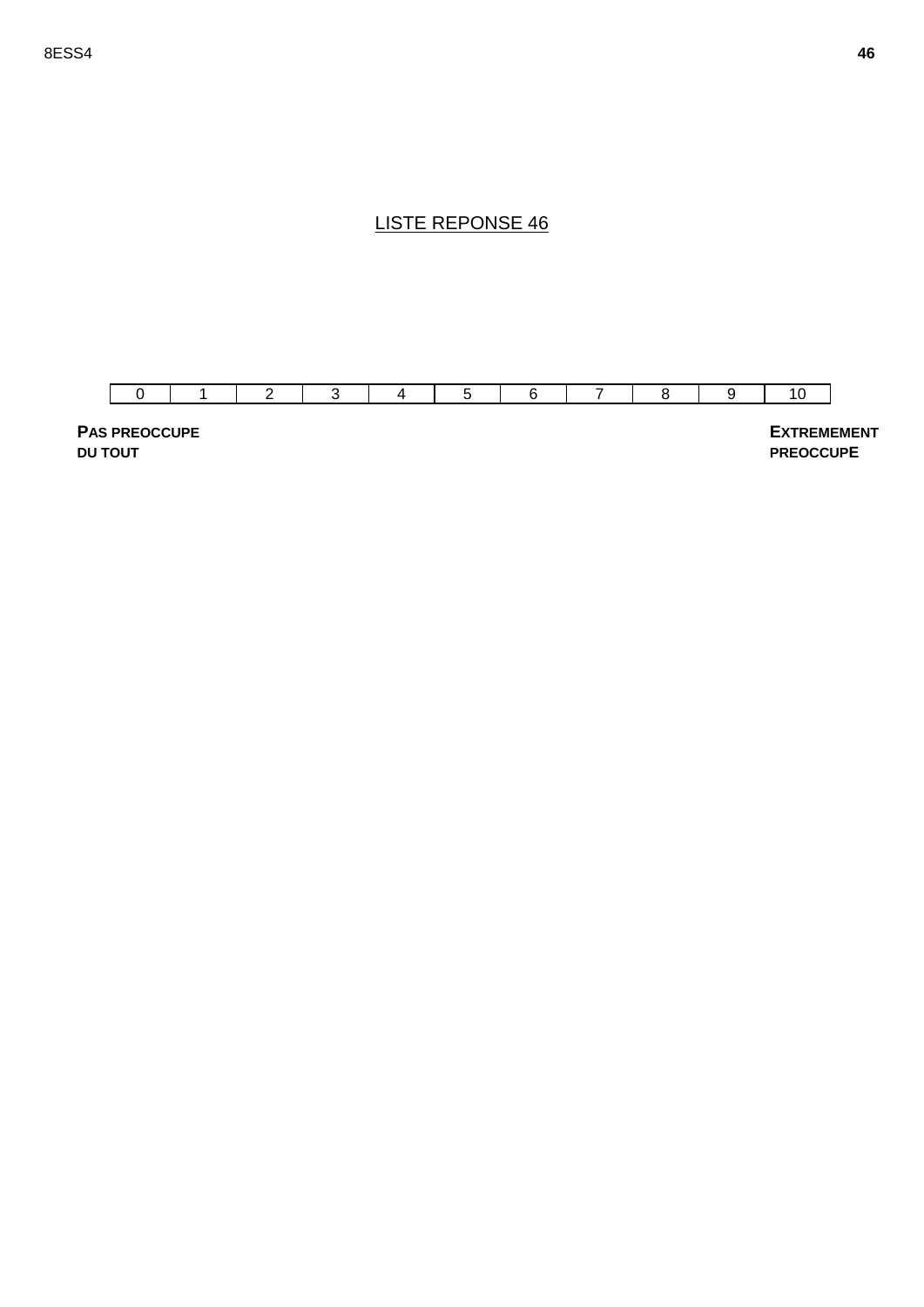

**EXTREMEMENT NEGATIVE**

 **EXTREMEMENT POSITIVE**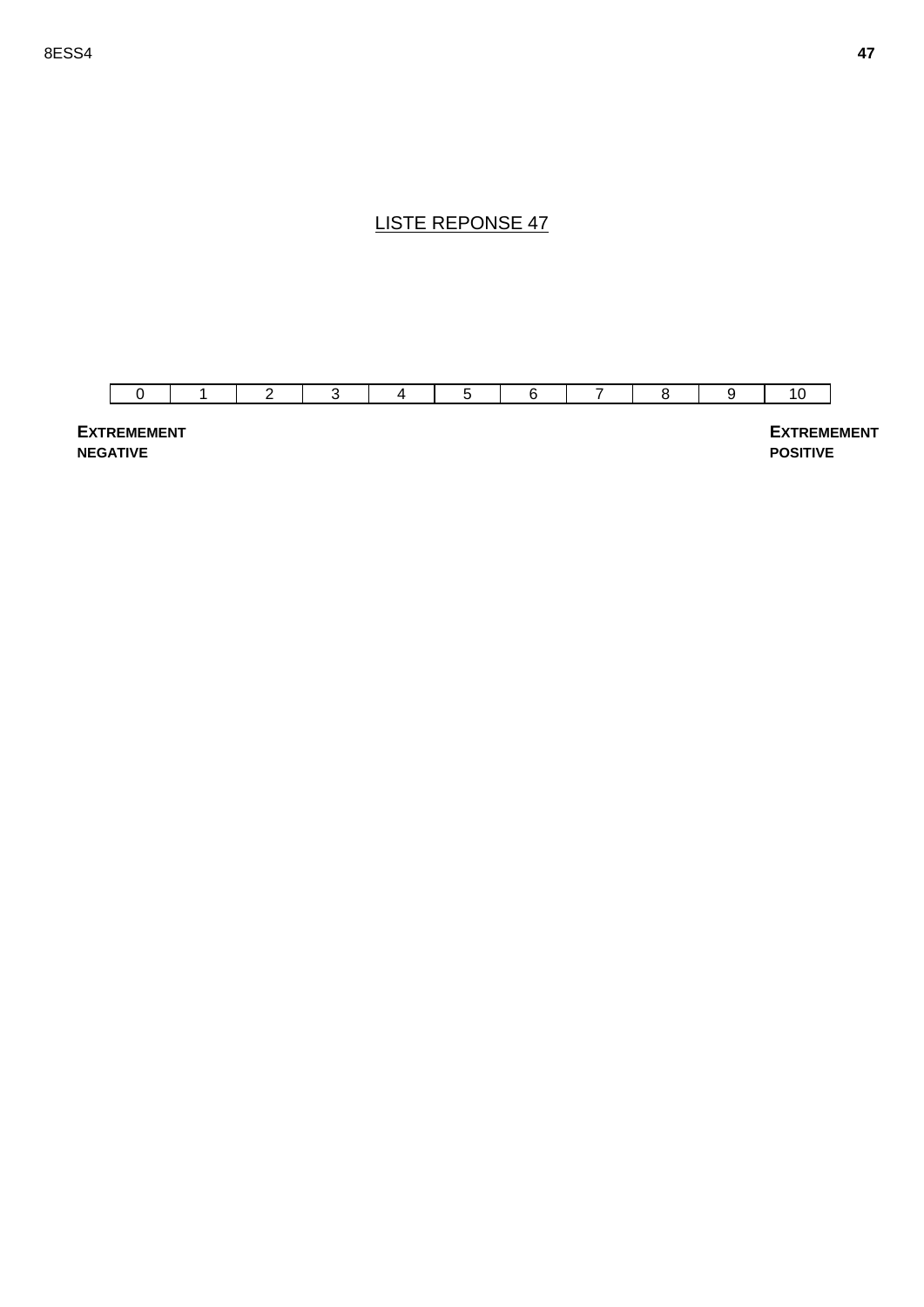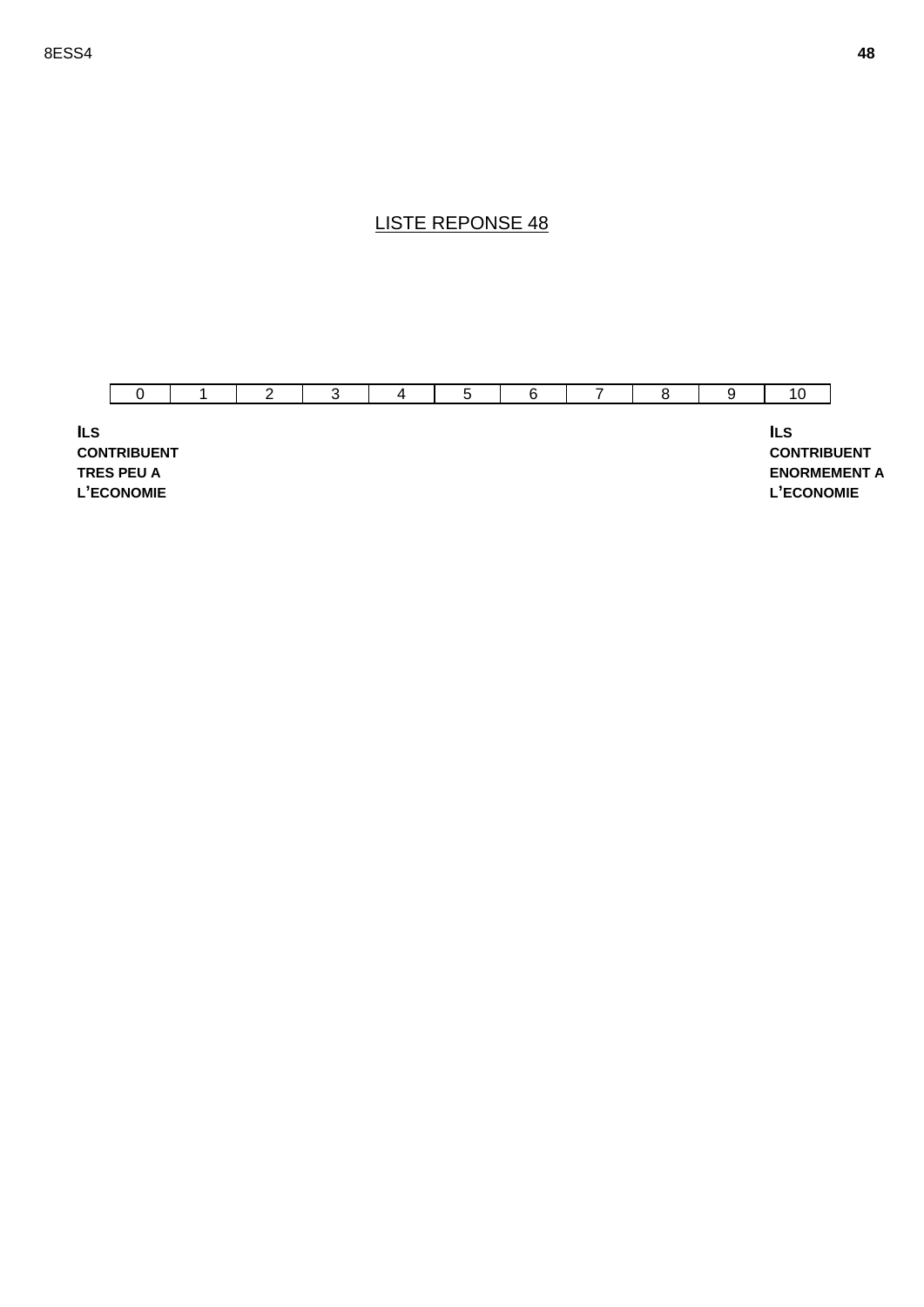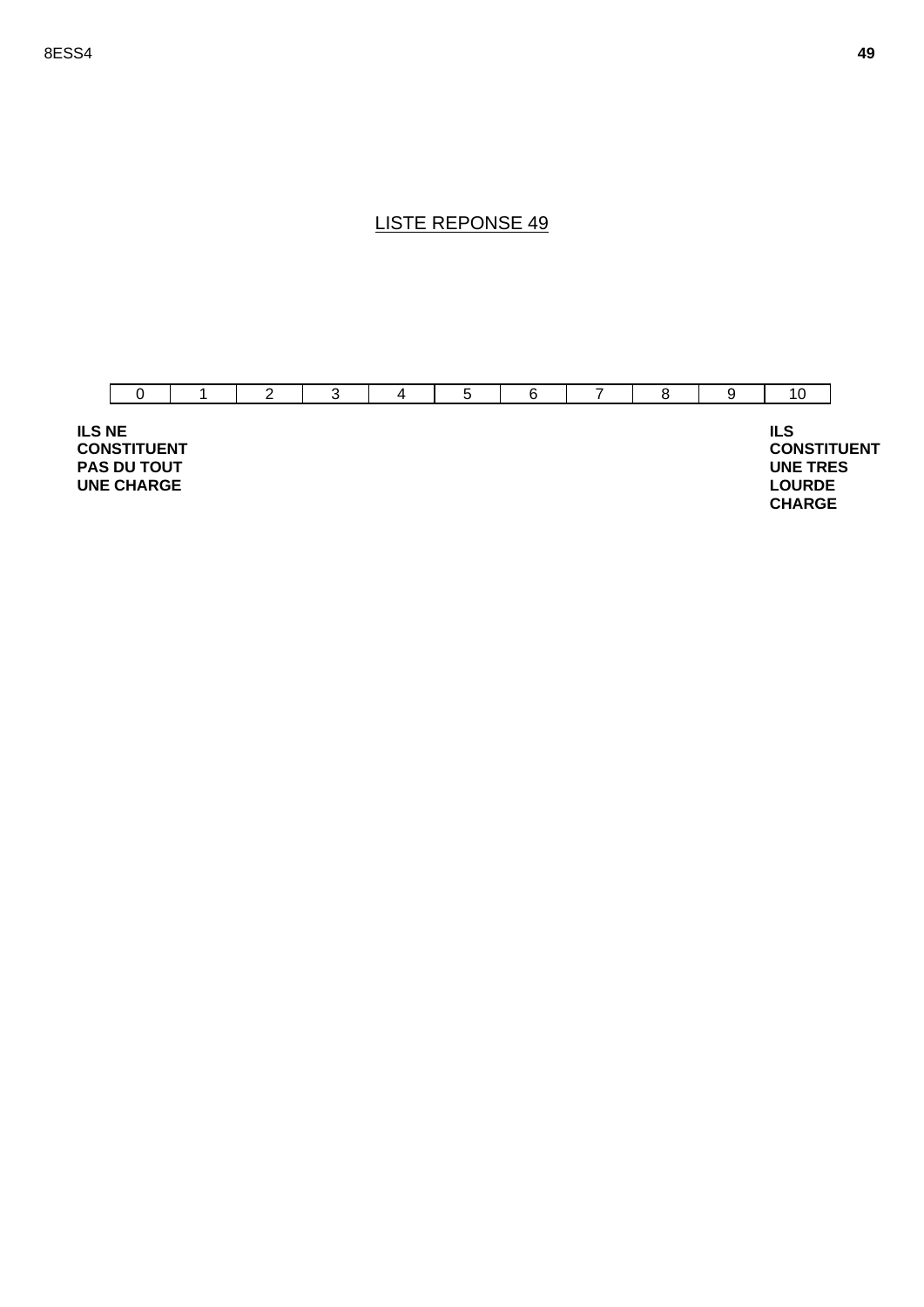

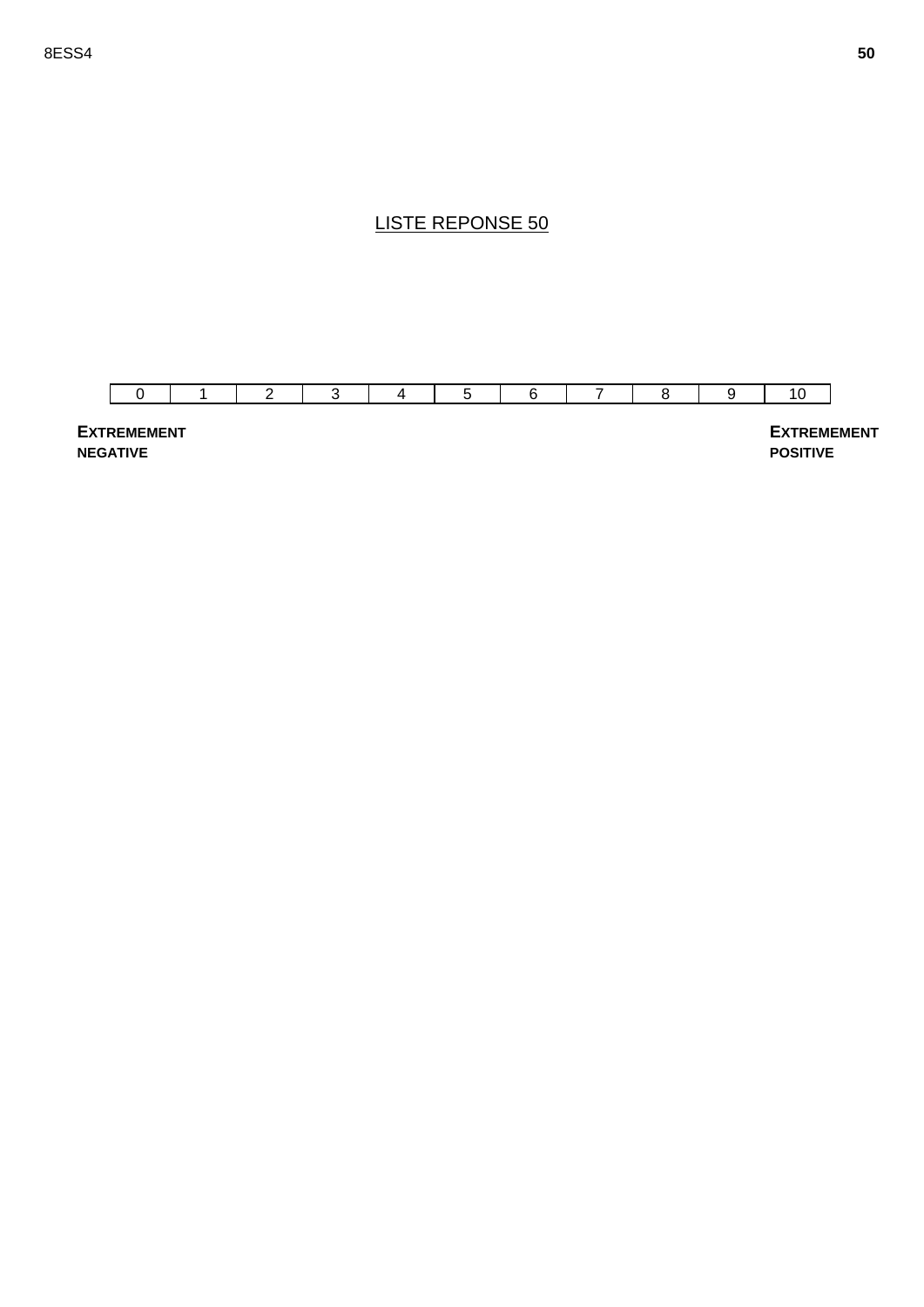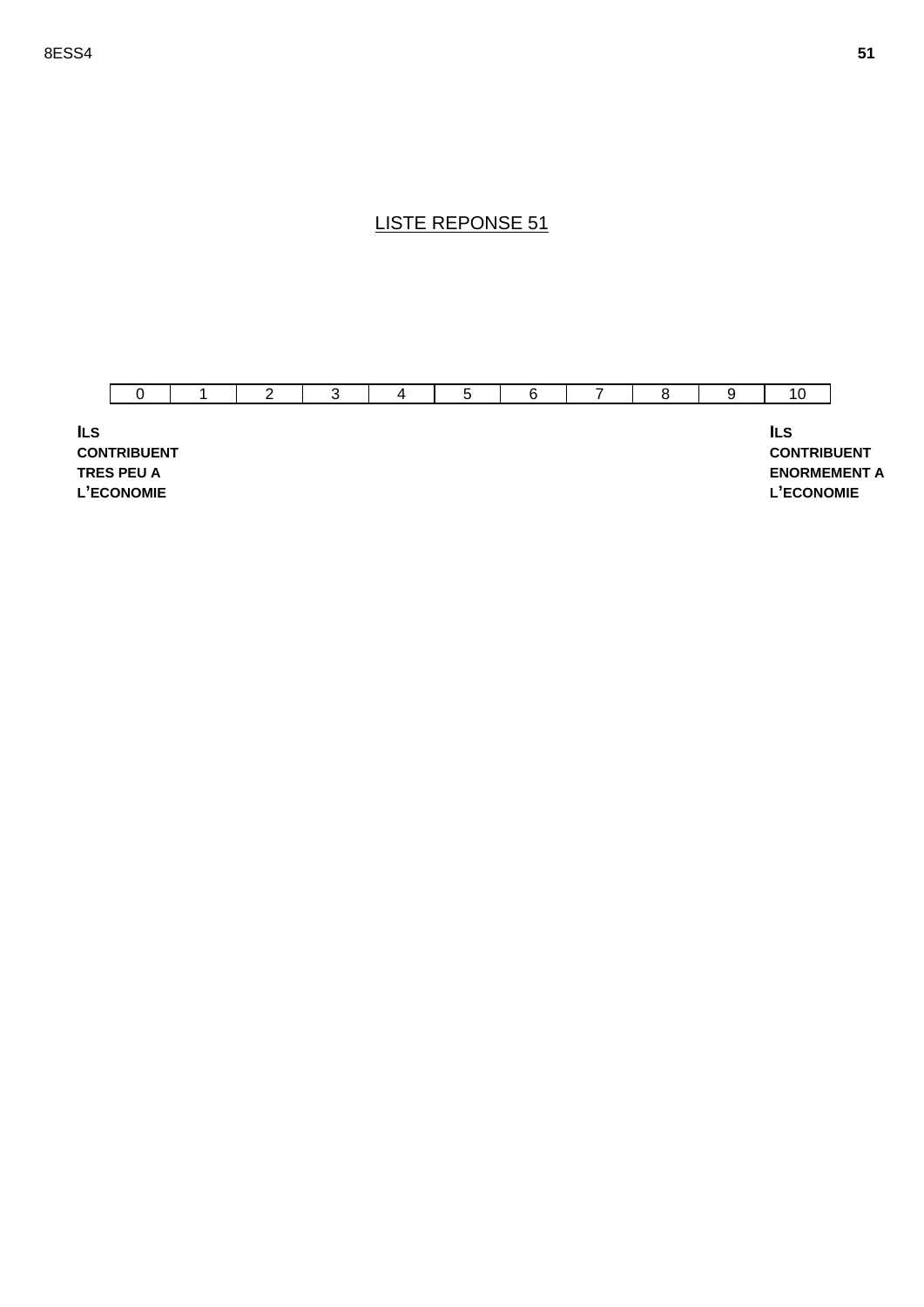

**PAS DU TOUT PROBABLE QU'ILS SOIENT CONSIDERES AINSI** **TRES PROBABLE QU'ILS SOIENT CONSIDERES AINSI**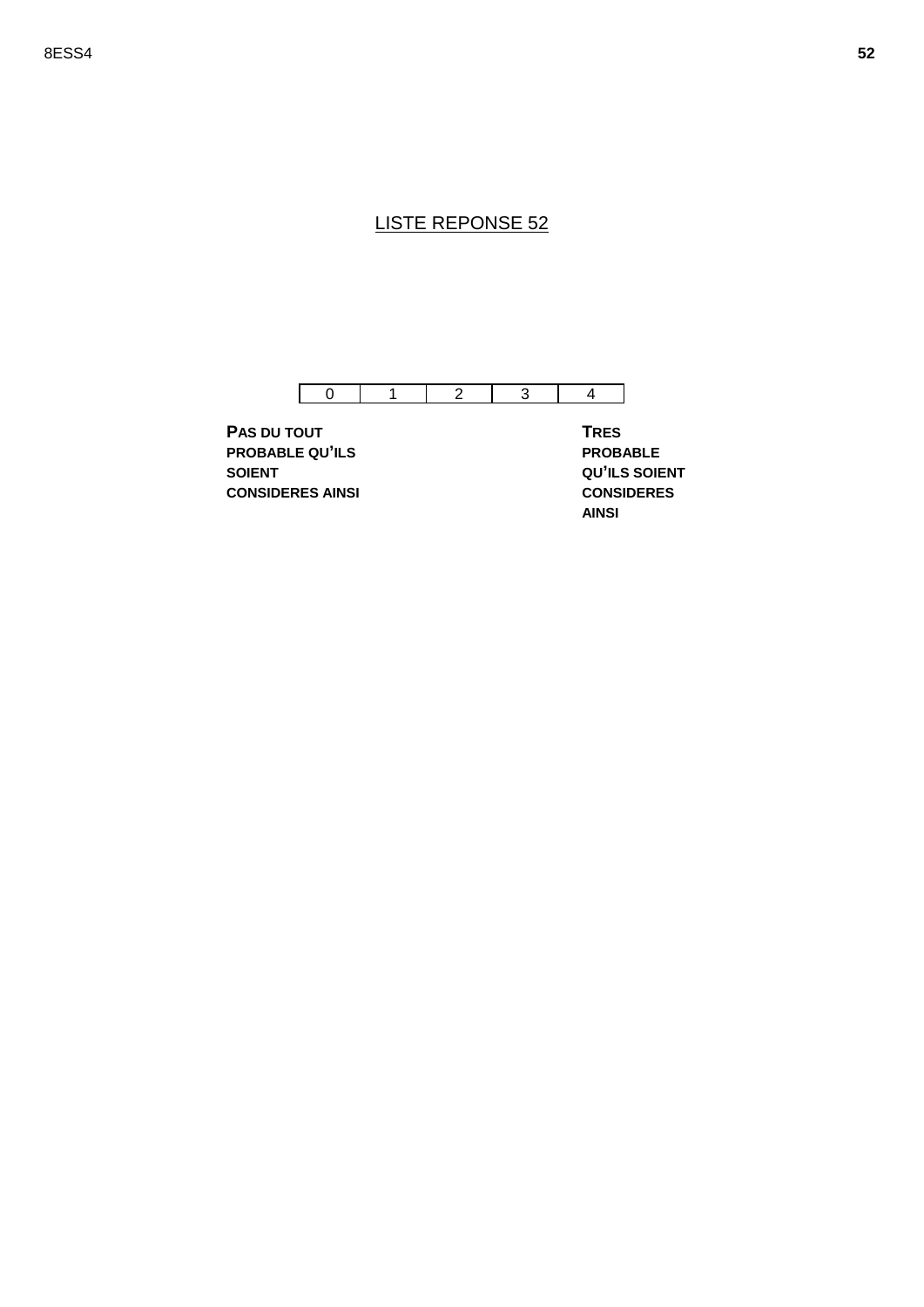



 **TOUT A FAIT ACCEPTABLE**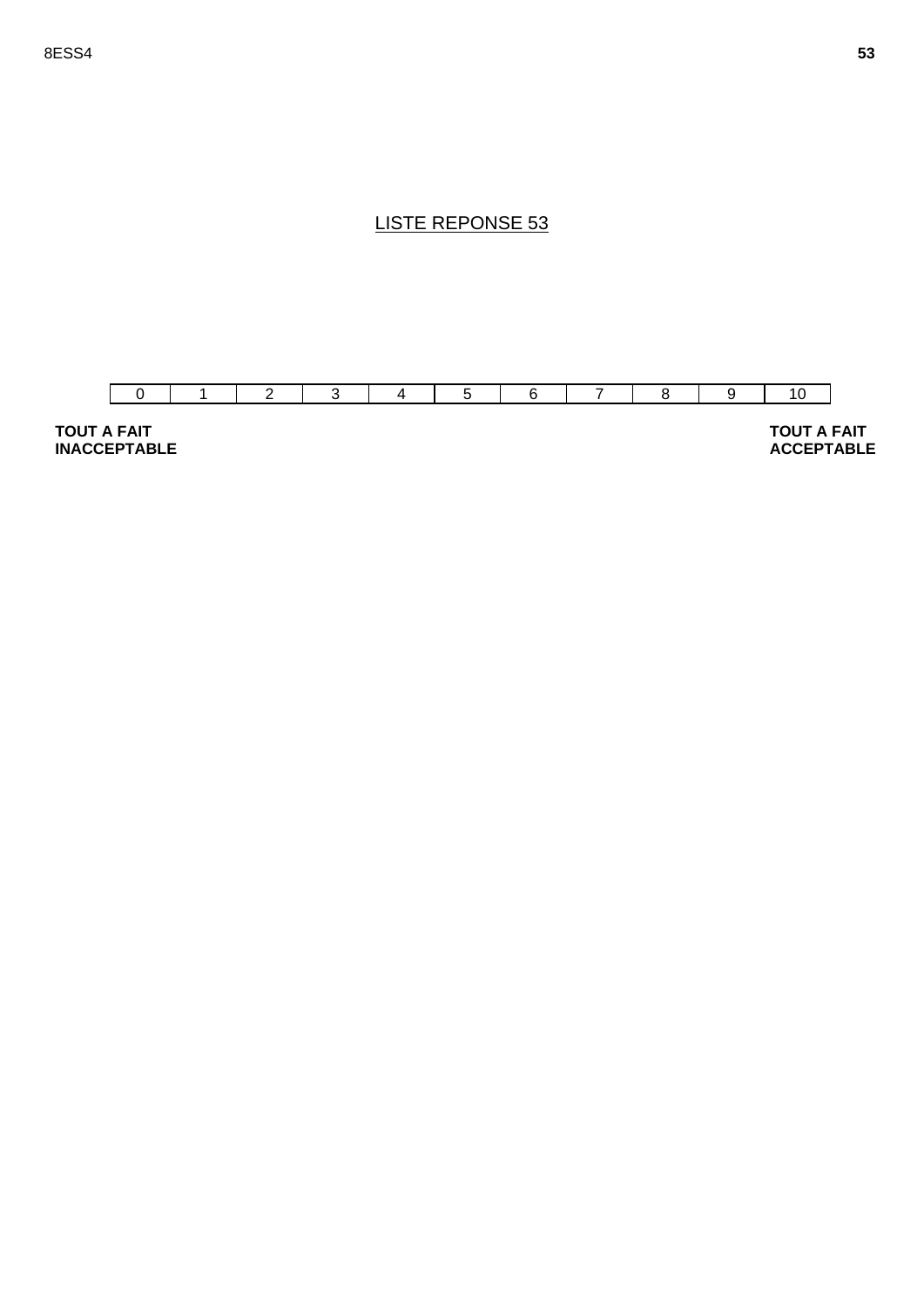

**PAS DU TOUT PROBABLE QU'ILS SOIENT CONSIDERES AINSI** **TRES PROBABLE QU'ILS SOIENT CONSIDERES AINSI**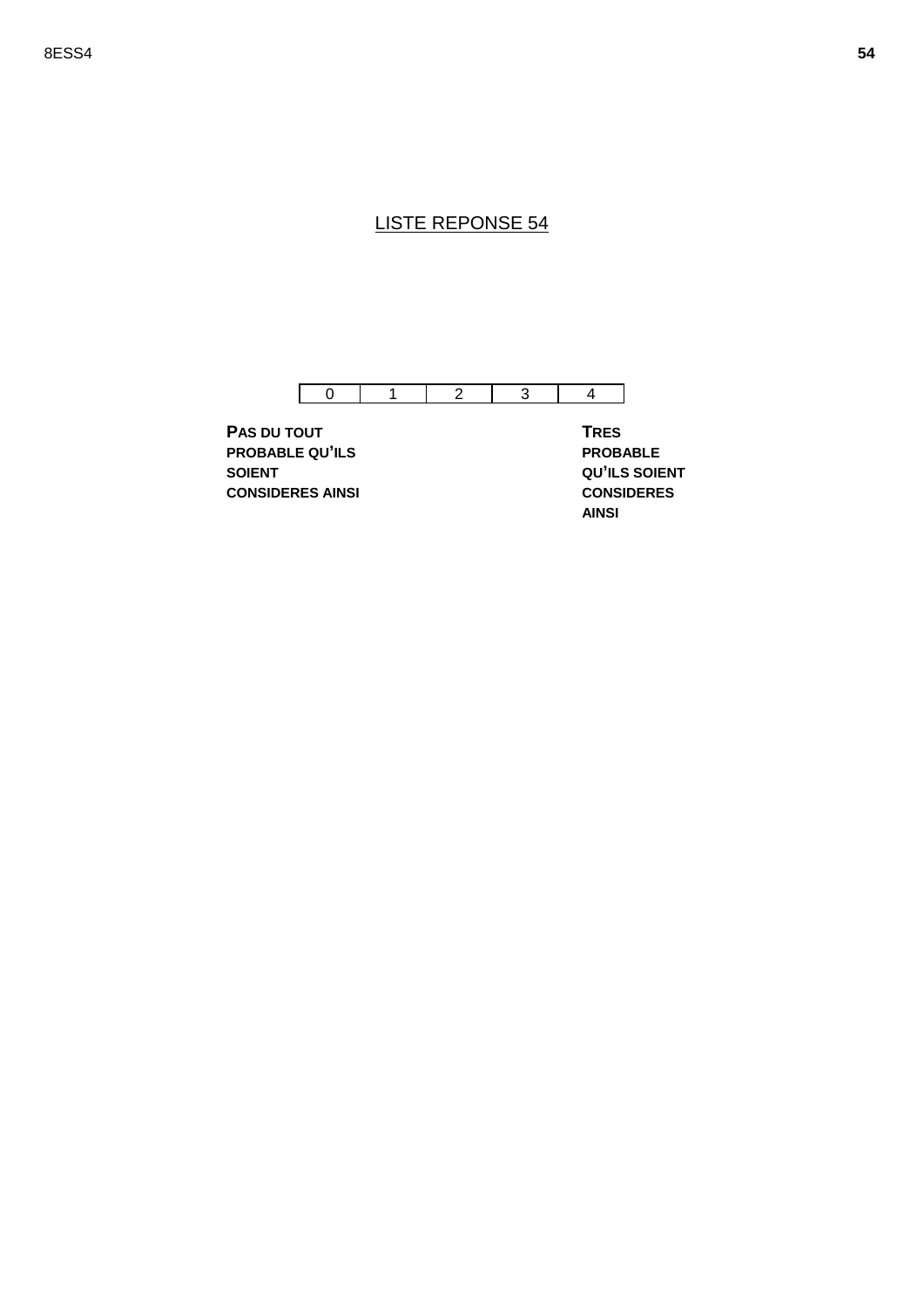

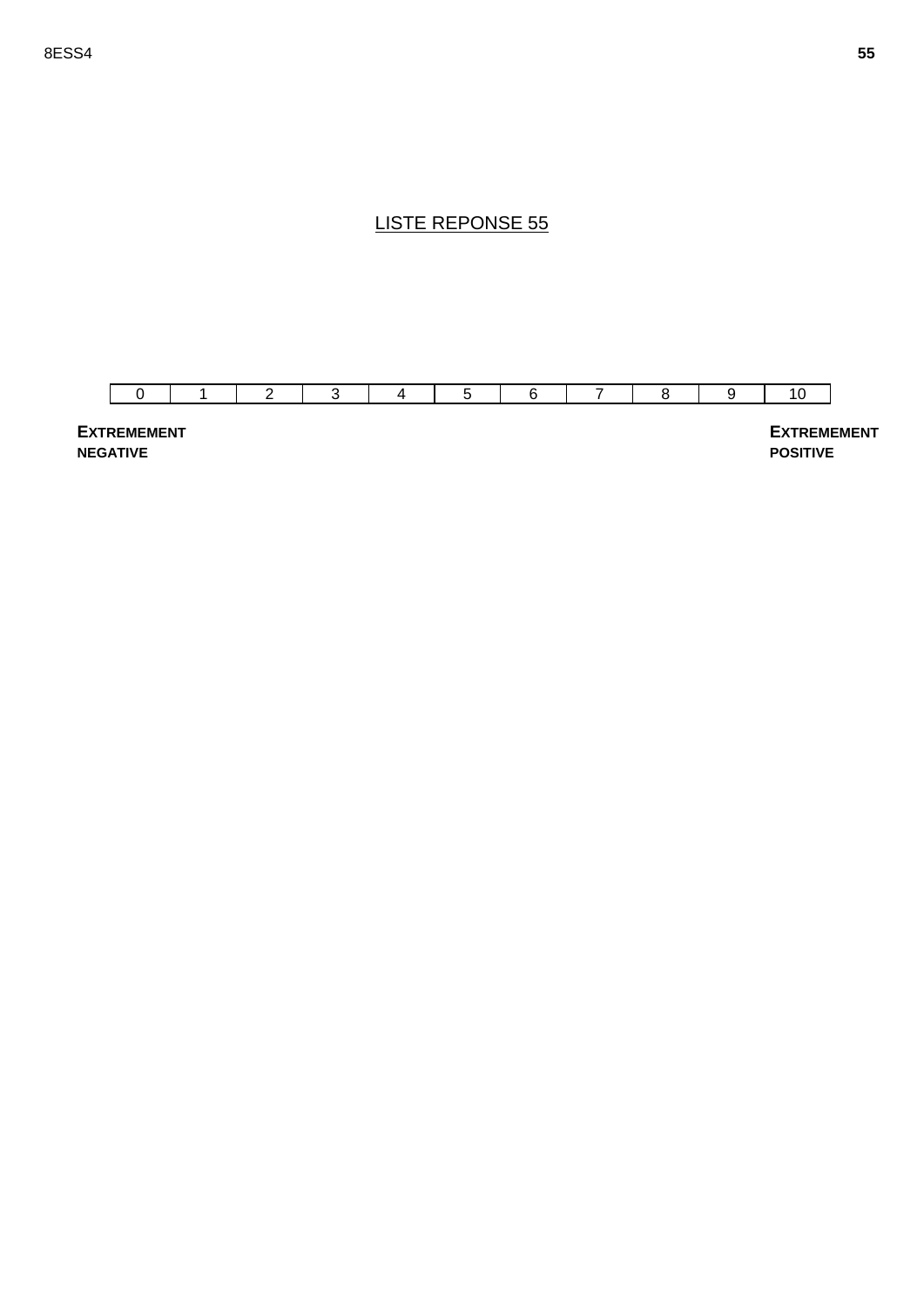

**JAMAIS TRES** 

**SOUVENT**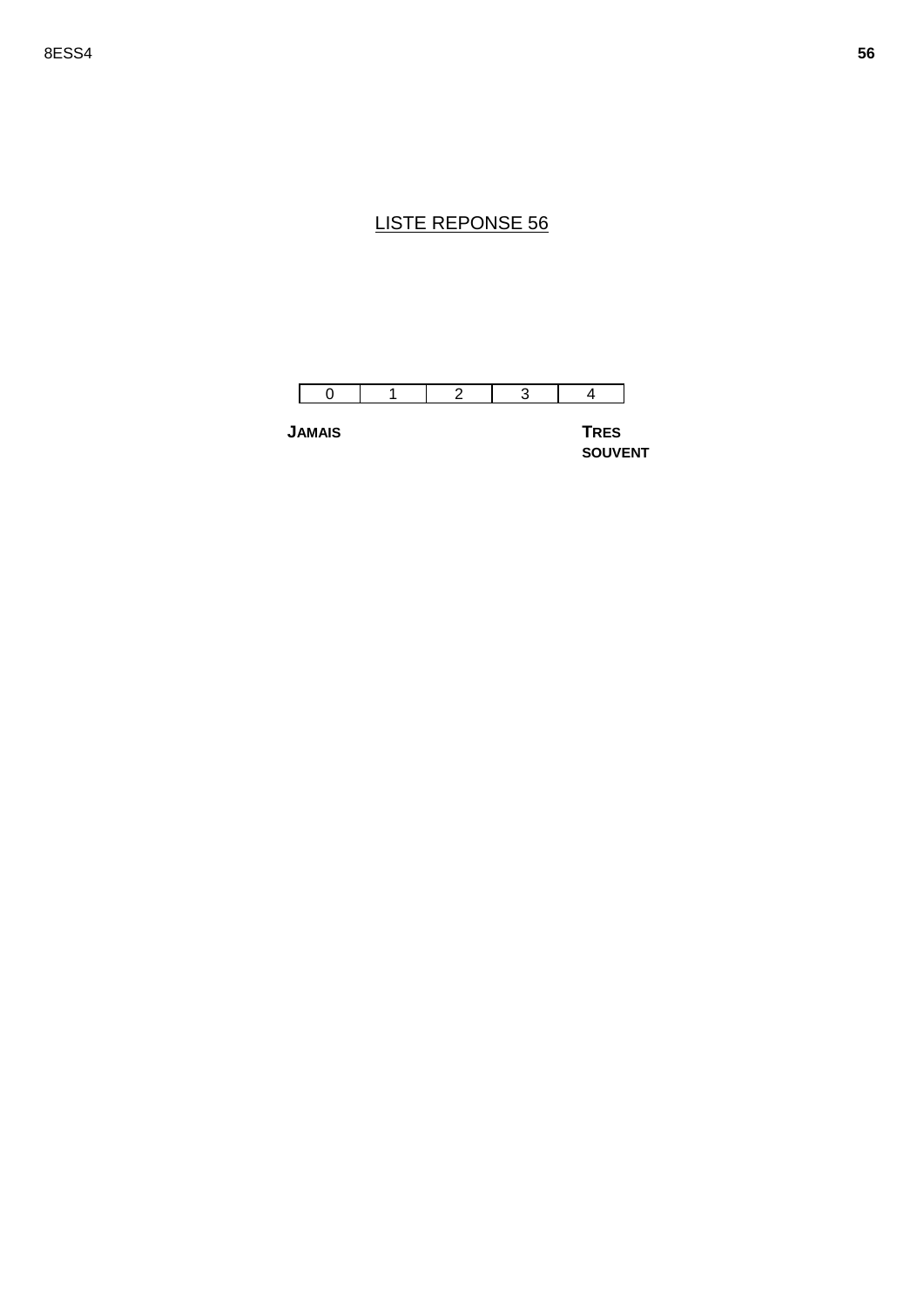- AUCUN

 $-1$ 

 $-2-5$ 

 $-6-9$ 

- 10 OU PLUS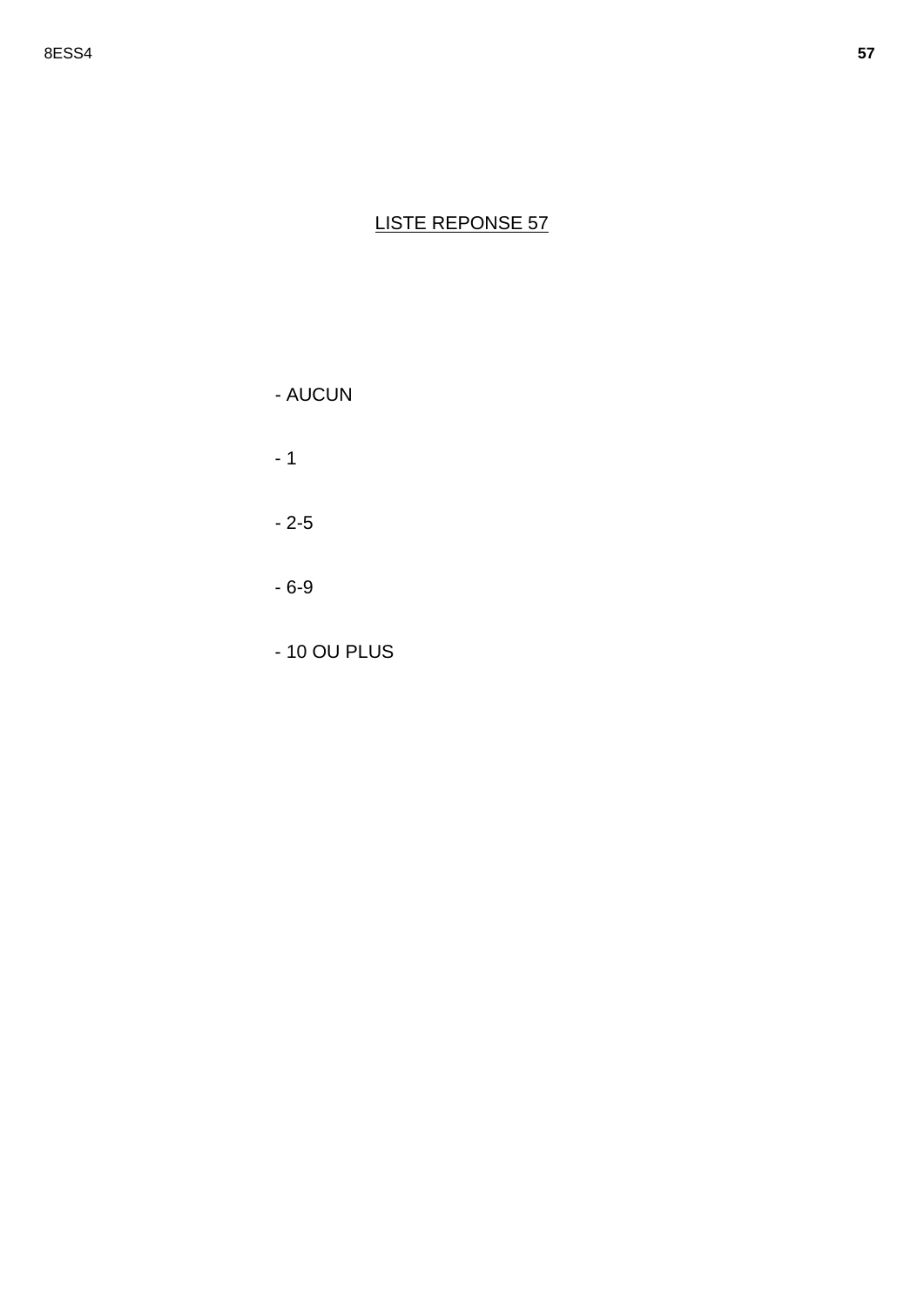#### - JE PEUX DISCUTER DE TOUTES LES QUESTIONS PERSONNELLES

- JE PEUX DISCUTER DE PRESQUE TOUTES LES QUESTIONS PERSONNELLES
- JE PEUX DISCUTER DE LA PLUPART DES QUESTIONS PERSONNELLES
- JE PEUX DISCUTER D'UN CERTAIN NOMBRE DE QUESTIONS **PERSONNELLES**
- JE PEUX DISCUTER DE QUELQUES QUESTIONS PERSONNELLES
- JE NE PEUX DISCUTER D'AUCUNE QUESTION PERSONNELLE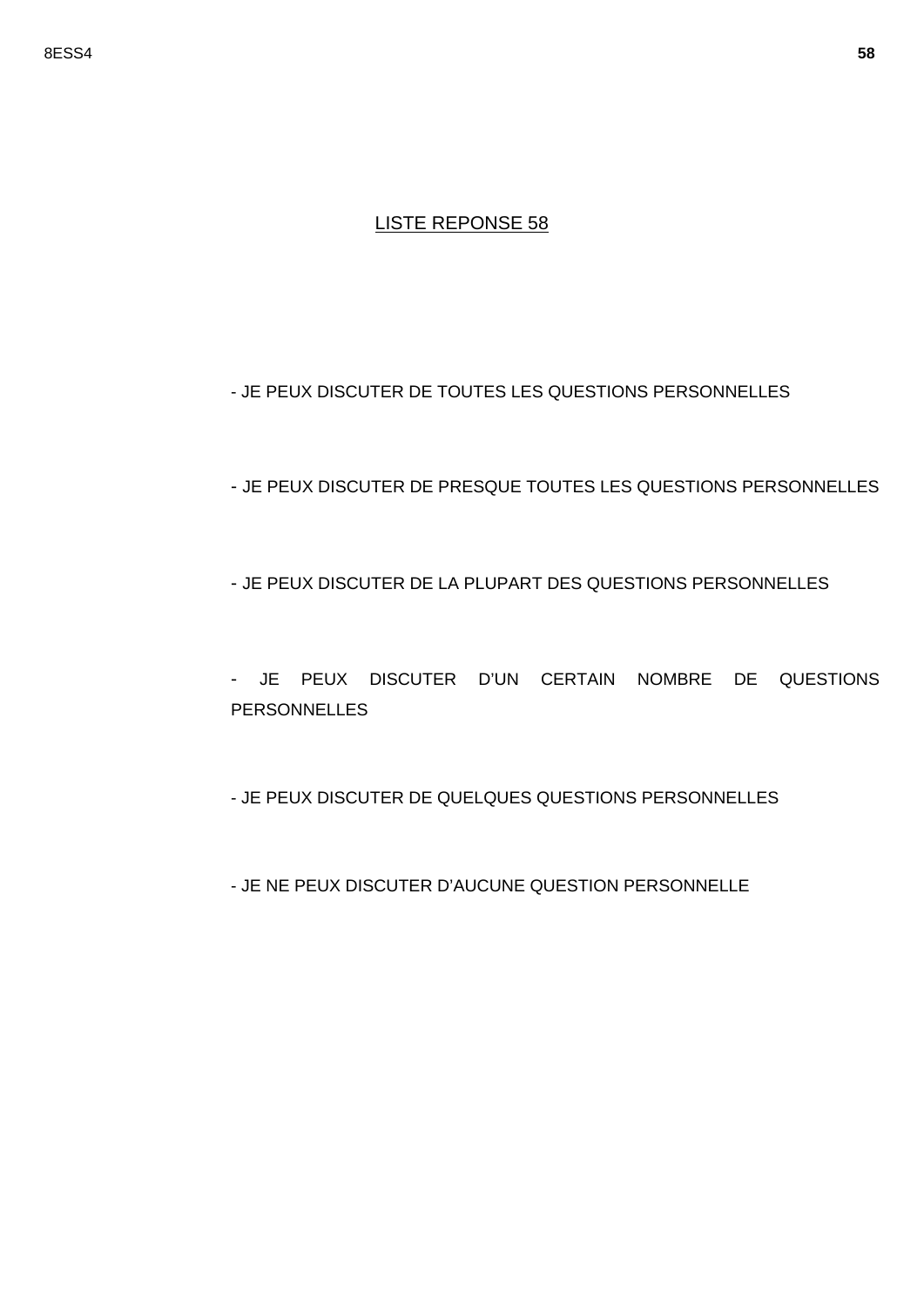- AUCUN

 $-1$ 

 $-2-5$ 

 $-6-9$ 

- 10 OU PLUS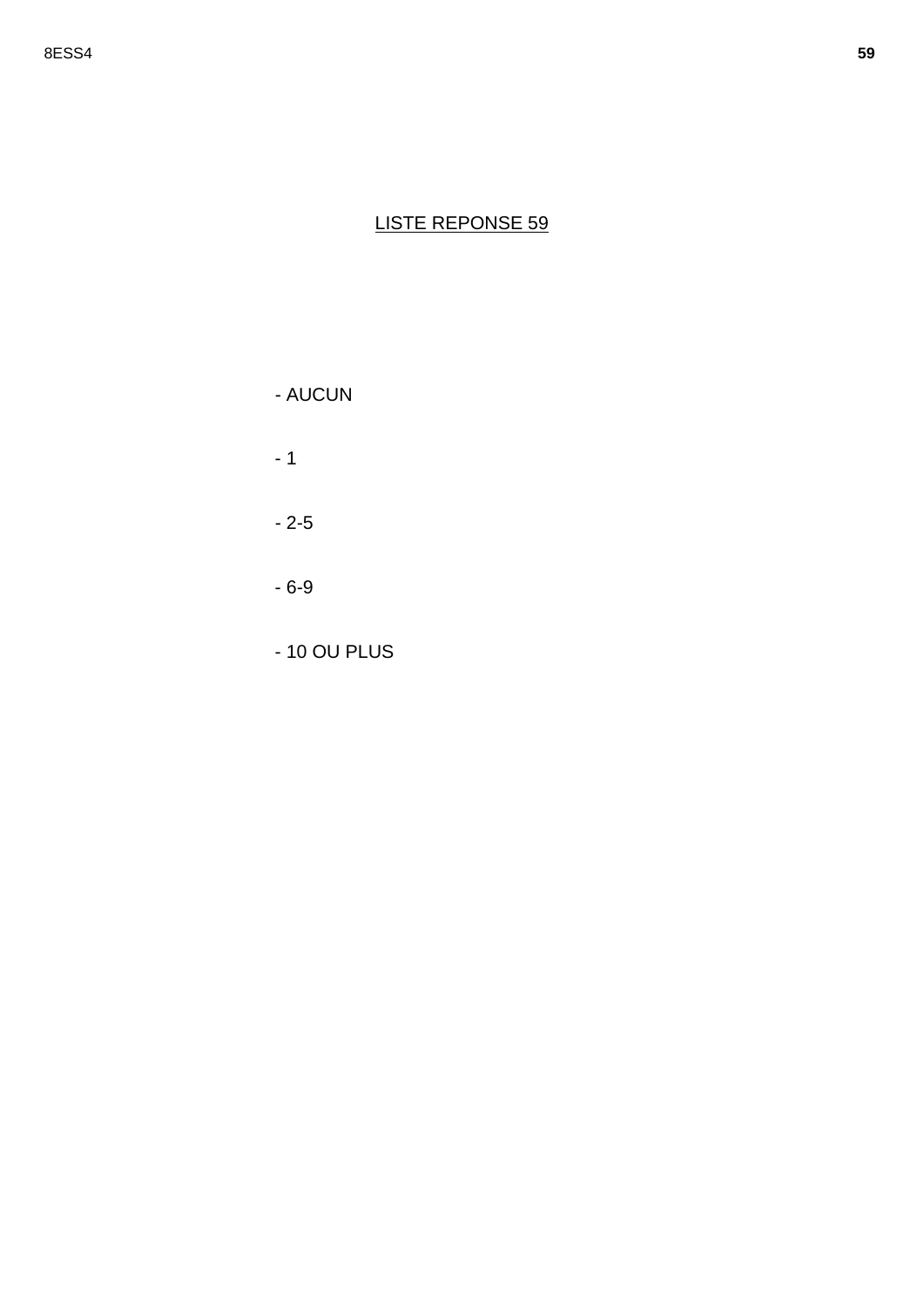- JE PEUX DISCUTER DE TOUTES LES QUESTIONS PERSONNELLES

- JE PEUX DISCUTER DE PRESQUE TOUTES LES QUESTIONS PERSONNELLES

- JE PEUX DISCUTER DE LA PLUPART DES QUESTIONS PERSONNELLES

- JE PEUX DISCUTER D'UN CERTAIN NOMBRE DE QUESTIONS **PERSONNELLES** 

- JE PEUX DISCUTER DE QUELQUES QUESTIONS PERSONNELLES

- JE NE PEUX DISCUTER D'AUCUNE QUESTION PERSONNELLE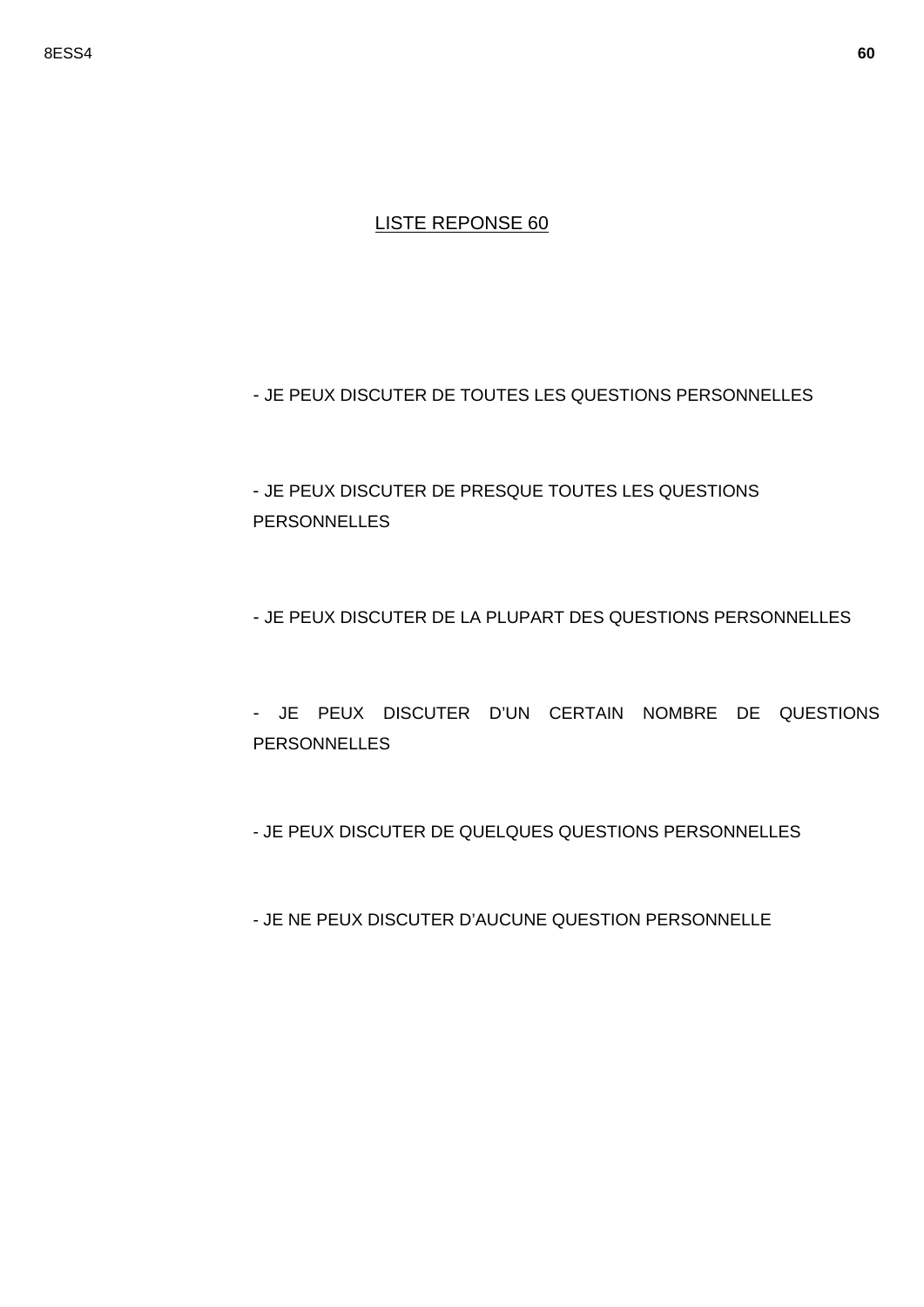- JAMAIS

- PARFOIS

- LA PLUPART DU TEMPS

- TOUT LE TEMPS OU PRESQUE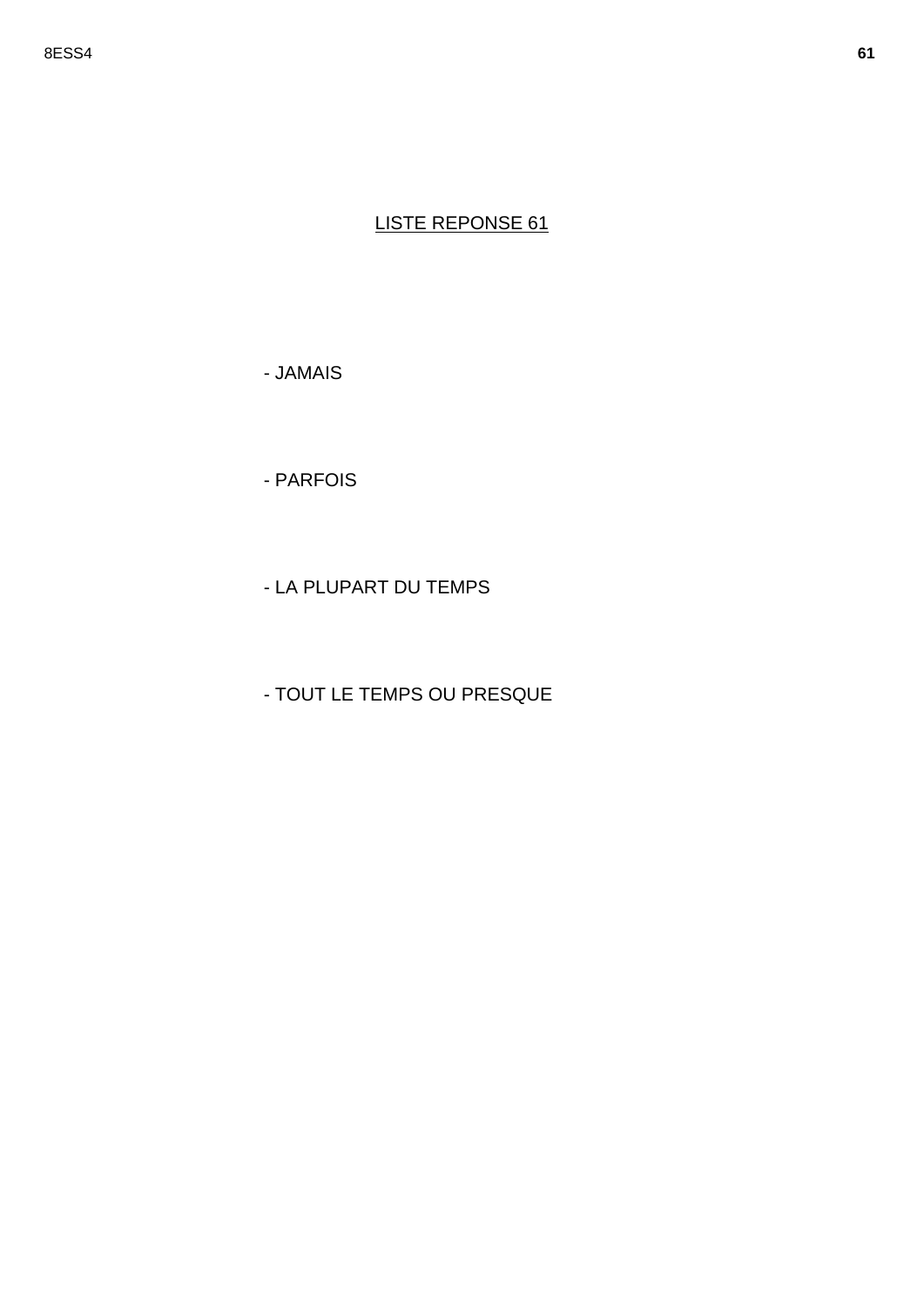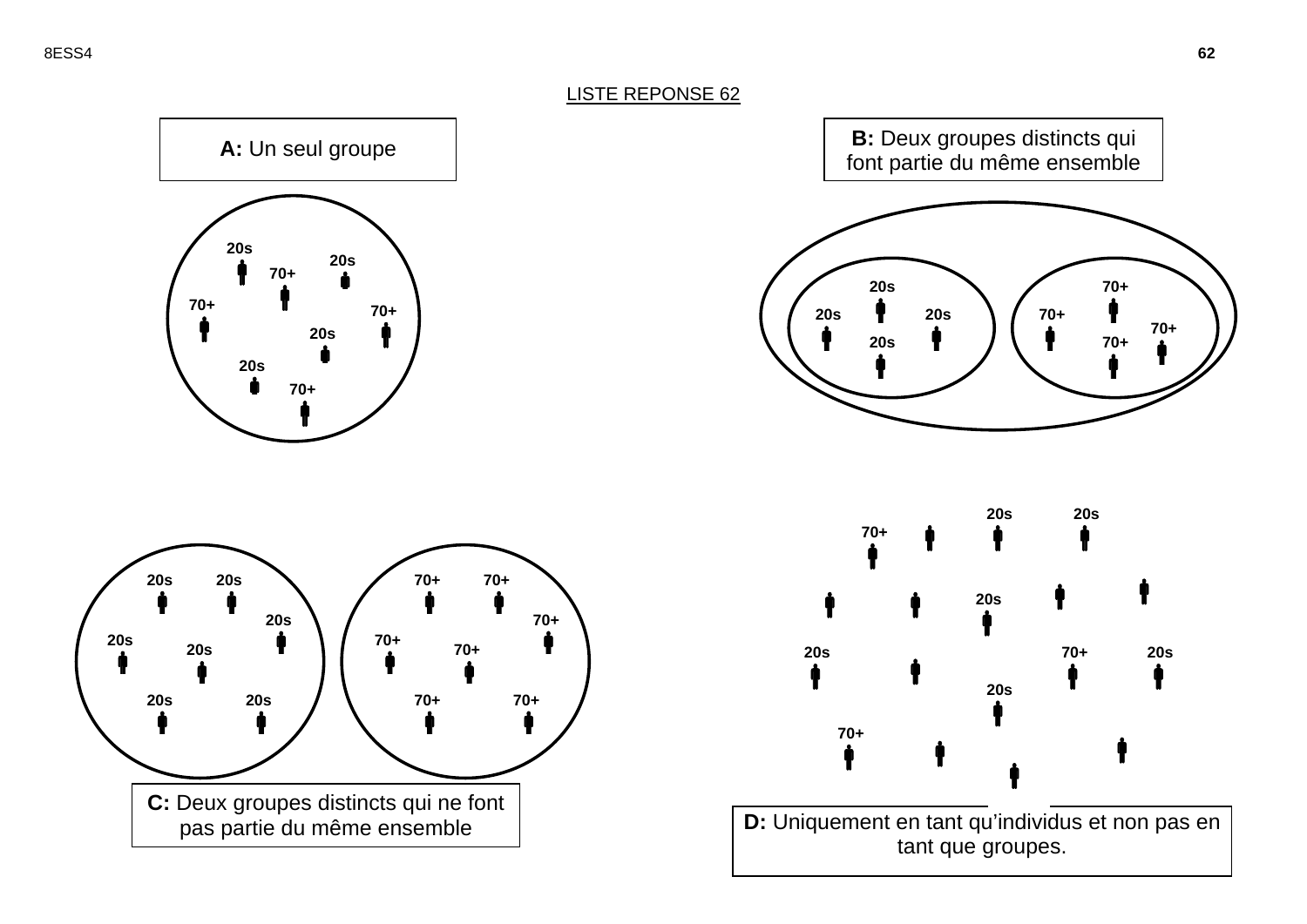

**PAS IMPORTANT DU TOUT**

 **EXTREMEMENT IMPORTANT**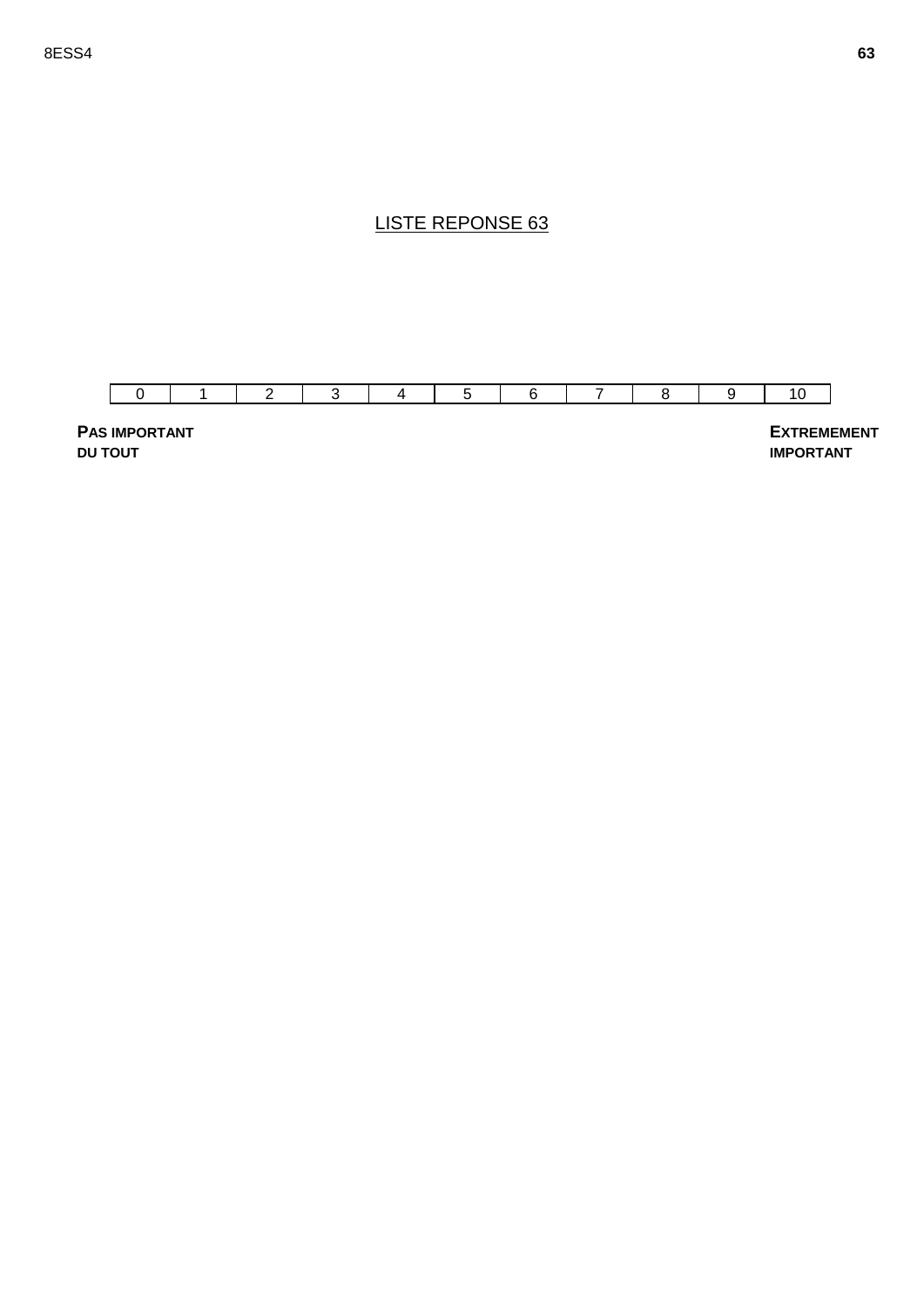- TRES IMPORTANTE

- ASSEZ IMPORTANTE

- PAS TRES IMPORTANTE

- PAS DU TOUT IMPORTANTE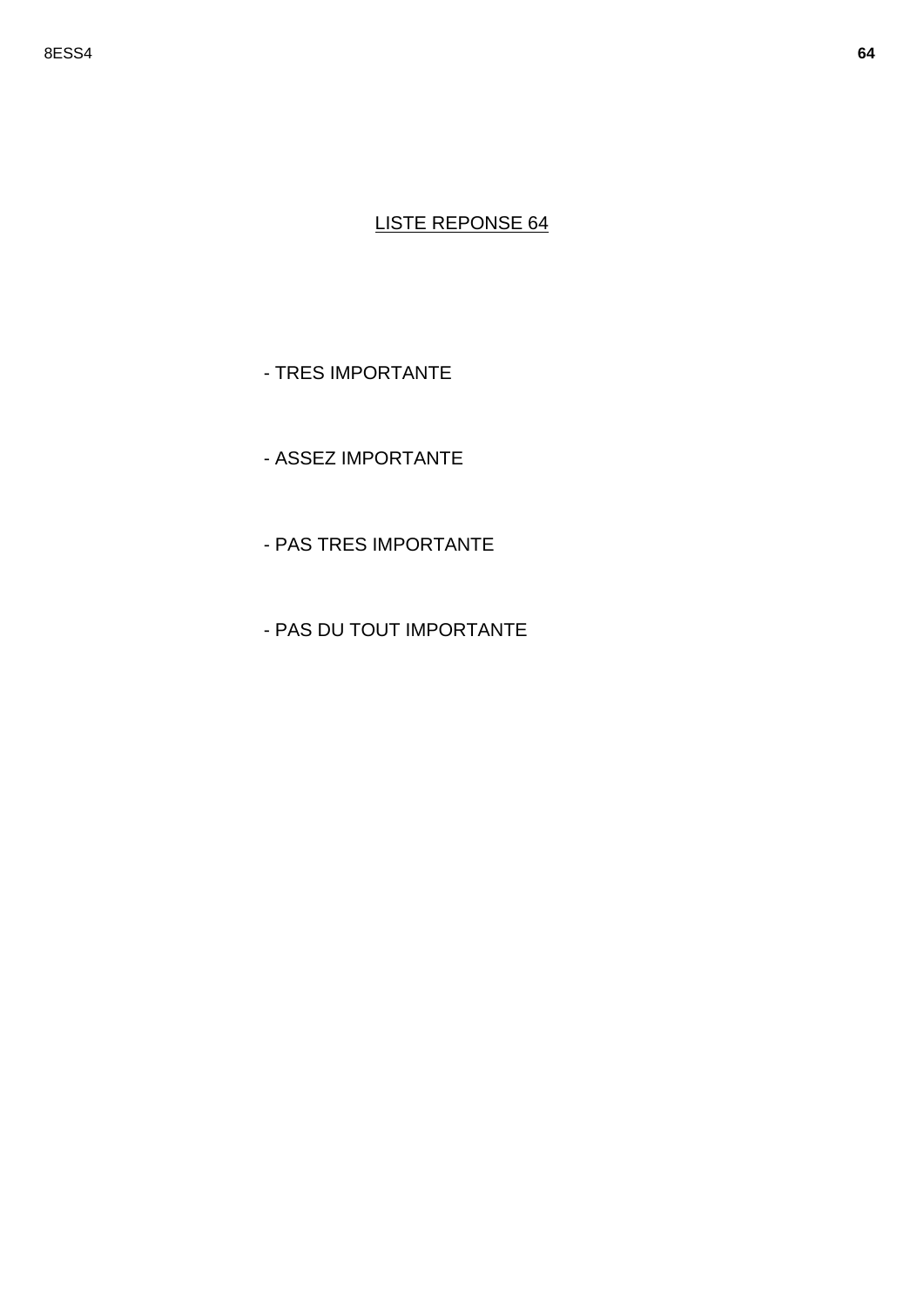- CONJOINTE/CONJOINT, COMPAGNE/COMPAGNON

- FILS, FILLE (Y COMPRIS BEAU-FILS/BELLE FILLE OU ADOPTES, ENFANT PLACE DANS UNE FAMILLE D'ACCUEIL, ENFANT DU CONJOINT OU COMPAGNON)

### - PARENTS/BEAUX-PARENTS/PARENTS DU CONJOINT/CONJOINTE OU COMPAGNON/COMPAGNE

- FRERE/SOEUR (Y COMPRIS DEMI-FRERE ET DEMI-SOEUR, ADOPTES)

- AUTRES MEMBRES DE LA FAMILLE

- AUTRE PERSONNE NON MEMBRE DE LA FAMILLE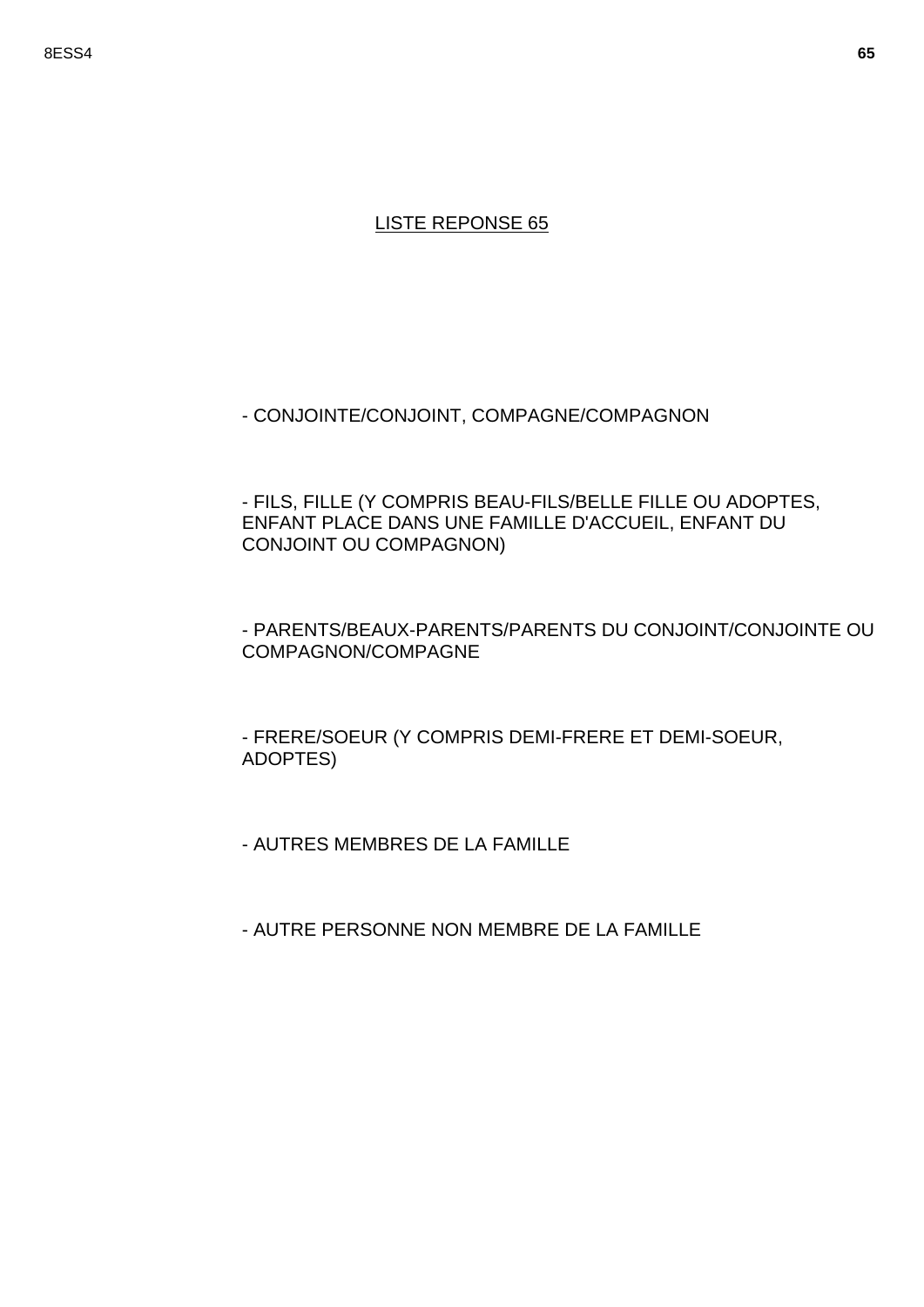- DANS UNE GRANDE VILLE

# - A LA PERIPHERIE D'UNE GRANDE VILLE

# - DANS UNE PETITE VILLE OU UNE VILLE MOYENNE

- DANS UN VILLAGE

# - DANS UNE FERME OU UNE MAISON A LA CAMPAGNE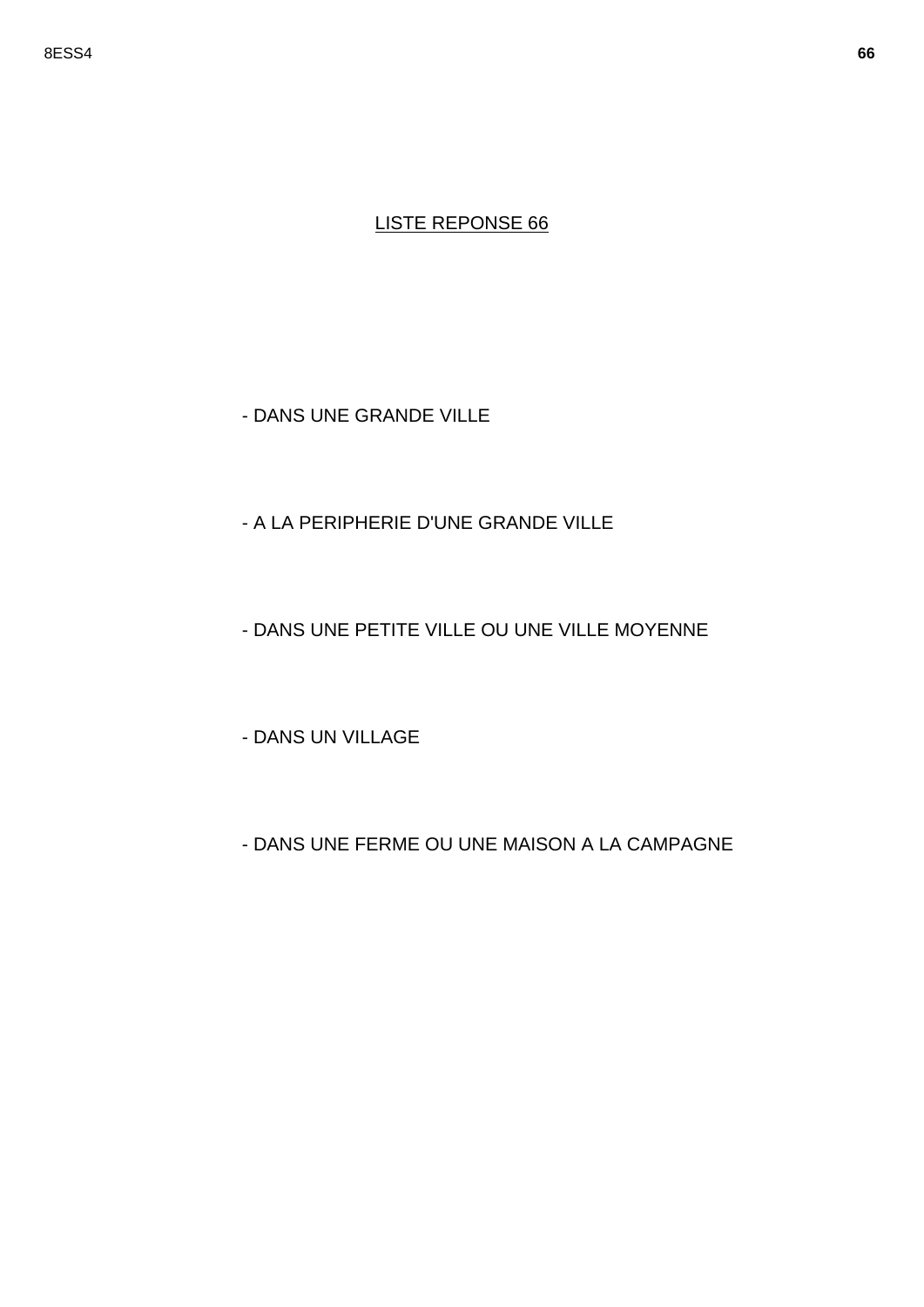- NON SCOLARISE
- ECOLE PRIMAIRE UNIQUEMENT
- CERTIFICAT D'ETUDES PRIMAIRES
- NON DIPLOME JUSQU'A LA FIN 3EME
- NON DIPLOME DU 2ND CYCLE (2NDE, 1ERE FILIERE GENERALE)
- NON DIPLOME DU CAP, BEP, FILIERE PROFESSIONNELLE

- BREVET ELEMENTAIRE, BREVET D'ETUDE DU PREMIER CYCLE, BREVET DES COLLEGES

- CAP, EXAMEN DE FIN D'APPRENTISSAGE ARTISANAL, BEP, BP

- DIPLOME D'AIDE SOIGNANTE, AUXILIAIRE DE PUERICULTURE, AIDE MEDICO-PEDAGOGIQUE, AIDE A DOMICILE

- BACCALAUREAT GENERAL, BREVET SUPERIEUR

- BREVET DE TECHNICIEN, BACCALAUREAT DE TECHNICIEN, BACCALAUREAT TECHNOLOGIQUE, BEA, BEC, BEI, BES

- BACCALAUREAT PROFESSIONNEL

- DIPLOME DE MONITEUR-EDUCATEUR, EDUCATEUR TECHNIQUE SPECIALISE

- DIPLOME DE LA CAPACITE EN DROIT, DIPLOME D'ACCES AUX ETUDES UNIVERSITAIRES (DAEU)

-DIPLOME UNIVERSITAIRE DU PREMIER CYCLE (DEUG), DIPLOME UNIVERSITAIRE DE TECHNOLOGIE (DUT), BREVET DE TECHNICIEN SUPERIEUR (BTS), CERTIFICAT D'APTITUDE PEDAGOGIQUE (INSTITUTEUR), DIPLOME D'EDUCATEUR SPECIALISE, DIPLOME D'ASSISTANTE SOCIALE, DIPLOME PARAMEDICAL (LABORANTIN, INFIRMIER, ETC...)

- DIPLOME UNIVERSITAIRE DU DEUXIEME CYCLE (LICENCE, MAITRISE, MASTER PREMIERE ANNEE), CAPES, CRPE (PROFESSEUR DES ECOLES)

- DIPLOMES PROFESSIONNELS DIVERS (NOTAIRE, ARCHITECTE, VETERINAIRE, JOURNALISTE…)

- DIPLOME UNIVERSITAIRE DU TROISIEME CYCLE (DES, DESS, MASTER DEUXIEME ANNEE PROFESSIONNEL), AGREGATION, DIPLOME DES GRANDES ECOLES - DEA, MASTER DEUXIEME ANNEE RECHERCHE

- AUTRES DOCTORATS (MEDECINE, DENTAIRE, PHARMACIE, VETERINAIRE)

- DOCTORAT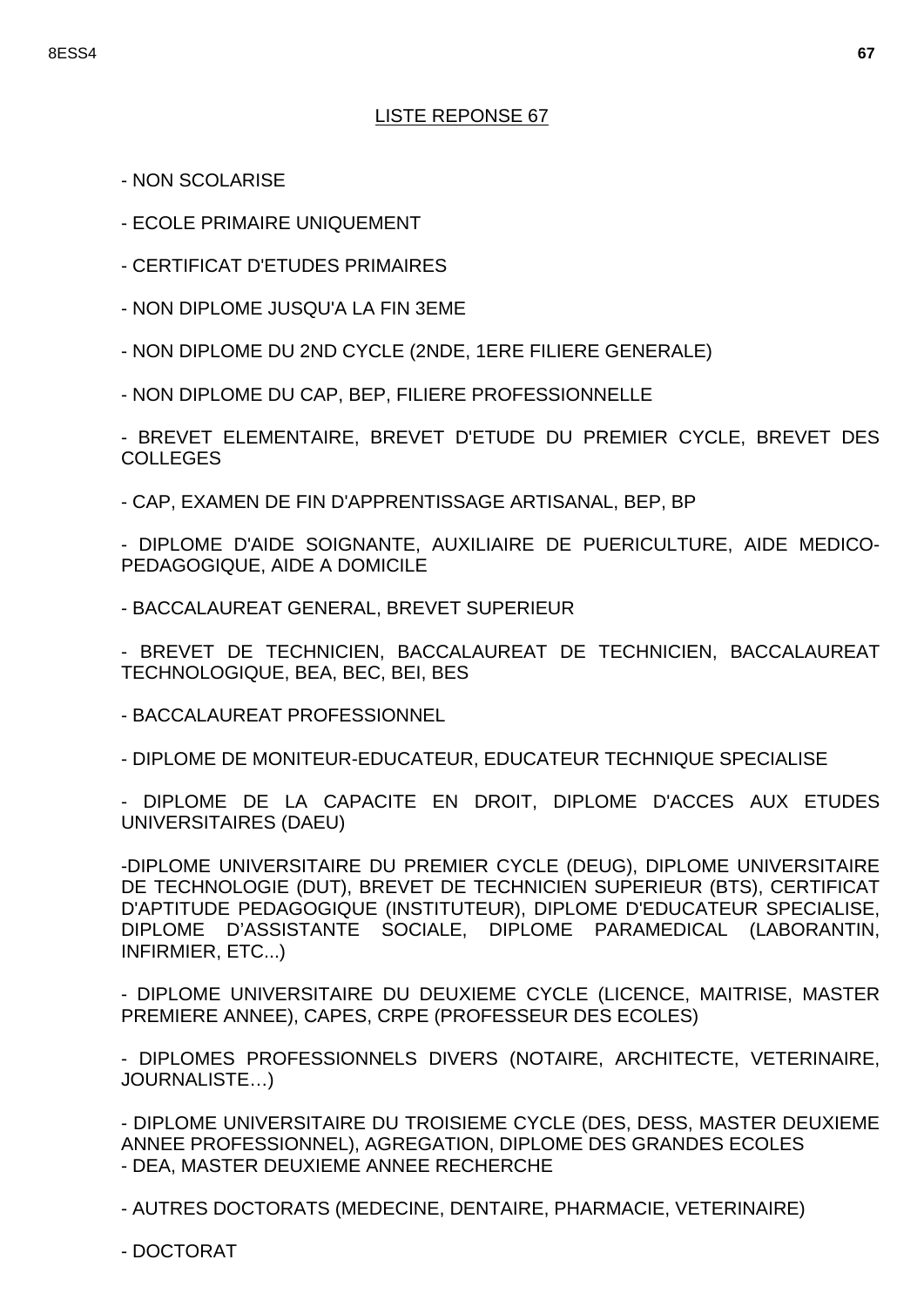- DOMAINE GENERAL OU AUCUN DOMAINE PARTICULIER

- ARTS OU ARTS APPLIQUES

- LETTRES ET SCIENCES-HUMAINES - LANGUES, LITTERATURE, HISTOIRE, THEOLOGIE, ETC.

- TECHNIQUE OU INGENIERIE, Y COMPRIS ARCHITECTURE ET URBANISME, INDUSTRIE ET BATIMENT, ARTISANAT, ETC.

- AGRICULTURE ET FORET

- ENSEIGNEMENT, PEDAGOGIE OU SCIENCES DE L'EDUCATION

- SCIENCES, MATHEMATIQUES, INFORMATIQUE, ETC.

- MEDECINE, SOINS PARAMEDICAUX, SERVICES DE SANTE, SOINS, ETC.

- SCIENCES ECONOMIQUES, COMMERCES, COMPTABILITE, ADMINISTRATION D'ENTREPRISE, ETUDES COMMERCIALES, ETC.

- SCIENCES SOCIALES ET PSYCHOLOGIE, ADMINISTRATION PUBLIQUE, MEDIA ET CULTURE, SPORTS ET LOISIRS

- DROIT ET SERVICES JURIDIQUES

- SERVICES AUX PERSONNES : RESTAURATION, TRAVAUX MENAGERS ET ENTRETIEN, COIFFURE, ETC.

- ORDRES PUBLICS ET SECURITE - POLICE, ARMEE, POMPIERS, ETC.

- TRANSPORTS ET TELECOMMUNICATIONS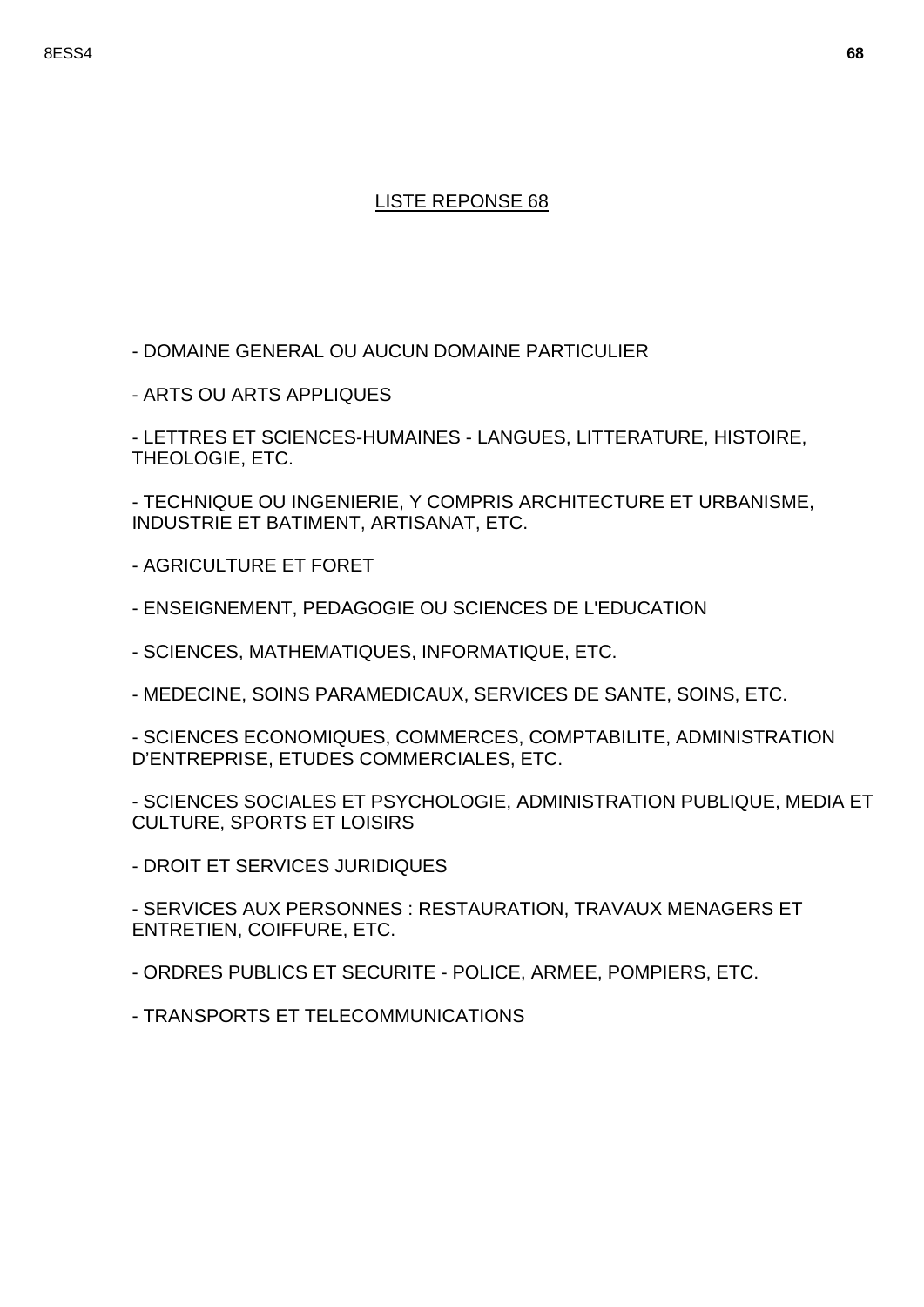#### 8ESS4 **69**

### LISTE REPONSE 69

- TRAVAIL REMUNERE MEME SI ABSENCE OU CONGES TEMPORAIRES (SALARIE, A SON COMPTE, TRAVAIL DANS L'ENTREPRISE FAMILIALE)

- ETUDES OU EN FORMATION (NON PAYEE PAR L'EMPLOYEUR), MEME SI VOUS ETES ACTUELLEMENT EN VACANCES

- SANS EMPLOI ET RECHERCHANT ACTIVEMENT UN EMPLOI
- SANS EMPLOI ET VOULANT TROUVER UN EMPLOI, MAIS SANS LE CHERCHER ACTIVEMENT POUR LE MOMENT
- MALADE OU HANDICAPE DE MANIERE PERMANENTE
- RETRAITE OU PRE-RETRAITE

- AU FOYER, S'OCCUPANT DES ENFANTS OU D'UNE AUTRE PERSONNE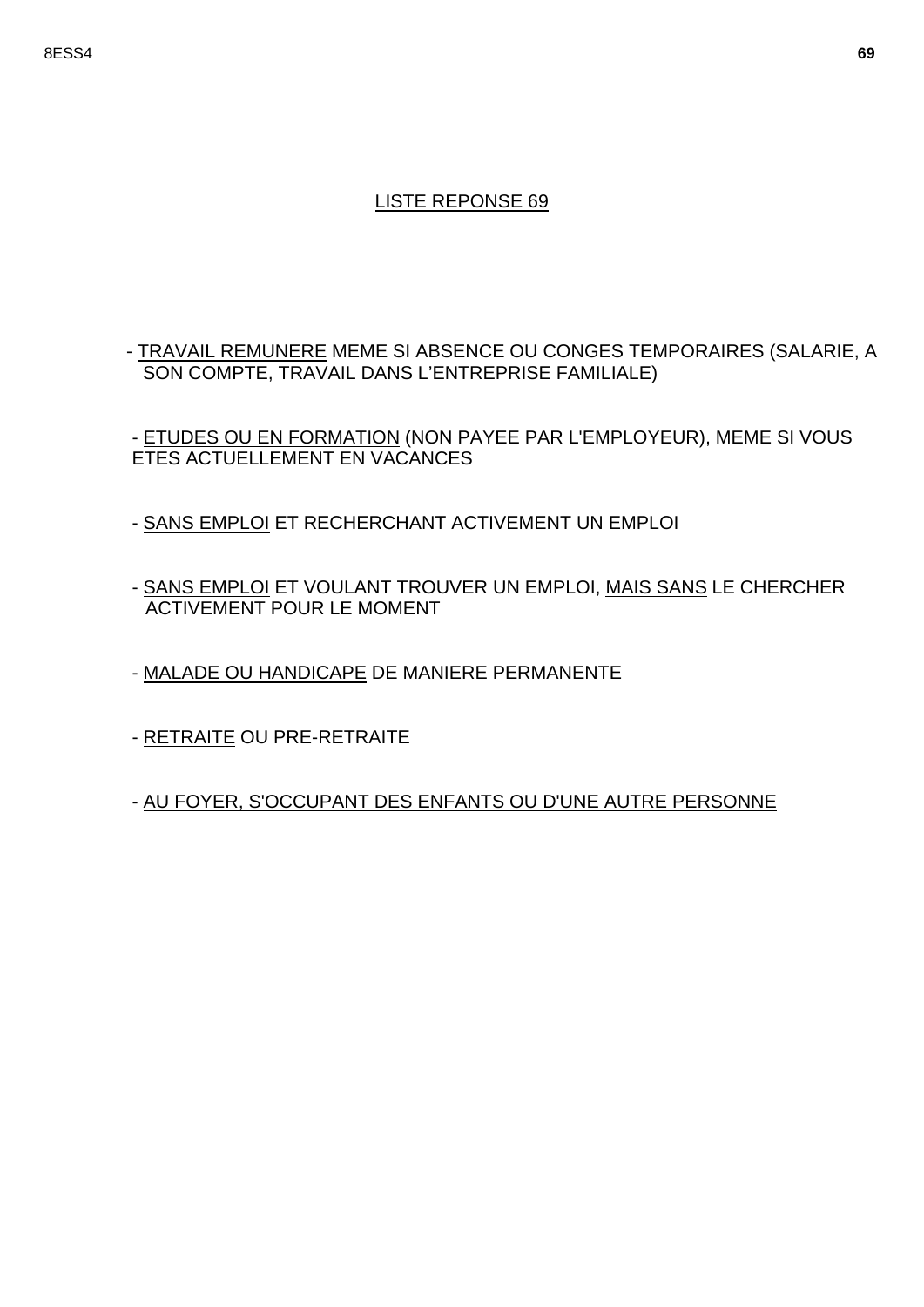

**JE N'AI(AVAIS) AUCUNE INFLUENCE** 

 **C'EST MOI QUI DECIDE (DECIDAIS)**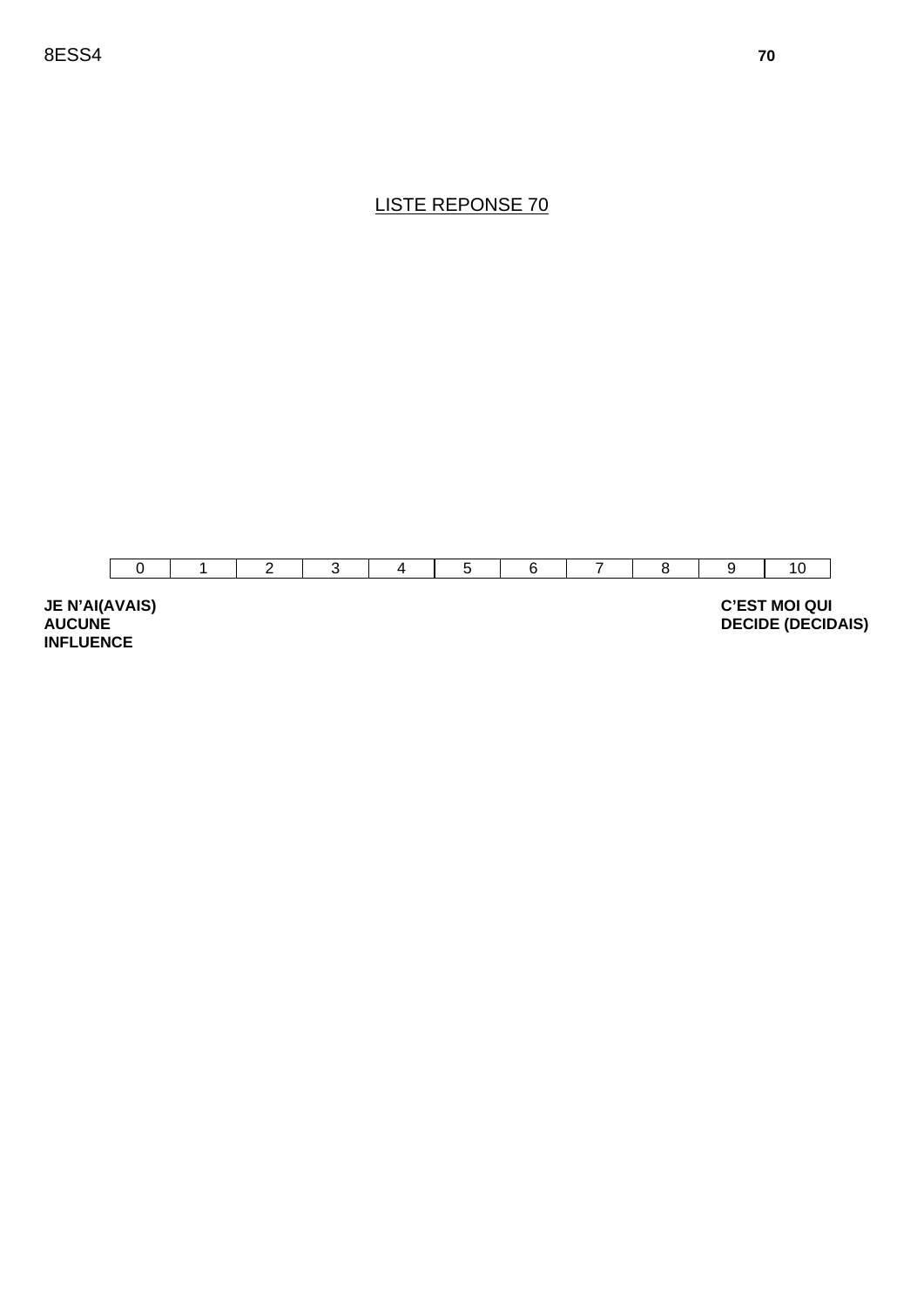- 1 FONTIONNAIRE DANS L'ADMINISTRATION CENTRALE DE L'ETAT OU DES COLLECTIVITES TERRITORIALES
- 2 FONTIONNAIRE DANS UN AUTRE SECTEUR DE LA FONCTION PUBLIQUE (COMME L' EDUCATION OU LA SANTE)
- 3 SALARIE D'UNE ENTREPRISE PUBLIQUE
- 4 SALARIE DU PRIVE
- 5 INDEPENDANT
- 6 AUTRE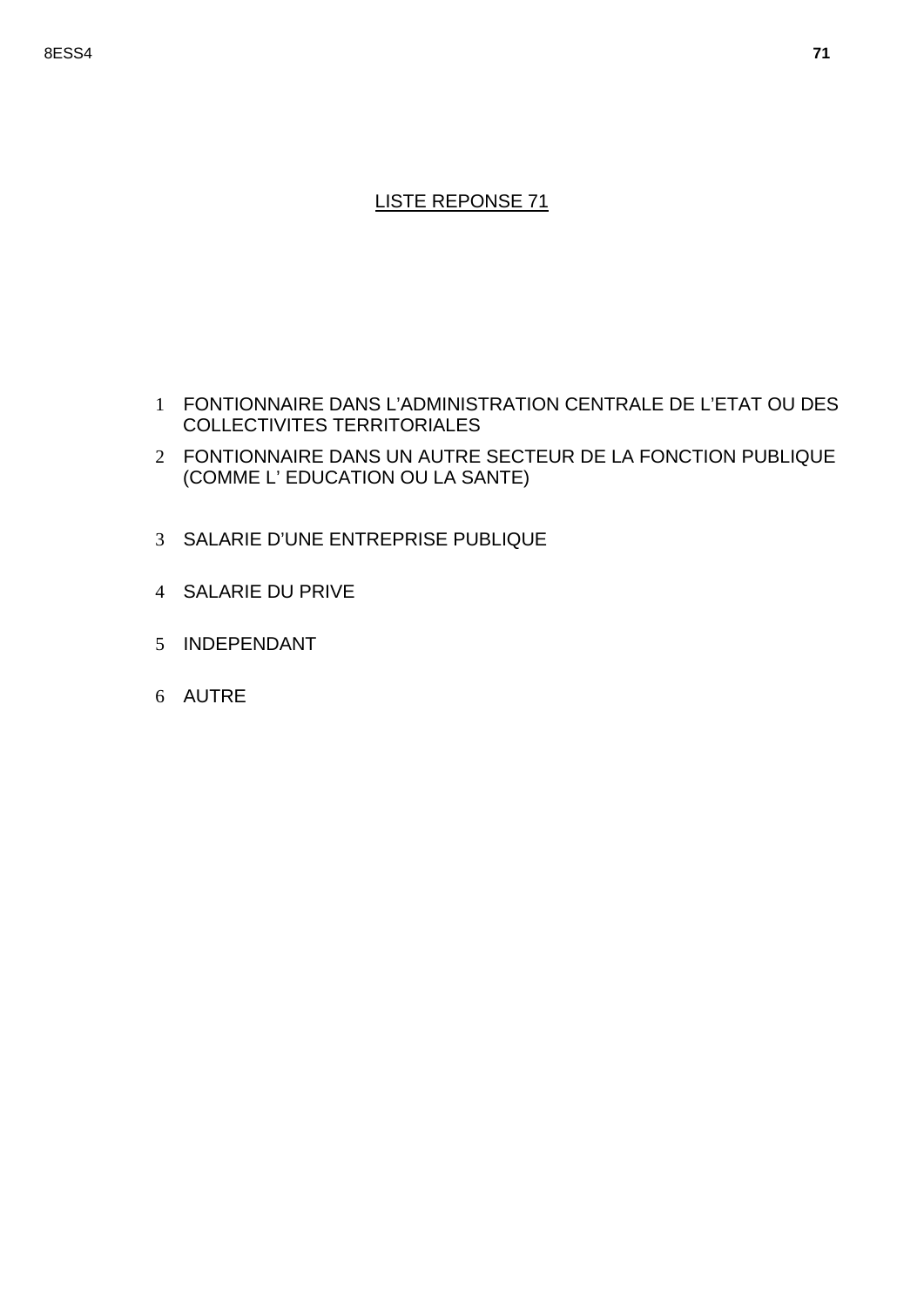- SALAIRES

- REVENU DE TRAVAILLEUR INDEPENDANT, HONORAIRES (A L'EXCEPTION DES REVENUS D'UNE EXPLOITATION AGRICOLE)

- REVENU D'UNE EXPLOITATION AGRICOLE

- PENSIONS ET PENSIONS DE RETRAITE

- ALLOCATION DE CHOMAGE, INDEMNITES DE LICENCIEMENT

- AUTRES AIDES SOCIALES OU BOURSES

- REVENUS IMMOBILIERS, DE PLACEMENT, D'EPARGNE, D'ASSURANCES

- AUTRES SOURCES DE REVENUS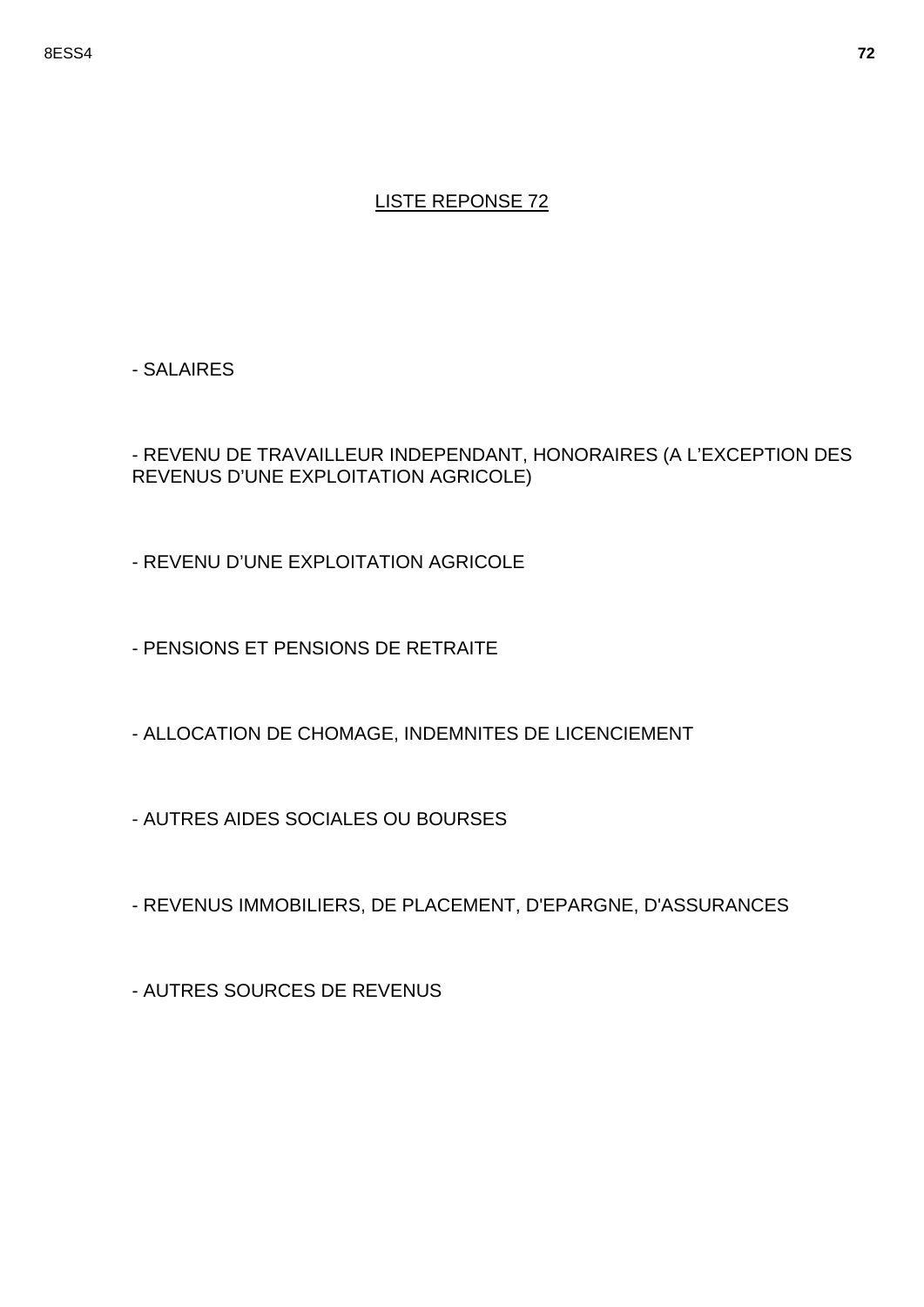|   | <b>Mensuel</b>     | Annuel                |
|---|--------------------|-----------------------|
| A | MOINS DE 950 $\in$ | MOINS DE 11 400 EUROS |
| В | DE 951 A 1200 €    | 11 401 A 14 400 EUROS |
| C | DE 1 201 A 1 500 € | 14 401 A 18 000 EUROS |
| D | DE 1 501 A 1 750 € | 18 001 A 21 000 EUROS |
| Е | DE 1 751 A 2 000 € | 21 001 A 24 000 EUROS |
| F | DE 2 001 A 2 400 € | 24 001 A 28 800 EUROS |
| G | DE 2 401 A 2 800 € | 28 801 A 33 600 EUROS |
| н | DE 2 801 A 3 300 € | 33 601 A 39 600 EUROS |
|   | DE 3 301 A 4 100 € | 39 601 A 49 200 EUROS |
| J | PLUS DE 4 101 €    | PLUS DE 49 201 EUROS  |

#### **EN EUROS**

# **EN FRANCS**

|   | <b>Mensuel</b>         | Annuel                   |
|---|------------------------|--------------------------|
| A | MOINS DE 6 232 FRANCS  | MOINS DE 74 779 FRANCS   |
| В | 6 233 A 7 871 FRANCS   | 74 780 A 94 458 FRANCS   |
| C | 7872 A 9839 FRANCS     | 94 459 A 118 072 FRANCS  |
| D | 9840 A 11479 FRANCS    | 118 073 A 137 751 FRANCS |
| Е | 11 480 A 13 119 FRANCS | 137 752 A 157 430 FRANCS |
| F | 13 120 A 15 743 FRANCS | 157 431 A 188 916 FRANCS |
| G | 15 744 A 18 367 FRANCS | 188 917 A 220 402 FRANCS |
| н | 18 368 A 21 647 FRANCS | 220 403 A 259 759 FRANCS |
|   | 21 648 A 26 894 FRANCS | 259 760 A 322 731 FRANCS |
| J | PLUS DE 26 895 FRANCS  | PLUS DE 322 732 FRANCS   |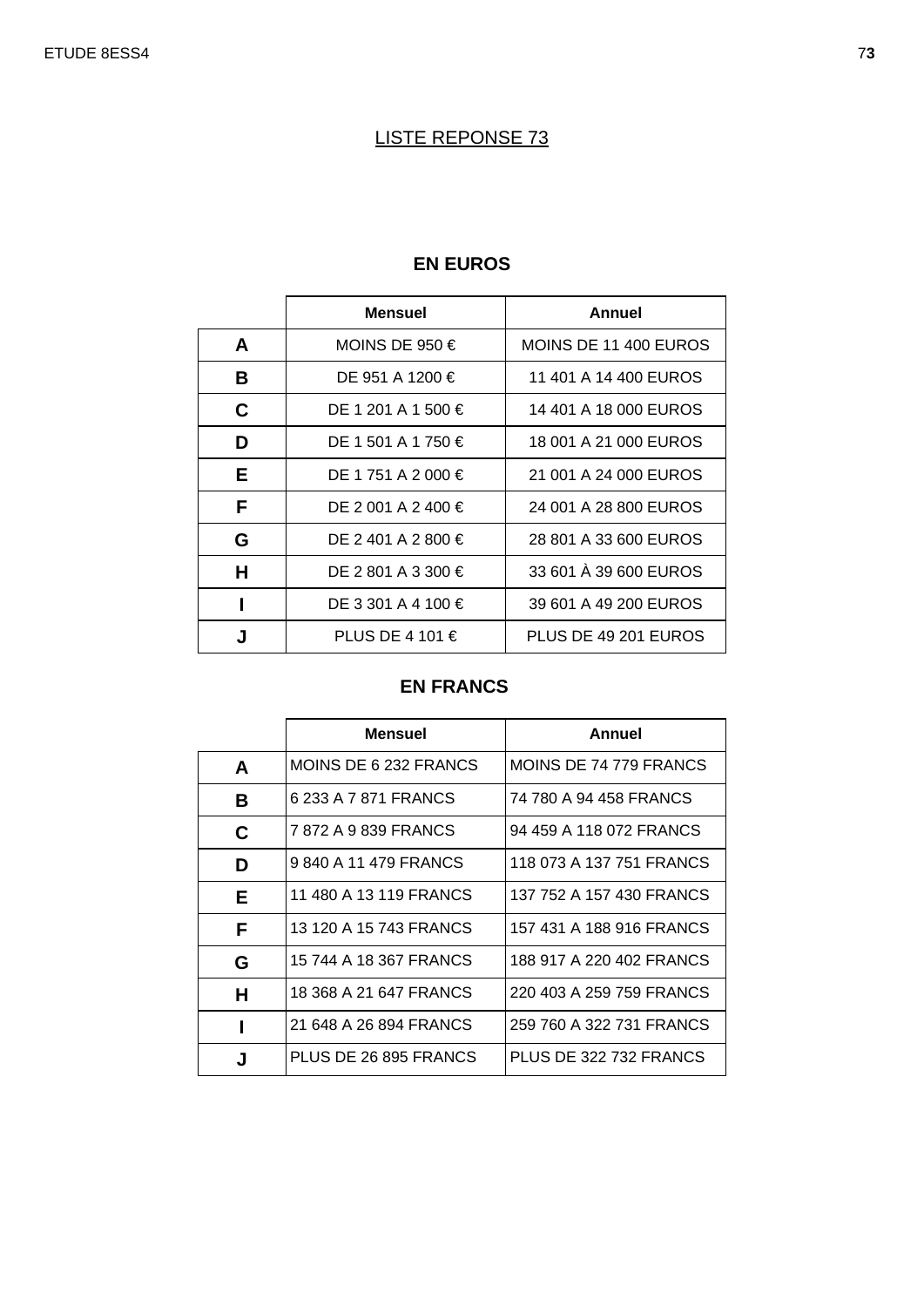- ON VIT CONFORTABLEMENT

- ON ARRIVE A S'EN SORTIR

- ON A DU MAL A S'EN SORTIR

- ON NE S'EN SORT VRAIMENT PAS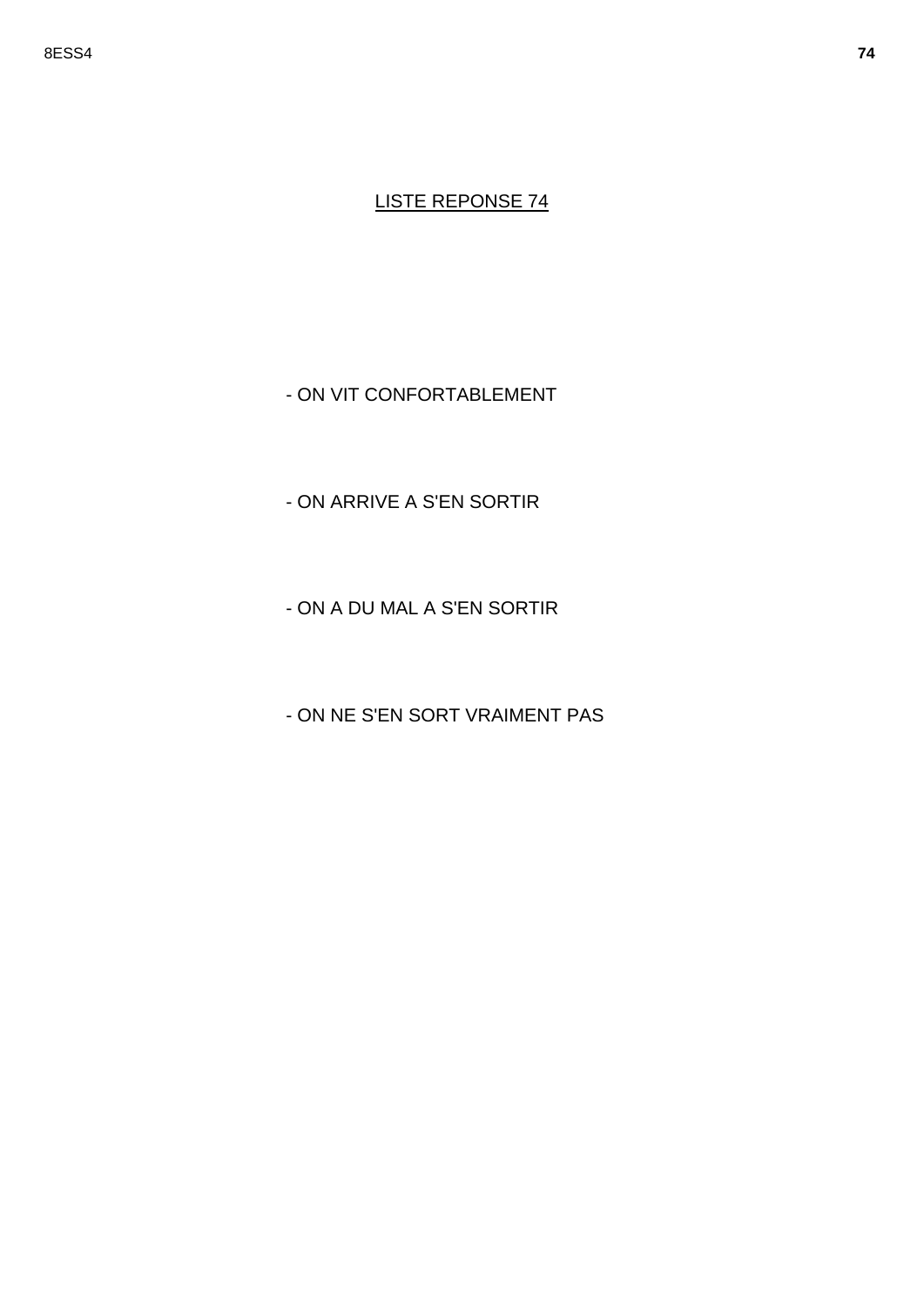- TRES DIFFICILE

- ASSEZ DIFFICILE

- NI FACILE, NI DIFFICILE

- ASSEZ FACILE

- TRES FACILE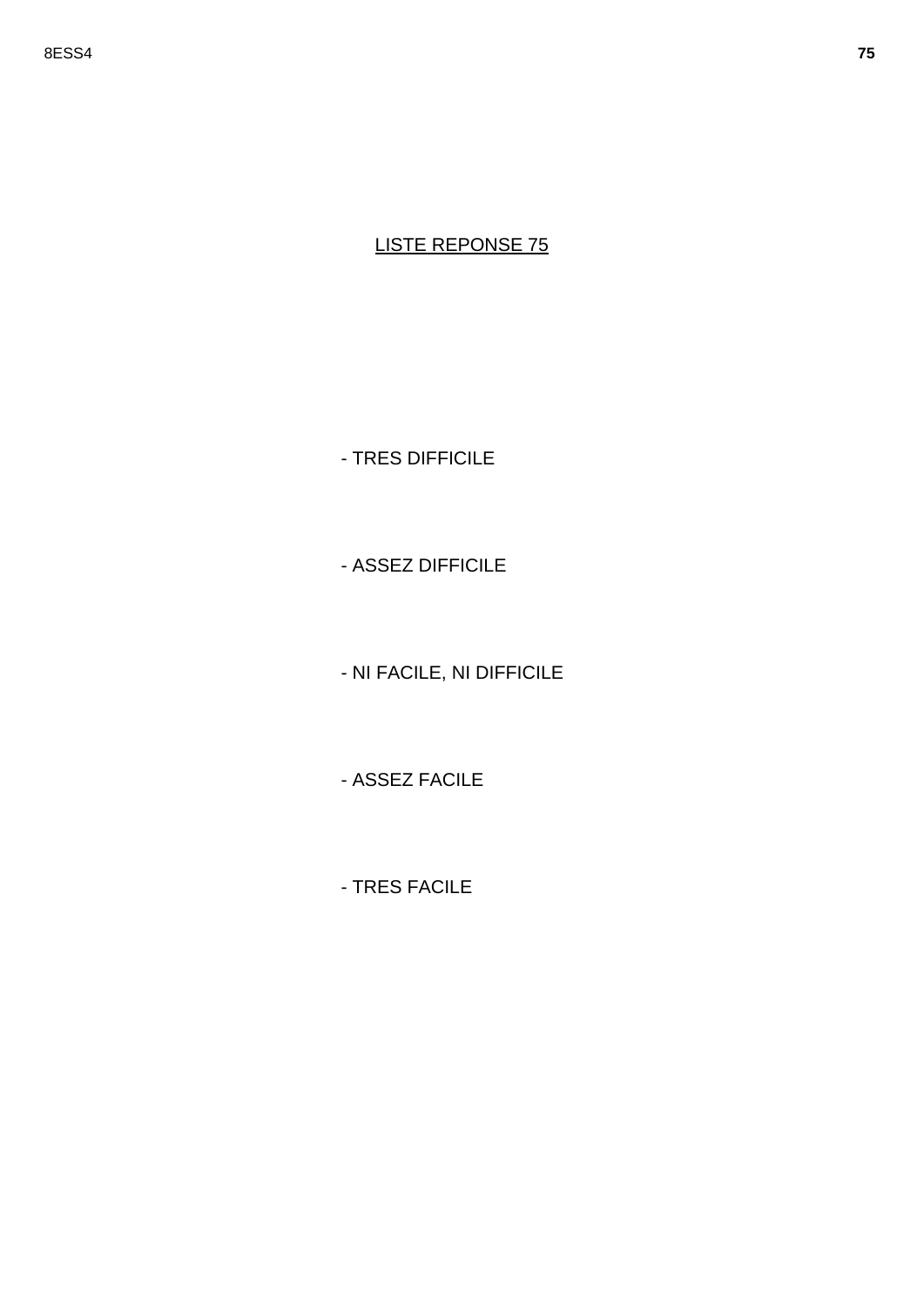- NON SCOLARISE

- ECOLE PRIMAIRE UNIQUEMENT

- CERTIFICAT D'ETUDES PRIMAIRES

- NON DIPLOME JUSQU'A LA FIN 3EME

- NON DIPLOME DU 2ND CYCLE (2NDE, 1ERE FILIERE GENERALE)

- NON DIPLOME DU CAP, BEP, FILIERE PROFESSIONNELLE

- BREVET ELEMENTAIRE, BREVET D'ETUDE DU PREMIER CYCLE, BREVET DES COLLEGES

- CAP, EXAMEN DE FIN D'APPRENTISSAGE ARTISANAL, BEP, BP

- DIPLOME D'AIDE SOIGNANTE, AUXILIAIRE DE PUERICULTURE, AIDE MEDICO-PEDAGOGIQUE, AIDE A DOMICILE

- BACCALAUREAT GENERAL, BREVET SUPERIEUR

- BREVET DE TECHNICIEN, BACCALAUREAT DE TECHNICIEN, BACCALAUREAT TECHNOLOGIQUE, BEA, BEC, BEI, BES

- BACCALAUREAT PROFESSIONNEL

- DIPLOME DE MONITEUR-EDUCATEUR, EDUCATEUR TECHNIQUE SPECIALISE

- DIPLOME DE LA CAPACITE EN DROIT, DIPLOME D'ACCES AUX ETUDES UNIVERSITAIRES (DAEU)

-DIPLOME UNIVERSITAIRE DU PREMIER CYCLE (DEUG), DIPLOME UNIVERSITAIRE DE TECHNOLOGIE (DUT), BREVET DE TECHNICIEN SUPERIEUR (BTS), CERTIFICAT D'APTITUDE PEDAGOGIQUE (INSTITUTEUR), DIPLOME D'EDUCATEUR SPECIALISE, DIPLOME D'ASSISTANTE SOCIALE, DIPLOME PARAMEDICAL (LABORANTIN, INFIRMIER, ETC...)

- DIPLOME UNIVERSITAIRE DU DEUXIEME CYCLE (LICENCE, MAITRISE, MASTER PREMIERE ANNEE), CAPES, CRPE (PROFESSEUR DES ECOLES)

- DIPLOMES PROFESSIONNELS DIVERS (NOTAIRE, ARCHITECTE, VETERINAIRE, JOURNALISTE…)

- DIPLOME UNIVERSITAIRE DU TROISIEME CYCLE (DES, DESS, MASTER DEUXIEME ANNEE PROFESSIONNEL), AGREGATION, DIPLOME DES GRANDES ECOLES - DEA, MASTER DEUXIEME ANNEE RECHERCHE

- AUTRES DOCTORATS (MEDECINE, DENTAIRE, PHARMACIE, VETERINAIRE)

- DOCTORAT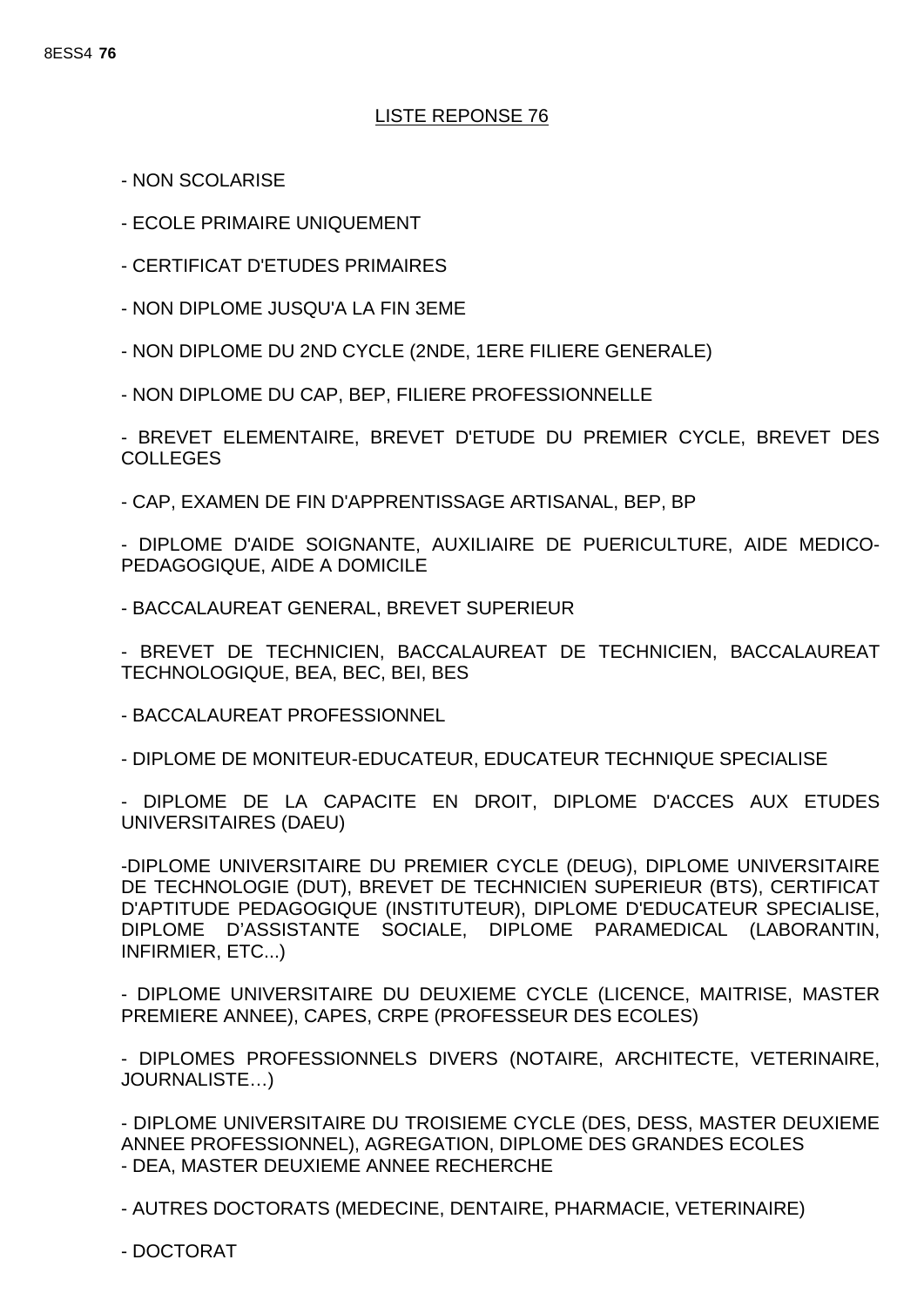- TRAVAIL REMUNERE MEME SI ABSENCE OU CONGES TEMPORAIRES (SALARIE, A SON COMPTE, TRAVAIL DANS L'ENTREPRISE FAMILIALE)

- ETUDES OU EN FORMATION (NON PAYEE PAR L'EMPLOYEUR), MEME S'IL(ELLE) EST ACTUELLEMENT EN VACANCES

- SANS EMPLOI ET RECHERCHANT ACTIVEMENT UN EMPLOI
- SANS EMPLOI ET VOULANT TROUVER UN EMPLOI, MAIS SANS LE CHERCHER ACTIVEMENT POUR LE MOMENT
- MALADE OU HANDICAPE DE MANIERE PERMANENTE
- RETRAITE OU PRE-RETRAITE
- AU FOYER, S'OCCUPANT DES ENFANTS OU D'UNE AUTRE PERSONNE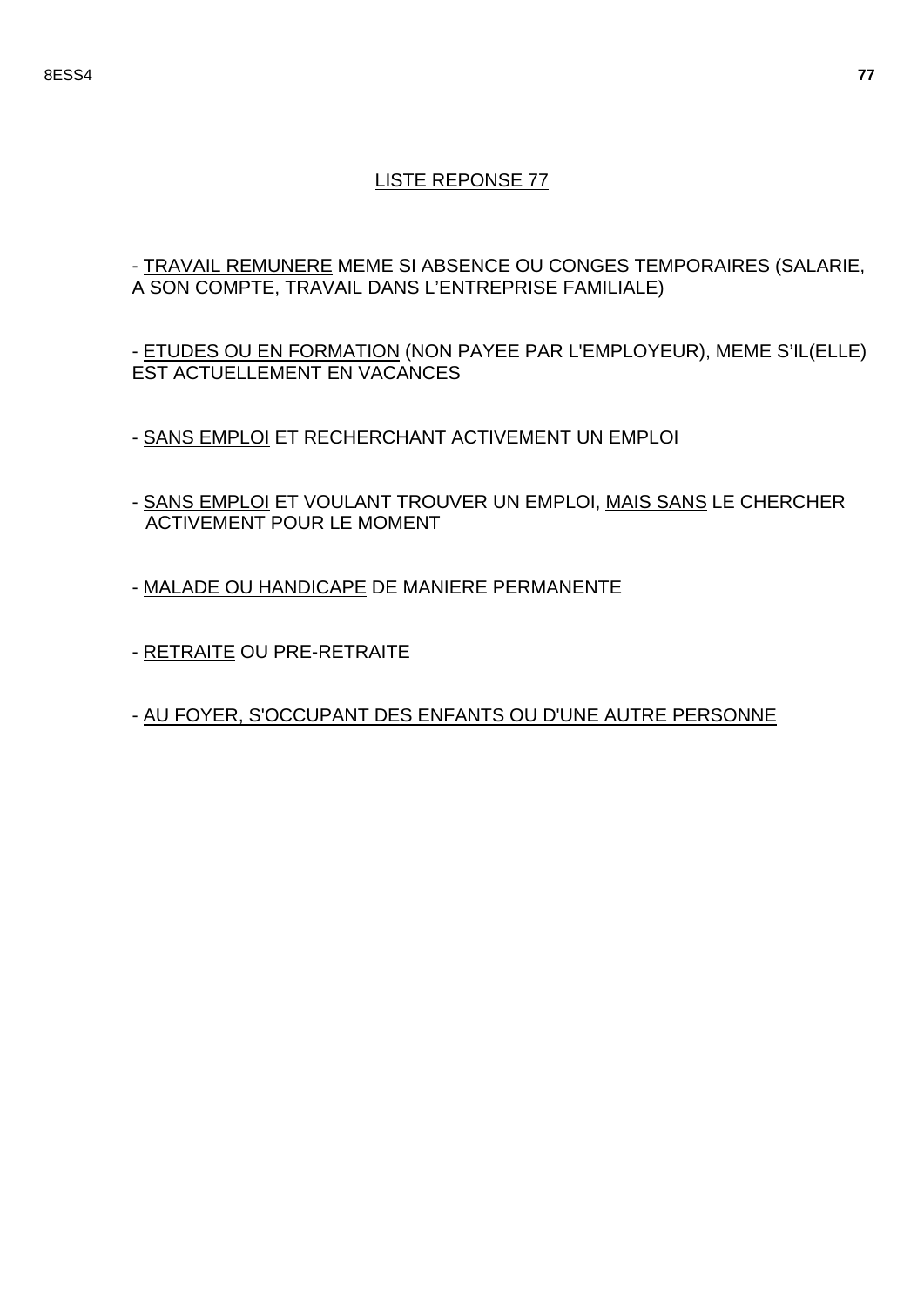



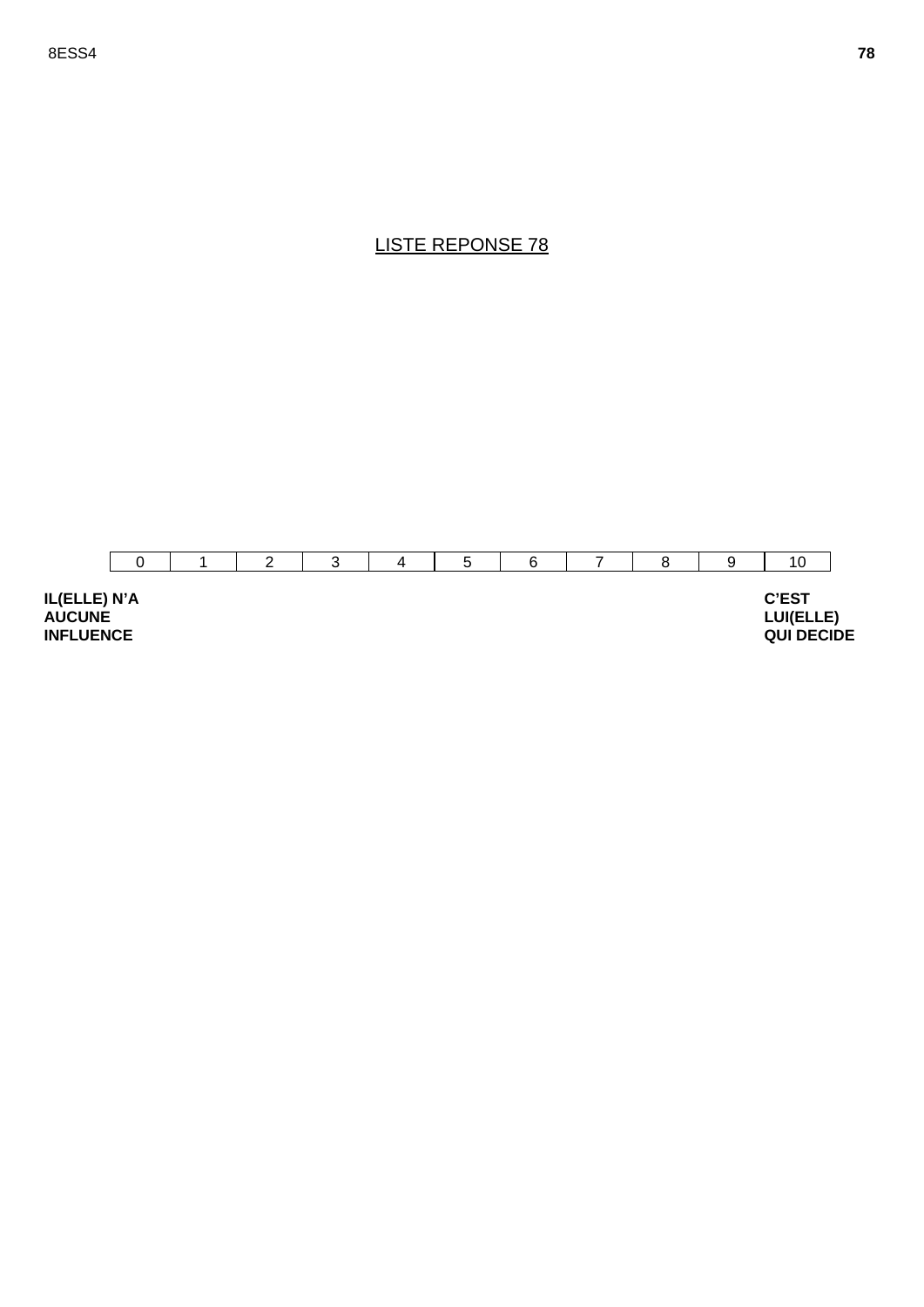- NON SCOLARISE
- ECOLE PRIMAIRE UNIQUEMENT
- CERTIFICAT D'ETUDES PRIMAIRES
- NON DIPLOME JUSQU'A LA FIN 3EME
- NON DIPLOME DU 2ND CYCLE (2NDE, 1ERE FILIERE GENERALE)
- NON DIPLOME DU CAP, BEP, FILIERE PROFESSIONNELLE

- BREVET ELEMENTAIRE, BREVET D'ETUDE DU PREMIER CYCLE, BREVET DES COLLEGES

- CAP, EXAMEN DE FIN D'APPRENTISSAGE ARTISANAL, BEP, BP

- DIPLOME D'AIDE SOIGNANTE, AUXILIAIRE DE PUERICULTURE, AIDE MEDICO-PEDAGOGIQUE, AIDE A DOMICILE

- BACCALAUREAT GENERAL, BREVET SUPERIEUR

- BREVET DE TECHNICIEN, BACCALAUREAT DE TECHNICIEN, BACCALAUREAT TECHNOLOGIQUE, BEA, BEC, BEI, BES

- BACCALAUREAT PROFESSIONNEL

- DIPLOME DE MONITEUR-EDUCATEUR, EDUCATEUR TECHNIQUE SPECIALISE

- DIPLOME DE LA CAPACITE EN DROIT, DIPLOME D'ACCES AUX ETUDES UNIVERSITAIRES (DAEU)

-DIPLOME UNIVERSITAIRE DU PREMIER CYCLE (DEUG), DIPLOME UNIVERSITAIRE DE TECHNOLOGIE (DUT), BREVET DE TECHNICIEN SUPERIEUR (BTS), CERTIFICAT D'APTITUDE PEDAGOGIQUE (INSTITUTEUR), DIPLOME D'EDUCATEUR SPECIALISE, DIPLOME D'ASSISTANTE SOCIALE, DIPLOME PARAMEDICAL (LABORANTIN, INFIRMIER, ETC...)

- DIPLOME UNIVERSITAIRE DU DEUXIEME CYCLE (LICENCE, MAITRISE, MASTER PREMIERE ANNEE), CAPES, CRPE (PROFESSEUR DES ECOLES)

- DIPLOMES PROFESSIONNELS DIVERS (NOTAIRE, ARCHITECTE, VETERINAIRE, JOURNALISTE…)

- DIPLOME UNIVERSITAIRE DU TROISIEME CYCLE (DES, DESS, MASTER DEUXIEME ANNEE PROFESSIONNEL), AGREGATION, DIPLOME DES GRANDES ECOLES - DEA, MASTER DEUXIEME ANNEE RECHERCHE

- AUTRES DOCTORATS (MEDECINE, DENTAIRE, PHARMACIE, VETERINAIRE)

- DOCTORAT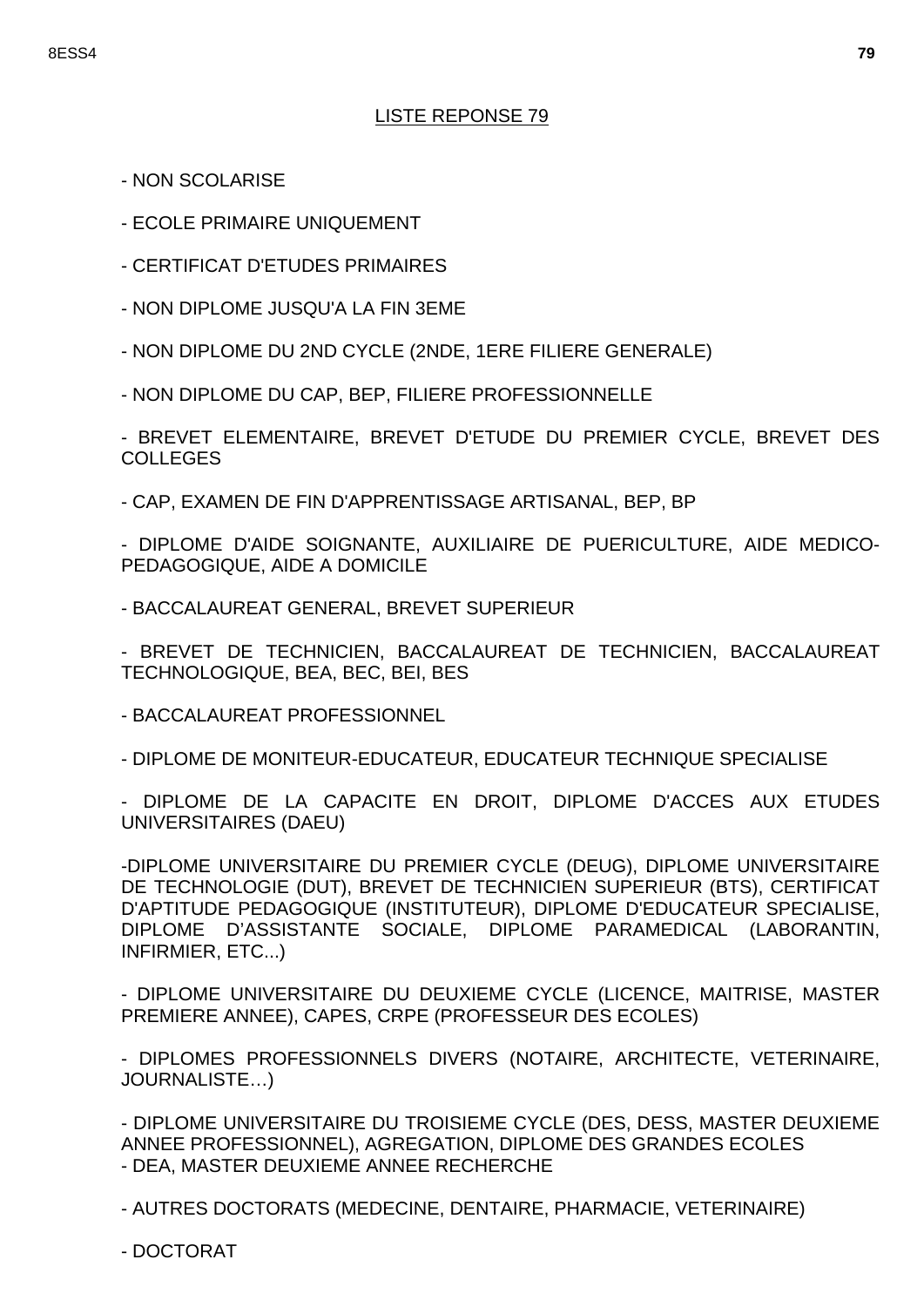**- PERSONNEL DES PROFESSIONS SCIENTIFIQUES, TECHNIQUES, LIBERALES ET ASSIMILEES**, COMME MEDECIN, ENSEIGNANT, INGENIEUR, ARTISTE OU COMPTABLE

**- MEMBRES DES CORPS LEGISLATIFS ET CADRES SUPERIEURS DE L'ADMINISTRATION PUBLIQUE**, COMME BANQUIER, DIRECTEUR OU CADRE DIRIGEANT, HAUT FONCTIONNAIRE, RESPONSABLE SYNDICAL

**- EMPLOYES DE BUREAU**, COMME SECRETAIRE, AGENT ADMINISTRATIF, EMPLOYES DE **COMPTABILITE** 

**- PERSONNELS COMMERCIAL**, COMME DIRECTEUR COMMERCIAL, COMMERÇANT, VENDEUR, OU AGENT D'ASSURANCE

**- PERSONNELS DE SERVICE**, COMME PROPRIETAIRE DE RESTAURANT, AGENT DE POLICE, SERVEUR, GARDIEN, COIFFEUR, FORCES ARMEES

**- AGENTS DE MAITRISE ET ASSIMILES**, COMME CONTREMAITRE, GARAGISTE, IMPRIMEUR, ELECTRICIEN

**- OUVRIERS SPECIALISES**, COMME MAÇON, CONDUCTEUR DE BUS, CHARPENTIER, PLOMBIERS, BOULANGER

**- OUVRIERS NON QUALIFIES**, COMME MAIN D'ŒUVRE, PORTIER

**- AGRICULTEURS ET OUVRIERS AGRICOLES, PECHEURS**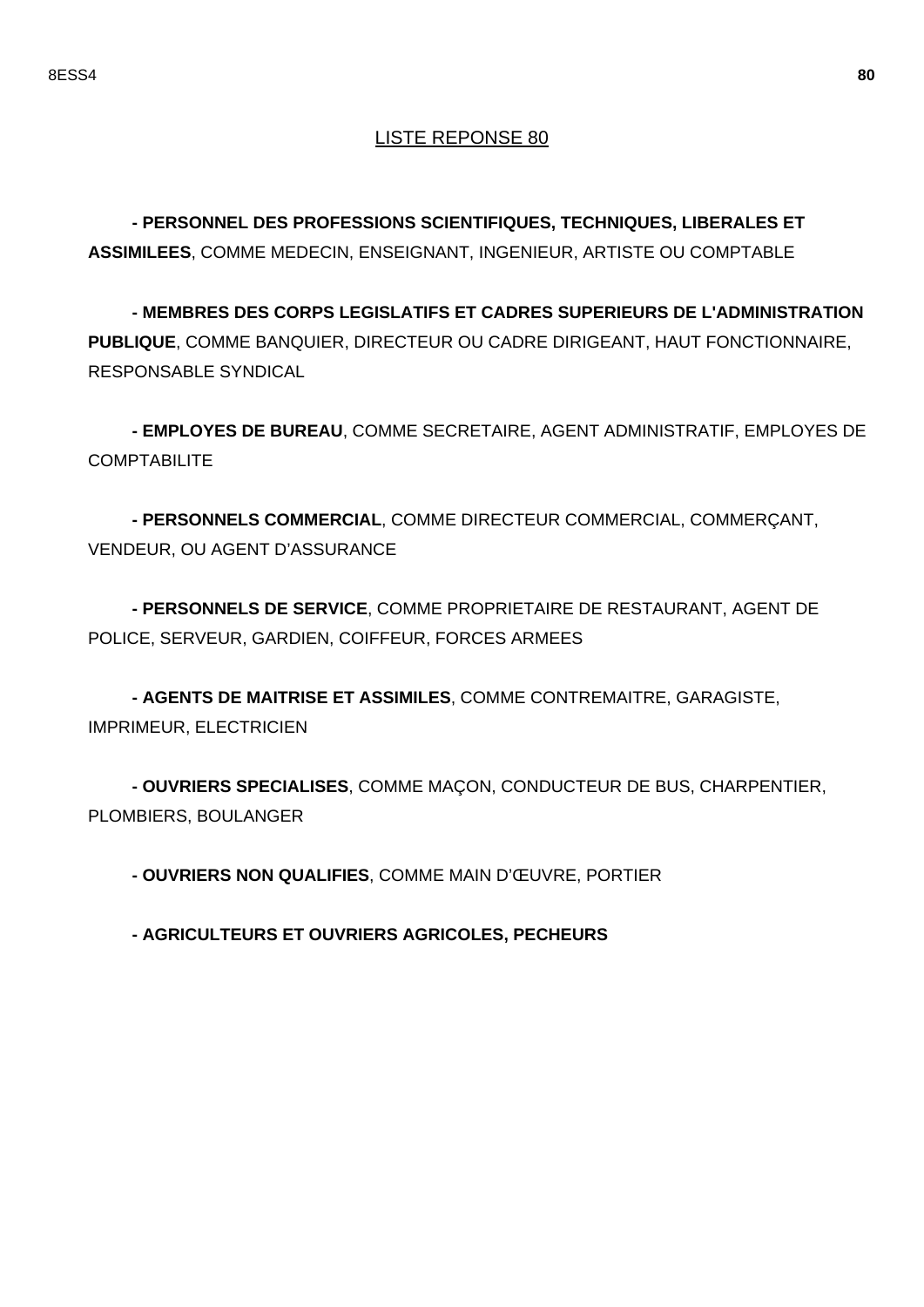- NON SCOLARISE
- ECOLE PRIMAIRE UNIQUEMENT
- CERTIFICAT D'ETUDES PRIMAIRES
- NON DIPLOME JUSQU'A LA FIN 3EME
- NON DIPLOME DU 2ND CYCLE (2NDE, 1ERE FILIERE GENERALE)
- NON DIPLOME DU CAP, BEP, FILIERE PROFESSIONNELLE

- BREVET ELEMENTAIRE, BREVET D'ETUDE DU PREMIER CYCLE, BREVET DES COLLEGES

- CAP, EXAMEN DE FIN D'APPRENTISSAGE ARTISANAL, BEP, BP

- DIPLOME D'AIDE SOIGNANTE, AUXILIAIRE DE PUERICULTURE, AIDE MEDICO-PEDAGOGIQUE, AIDE A DOMICILE

- BACCALAUREAT GENERAL, BREVET SUPERIEUR

- BREVET DE TECHNICIEN, BACCALAUREAT DE TECHNICIEN, BACCALAUREAT TECHNOLOGIQUE, BEA, BEC, BEI, BES

- BACCALAUREAT PROFESSIONNEL

- DIPLOME DE MONITEUR-EDUCATEUR, EDUCATEUR TECHNIQUE SPECIALISE

- DIPLOME DE LA CAPACITE EN DROIT, DIPLOME D'ACCES AUX ETUDES UNIVERSITAIRES (DAEU)

-DIPLOME UNIVERSITAIRE DU PREMIER CYCLE (DEUG), DIPLOME UNIVERSITAIRE DE TECHNOLOGIE (DUT), BREVET DE TECHNICIEN SUPERIEUR (BTS), CERTIFICAT D'APTITUDE PEDAGOGIQUE (INSTITUTEUR), DIPLOME D'EDUCATEUR SPECIALISE, DIPLOME D'ASSISTANTE SOCIALE, DIPLOME PARAMEDICAL (LABORANTIN, INFIRMIER, ETC...)

- DIPLOME UNIVERSITAIRE DU DEUXIEME CYCLE (LICENCE, MAITRISE, MASTER PREMIERE ANNEE), CAPES, CRPE (PROFESSEUR DES ECOLES)

- DIPLOMES PROFESSIONNELS DIVERS (NOTAIRE, ARCHITECTE, VETERINAIRE, JOURNALISTE…)

- DIPLOME UNIVERSITAIRE DU TROISIEME CYCLE (DES, DESS, MASTER DEUXIEME ANNEE PROFESSIONNEL), AGREGATION, DIPLOME DES GRANDES ECOLES - DEA, MASTER DEUXIEME ANNEE RECHERCHE

- AUTRES DOCTORATS (MEDECINE, DENTAIRE, PHARMACIE, VETERINAIRE)

- DOCTORAT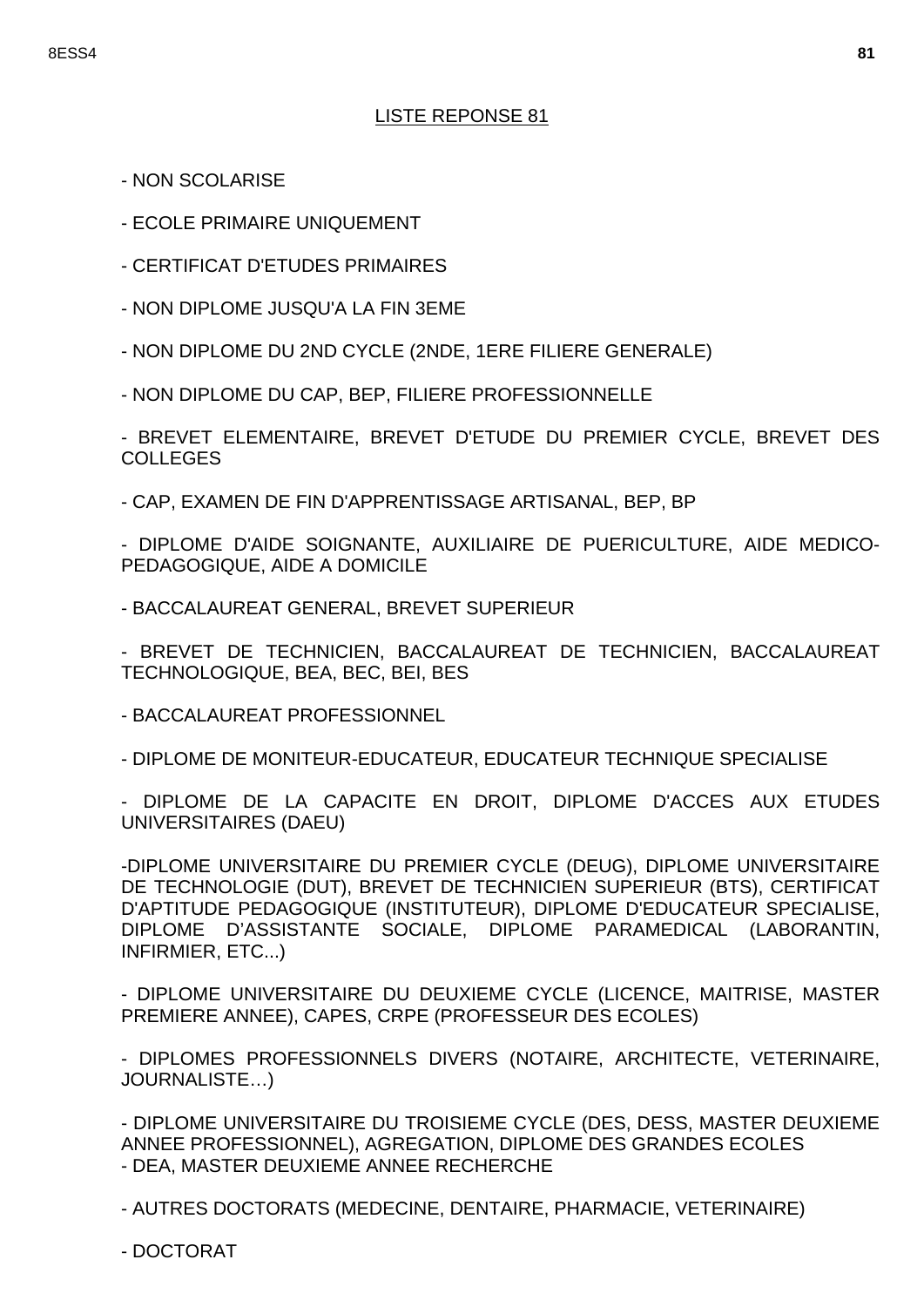**- PERSONNEL DES PROFESSIONS SCIENTIFIQUES, TECHNIQUES, LIBERALES ET ASSIMILEES**, COMME MEDECIN, ENSEIGNANT, INGENIEUR, ARTISTE OU COMPTABLE

**- MEMBRES DES CORPS LEGISLATIFS ET CADRES SUPERIEURS DE L'ADMINISTRATION PUBLIQUE**, COMME BANQUIER, DIRECTEUR OU CADRE DIRIGEANT, HAUT FONCTIONNAIRE, RESPONSABLE SYNDICAL

**- EMPLOYES DE BUREAU**, COMME SECRETAIRE, AGENT ADMINISTRATIF, EMPLOYES DE **COMPTABILITE** 

**- PERSONNELS COMMERCIAL**, COMME DIRECTEUR COMMERCIAL, COMMERÇANT, VENDEUR, OU AGENT D'ASSURANCE

**- PERSONNELS DE SERVICE**, COMME PROPRIETAIRE DE RESTAURANT, AGENT DE POLICE, SERVEUR, GARDIEN, COIFFEUR, FORCES ARMEES

**- AGENTS DE MAITRISE ET ASSIMILES**, COMME CONTREMAITRE, GARAGISTE, IMPRIMEUR, ELECTRICIEN

**- OUVRIERS SPECIALISES**, COMME MAÇON, CONDUCTEUR DE BUS, CHARPENTIER, PLOMBIERS, BOULANGER

**- OUVRIERS NON QUALIFIES**, COMME MAIN D'ŒUVRE, PORTIER

**- AGRICULTEURS ET OUVRIERS AGRICOLES, PECHEURS**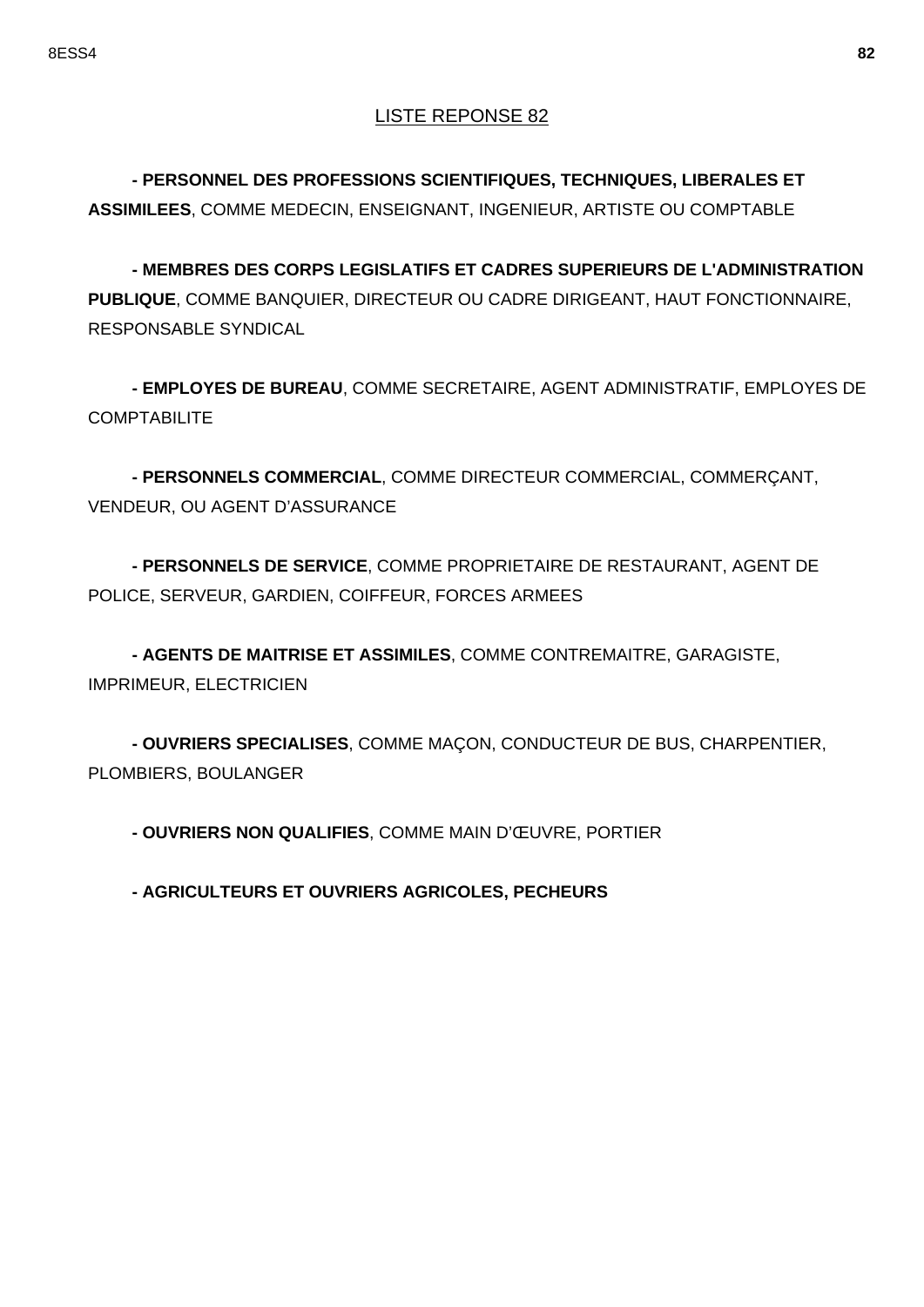- $-MARIE(E)$
- $-$  PACSE $(E)$
- SEPARE(E) MAIS ENCORE MARIE(E)
- SEPARE(E) MAIS PACS ENCORE EN COURS
- DIVORCE(E)
- VEUF / VEUVE
- A CONCLU UN PACS MAIS CELUI-CI A ETE DISSOUT
- A CONCLU UN PACS MAIS LE PARTENAIRE EST DECEDE
- CELIBATAIRE, N'A JAMAIS ETE NI MARIE(E) NI PACSE(E)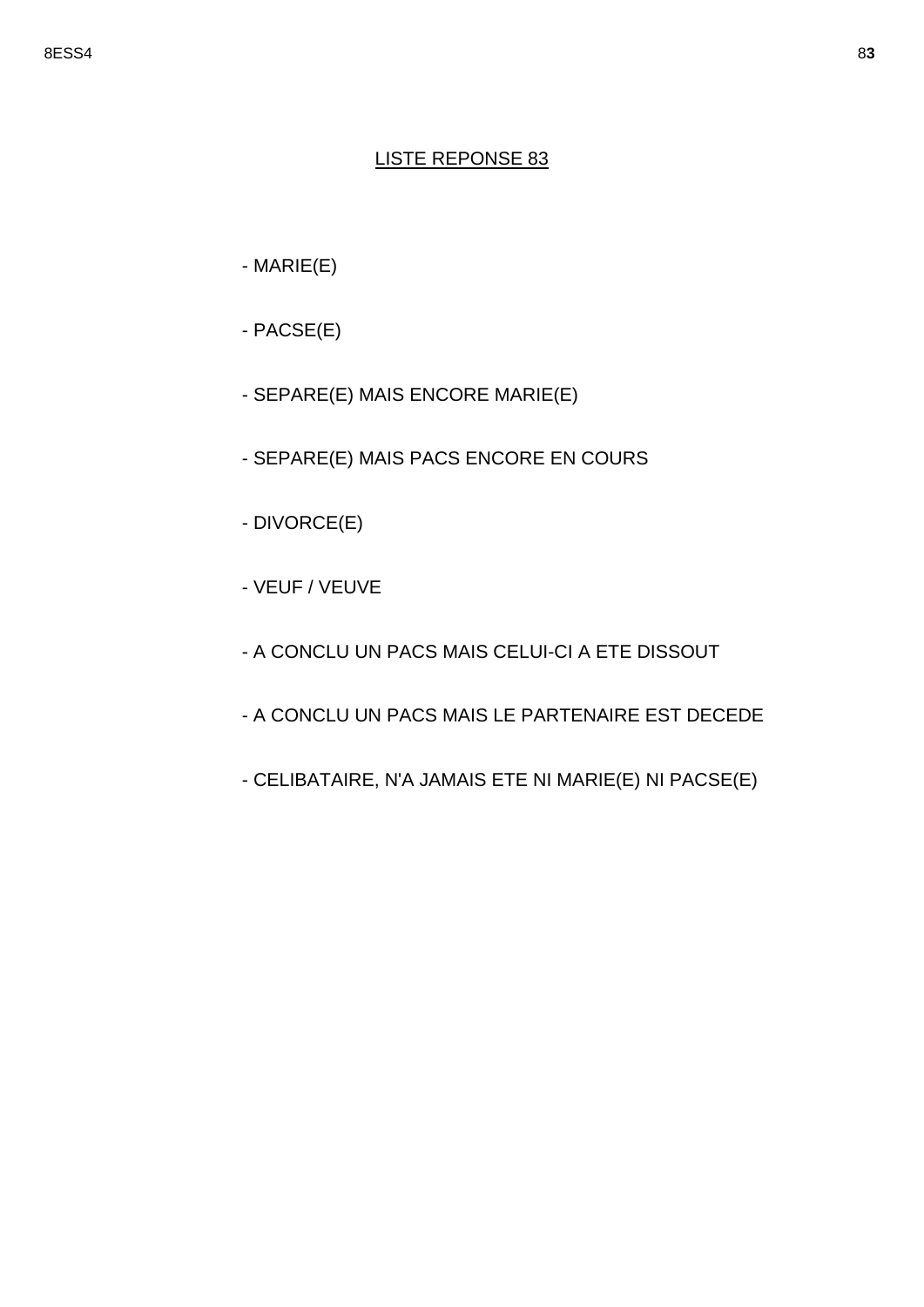- TOUT A FAIT COMME MOI

- COMME MOI

- PLUTOT COMME MOI

- UN PEU COMME MOI

- PAS COMME MOI

- PAS DU TOUT COMME MOI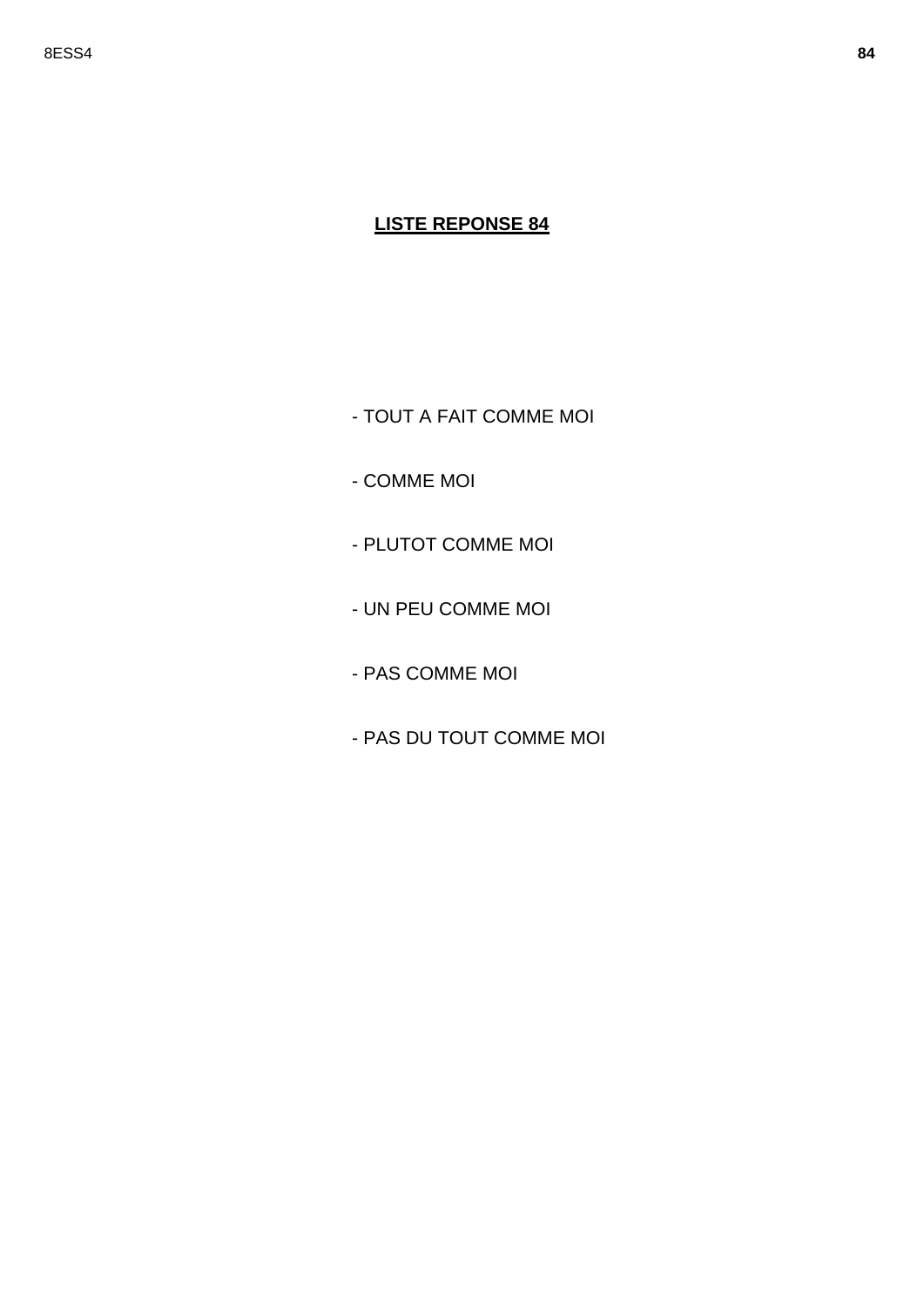- ON N'EST JAMAIS ASSEZ PRUDENT

- ON PEUT FAIRE CONFIANCE AUX GENS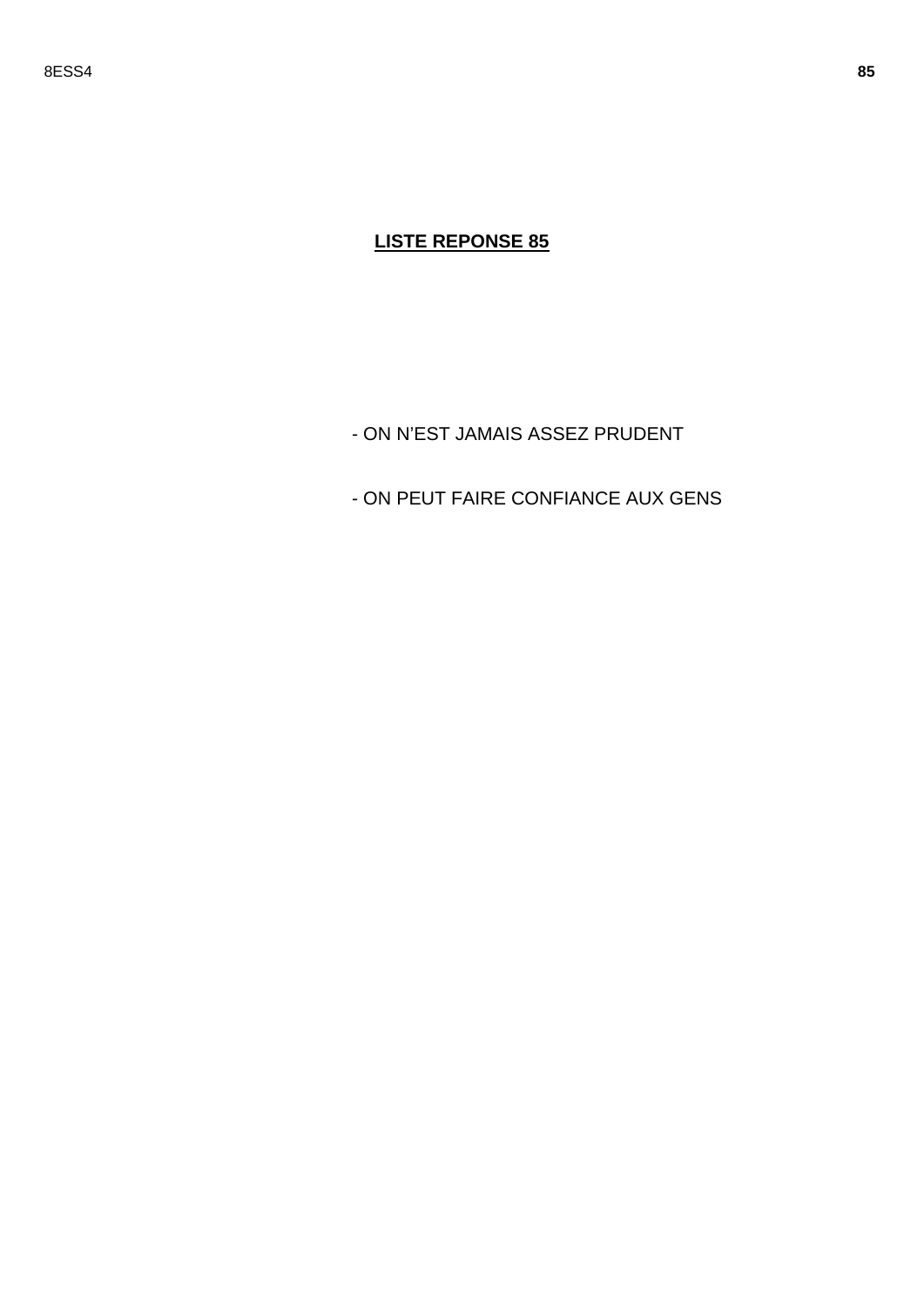- LA PLUPART DES GENS CHERCHENT A PROFITER DE MOI
- LA PLUPART DES GENS FONT LEUR POSSIBLE POUR SE CONDUIRE CORRECTEMENT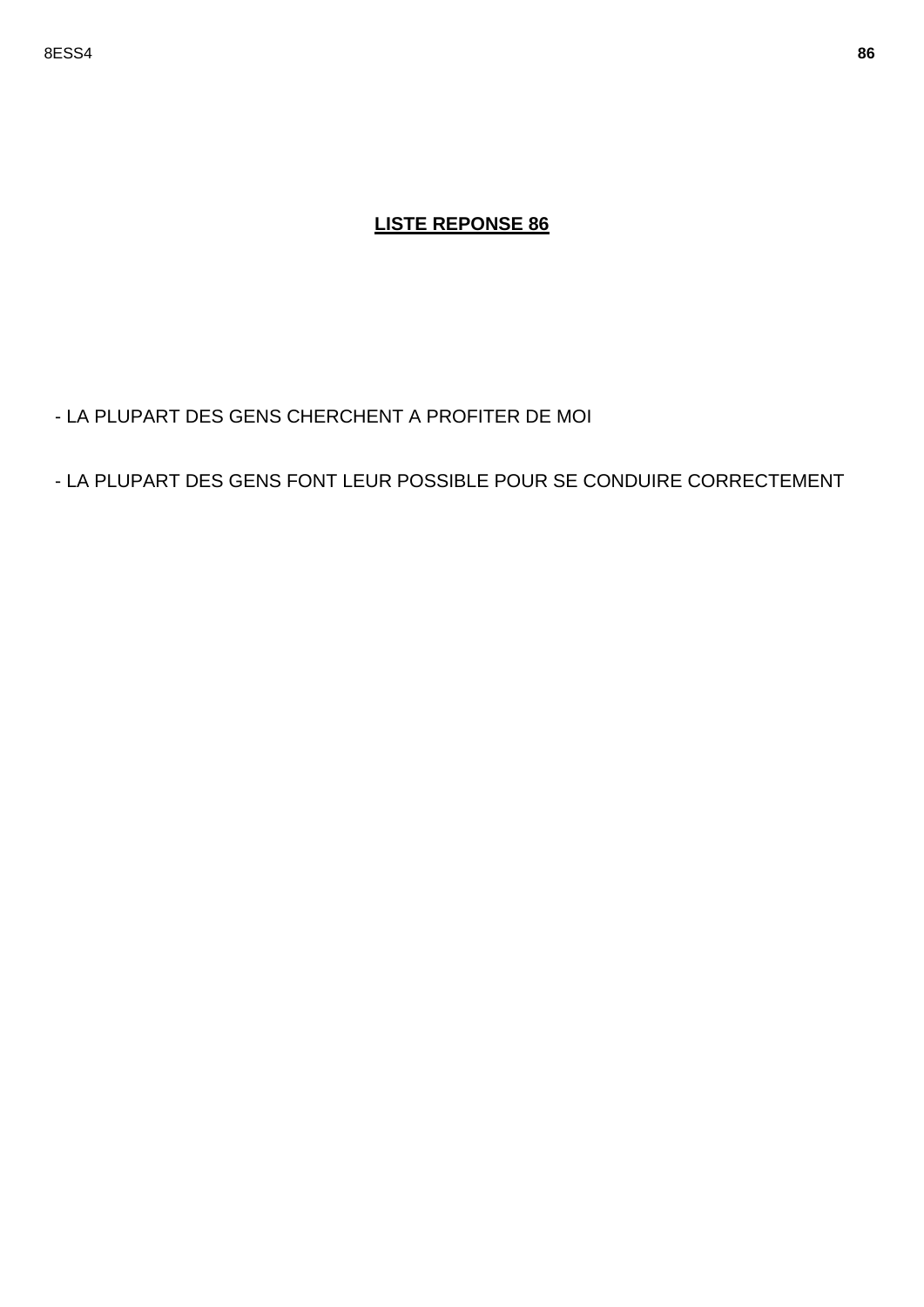- TRES PEU DE GENS MERITENT MA CONFIANCE  $\mathbb{L}^{\mathbb{N}}$
- LA PLUPART DES GENS MERITENT MA CONFIANCE  $\omega_{\rm{max}}$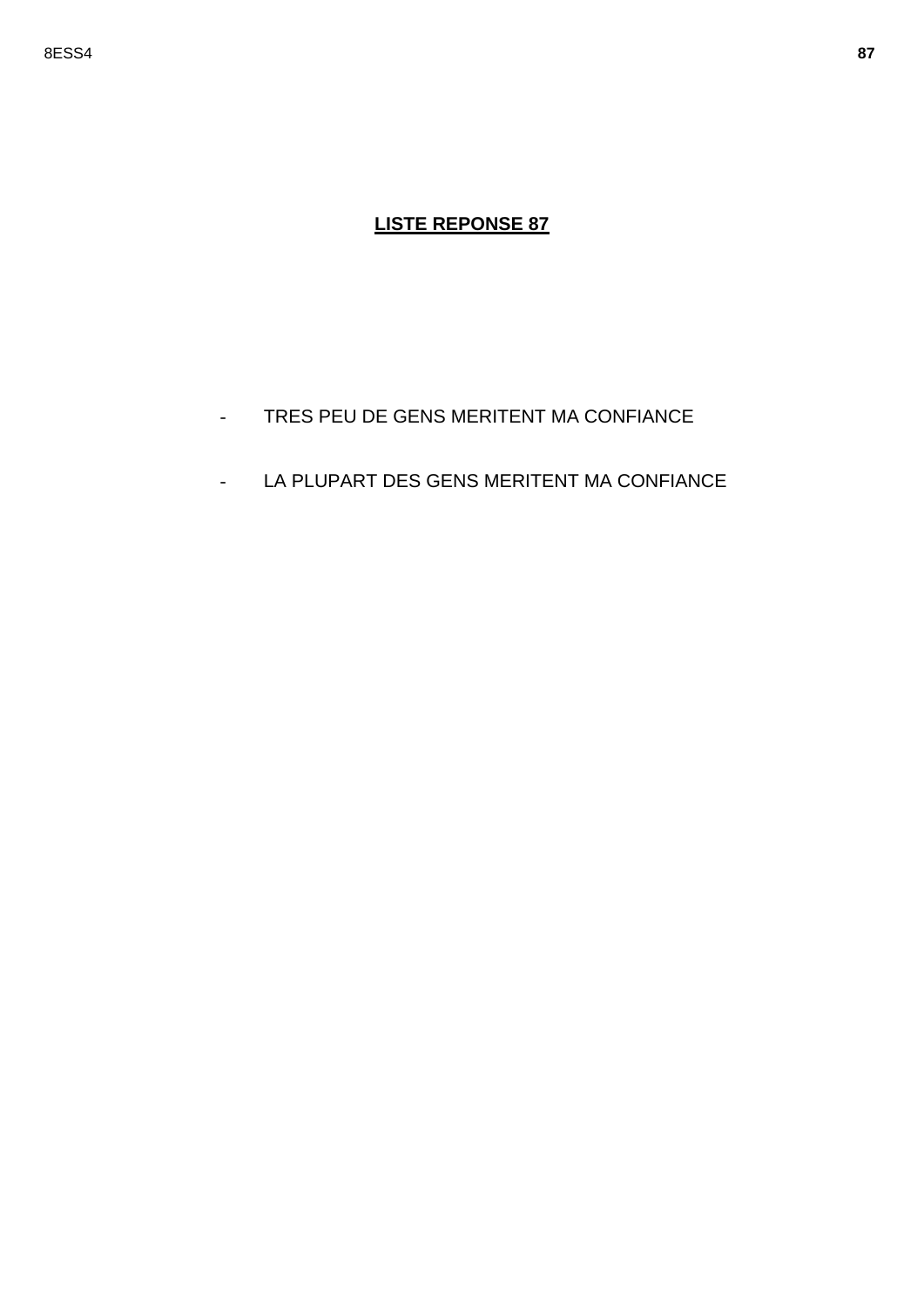

**PAS SATISFAIT** SATISFAIT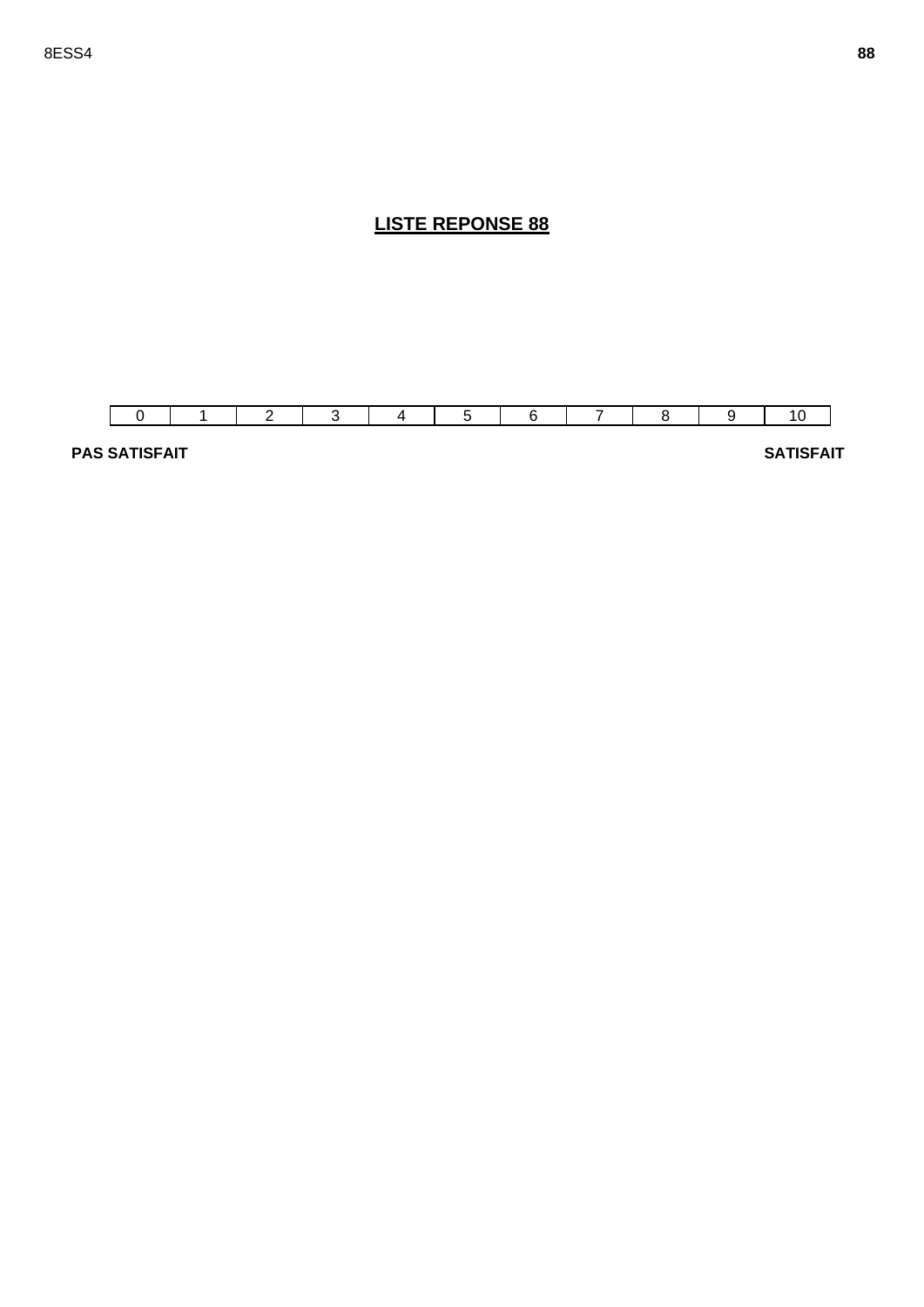- IL LE DEVRAIT ABSOLUMENT
- IL LE DEVRAIT PROBABLEMENT
- NI L'UN NI L'AUTRE
- IL NE LE DEVRAIT PROBABLEMENT PAS
- IL NE LE DEVRAIT ABSOLUMENT PAS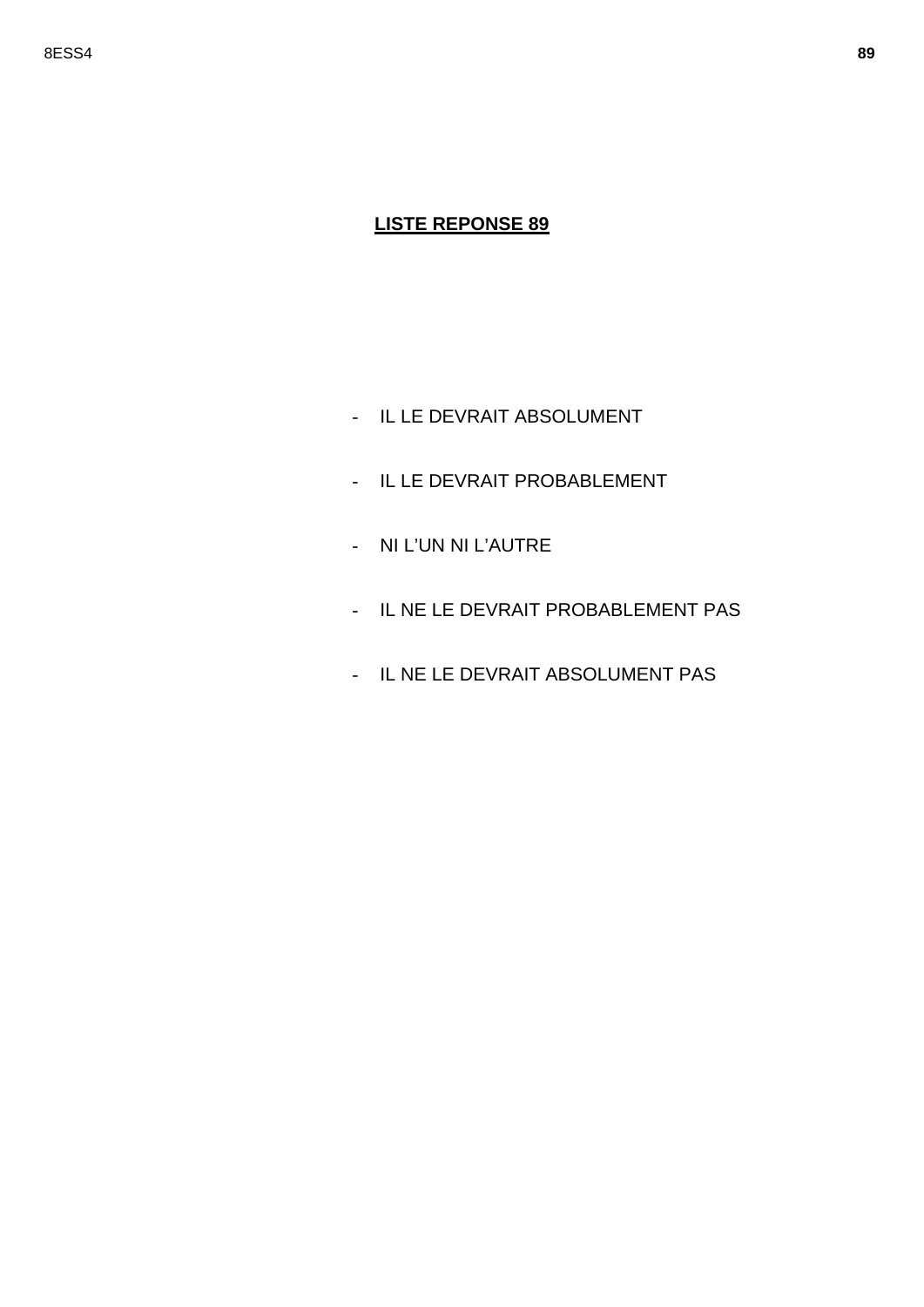- ILS LE DEVRAIENT ABSOLUMENT
- ILS LE DEVRAIENT PROBABLEMENT
- NI L'UN NI L'AUTRE
- ILS NE LE DEVRAIENT PROBABLEMENT PAS
- ILS NE LE DEVRAIENT ABSOLUMENT PAS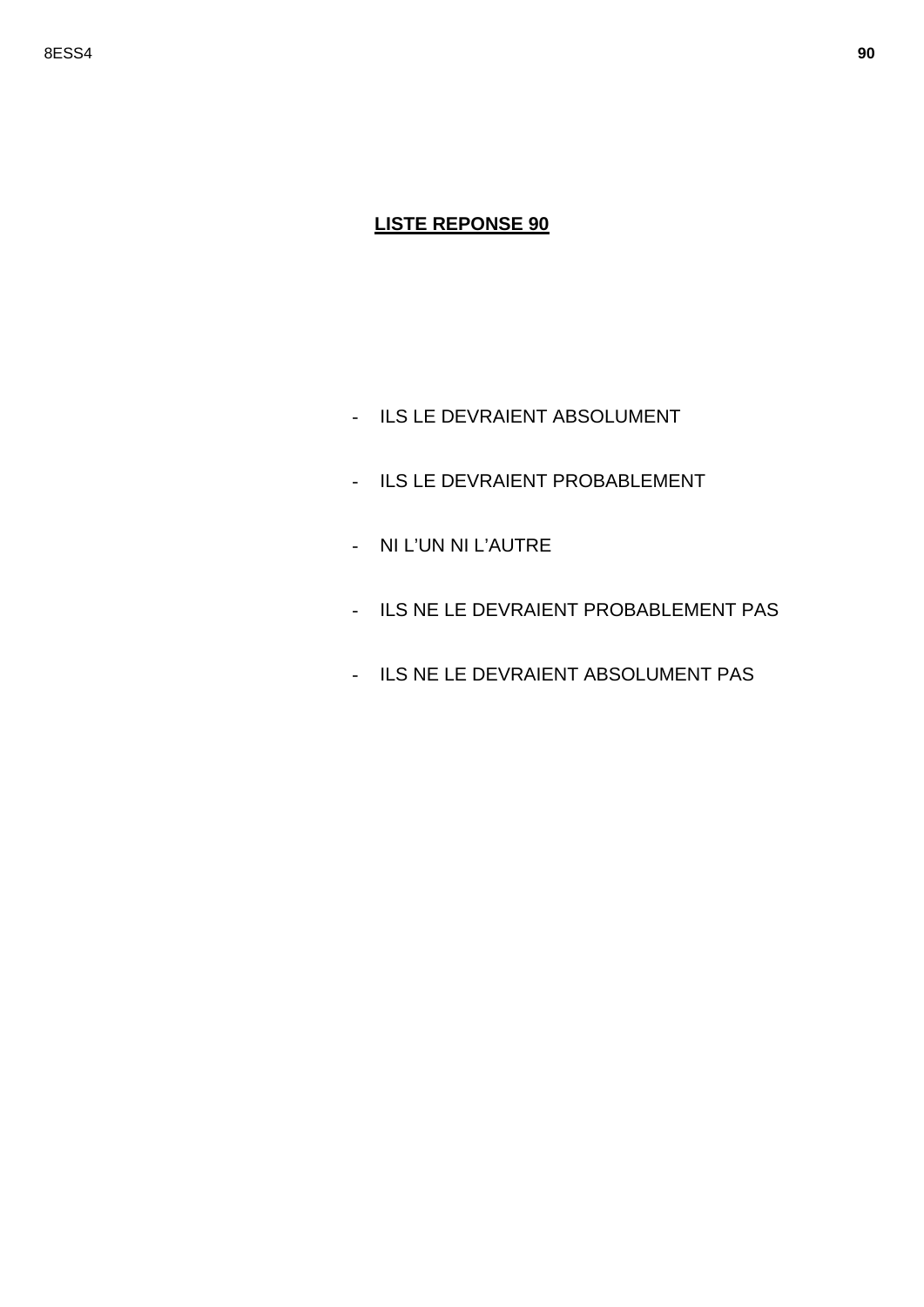- IL LE DEVRAIT ABSOLUMENT
- IL LE DEVRAIT PROBABLEMENT
- NI L'UN NI L'AUTRE
- IL NE LE DEVRAIT PROBABLEMENT PAS
- IL NE LE DEVRAIT ABSOLUMENT PAS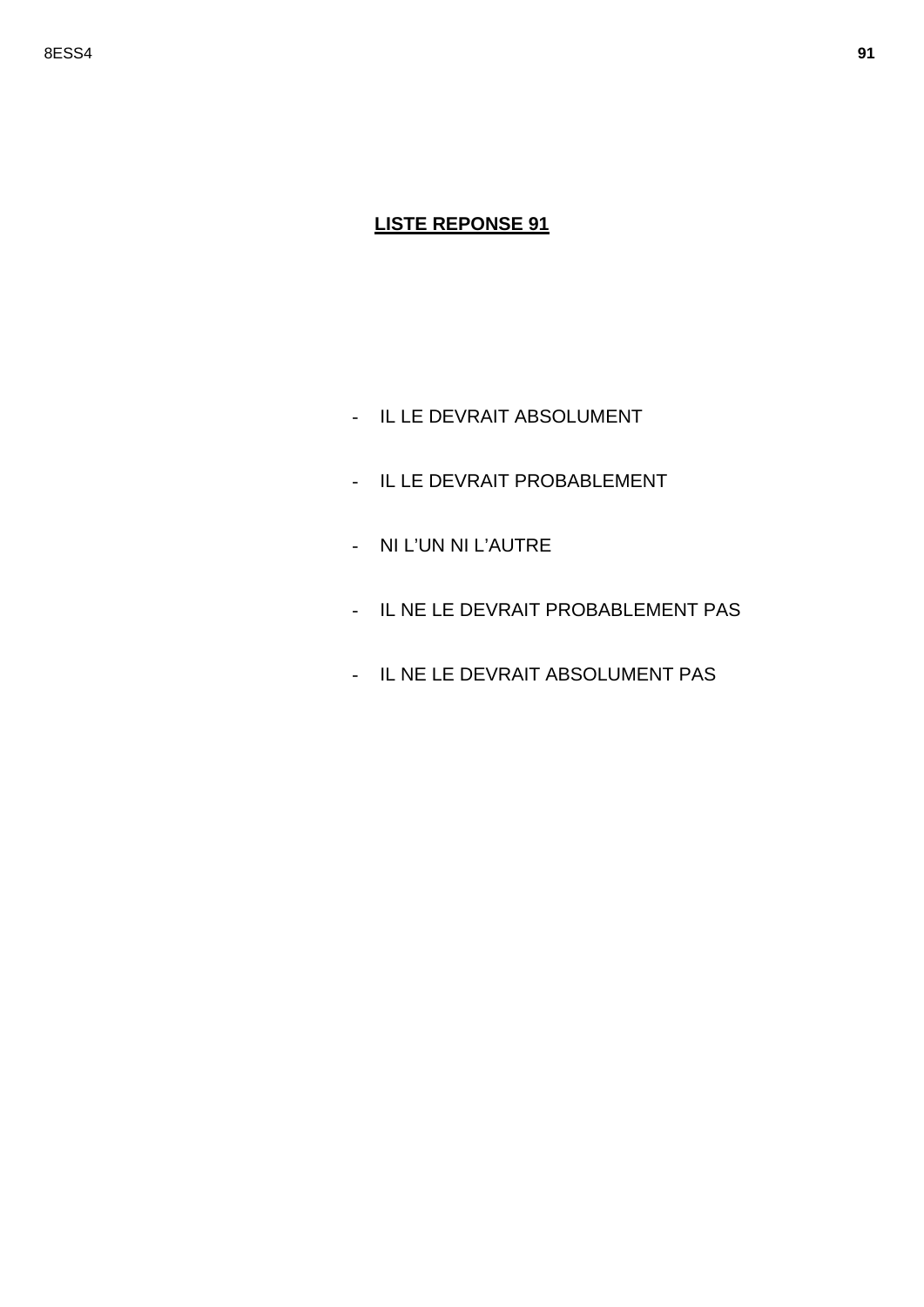- PAS DU TOUT
- TRES PEU DE TEMPS
- UN PEU DE TEMPS
- UN CERTAIN TEMPS
- PAS MAL DE TEMPS
- BEAUCOUP DE TEMPS
- ENORMEMENT DE TEMPS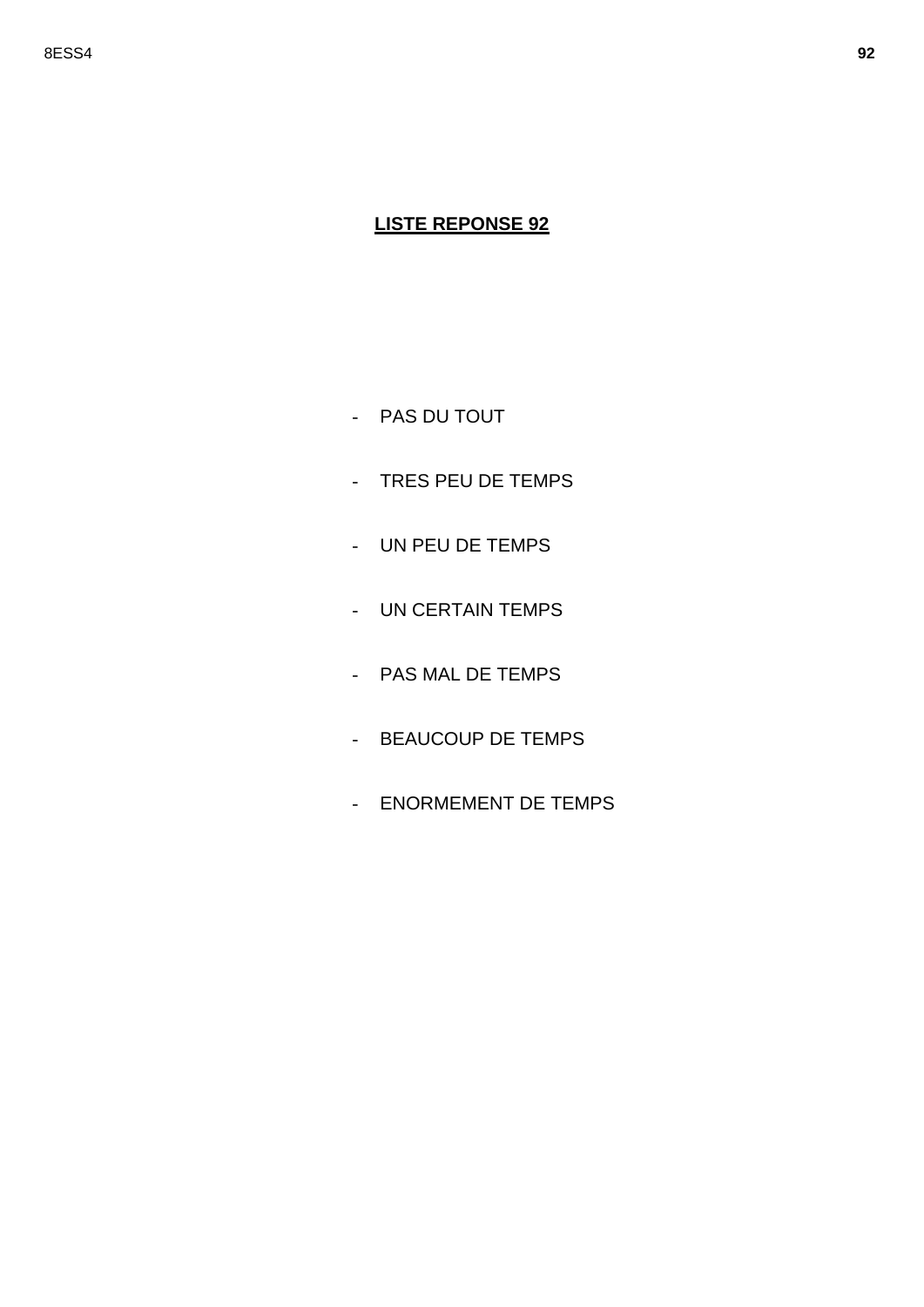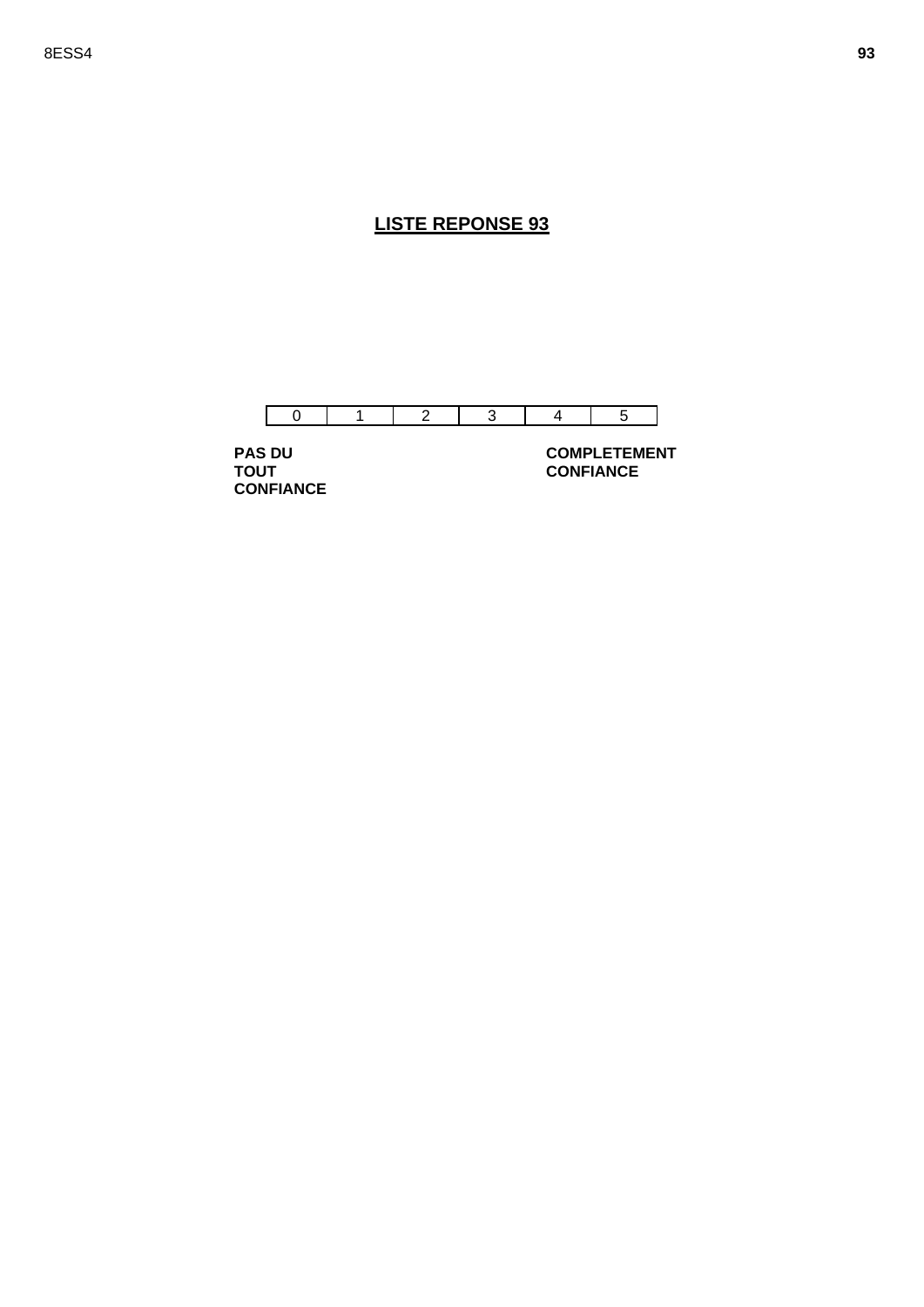- TOUT A FAIT D'ACCORD
- PLUTOT D'ACCORD
- NI D'ACCORD, NI PAS D'ACCORD
- PLUTOT PAS D'ACCORD
- PAS DU TOUT D'ACCORD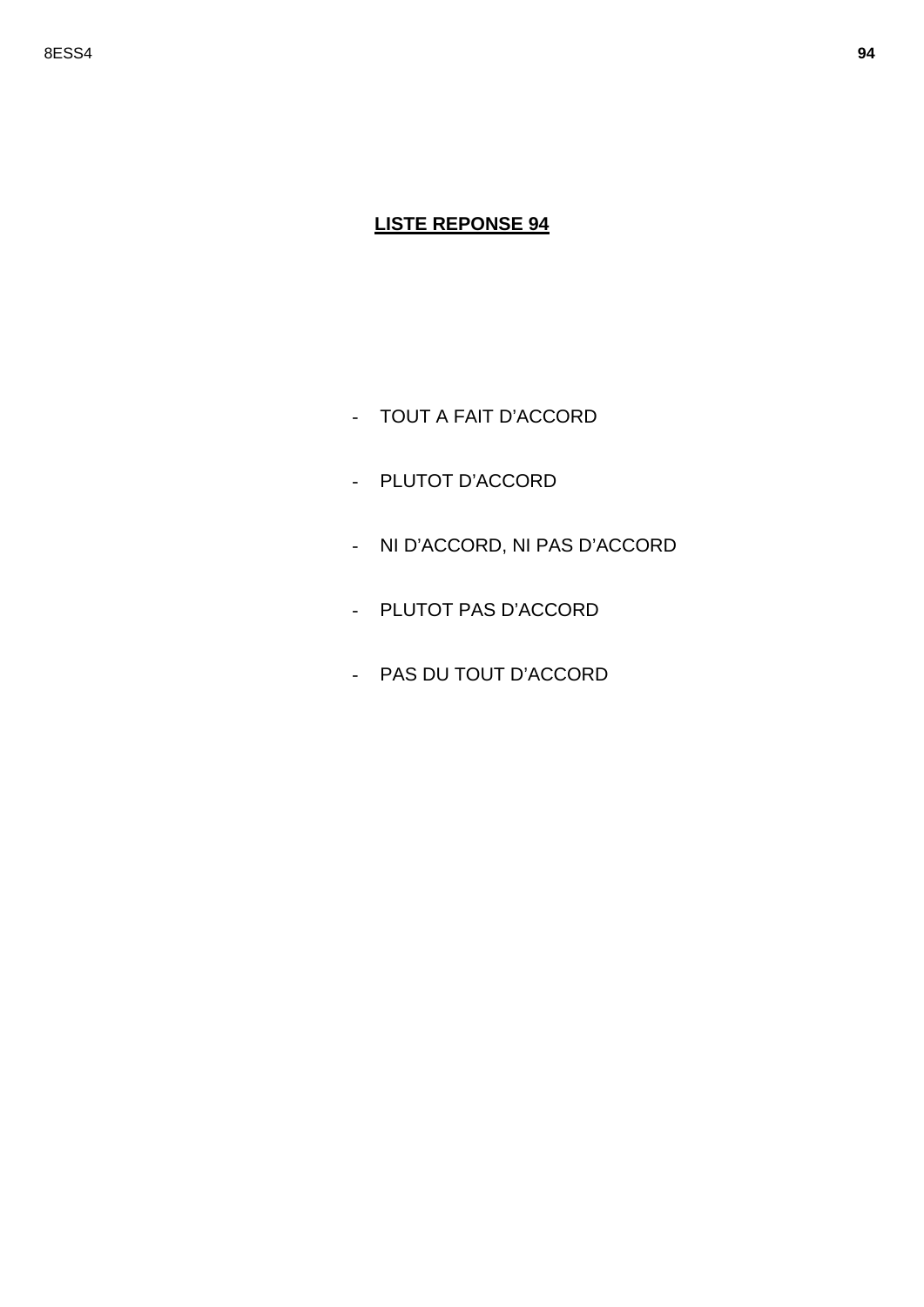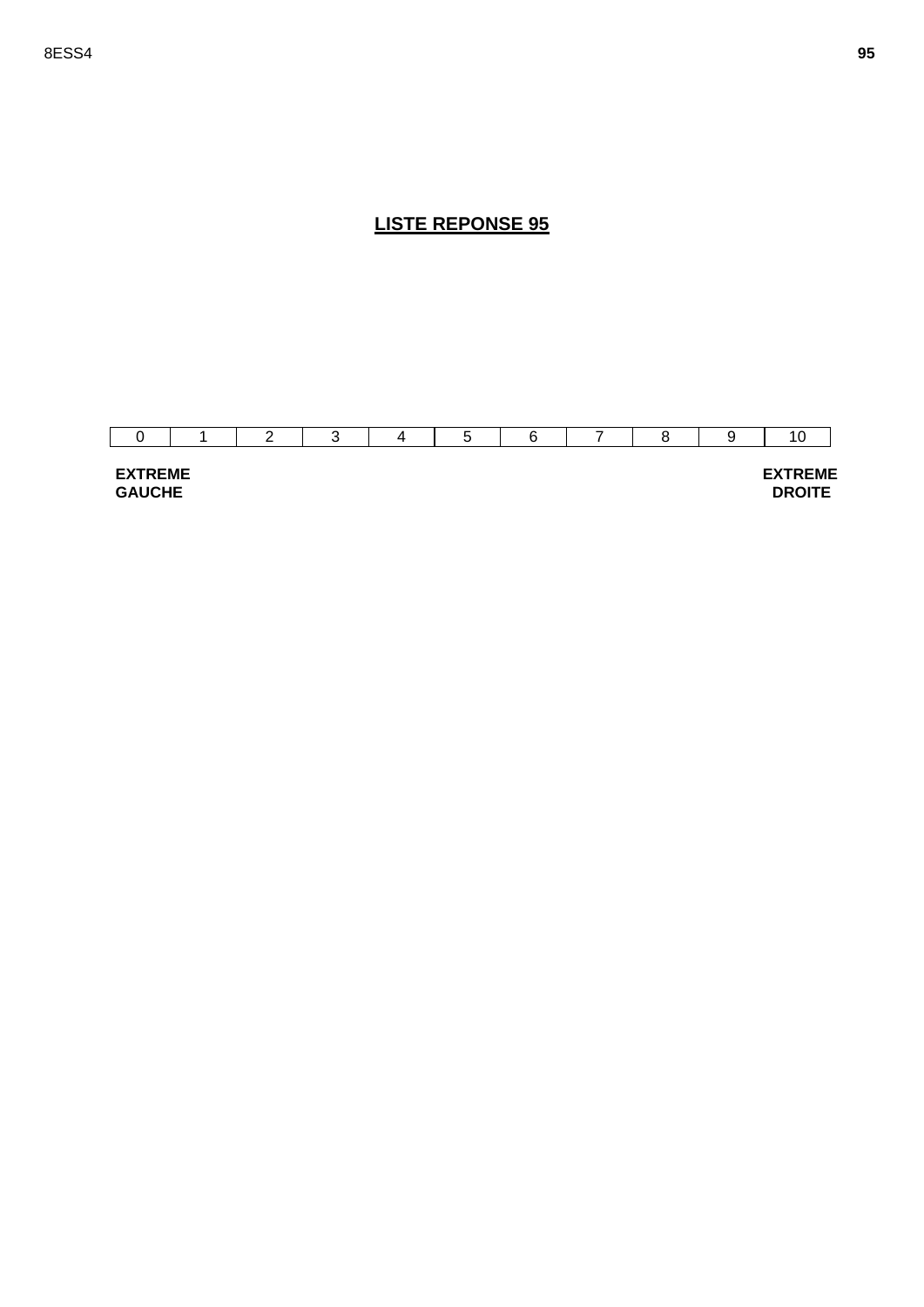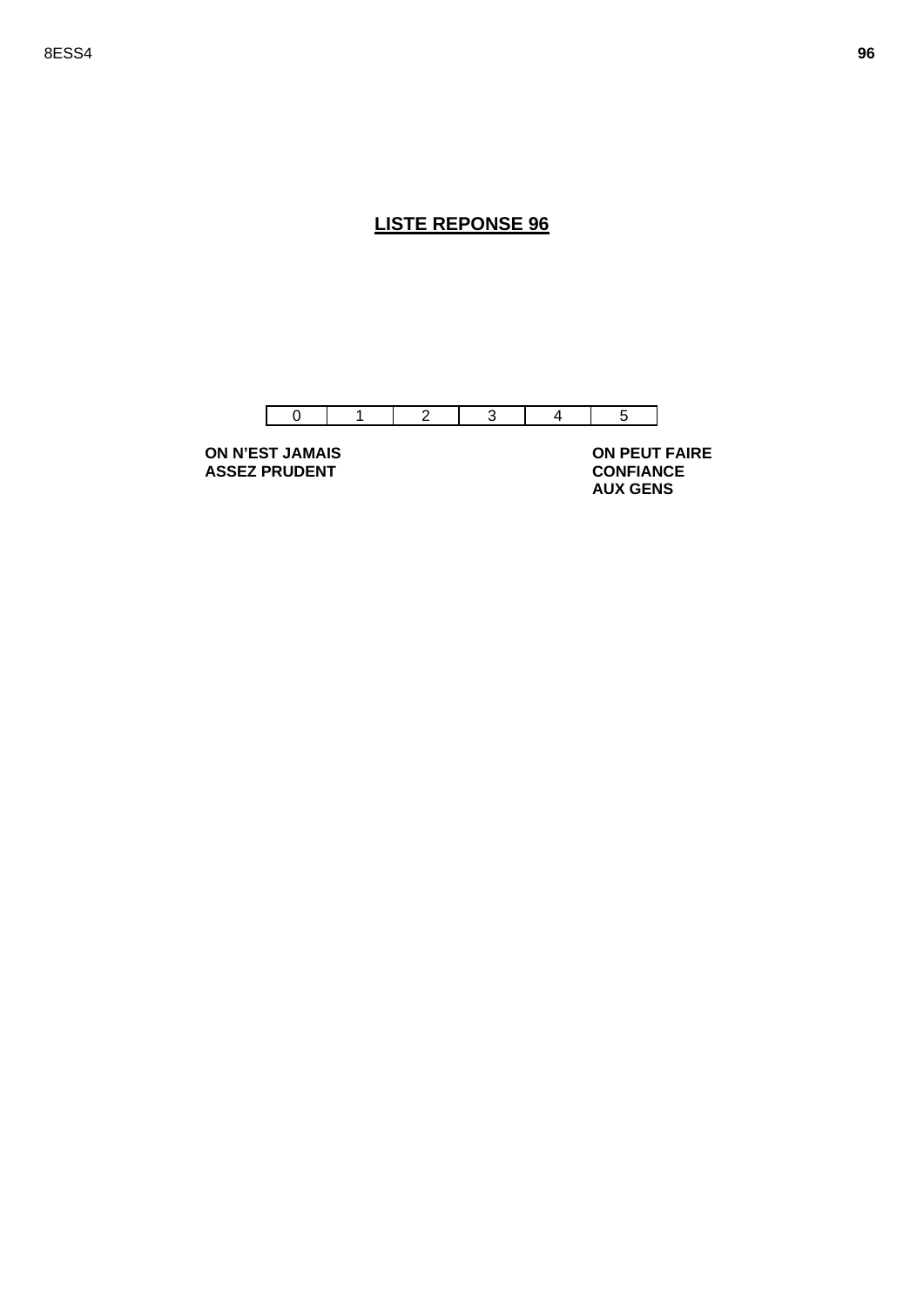

**LA PLUPART DES GENS CHERCHENT A PROFITER DE MOI** 

 **LA PLUPART DES GENS FONT LEUR POSSIBLE POUR SE CONDUIRE CORRECTEMENT**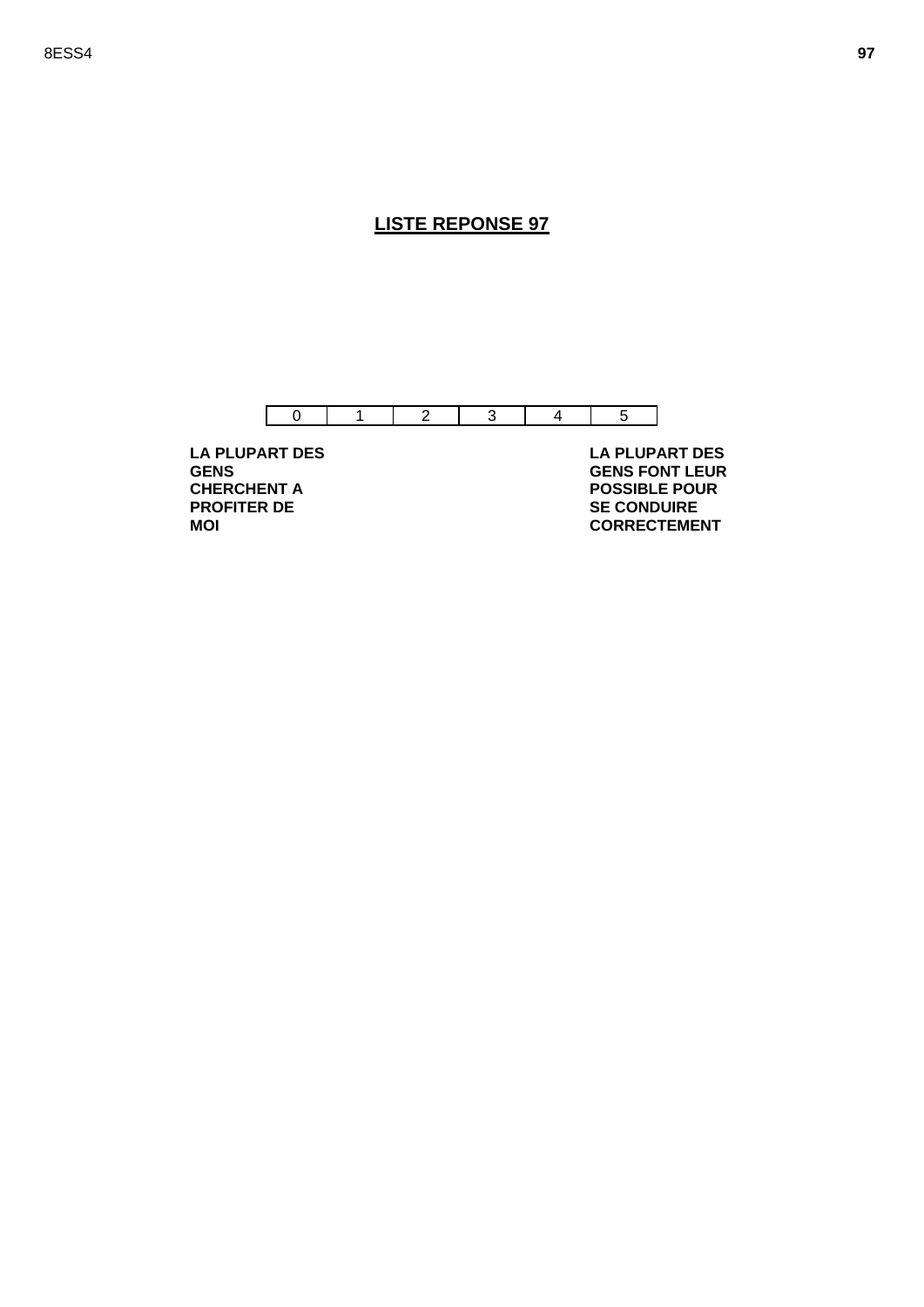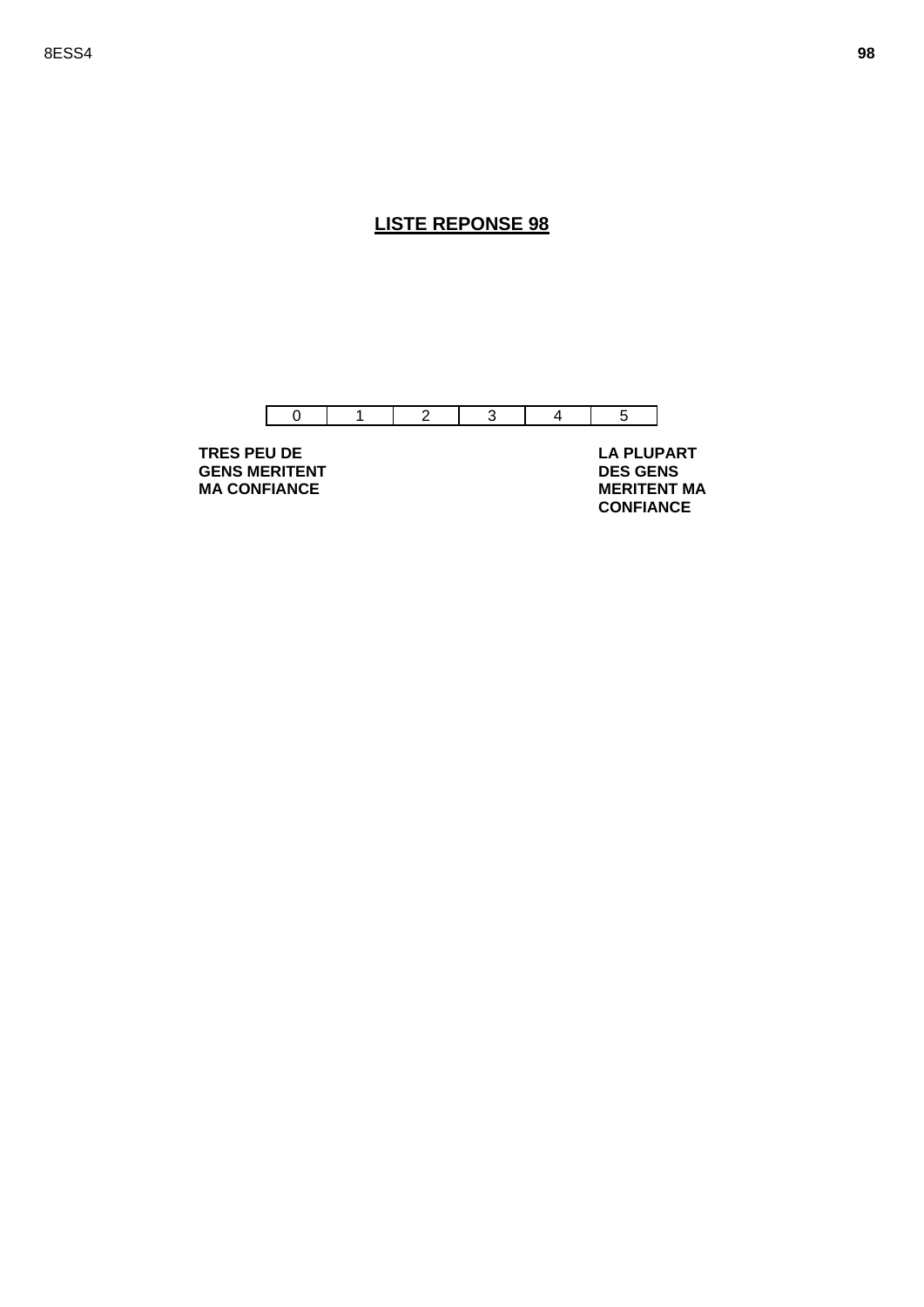- TOUT A FAIT D'ACCORD
- PLUTOT D'ACCORD
- NI D'ACCORD, NI PAS D'ACCORD
- PLUTOT PAS D'ACCORD
- PAS DU TOUT D'ACCORD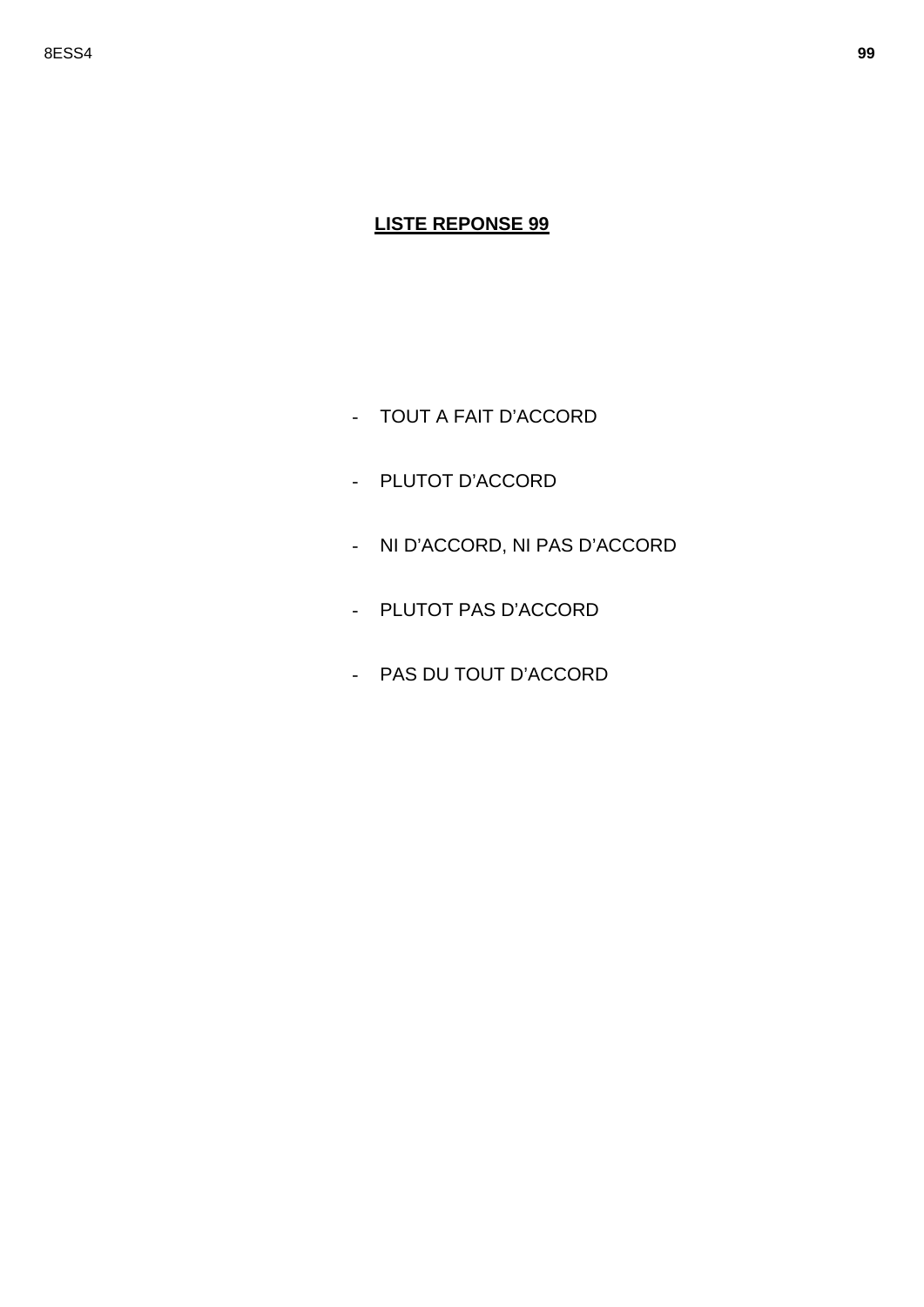

**GAUCHE** 

**DROITE**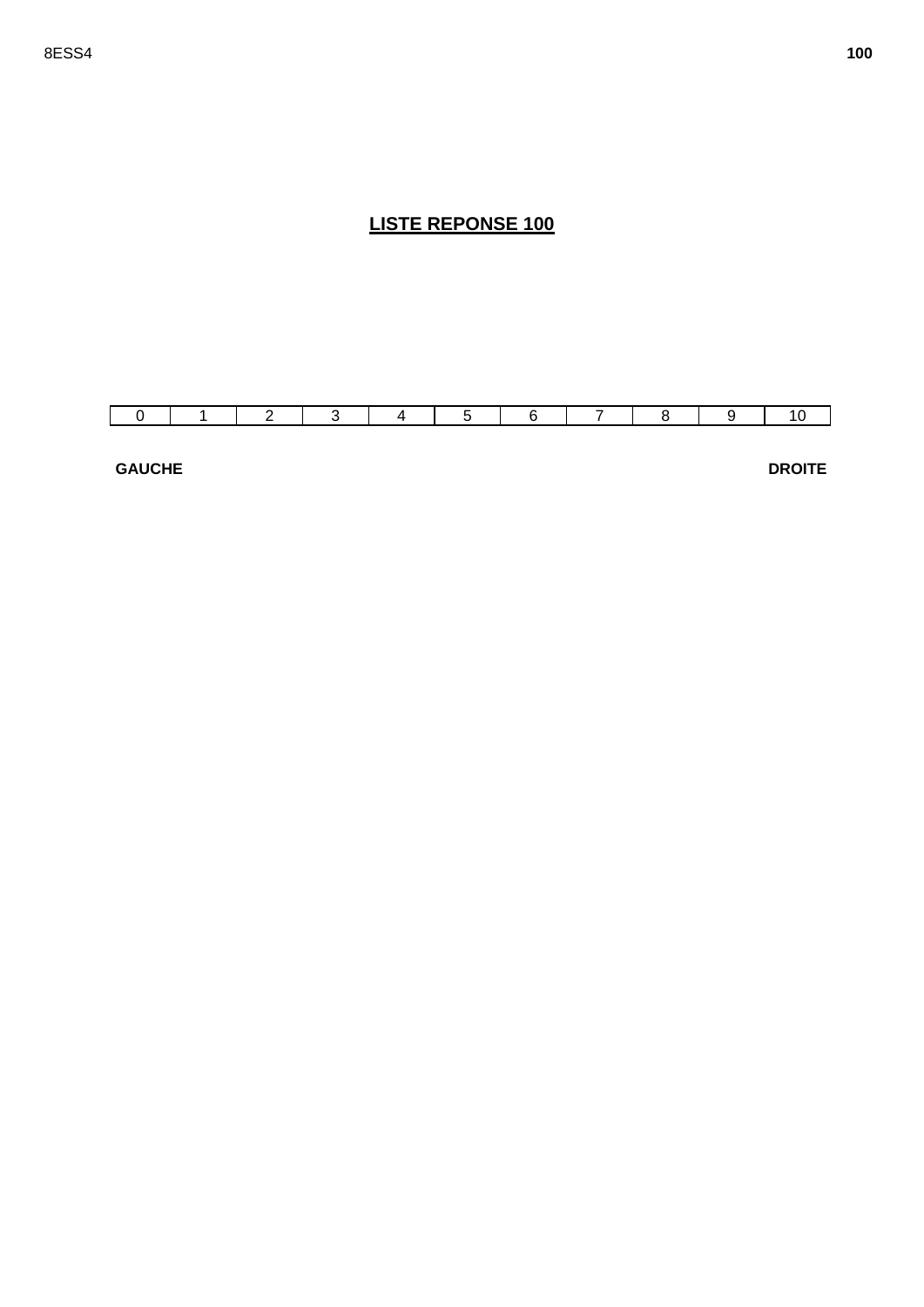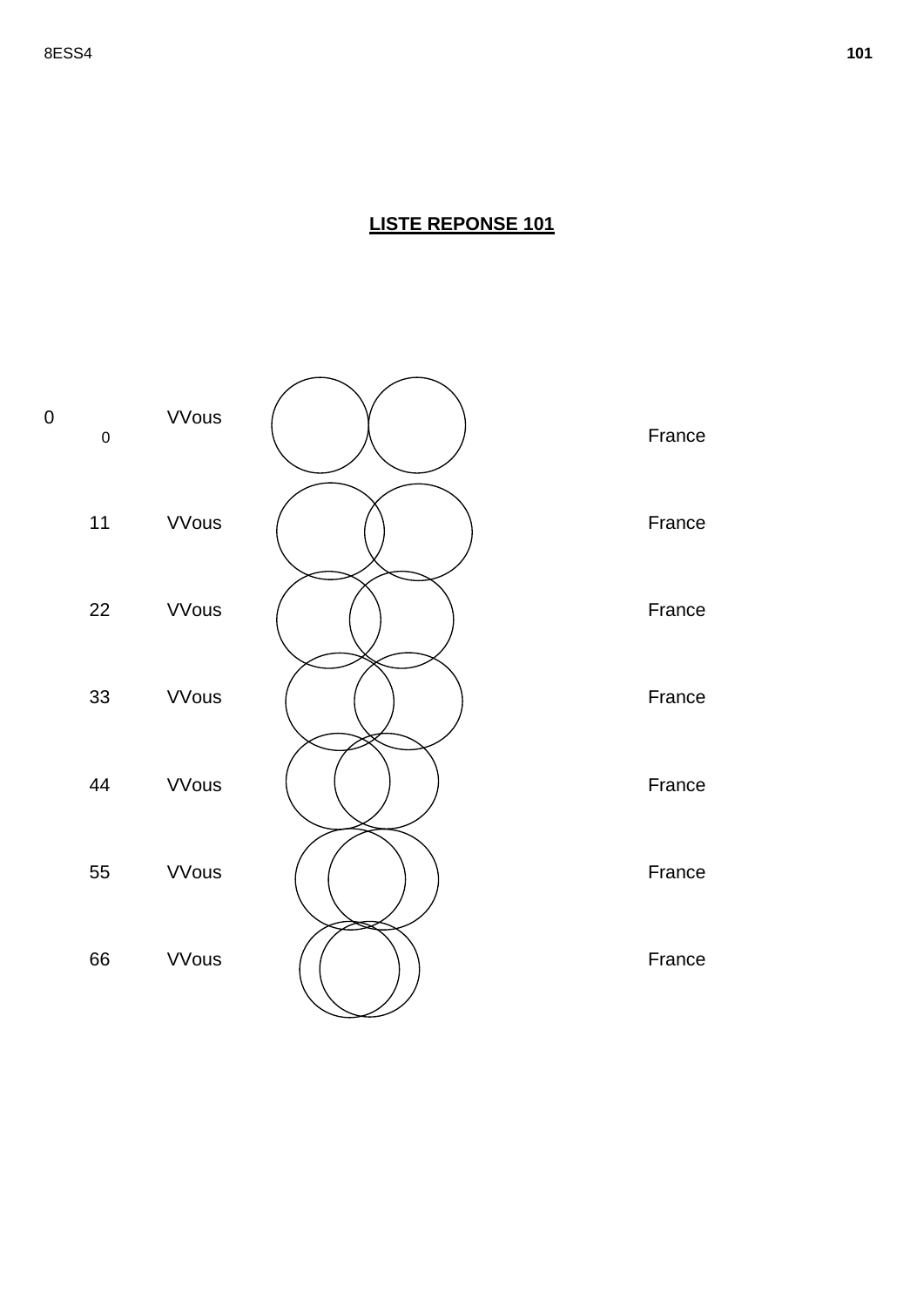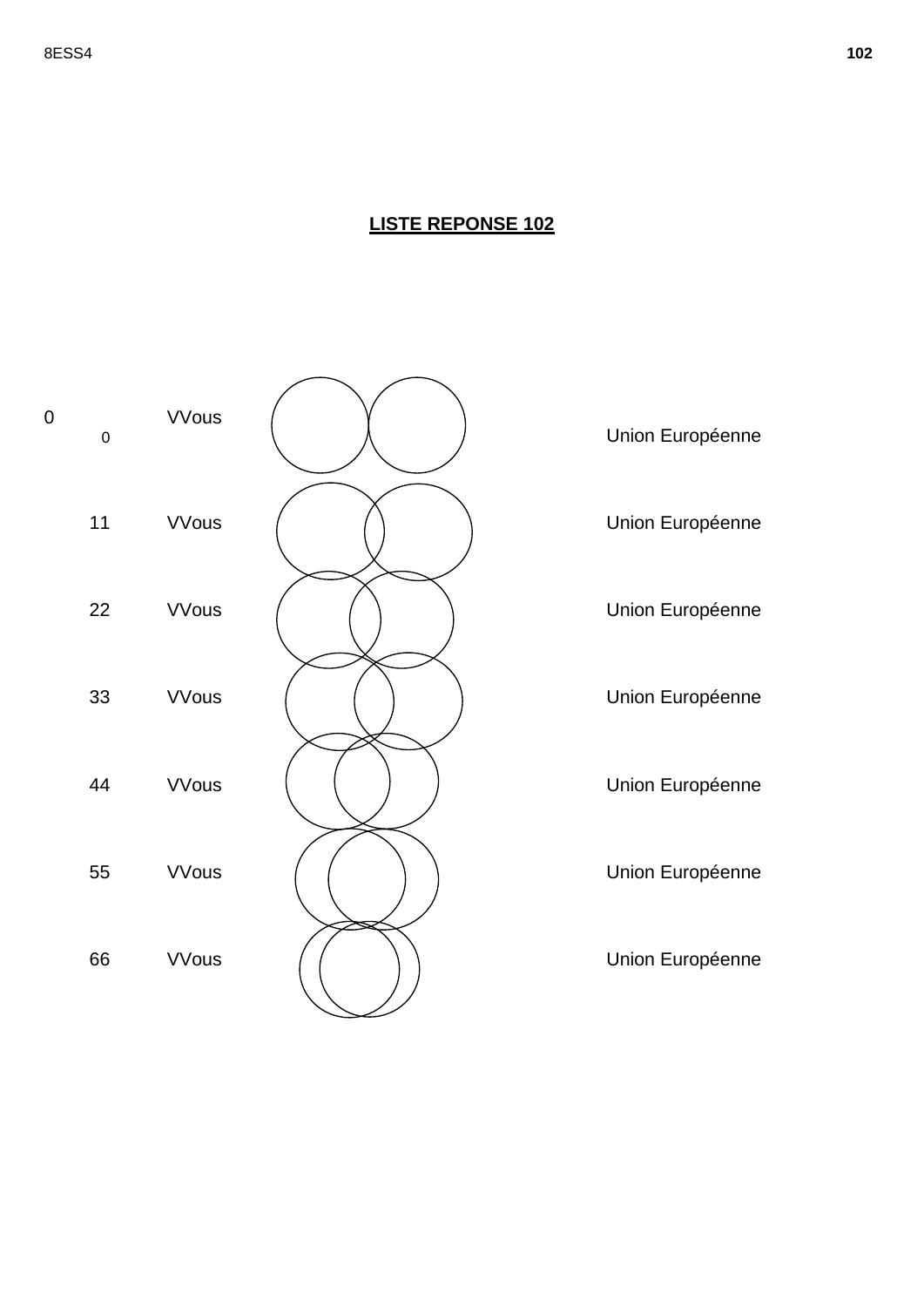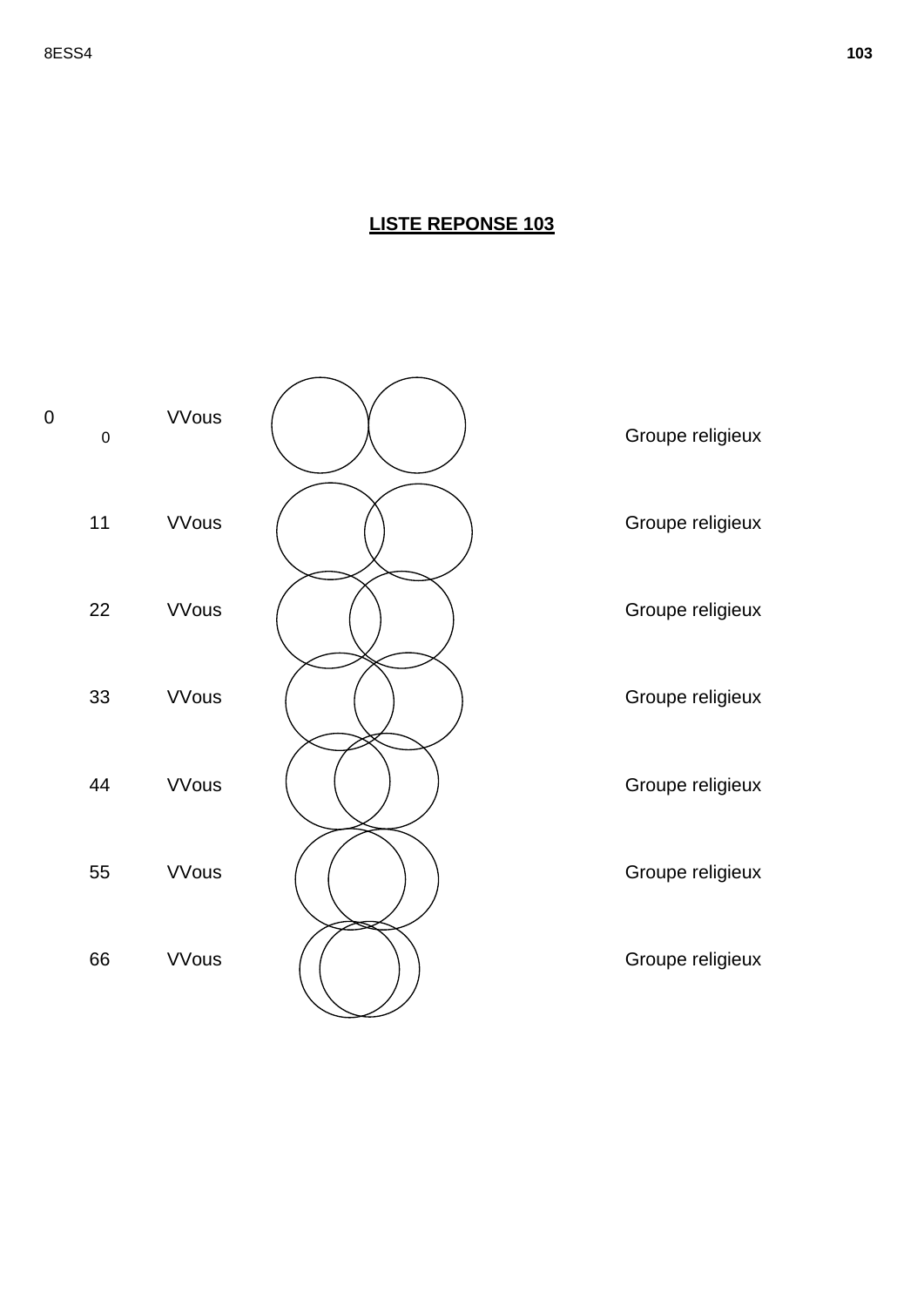